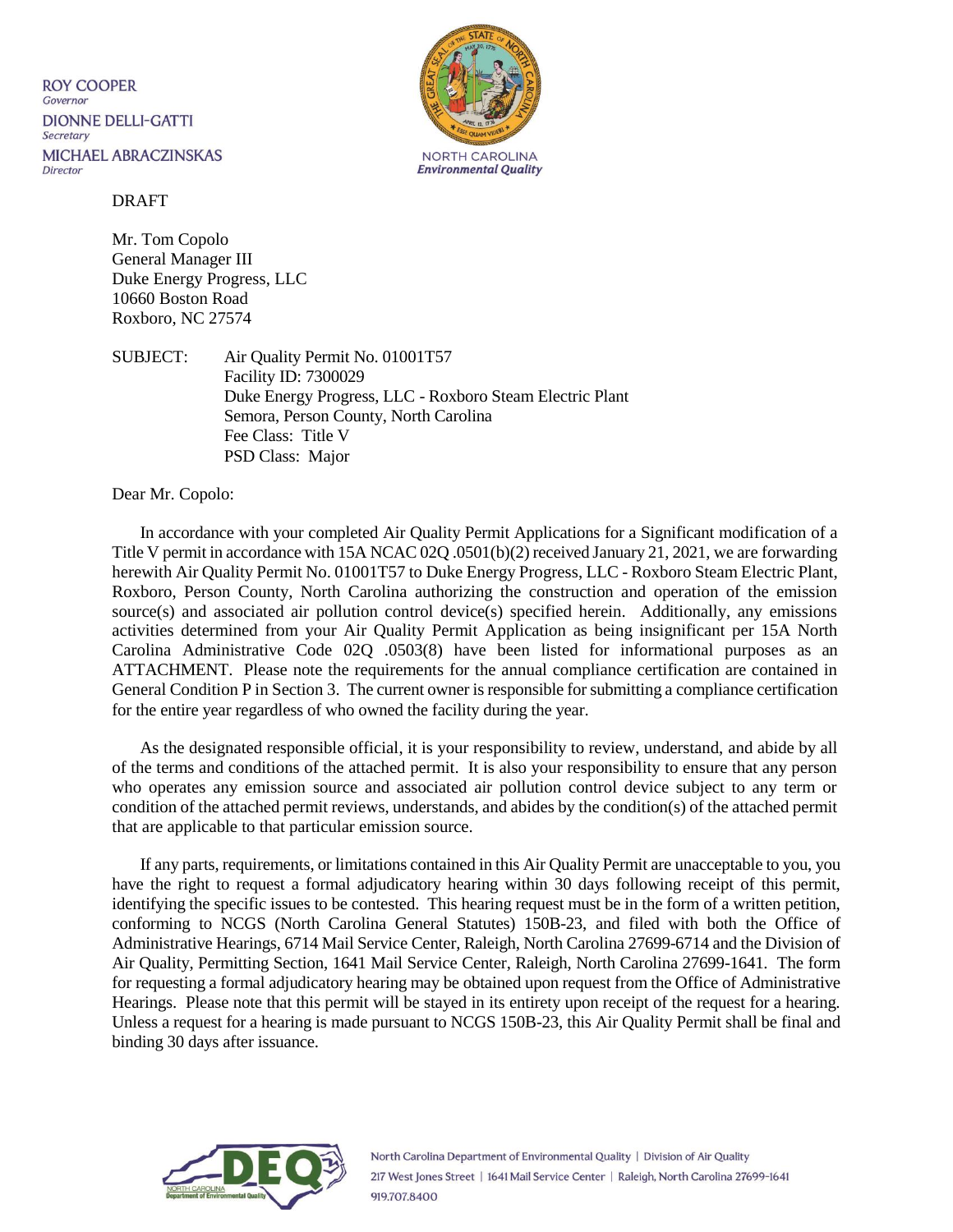Mr. Tom Copolo DRAFT Page 2

You may request modification of your Air Quality Permit through informal means pursuant to NCGS 150B-22. This request must be submitted in writing to the Director and must identify the specific provisions or issues for which the modification is sought. Please note that this Air Quality Permit will become final and binding regardless of a request for informal modification unless a request for a hearing is also made under NCGS 150B-23.

The construction of new air pollution emission source(s) and associated air pollution control device(s), or modifications to the emission source(s) and air pollution control device(s) described in this permit must be covered under an Air Quality Permit issued by the Division of Air Quality prior to construction unless the Permittee has fulfilled the requirements of NCGS 143-215-108A(b) and received written approval from the Director of the Division of Air Quality to commence construction. Failure to receive an Air Quality Permit or written approval prior to commencing construction is a violation of NCGS 143-215.108A and may subject the Permittee to civil or criminal penalties as described in NCGS 143-215.114A and 143- 215.114B.

Person County has triggered increment tracking under PSD for PM-10 and SO<sub>2</sub>. This modification will result in an increase in 2.20 pounds per hour of PM-10 and an increase of 0.0044 pounds per hour of SO2.

This Air Quality Permit shall be effective from the until September 30, 2023, is nontransferable to future owners and operators, and shall be subject to the conditions and limitations as specified therein.

Should you have any questions concerning these changes, please contact Edward L. Martin, P.E. at (919) 707-8739 or ed.martin@ncdenr.gov.

Sincerely,

Mark Cuilla, EIT, CPM, Chief, Permitting Section Division of Air Quality, NCDEQ

Enclosure

c: Michael Sparks, EPA Region 4 Raleigh Regional Office Connie Horne (cover page only) Central Files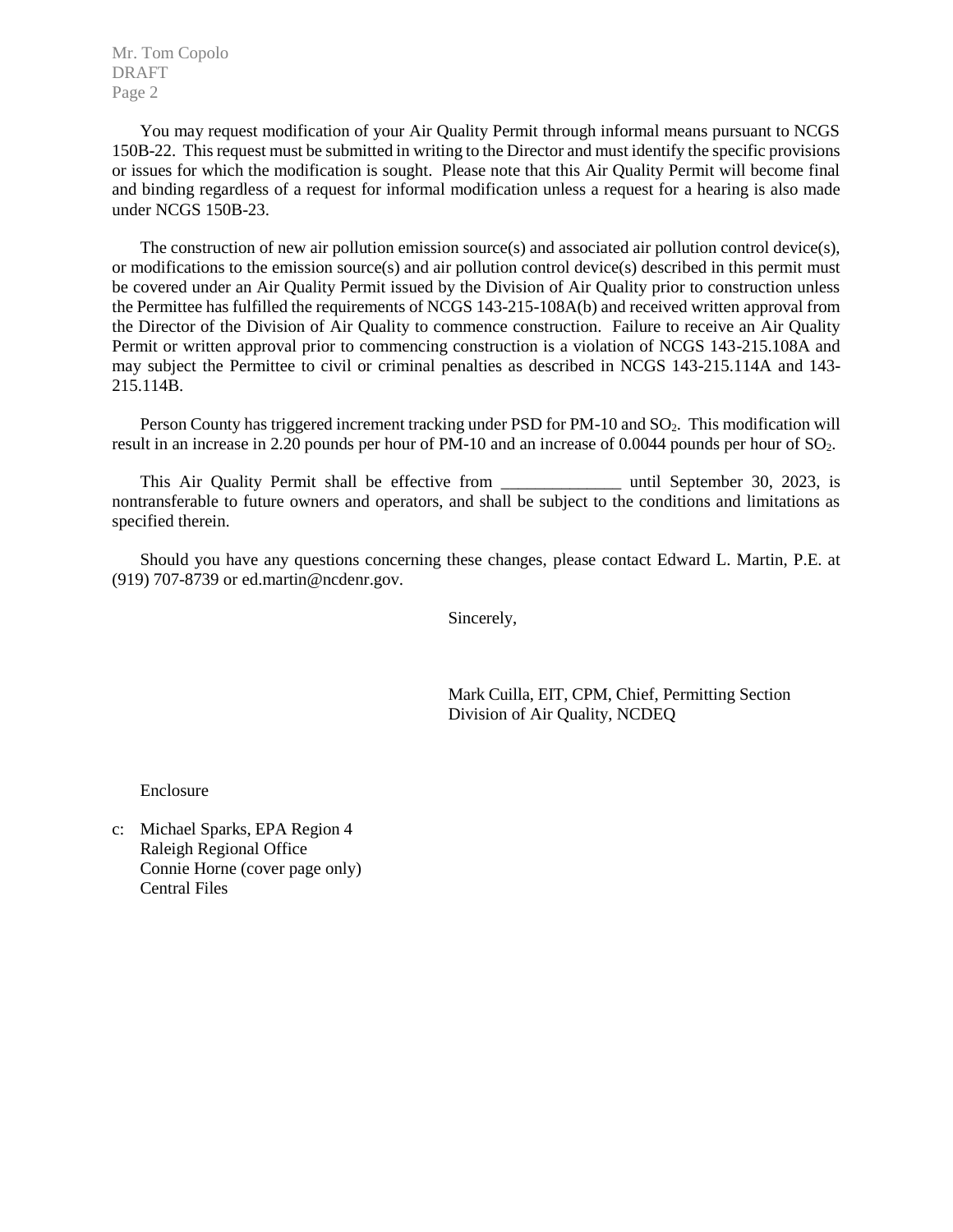# ATTACHMENT to Cover Letter to Air Quality Permit No. 010001T57 Duke Energy Progress, LLC - Roxboro Steam Electric Plant

# **Insignificant Activities under 15A NCAC 02Q .0503(8)**

| <b>Emission Source</b><br>I.D. | <b>Insignificant Emission Source Description</b>                           |
|--------------------------------|----------------------------------------------------------------------------|
| $IS-1$                         | No. 2 fuel oil tank; 100,000 gallons                                       |
| $IS-2$                         | No. 2 fuel oil tank; 500,000 gallons                                       |
| $IS-3$                         | Lube oil storage tank; 8,000 gallons for U1 turbine lube oil               |
| $IS-4$                         | Lube oil storage tank; 8,000 gallons for U2 turbine lube oil               |
| $IS-5$                         | Two lube oil storage tanks; 9,000 gallons each for U3&4 turbine lube oil   |
| $IS-6$                         | Bulk lube oil tank; 7,500 gallons at U3&4                                  |
| $IS-7$                         | Batch lube oil tank; 12,000 gallons at U1&2                                |
| $IS-8$                         | Batch lube oil tank; 15,500 gallons at U3&4                                |
| $IS-9$                         | Gasoline tank; 1,500 gallons (Dozer shed)                                  |
| $IS-10$                        | One kerosene tank; 250 gallons (Dozer shed)                                |
| $IS-12$                        | Two kerosene tanks; 1,000 gallons each for fuel oil farm\U3&4              |
| $IS-13$                        | Ethylene glycol tank; 6,000 gallons                                        |
| $IS-14$                        | Diesel tank; 250 gallons for IC turbine                                    |
| $IS-15$                        | Diesel tank; 1,000 gallons (Bottom Ash off-road diesel)                    |
| $IS-16$                        | Diesel tank; 2,000 gallons (Charah shop off-road diesel)                   |
| $IS-17$                        | Ethylene glycol tank; 265 gallons (Dozer shed)                             |
| $IS-18$                        | Hydraulic oil storage tank; 500 gallons (Dozer shed)                       |
| $IS-19$                        | Engine oil storage tank; 500 gallons (Dozer shed)                          |
| $IS-20$                        | Assorted lube oil storage tanks; 55 to 265 gallons each                    |
| $IS-21$                        | Two used oil waste separator tanks; 1,000 gallons each                     |
| $IS-22$                        | Used oil portable tank; 285 gallons                                        |
| $IS-24$                        | Two used oil portable tanks; 300 gallons each                              |
| $IS-25$                        | Fuel oil storage tank; 280 gallons for emergency fire pump at plant intake |
| $IS-26$                        | IC turbine lube oil reservoir; 1,800 gallons                               |
| $IS-30$                        | Four cooling towers that do not use chromate chemicals                     |
| $IS-37$                        | Gypsum conveyor 1A                                                         |
| $IS-38$                        | Gypsum emergency conveyor                                                  |
| $IS-39$                        | Gypsum conveyor 1B                                                         |
| $IS-40$                        | Emergency gypsum pile                                                      |
| $IS-41$                        | Mayo gypsum rotary feeder                                                  |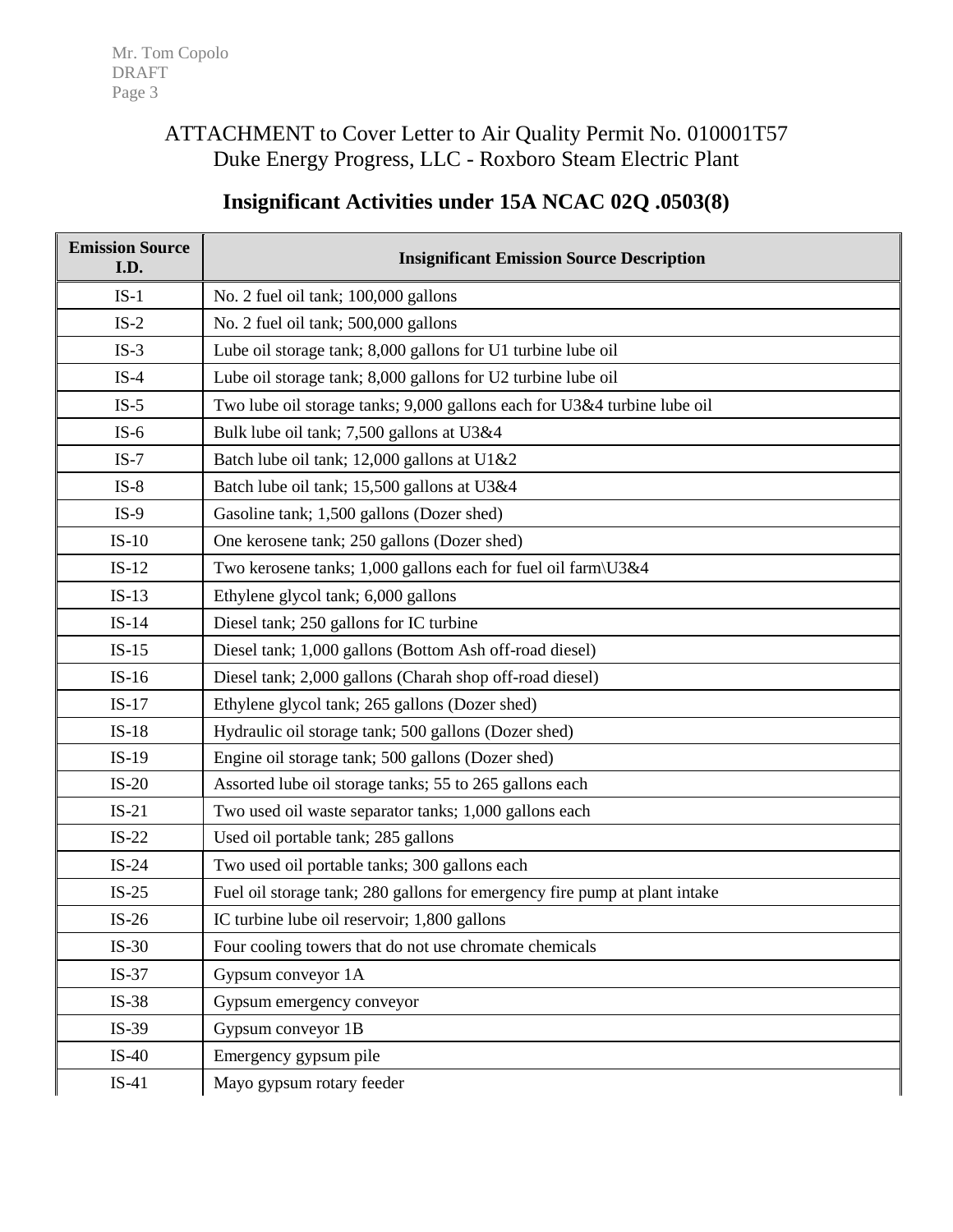| <b>Emission Source</b><br>I.D.                                  | <b>Insignificant Emission Source Description</b>                                                           |  |  |
|-----------------------------------------------------------------|------------------------------------------------------------------------------------------------------------|--|--|
| $IS-42$                                                         | Mayo gypsum conveyor                                                                                       |  |  |
| $IS-43$                                                         | Gypsum conveyor 2                                                                                          |  |  |
| $IS-44$                                                         | Gypsum conveyor 3 (includes 3a and 3b)                                                                     |  |  |
| $IS-45$                                                         | Off-specification gypsum pile                                                                              |  |  |
| $IS-46$                                                         | On-specification gypsum pile                                                                               |  |  |
| $IS-47$                                                         | Gypsum conveyor 4                                                                                          |  |  |
| $IS-48$                                                         | Landfill gypsum loading hopper                                                                             |  |  |
| $IS-49$                                                         | Landfill gypsum reclaim belt feeder                                                                        |  |  |
| $IS-50$                                                         | Diesel tank; 10,500 off road diesel (Dozer shed)                                                           |  |  |
| $IS-51$                                                         | Unleaded gasoline tank, 500 gallons (Charah Shop)                                                          |  |  |
| $IS-52$                                                         | Diesel tank; 2,000 gallons (Charah Shop on-road diesel)                                                    |  |  |
| $IS-53$                                                         | Diesel Tank; 1,000 gallons (Charah Gypsum pad off-road diesel)                                             |  |  |
| $IS-54$                                                         | Used oil shop tank; 125 gallons (Dozer shed)                                                               |  |  |
| $IS-55$                                                         | Fuel oil storage tank; 300 gallons for emergency fire pump at U3 cooling tower                             |  |  |
| $IS-56$                                                         | Portable fuel oil tank; 500 gallons at plant equipment shed                                                |  |  |
| $IS-57$                                                         | Used oil tank; 500 gallons (Dozer shed)                                                                    |  |  |
| Portable kerosene tank; 280 gallons at fuel oil farm<br>$IS-58$ |                                                                                                            |  |  |
| $IS-59$                                                         | Diesel tank; 1,000 gallons at fuel oil farm (on-road diesel)                                               |  |  |
| $IS-60$                                                         | Portable kerosene tank; 270 gallons at U4                                                                  |  |  |
| $IS-61$<br>(MACT ZZZZ,<br><b>NSPS IIII)</b>                     | Leachate tank backup diesel-fired engine (150 kilowatts)                                                   |  |  |
| IES-FWP2<br>(MACT ZZZZ,<br><b>NSPS IIII)</b>                    | one diesel-fired emergency fire water pump (175 horsepower)                                                |  |  |
| <b>IES-31</b><br>(MACT ZZZZ)                                    | one No. 2 fuel oil-fired emergency fire water pump (287 horsepower)                                        |  |  |
| IES-32A<br>(MACT ZZZZ)                                          | one propane-fired, spark ignition emergency generator (34 kilowatts)                                       |  |  |
| IES-32B<br>(MACT ZZZZ)                                          | one propane-fired, spark ignition emergency generator (34 kilowatts)                                       |  |  |
| $IS-62$                                                         | Sodium Carbonate addition to Bottom Ash Tank                                                               |  |  |
| IS-HCl                                                          | Wastewater treatment facility hydrochloric acid storage tank (10,000 gallon capacity) with HCl<br>scrubber |  |  |
| IS-SA                                                           | Sodium carbonate (soda ash) addition to bottom ash                                                         |  |  |
| IS-FGDC                                                         | Transfer and Unloading of FGD Filter Cake at Ash Landfill                                                  |  |  |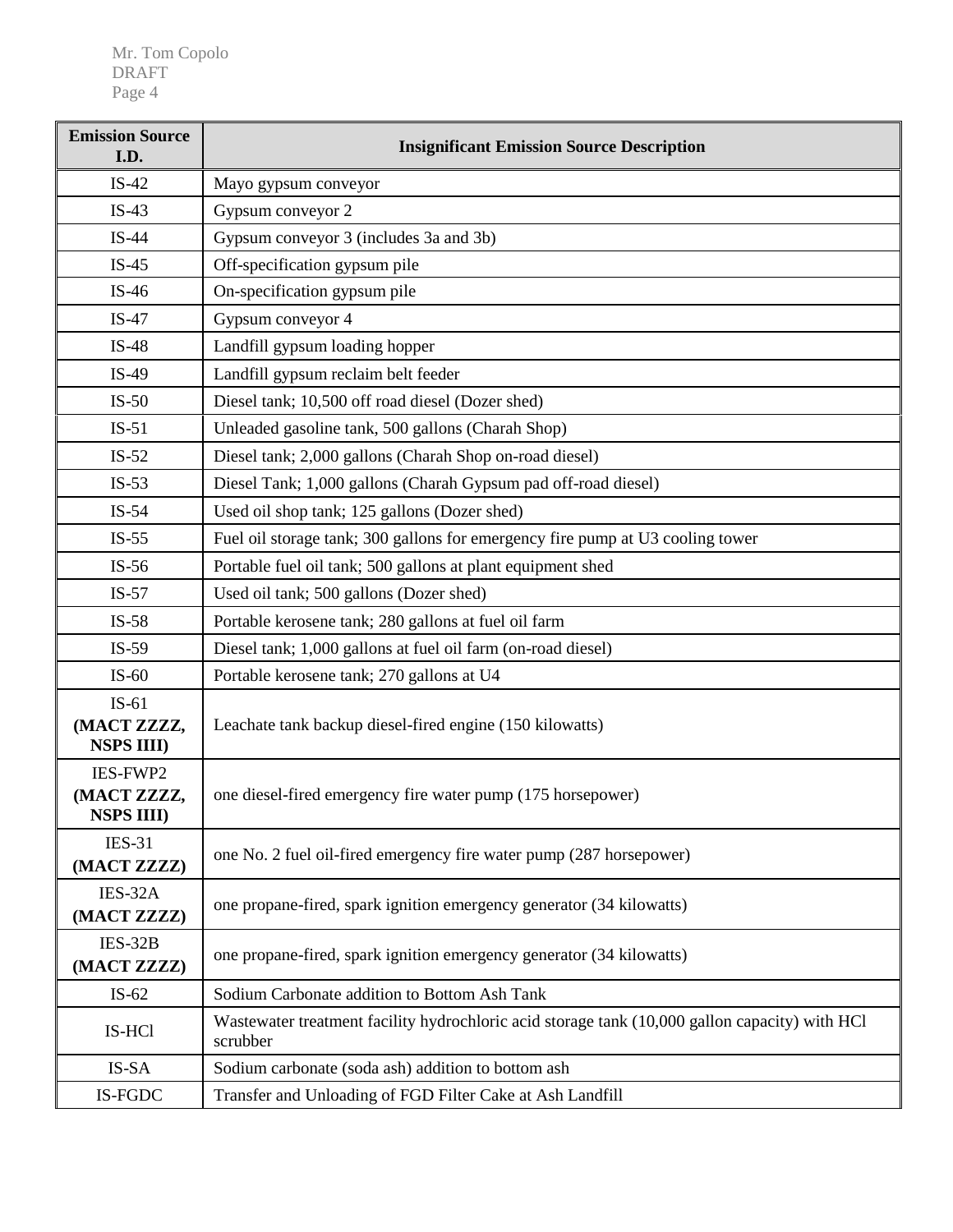Mr. Tom Copolo DRAFT Page 5

| <b>Emission Source</b><br>I.D.                          | <b>Insignificant Emission Source Description</b>                                                      |
|---------------------------------------------------------|-------------------------------------------------------------------------------------------------------|
| <b>IS-LSSP</b>                                          | Limestone Storage Pile (4 acres)                                                                      |
| <b>IS-LANDEGEN</b><br>(MACT ZZZZ,<br><b>NSPS IIII</b> ) | one diesel-fired emergency generator for emergency power at the Expanded Landfill (300)<br>kilowatts) |

- 1. Because an activity is insignificant does not mean that the activity is exempted from an applicable requirement or that the owner or operator of the source is exempted from demonstrating compliance with any applicable requirement.
- 2. When applicable, emissions from stationary source activities identified above shall be included in determining compliance with the permit requirements for toxic air pollutants under 15A NCAC 02D .1100 "Control of Toxic Air Pollutants" or 02Q .0711 "Emission Rates Requiring a Permit".
- 3. For additional information regarding the applicability of GACT see the DAQ page titled "The Regulatory Guide for Insignificant Activities/Permits Exempt Activities". The link to this site is as follows:

[http://deq.nc.gov/about/divisions/air-quality/air-quality-permits/specific-permit-conditions-regulatory-guide.](http://deq.nc.gov/about/divisions/air-quality/air-quality-permits/specific-permit-conditions-regulatory-guide)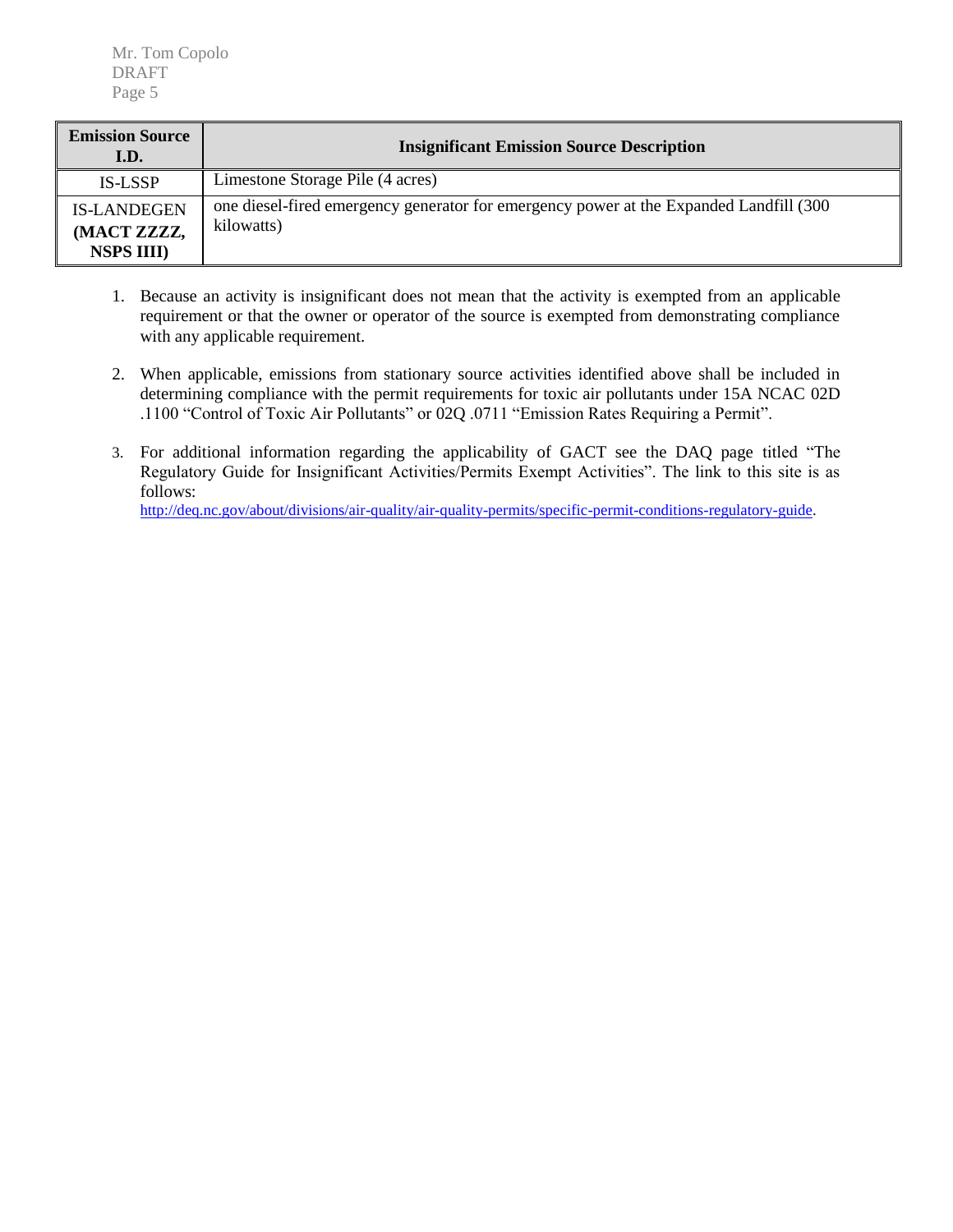Mr. Tom Copolo DRAFT Page 6

# **Summary of Changes to Permit**

The following changes were made to the Duke Energy Progress, LLC - Roxboro Plant Air Permit No. 01001T56:

| Page      | <b>Section</b>                            | <b>Description of Change(s)</b>                                                                                                                                                                                 |
|-----------|-------------------------------------------|-----------------------------------------------------------------------------------------------------------------------------------------------------------------------------------------------------------------|
| Cover     | $-$                                       | Amended permit numbers and dates.                                                                                                                                                                               |
|           | <b>Insignificant Activities list</b>      | Deleted IS-29 and IS-36.<br>Added IS-FGDC, IS-LSSP and IS-LANDEGEN.                                                                                                                                             |
| $8-9$     | 1, table of permitted<br>emission sources | Added LAND, EASHBASIN, WASHBASIN, ES-Haul Roads<br>and COALPILE.                                                                                                                                                |
|           |                                           | Added footnote f and g.                                                                                                                                                                                         |
| $10 - 11$ | 2.1.A, table of applicable<br>regulations | Removed 02D .0536 for particulate matter and visible emissions<br>and removed 02D .0535.                                                                                                                        |
| 13        | 2.1.A.4                                   | Removed and reserved.                                                                                                                                                                                           |
| 13        | 2.1.A.5                                   | Removed and reserved.                                                                                                                                                                                           |
| 13        | 2.1.A.6                                   | Removed and reserved.                                                                                                                                                                                           |
| 14        | 2.1.A.7.a                                 | Removed footnote ***. The %EE and %MD in this footnote<br>when the operating hours are less than 2200 hours during the<br>quarter are addressed when DAQ reviews the quarterly EERs on<br>a case-by-case basis. |
| 46-52     | 2.2.A.1.a                                 | Revised toxic emission limits.                                                                                                                                                                                  |
| 52        | 2.2.A.1.b                                 | Added condition for the approved AQAB review memo.                                                                                                                                                              |
| 63-64     | 2.2.D.1                                   | Added 15A NCAC 02D .0530(u) condition.                                                                                                                                                                          |
| 64        | 2.2.D.2                                   | Added 02Q .0504 condition for obtaining the Part II permit.                                                                                                                                                     |
| 68-77     | 3                                         | Updated General Conditions to version 5.5, 08/25/2020.                                                                                                                                                          |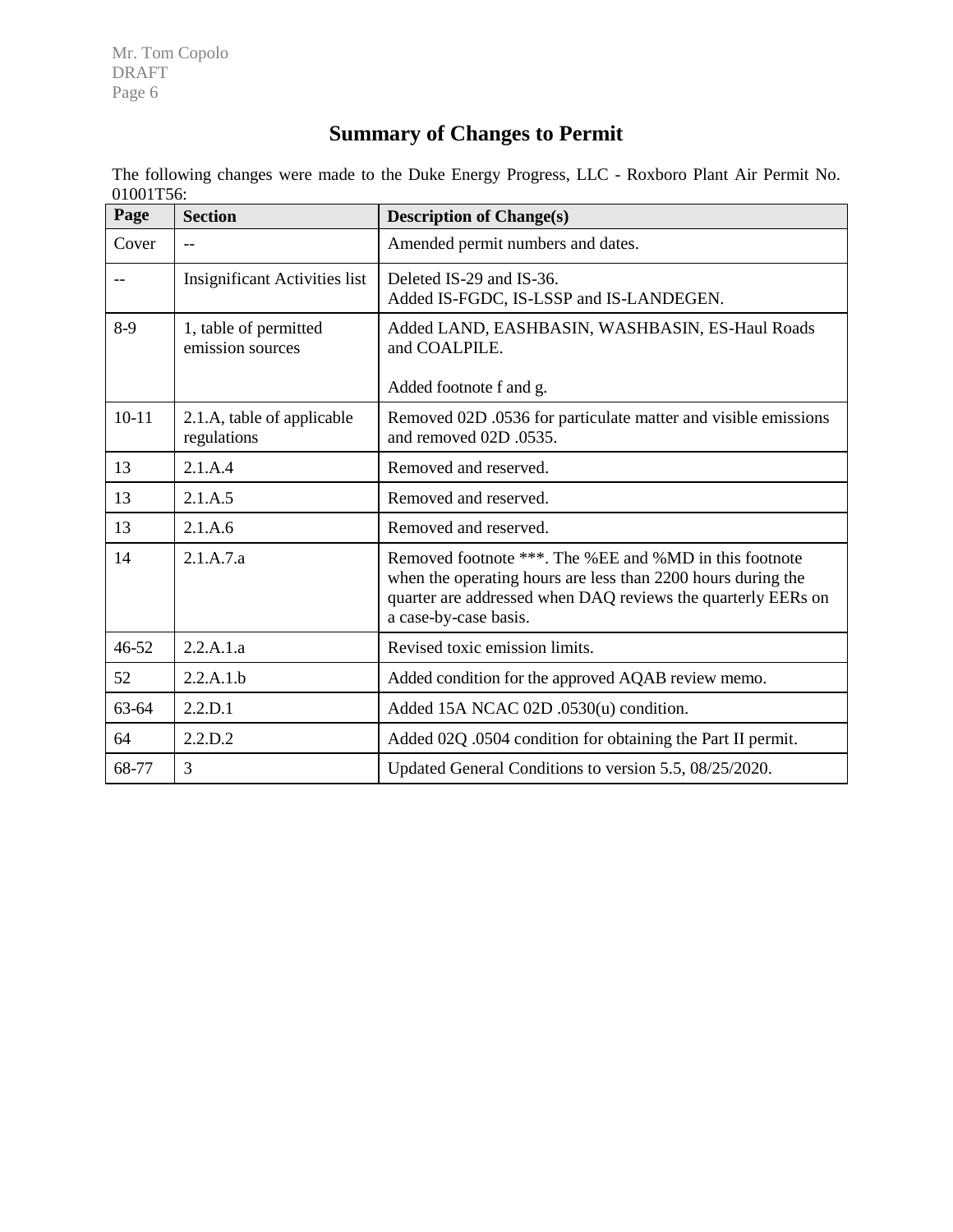

State of North Carolina Department of Environmental Quality Division of Air Quality

# AIR QUALITY PERMIT

| <b>Permit No.</b> | <b>Replaces Permit No.</b> | <b>Effective Date</b> | <b>Expiration Date</b> |
|-------------------|----------------------------|-----------------------|------------------------|
| 01001T57          | 01001T56                   |                       | September 30, 2023     |

Until such time as this permit expires or is modified or revoked, the below named Permittee is permitted to construct and operate the emission source(s) and associated air pollution control device(s) specified herein, in accordance with the terms, conditions, and limitations within this permit. This permit is issued under the provisions of Article 21B of Chapter 143, General Statutes of North Carolina as amended, and Title 15A North Carolina Administrative Codes, Subchapters 02D and 02Q, and other applicable Laws.

Pursuant to Title 15A NCAC Subchapter 02Q, the Permittee shall not construct, operate, or modify any emission source(s) or air pollution control device(s) without having first submitted a complete air quality permit application to the permitting authority and received an Air Quality Permit, except as provided in this permit.

| Duke Energy Progress, LLC -         |  |  |
|-------------------------------------|--|--|
| <b>Roxboro Steam Electric Plant</b> |  |  |
| 7300029                             |  |  |
| 1700 Dunnaway Road                  |  |  |
| Semora, Person County, NC 27343     |  |  |
| 1700 Dunnaway Road                  |  |  |
| <b>Semora, NC 27343</b>             |  |  |
| 7300029.21A                         |  |  |
| <b>January 21, 2021</b>             |  |  |
| 4911                                |  |  |
| <b>Raleigh Regional Office</b>      |  |  |
| <b>3800 Barrett Drive</b>           |  |  |
| Raleigh, NC 27609                   |  |  |
|                                     |  |  |

Permit issued this the \_\_\_ day of \_\_\_\_\_\_\_\_\_\_\_, 2021.

\_\_\_\_\_\_\_\_\_\_\_\_\_\_\_\_\_\_\_\_\_\_\_\_\_\_\_\_\_\_\_\_\_\_\_\_\_\_\_\_\_\_\_\_\_\_\_\_\_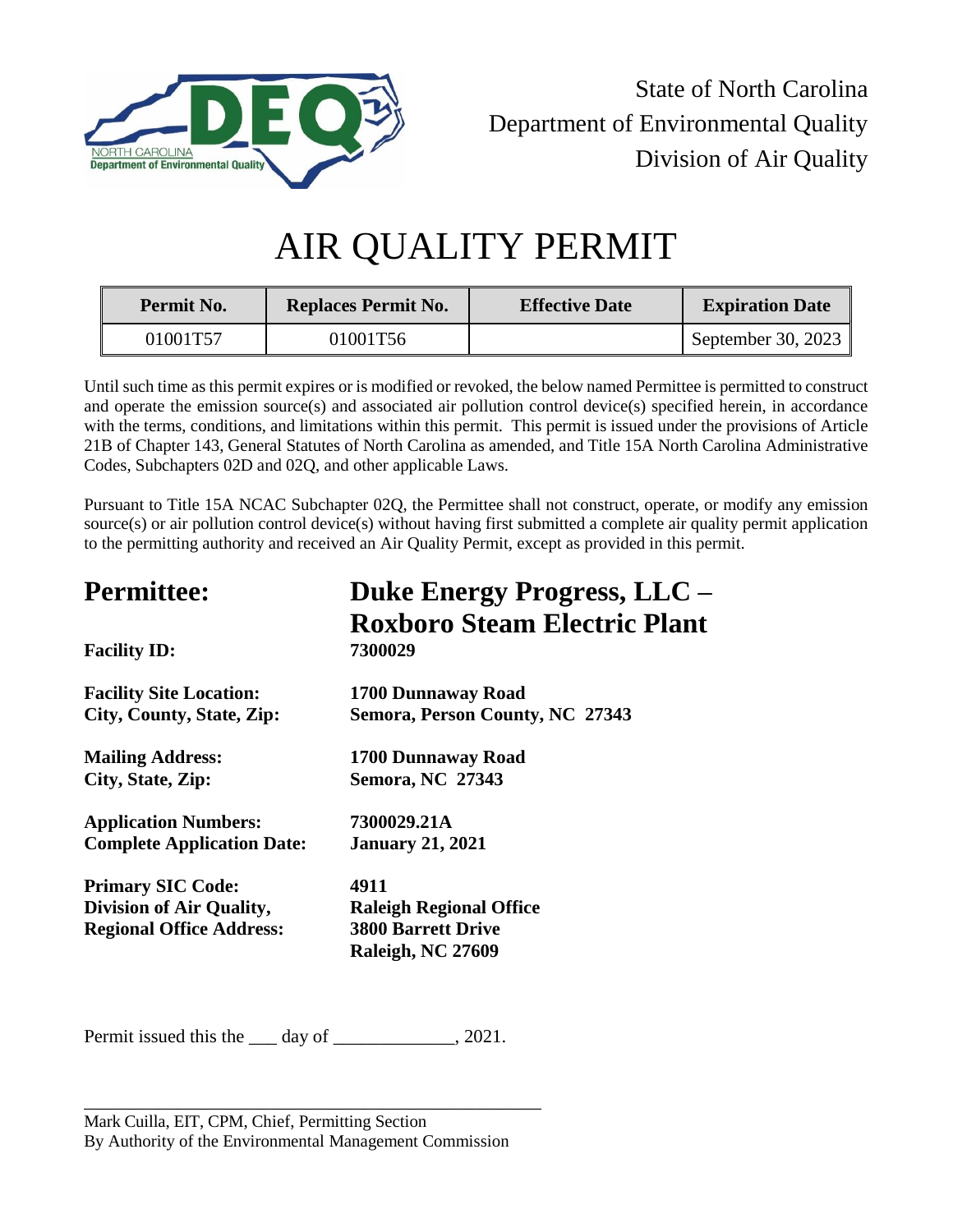# **Table Of Contents**

SECTION 1: PERMITTED EMISSION SOURCE(S) AND ASSOCIATED AIR POLLUTION CONTROL DEVICE(S)

#### SECTION 2: SPECIFIC LIMITATIONS AND CONDITIONS

- 2.1- Emission Source(s) Specific Limitations and Conditions (Including specific requirements, monitoring/testing, recordkeeping, and reporting requirements)
- 2.2- Multiple Emission Source(s) Specific Limitations and Conditions (Including specific requirements, testing, monitoring, recordkeeping, and reporting requirements
- 2.3- Permit Shield for Nonapplicable Requirements
- 2.4- Phase II Acid Rain Permit Requirements

#### SECTION 3: GENERAL PERMIT CONDITIONS

## ATTACHMENTS:

- 1. List of Acronyms
- 2. Phase II Acid Rain Permit Renewal Application and NOx Averaging Plan, dated April 4, 2018
- 3. Phase II NOx Compliance Plan, dated June 23, 2015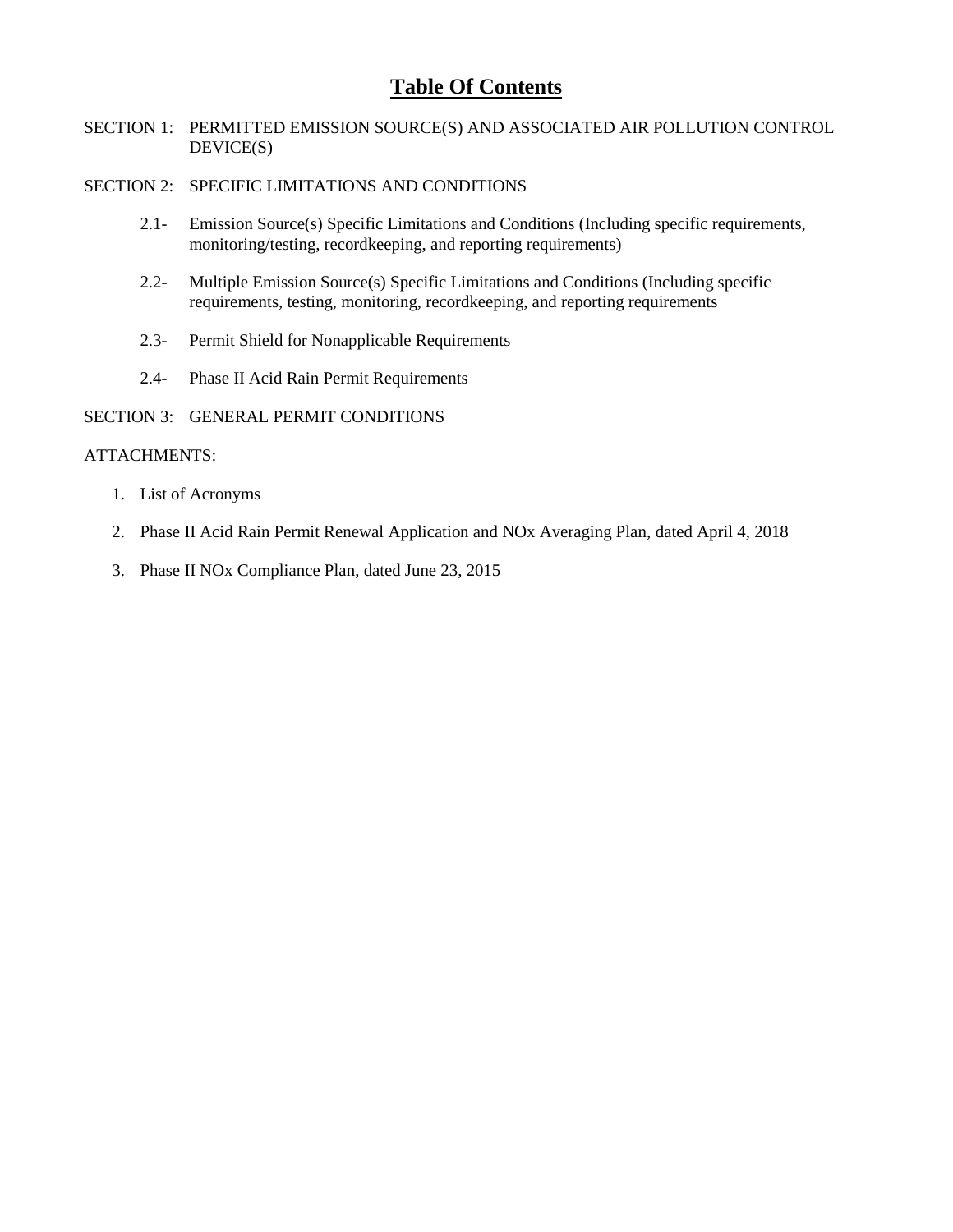# **SECTION 1- PERMITTED EMISSION SOURCE(S) AND ASSOCIATED AIR POLLUTION CONTROL DEVICE(S)**

<span id="page-8-4"></span><span id="page-8-3"></span><span id="page-8-2"></span><span id="page-8-1"></span><span id="page-8-0"></span>The following table contains a summary of all permitted emission sources and associated air pollution control devices:

| Page              | <b>Emission Source</b><br>I.D. No.                | <b>Emission Source Description</b>                                                                                                       | <b>Control Device I.D. No.</b>                               | <b>Control Device Description</b>                                                      |
|-------------------|---------------------------------------------------|------------------------------------------------------------------------------------------------------------------------------------------|--------------------------------------------------------------|----------------------------------------------------------------------------------------|
| 10<br>53          | ES-Unit 1<br><b>MACT UUUUU</b>                    | coal/No. 2 fuel oil <sup>a</sup> -fired electric<br>utility boiler (4,722 million Btu                                                    | CD-SCR1 <sup>d</sup>                                         | a selective catalytic reduction<br>system                                              |
| 66-67             |                                                   | per hour nominally rated heat<br>input) equipped with low-NO <sub>x</sub><br>burner and alkaline-based fuel<br>additive <sup>b,c</sup> . | CD-ESP1                                                      | electrostatic precipitator<br>(Environmental Elements<br>cold-side model)              |
|                   |                                                   |                                                                                                                                          | $CD$ -FGD1 <sup>e</sup>                                      | wet scrubber                                                                           |
|                   |                                                   |                                                                                                                                          | CD-INJ-Sorb1<br>(consisting of ES-SORB-17<br>and ES-SORB-19) | sorbent injection system                                                               |
| 10<br>53          | ES-Unit 2<br><b>MACT UUUUU</b>                    | coal/No. 2 fuel oil <sup>a</sup> -fired electric<br>utility boiler (7,035 million Btu                                                    | CD-SCR2 <sup>d</sup>                                         | selective catalytic reduction<br>system                                                |
| 66-67             |                                                   | per hour nominally rated heat<br>input) equipped with low-NOx<br>burner and alkaline-based fuel<br>additiveb,c                           | CD-ESP2                                                      | electrostatic precipitator<br>(Environmental Elements<br>cold-side model)              |
|                   |                                                   |                                                                                                                                          | $CD$ -FGD $2^e$                                              | wet scrubber                                                                           |
|                   |                                                   |                                                                                                                                          | CD-INJ-Sorb2<br>(consisting of ES-SORB-13<br>and ES-SORB-15) | sorbent injection system                                                               |
| 10<br>53<br>66-67 | ES-Unit 3A and<br>ES-Unit 3B<br><b>MACT UUUUU</b> | two coal/No. 2 fuel oil <sup>a</sup> -fired<br>electric utility boilers (4,261<br>million Btu per hour nominally                         | CD-SCR3a & CD-SCR3bd                                         | two selective catalytic<br>reduction systems (one per<br>boiler)                       |
|                   |                                                   | rated heat input each) equipped<br>with low-NO <sub>x</sub> burners and<br>alkaline-based fuel additive <sup>b,c</sup> .                 | CD-ESP3a & CD-ESP3b                                          | two electrostatic precipitators<br>(Lodge-Cottrell cold-side<br>model; one per boiler) |
|                   |                                                   |                                                                                                                                          | $CD$ -FGD3 <sup>e</sup>                                      | wet scrubber                                                                           |
|                   |                                                   |                                                                                                                                          | CD-INJ-Sorb3                                                 |                                                                                        |
|                   |                                                   |                                                                                                                                          | (consisting of ES-SORB-9<br>and ES-SORB-11)                  | sorbent injection system                                                               |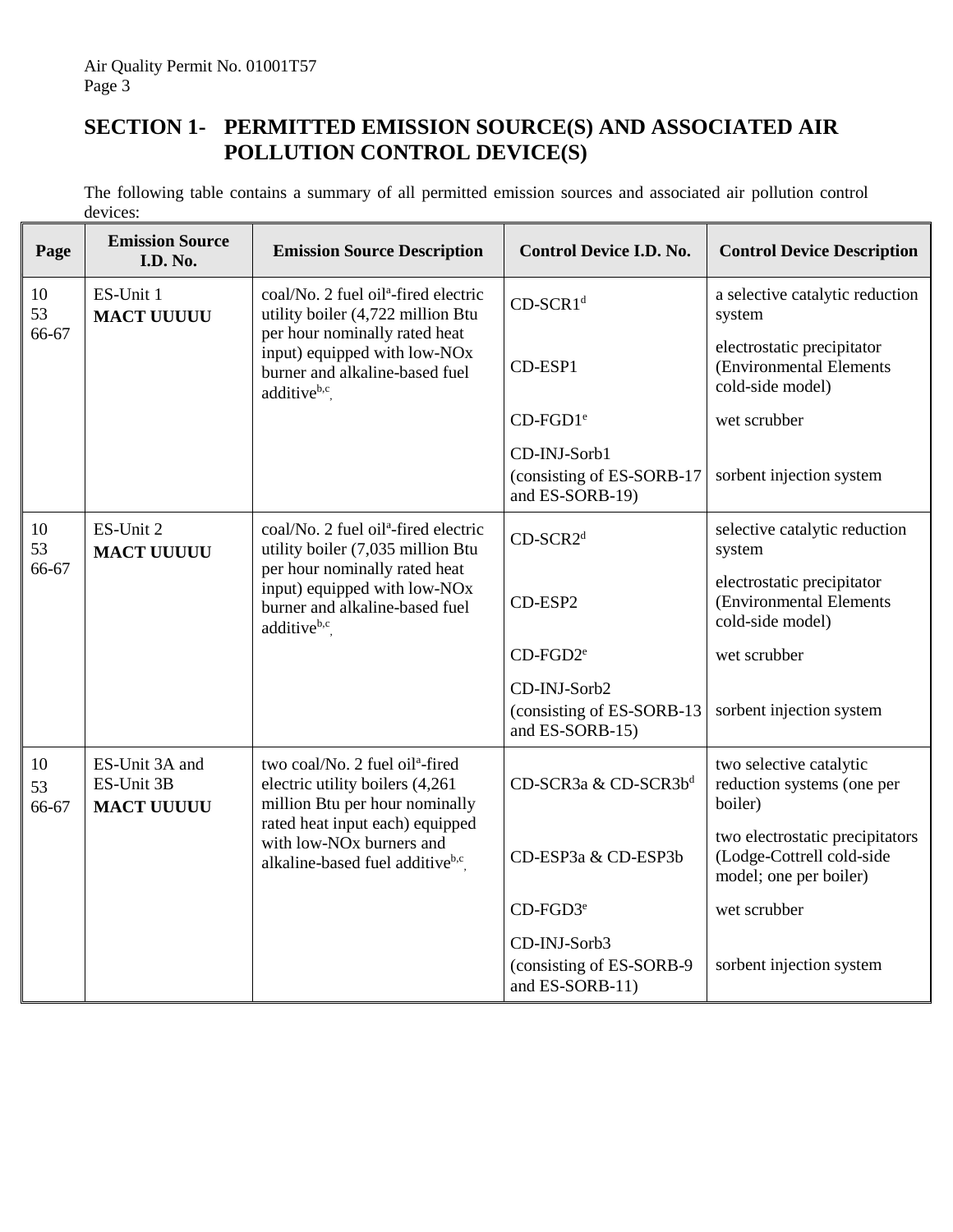| Page              | <b>Emission Source</b><br><b>I.D. No.</b>                   | <b>Emission Source Description</b>                                                                                                          | <b>Control Device I.D. No.</b>                              | <b>Control Device Description</b>                                                                                    |
|-------------------|-------------------------------------------------------------|---------------------------------------------------------------------------------------------------------------------------------------------|-------------------------------------------------------------|----------------------------------------------------------------------------------------------------------------------|
| 19<br>53<br>66-67 | ES-Unit 4A and<br>ES-Unit 4B<br>NSPS D,                     | two coal/No. 2 fuel oil <sup>a</sup> -fired<br>electric utility boilers (4,099<br>million Btu per hour nominally                            | CD-SCR4a & CD-SCR4b <sup>d</sup>                            | two selective catalytic<br>reduction systems (one per<br>boiler)                                                     |
|                   |                                                             | rated heat input each) equipped<br><b>MACT UUUUU</b><br>with low-NO <sub>x</sub> burners and<br>alkaline-based fuel additive <sup>b,c</sup> | CD-ESP4a through<br>CD-ESP4h                                | eight electrostatic<br>precipitators (Buell hot-side<br>model; four per boiler)                                      |
|                   |                                                             |                                                                                                                                             | $CD$ -FGD4 $e$                                              | wet scrubber                                                                                                         |
|                   |                                                             |                                                                                                                                             | CD-INJ-Sorb4<br>(consisting of ES-SORB-5)<br>and ES-SORB-7) | sorbent injection system                                                                                             |
| 22<br>50          | ES-FA Handling 1                                            | Unit 1 dry flyash pneumatic<br>transfer system including surge<br>bin and filter separators                                                 | CD-BF14,<br>CD-FS-1A, and<br>CD-FS-1C                       | three bagfilters (one with 164<br>square feet of filter area and<br>two with 727 square feet of<br>filter area each) |
| 22<br>50          | ES-Surge Bin 3                                              | Unit No. 3 dry flyash conveying<br>system surge/transfer tank                                                                               | $CD-BF15$                                                   | bin vent filter (515 square)<br>feet of filter area)                                                                 |
| 22<br>50          | ES-FA Handling 3A<br>ES-FA Handling 3B                      | Unit 3 dry flyash pneumatic<br>transfer systems and filter<br>separators                                                                    | CD-FS-3A and CD-FS-3B                                       | two bagfilters (727 square<br>feet of filter area each)                                                              |
| 22<br>49-50       | ES-FA Handling 4A<br>ES-FA Handling 4B<br>ES-FA Handling 4C | Unit 4 dry flyash pneumatic<br>transfer systems and filter<br>separators                                                                    | CD-FS-4A,<br>CD-FS-4B, and<br>CD-FS-4C                      | three bagfilters (727 square<br>feet of filter area each)                                                            |
| 22<br>47          | ES-FA Silo 1                                                | flyash conveying system storage<br>and handling silo                                                                                        | CD-BF1 and CD-BF2                                           | two bagfilters (2,450 square<br>feet of filter area, each)                                                           |
| 22<br>46          | ES-FA Silo 2                                                | flyash conveying system storage<br>and handling silo                                                                                        | CD-BF3 and CD-BF4                                           | two bagfilters (2,450 square<br>feet of filter area, each)                                                           |
| 22<br>46          | ES-FA Silo 4                                                | flyash conveying system storage<br>and handling silo                                                                                        | CD-BF7 and CD-BF8                                           | two bagfilters (2,450 square<br>feet of filter area, each)                                                           |
| 22<br>49          | ES-FA Silo 5                                                | flyash conveying system storage<br>and handling silo No. 5                                                                                  | CD-BF9 and<br>CD-BF10                                       | two bagfilters (3,534 square<br>feet of filter area each)                                                            |
| 26<br>51          | $ES-S-1$                                                    | No. 1 flyash conveying system<br>storage and handling silo and<br>load-out stations                                                         | CD-WS1 and CD-WS2                                           | five wet flyash conditioners<br>(minimum ten percent by<br>weight water injection rate)                              |
| 26<br>51          | $ES-S-4$                                                    | No. 4 flyash conveying system<br>storage and handling silo and<br>load-out stations                                                         | CD-WS3, CD-WS4, and<br>CD-WS5                               |                                                                                                                      |
| 26<br>51          | $ES-S-5$                                                    | No. 5 flyash conveying system<br>storage and handling silo and<br>load-out station                                                          | CD-WS6 and<br>CD-WS7Error! Bookmark not<br>defined.         | two flyash mixer conditioners                                                                                        |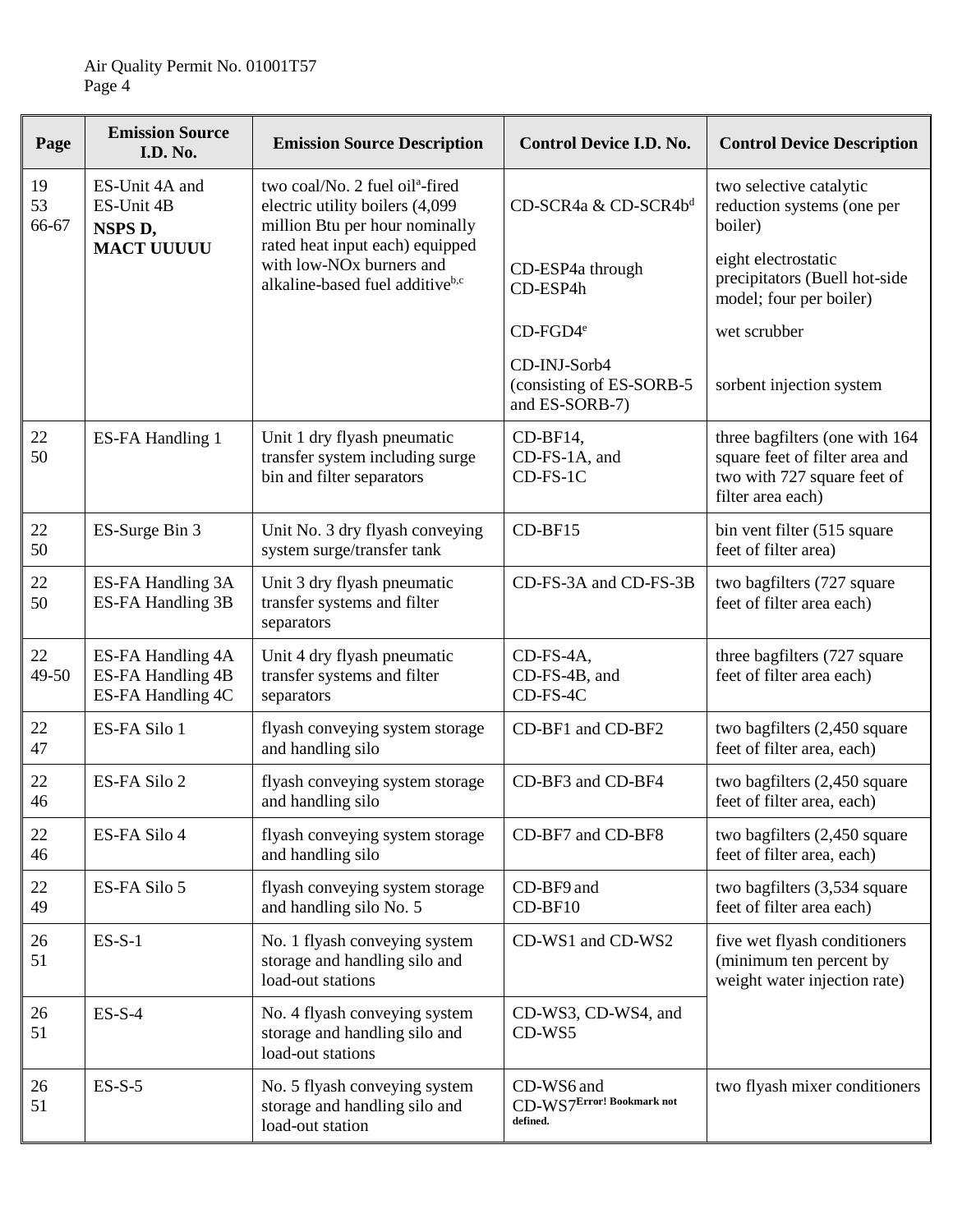| Page     | <b>Emission Source</b><br><b>I.D. No.</b>                                                                                | <b>Emission Source Description</b>                                                                                               | <b>Control Device I.D. No.</b> | <b>Control Device Description</b>                         |
|----------|--------------------------------------------------------------------------------------------------------------------------|----------------------------------------------------------------------------------------------------------------------------------|--------------------------------|-----------------------------------------------------------|
| 22<br>47 | $ES-S-3L$                                                                                                                | electrostatic flyash separation<br>system and mineral-rich product<br>load-out silo                                              | CD-BF23                        | bagfilter (680 square feet of<br>filter area)             |
| 22<br>47 | ES-EFSS1<br>ES-EFSS2                                                                                                     | two electrostatic flyash<br>separation systems and associated<br>conveying systems                                               | CD-BF24                        | bagfilter (1,554 square feet of<br>filter area)           |
| 29       | ES-Coal Silo 1<br>ES-Coal Silo 2<br>ES-Coal Silo 3<br>ES-Coal Silo 4<br>ES-Coal Silo 5<br>ES-Coal Silo 6<br><b>NSPSY</b> | six coal storage silos                                                                                                           | NA                             | <b>NA</b>                                                 |
| 22<br>49 | ES-SVS1                                                                                                                  | stationary vacuum system for<br>housekeeping                                                                                     | CD-BF26                        | bagfilter (integral to vacuum<br>system)                  |
| 22<br>46 | ES-FA Silo 3                                                                                                             | flyash conveying system storage<br>and handling silo                                                                             | CD-BF5 and<br>CD-BF6           | two bagfilters (2,450 square<br>feet of filter area each) |
| 22<br>46 | $ES-S-3L2$                                                                                                               | mineral-rich flyash loadout<br>system (28 tons per hour nominal<br>filling rate and 300 tons per hour<br>nominal unloading rate) |                                |                                                           |
| 29<br>48 | ES-37A, ES-37B,<br>ES-39A, ES-39B<br><b>NSPSY</b>                                                                        | four coal conveyors (375 tons per<br>hour nominal rated capacity each)                                                           | NA                             | <b>NA</b>                                                 |
| 33<br>48 | <b>ES-Coal Hopper</b><br><b>NSPSY</b>                                                                                    | coal unloading hopper (4,800<br>tons per hour nominal rated<br>capacity) with wet suppression                                    | NA                             | NA                                                        |
| 33<br>47 | ES-Coal Conv 1<br><b>NSPSY</b>                                                                                           | 925 feet long x 72 inches wide<br>coal conveyor (4,800 tons per<br>hour nominal rated capacity)                                  | NA                             | <b>NA</b>                                                 |
| 33<br>47 | ES-Coal Conv 2<br><b>NSPSY</b>                                                                                           | 425 feet long x 72 inches wide<br>coal conveyor (4,800 tons per<br>hour nominal rated capacity)                                  | NA                             | <b>NA</b>                                                 |
| 33<br>48 | ES-LS Rail                                                                                                               | limestone rail unloading station<br>$(2,200)$ tons per hour nominal<br>rated capacity) with wet<br>suppression                   | NA                             | <b>NA</b>                                                 |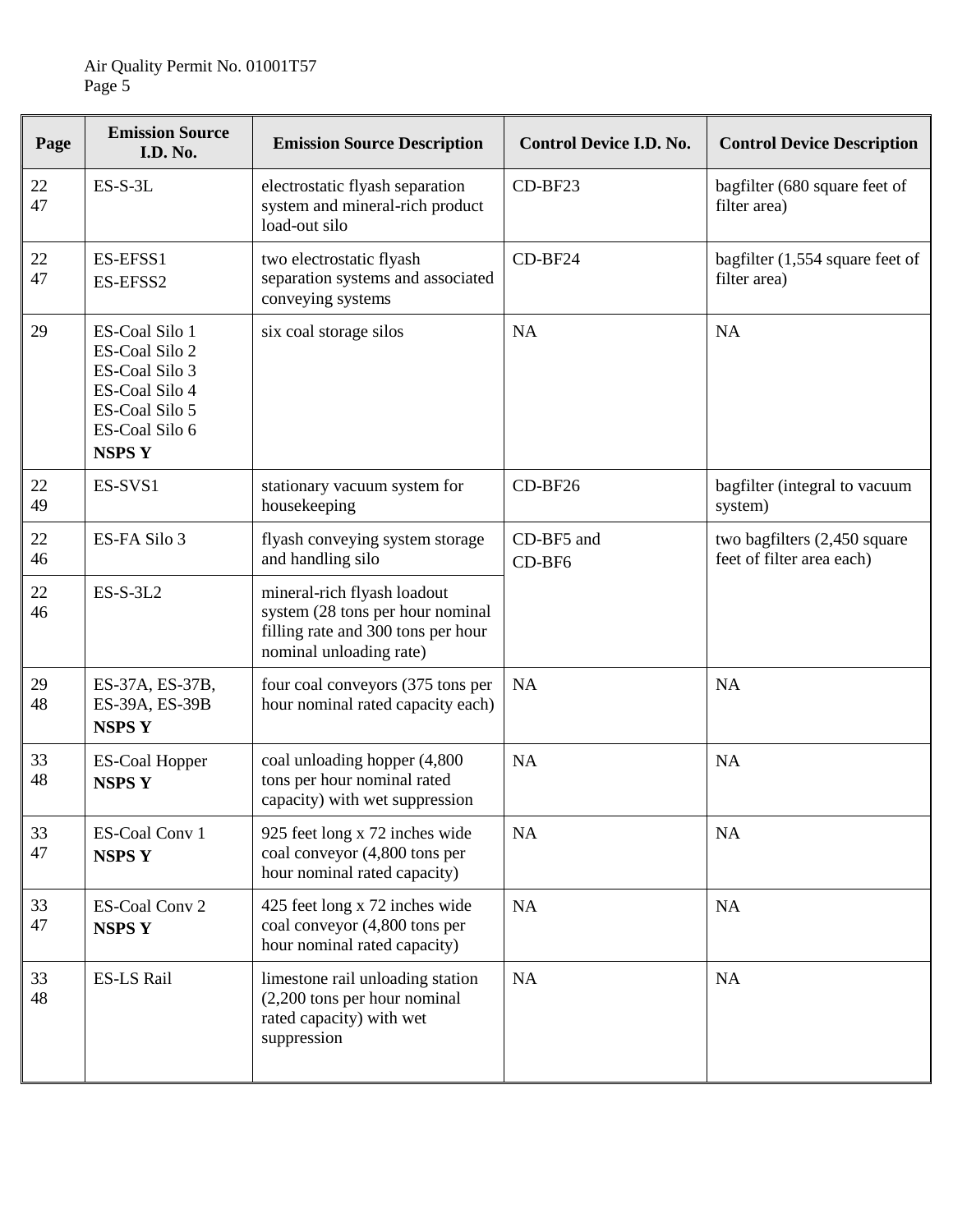| Page           | <b>Emission Source</b><br><b>I.D. No.</b>                           | <b>Emission Source Description</b>                                                                                                                                                                                 | <b>Control Device I.D. No.</b> | <b>Control Device Description</b>                                                                                                                                      |
|----------------|---------------------------------------------------------------------|--------------------------------------------------------------------------------------------------------------------------------------------------------------------------------------------------------------------|--------------------------------|------------------------------------------------------------------------------------------------------------------------------------------------------------------------|
| 35<br>49       | <b>ES-LS Unload A</b><br><b>ES-LS Unload B</b><br><b>NSPS 000</b>   | two limestone unloading hoppers                                                                                                                                                                                    | NA                             | <b>NA</b>                                                                                                                                                              |
| 35<br>49       | <b>ES-LS</b> Feeder 1<br><b>NSPS 000</b>                            | 37 feet long x 72 inches wide belt<br>feeder $(2,200$ tons per hour<br>nominal rated capacity) with<br>enclosed transfer                                                                                           | NA                             | <b>NA</b>                                                                                                                                                              |
| 35<br>49       | <b>ES-LS Convey 2</b><br><b>NSPS 000</b>                            | 471 feet long x 48 inches wide<br>covered limestone conveyor<br>$(2,200)$ tons per hour nominal<br>rated capacity) with telescopic<br>chute for dust control while<br>stockpiling                                  | NA                             | <b>NA</b>                                                                                                                                                              |
| 35<br>49       | ES-LS Reclaim A<br><b>ES-LS Reclaim B</b><br><b>NSPS OOO</b>        | two limestone reclaim hoppers<br>located under limestone stockpile<br>with enclosed transfer                                                                                                                       | NA                             | <b>NA</b>                                                                                                                                                              |
| 35<br>49       | <b>ES-LS Feeder 3A</b><br><b>ES-LS Feeder 3B</b><br><b>NSPS 000</b> | two 20 feet long x 36 inches wide<br>belt feeders (480 tons per hour<br>nominal rated capacity each) with<br>enclosed transfer                                                                                     | <b>NA</b>                      | <b>NA</b>                                                                                                                                                              |
| 35<br>38<br>47 | ES-LS Convey 4A<br><b>NSPS OOO</b>                                  | 610 feet long x 30 inches wide<br>covered limestone conveyor (480<br>tons per hour nominal rated<br>capacity) with enclosed transfer<br>and head-end dust collection                                               | CD-LB-BF-1                     | bagfilter $(2,655)$ square feet of<br>filter area) installed common<br>to head-end transfer points of<br>Conveyers 4A, 4B, 5, and 6,<br>to tail-end transfer points of |
| 35<br>38<br>47 | ES-LS Convey 4B<br><b>NSPS OOO</b>                                  | 610 feet long x 30 inches wide<br>covered limestone conveyor (480<br>tons per hour nominal rated<br>capacity) with enclosed transfer<br>and head-end dust collection                                               |                                | Conveyors 5, 6, 7, and to<br>Limestone Silos A, B, and C                                                                                                               |
| 38<br>47       | <b>ES-LS Convey 5</b><br><b>NSPS OOO</b>                            | 42 feet long x 30 inches wide<br>limestone conveyor (480 tons per<br>hour nominal rated capacity) that<br>feeds Limestone Silo A and has<br>enclosed transfer dust collection                                      |                                |                                                                                                                                                                        |
| 38<br>47       | ES-LS Convey 6<br><b>NSPS OOO</b>                                   | 42 feet long x 30 inches wide<br>limestone conveyor (480 tons per<br>hour nominal rated capacity) that<br>can feed either Limestone Silo C<br>or Limestone Conveyor 7 and has<br>enclosed transfer dust collection |                                |                                                                                                                                                                        |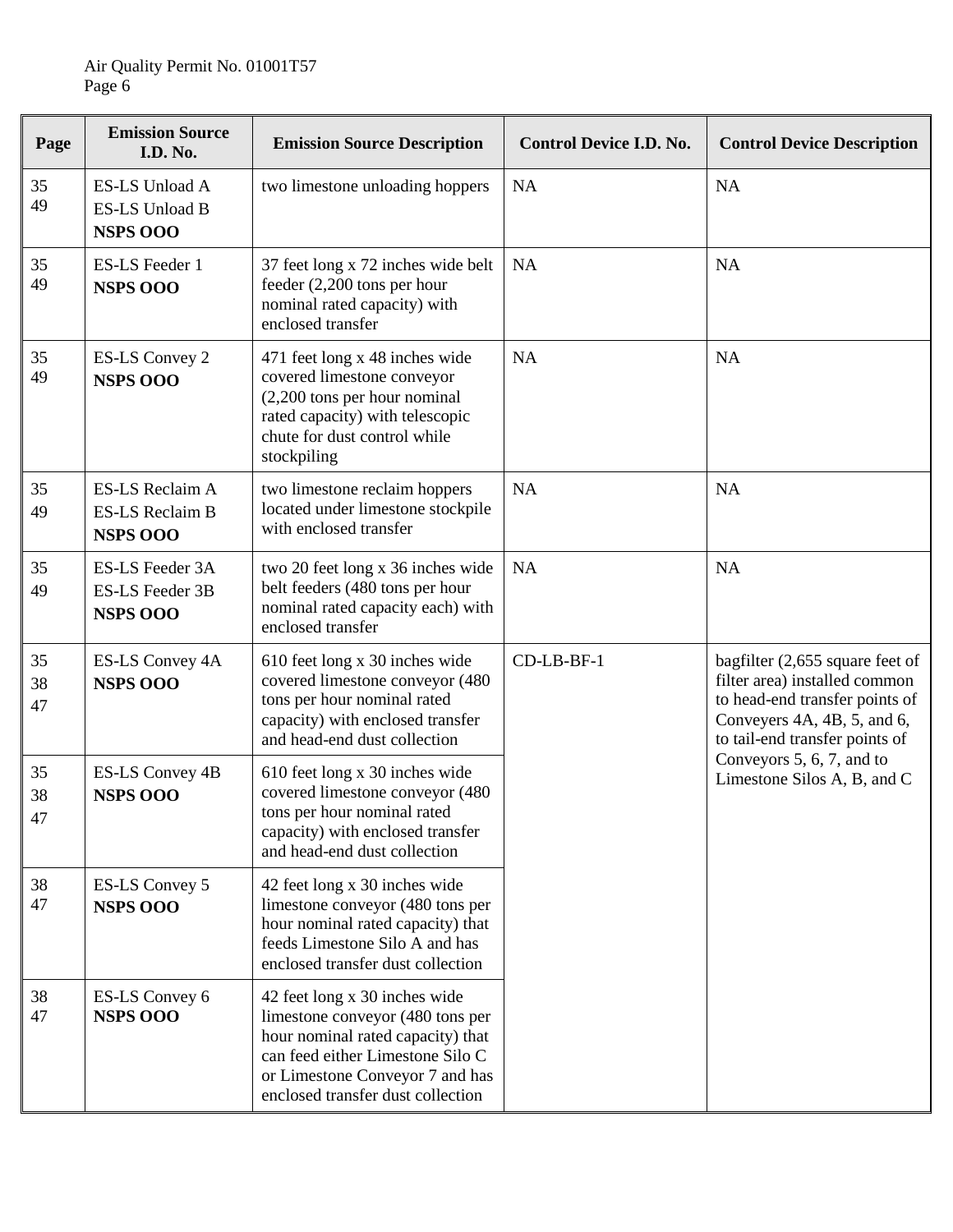| Page     | <b>Emission Source</b><br><b>I.D. No.</b>                                     | <b>Emission Source Description</b>                                                                                                                                                       | <b>Control Device I.D. No.</b> | <b>Control Device Description</b>                                                                                                                                                                                               |
|----------|-------------------------------------------------------------------------------|------------------------------------------------------------------------------------------------------------------------------------------------------------------------------------------|--------------------------------|---------------------------------------------------------------------------------------------------------------------------------------------------------------------------------------------------------------------------------|
| 38<br>47 | ES-LS Convey 7<br><b>NSPS OOO</b>                                             | 198 feet long x 30 inches wide<br>limestone conveyor (480 tons per<br>hour nominal rated capacity) that<br>feeds the Mayo Limestone Silo<br>and has enclosed transfer dust<br>collection | CD-LB-BF-1                     | bagfilter (2,655 square feet of<br>filter area) installed common<br>to head-end transfer points of<br>Conveyers 4A, 4B, 5, and 6,<br>to tail-end transfer points of<br>Conveyors 5, 6, 7, and to<br>Limestone Silos A, B, and C |
|          |                                                                               |                                                                                                                                                                                          | CD-LB-BF-2                     | bagfilter (641 square feet of<br>filter area) installed common<br>to Mayo Limestone Silo and<br>head-end of Conveyor 7                                                                                                          |
| 38<br>47 | <b>ES-LS Silo A</b><br><b>ES-LS Silo B</b><br>ES-LS Silo C<br><b>NSPS 000</b> | three limestone silos (572)<br>tons/13,468 cubic feet storage<br>capacity each)                                                                                                          | CD-LB-BF-1                     | bagfilter (2,655 square feet of<br>filter area) installed common<br>to head-end transfer points of<br>Conveyers 4A, 4B, 5, and 6,<br>to tail-end transfer points of<br>Conveyors 5, 6, 7, and to<br>Limestone Silos A, B, and C |
| 38<br>47 | ES-LS Mayo Silo<br><b>NSPS OOO</b>                                            | limestone silo storing material for<br>Mayo plant (600 tons/14,117<br>cubic feet storage capacity)                                                                                       | CD-LB-BF-2                     | bagfilter (641 square feet of<br>filter area) installed common<br>to Mayo Limestone Silo and<br>head-end of Conveyor 7                                                                                                          |
| 38<br>47 | <b>ES-Truck Spout</b><br><b>NSPS 000</b>                                      | truck loading spout from Mayo<br>Limestone Silo                                                                                                                                          | CD-LB-BF-3                     | bagfilter (480 square feet of<br>filter area)                                                                                                                                                                                   |
| 35       | ES-LS Grinder 1<br>ES-LS Grinder 2<br>ES-LS Grinder 3<br><b>NSPS OOO</b>      | three wet limestone grinders (50<br>tons per hour nominal rated<br>limestone capacity)                                                                                                   | NA                             | <b>NA</b>                                                                                                                                                                                                                       |
| 41       | ES-SORB-5                                                                     | stationary sorbent Silo 1 for Unit<br>4                                                                                                                                                  | CD-SORB-5                      | bagfilter (1.6:1 air-to-cloth<br>ratio)                                                                                                                                                                                         |
| 41       | ES-SORB-7                                                                     | Unit 4 Silo 1 pneumatic<br>conveying equipment system<br>$(4,000$ pounds per hour<br>maximum capacity)                                                                                   | NA                             | <b>NA</b>                                                                                                                                                                                                                       |
| 41       | ES-SORB-9                                                                     | stationary sorbent Silo 1 for Unit<br>3                                                                                                                                                  | CD-SORB-9                      | bagfilter (1.6:1 air-to-cloth<br>ratio)                                                                                                                                                                                         |
| 41       | ES-SORB-11                                                                    | Unit 3 Silo 1 pneumatic<br>conveying equipment system<br>$(4,000$ pounds per hour<br>maximum capacity)                                                                                   | NA                             | <b>NA</b>                                                                                                                                                                                                                       |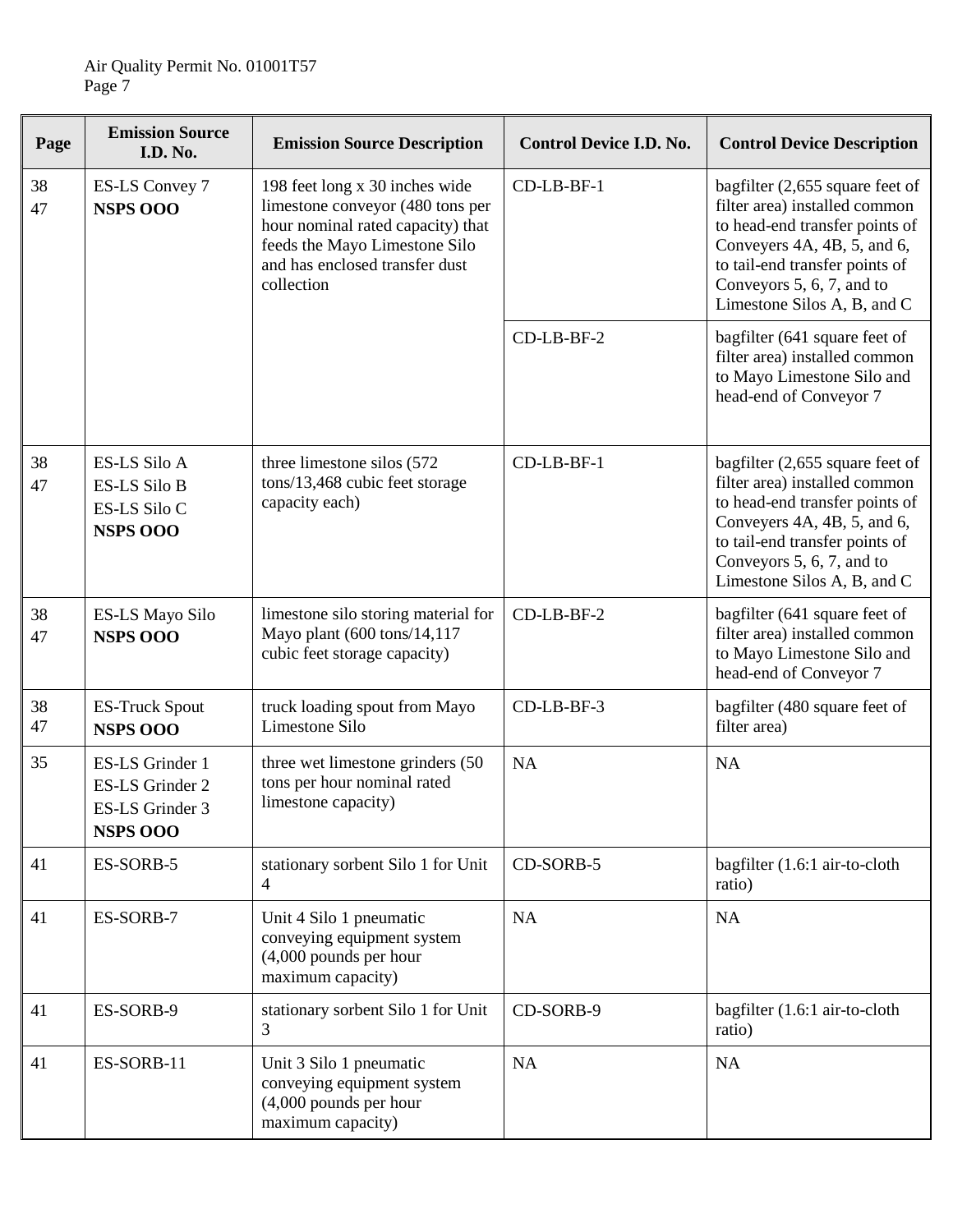| Page           | <b>Emission Source</b><br>I.D. No. | <b>Emission Source Description</b>                                                                                                                             | <b>Control Device I.D. No.</b> | <b>Control Device Description</b>                     |
|----------------|------------------------------------|----------------------------------------------------------------------------------------------------------------------------------------------------------------|--------------------------------|-------------------------------------------------------|
| 41             | ES-SORB-13                         | stationary sorbent Silo 1 for Unit<br>$\overline{2}$                                                                                                           | CD-SORB-13                     | bagfilter (1.6:1 air-to-cloth<br>ratio)               |
| 41             | ES-SORB-15                         | Unit 2 Silo 1 pneumatic<br>conveying equipment system<br>$(4,000$ pounds per hour<br>maximum capacity)                                                         | NA                             | NA                                                    |
| 41             | ES-SORB-17                         | stationary sorbent Silo 1 for Unit<br>1                                                                                                                        | CD-SORB-17                     | bagfilter (1.6:1 air-to-cloth<br>ratio)               |
| 41             | ES-SORB-19                         | Unit 1 Silo 1 pneumatic<br>conveying equipment system<br>$(4,000$ pounds per hour<br>maximum capacity)                                                         | <b>NA</b>                      | <b>NA</b>                                             |
| 44<br>50       | <b>ES-WWTF Silo</b>                | wastewater treatment facility<br>lime storage silo (5,600 cubic feet<br>capacity)                                                                              | CD-WWTF-Silo-BF                | bin vent filter (295.2 square<br>feet of filter area) |
| 46             | <b>ES-WWTFBR</b>                   | wastewater treatment facility<br>(bio-reactor)                                                                                                                 | <b>NA</b>                      | <b>NA</b>                                             |
| 52<br>63<br>64 | LAND <sup>f</sup>                  | Wind erosion, generated ash<br>unloading, relocated ash<br>unloading, and off-specification<br>gypsum unloading at the<br>Ash Landfill $(101 \text{ acres})^g$ | <b>NA</b>                      | <b>NA</b>                                             |
| 52<br>63<br>64 | <b>EASHBASINf</b>                  | Wind erosion and excavation of<br>ash at the East Ash Basin                                                                                                    | <b>NA</b>                      | NA                                                    |
| 52<br>63<br>64 | WASHBASINf                         | Wind erosion and excavation of<br>ash at the West Ash Basin                                                                                                    | NA                             | <b>NA</b>                                             |
| 63<br>64       | ES-Haul Roadsf                     | Haul roads for generated and<br>excavated ash to the Ash Landfill                                                                                              | NA                             | NA                                                    |
| 51<br>63<br>64 | <b>COALPILEf</b>                   | Coal Storage Pile                                                                                                                                              | NA                             | NA                                                    |

a Incidental spills of oil, antifreeze, etc. that might get on the coal from mobile equipment is allowed to be burned in these boilers.  $\overline{\phantom{a}}$ 

b Alkaline-based fuel additive may be used on an as-needed basis not to exceed 4 pounds per ton of coal burned. Fuel additives shall not contain any toxic air pollutants listed in 15A NCAC 02Q .0711.

c None of the mercury control devices or techniques shall use halogen containing compounds (for example,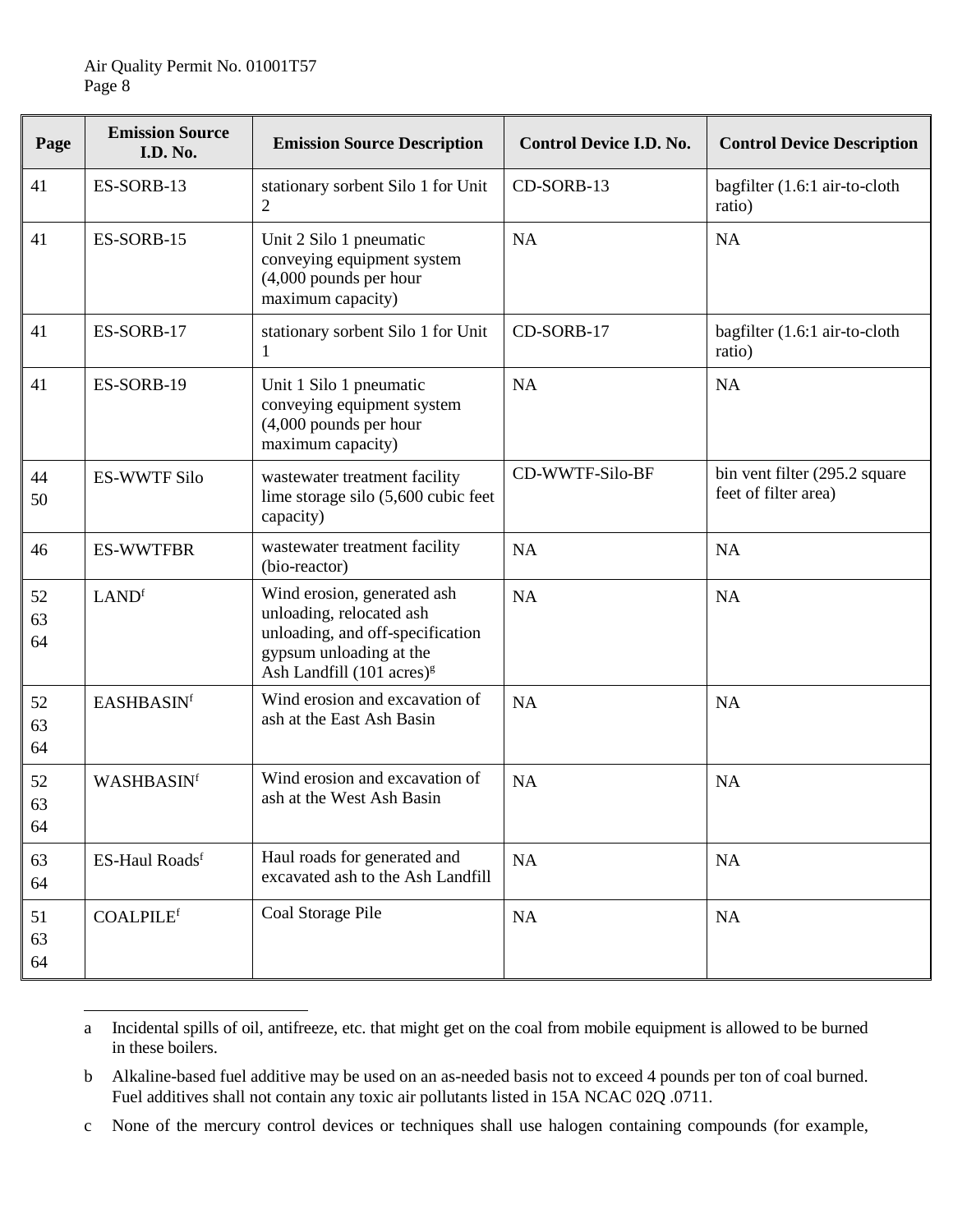bromide).

 $\overline{a}$ 

- d For ozone season NOx control and compliance with the North Carolina Clean Smokestacks Act (SB 1078 Air Quality/Electric Utilities Bill). Operated on an as needed basis.
- e For compliance with the North Carolina Clean Smokestacks Act (SB 1078 Air Quality/Electric Utilities Bill) and the Phase II Acid Rain permit requirements. Operated on an as needed basis.
- f The addition of these emission sources (LAND, EASHBASIN, WASHBASIN, ES-Haul Roads and COALPILE)) are listed as a 15A NCAC 02Q .0501(b)(2) modification. The Permittee shall file a Title V Air Quality Permit Application on or before 12 months after commencing operation in accordance with General Condition NN.1. The permit shield described in General Condition R does not apply and compliance certification as described in General Condition P is not required.
- g For flyash, bottom ash, gypsum, boiler slag, and other materials, as defined in the Solid Waste Management Facility Permit to Operate 7305- Indus-2012, Duke Energy Progress, LLC – Roxboro Steam Electric Plant.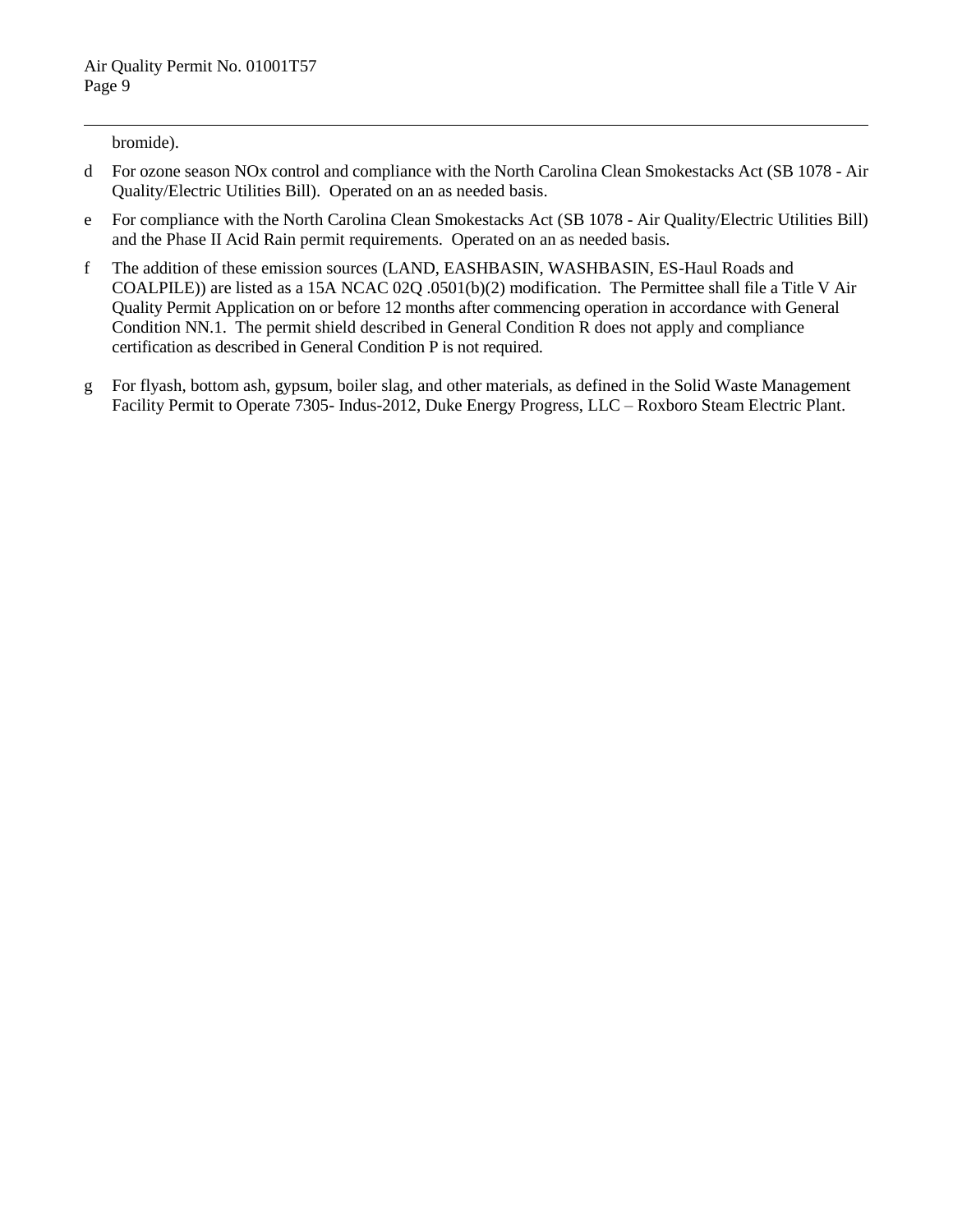# **SECTION 2- SPECIFIC LIMITATIONS AND CONDITIONS**

# **2.1- Emission Source(s) Specific Limitations and Conditions**

The emission source(s) and associated air pollution control device(s) listed below are subject to the following specific terms, conditions, and limitations, including the monitoring, recordkeeping, and reporting requirements specifically identified herein as applicable requirements:

# **A. Boiler Units 1, 2, and 3:**

- **coal/No. 2 fuel oil-fired electric utility boiler equipped with low-NO<sup>X</sup> burner and Mg(OH)<sup>2</sup> fuel additive (ID No. ES-Unit 1) and associated selective catalytic reduction system (ID No. CD-SCR1) installed in series with electrostatic precipitator (ID Nos. CD-ESP1), in series with a wet scrubber (ID No. CD-FGD1), and sorbent injection system (ID No. CD-INJ-Sorb1)**
- **coal/No. 2 fuel oil-fired electric utility boiler equipped with low-NO<sup>X</sup> burner, Mg(OH)<sup>2</sup> fuel additive (ID No. ES-Unit 2) and associated selective catalytic reduction system (ID No. CD-SCR2) installed in series with electrostatic precipitator (ID No. CD-ESP2), in series with a wet scrubber (ID No. CD-FGD2), and sorbent injection system (ID No. CD-INJ-Sorb2)**
- **two coal/No. 2 fuel oil-fired electric utility boilers each equipped with low-NO<sup>X</sup> burners, Mg(OH)<sup>2</sup> fuel additive (ID Nos. ES-Unit 3A and ES-Unit 3B) and associated selective catalytic reduction systems (ID Nos. CD-SCR3a and CD-SCR3b) installed in series with two electrostatic precipitators (ID Nos. CD-ESP3a and CD-ESP3b), in series with a wet scrubber (ID No. CD-FGD3), and sorbent injection system (ID No. CD-INJ-Sorb3)**

| <b>Regulated</b><br><b>Pollutant</b> | <b>Limits/Standards</b>                                                                                                    | <b>Applicable Regulation</b>                       |
|--------------------------------------|----------------------------------------------------------------------------------------------------------------------------|----------------------------------------------------|
| sulfur dioxide                       | 0.547 pounds per million Btu heat input                                                                                    | 15A NCAC 02D .0501(c)                              |
|                                      | Phase II Acid Rain Permit Requirements<br>(see Section 2.4)                                                                | 15A NCAC 02Q .0402<br>(40 CFR Part 72)             |
|                                      | (Federally Enforceable Only)<br><b>Cross State Air Pollution Rule Requirements</b><br>(see Section 2.2 B.)                 | 40 CFR Part 97,<br>Subpart CCCCC                   |
| nitrogen oxides                      | See Section 2.1 A.1.                                                                                                       | 15A NCAC 02D .0519                                 |
|                                      | 1.066 pounds per million Btu heat input,<br>or when burning oil:<br>the limit given in Section 2.1 A.1, whichever is lower | 15A NCAC 02D .0501(c)                              |
|                                      | Phase II Acid Rain Permit Requirements<br>(see Section 2.4)                                                                | 15A NCAC 02Q .0402<br>(40 CFR Part 72)             |
|                                      | (Federally Enforceable Only)<br><b>Cross State Air Pollution Rule Requirements</b><br>(see Section 2.2 B.)                 | 40 CFR Part 97,<br><b>Subparts AAAAA and BBBBB</b> |
| visible emissions                    | 40 percent opacity                                                                                                         | 15A NCAC 02D .0521                                 |

The following table provides a summary of limits and standards for the emission source(s) described above: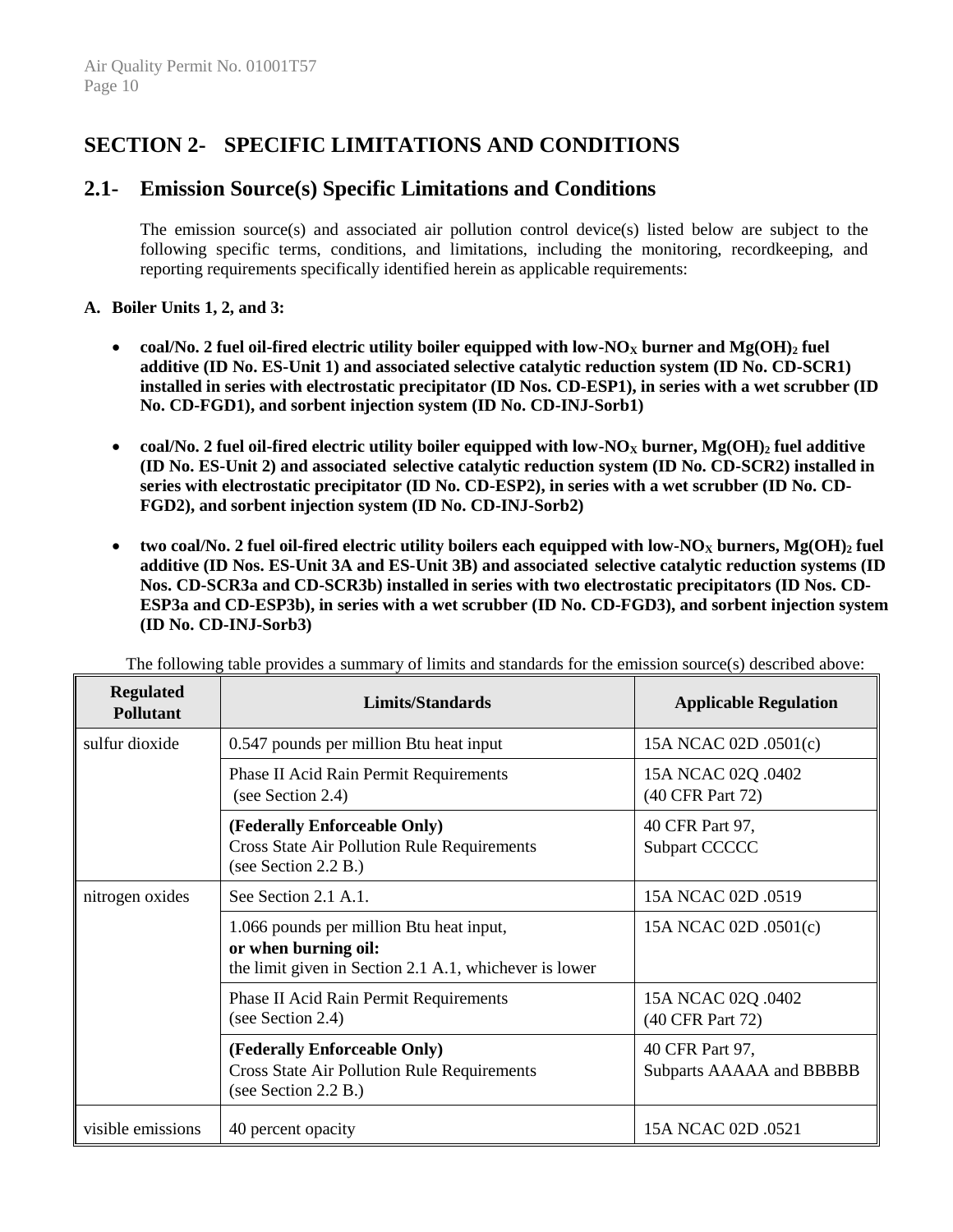| <b>Regulated</b><br><b>Pollutant</b>                                | <b>Limits/Standards</b>           | <b>Applicable Regulation</b>                     |
|---------------------------------------------------------------------|-----------------------------------|--------------------------------------------------|
| excess emissions/<br>good operating<br>and maintenance<br>practices | as defined in specific conditions | 15A NCAC 02D .0606                               |
| Hazardous Air<br>Pollutants                                         | See Section 2.2 B.2               | 15A NCAC 02D .1111<br>(40 CFR 63, Subpart UUUUU) |

# **1. 15A NCAC 02D .0519: CONTROL OF NITROGEN OXIDES EMISSIONS**

a. Emissions of nitrogen oxides from these sources **(ID Nos. ES-Unit 1, ES-Unit 2, ES-Unit 3A, and ES-**Unit 3B) when burning coal and/or oil shall be calculated by the following equation:

 $E = [(Ec)(Qc) + (Eo)(Qo)]/Qt$  where:

- $E =$  emission limit for combined burning of coal and oil or gas in pounds per million Btu heat input
- $Ec = 1.8$  pounds per million Btu heat input for coal only
- $E_0 = 0.8$  pounds per million Btu heat input for oil or gas
- $Qc = \text{coal heat input in Btu per hour}$
- $Qo =$  oil and gas heat input in Btu per hour
- $Qt = Qc + Qo$

# **Testing** [15A NCAC 02Q .0508(f)]

b. If emissions testing is required, the testing shall be performed in accordance with General Condition JJ. If the results of this test are above the limit given in Section 2.1 A.1.a. above, the Permittee shall be deemed in noncompliance with 15A NCAC 02D .0519.

# **Monitoring/Recordkeeping** [15A NCAC 02Q .0508(f)]

- c. The Permittee shall ensure compliance with 15A NCAC 02D .0519 by determining nitrogen oxide emissions in pounds per million Btu using a continuous emissions monitoring (CEM) system meeting the requirements of 40 CFR Part 75, except that unbiased values may be used (missing data shall be filled in accordance with 40 CFR Part 75). Compliance with this emission standard shall be determined by averaging hourly continuous emission monitoring system values over a 24-hour block period beginning at midnight. To compute the 24-hour block average, the average hourly values (missing data shall be filled in accordance with 40 CFR Part 75) shall be summed, and the sum shall be divided by 24. The minimum number of data points, equally spaced, required to determine a valid hour value shall be determined by 40 CFR Part 75. For monitoring purposes, the following emission limits will apply:
	- i. When only coal is burned, the emission limit shall be 1.8 pounds per million Btu heat input.
	- ii. When only oil or gas is burned, the emission limit shall be 0.8 pounds per million Btu heat input.
	- iii. When oil or gas is burned other than for startup and for periods greater than 24 hours, the emission limit shall be calculated in accordance with the equation in Section 2.1 A.1.a. above.

If any 24-hour block average exceeds the emission limit, the Permittee shall be deemed in noncompliance with 15A NCAC 02D .0519.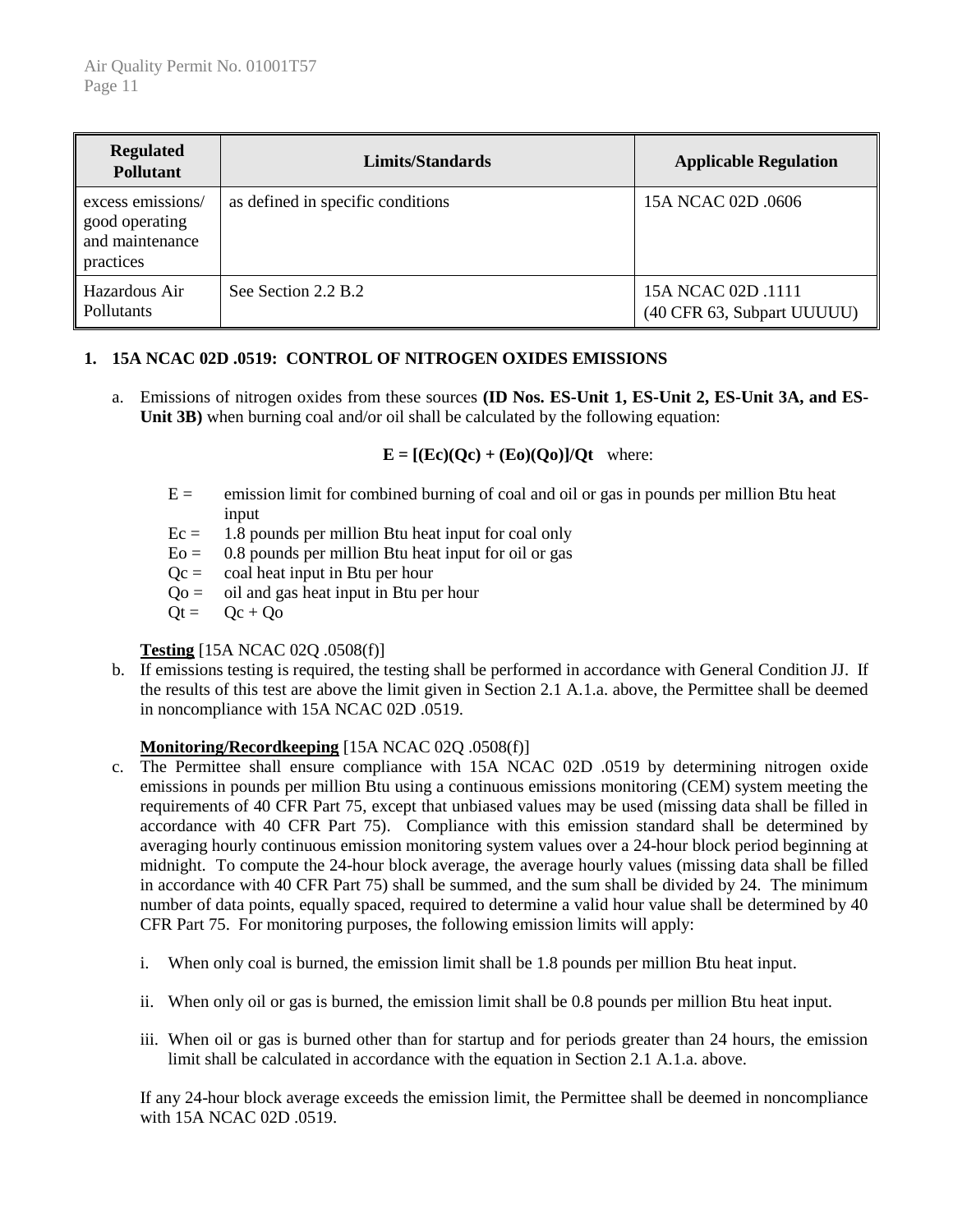d. The Permittee shall maintain records of monthly coal and oil consumption (written or electronic form) and shall submit such records within 30 days of a request by DAQ. The Permittee shall be deemed in noncompliance with 15A NCAC 02D .0519 if these records are not maintained.

# **Reporting** [15A NCAC 02Q .508(f)]

- e. The Permittee shall submit the continuous emissions monitoring system data showing the 24-hour daily block values for periods of excess nitrogen oxide emissions postmarked on or before January 30 of each calendar year for the preceding six-month period between July and December and July 30 of each calendar year for the preceding six-month period between January and June. All instances of deviations from the requirements of this permit must be clearly identified.
- f. CEMs Monitor Availability The Permittee shall submit the nitrogen oxide CEM systems monitor downtime reports, including monitor availability values (as calculated for 40 CFR Part 75) for the last hour of the reporting period, postmarked on or before January 30 of each calendar year for the preceding sixmonth period between July and December and July 30 of each calendar year for the preceding six-month period between January and June.

# **2. 15A NCAC 02D .0501(c): COMPLIANCE WITH EMISSION CONTROL STANDARDS**

- a. In addition to any control or manner of operation necessary to meet emission standards in 15A NCAC 02D .0500, any source of air pollution shall be operated with such control or in such manner that the source shall not cause the ambient air quality standards of 15A NCAC 02D .0400 to be exceeded at any point beyond the premises on which the source is located. When controls more stringent than named in the applicable emission standards in 15A NCAC 02D .0500 are required to prevent violation of the ambient air quality standards or are required to create an offset, the permit shall contain a condition requiring these controls.
- b. In order to comply with the National Ambient Air Quality Standards (NAAQS) for sulfur dioxide<sup>1</sup>, emissions of sulfur dioxide from these sources **(ID Nos. ES-Unit 1, ES-Unit 2, ES-Unit 3A, and ES-Unit 3B)** shall not exceed **0.547 pounds per million Btu heat input** in accordance with the modeling analysis received May 16, 2007. Sulfur dioxide formed by the combustion of sulfur in fuels, wastes, ores, and other substances shall be included when determining compliance with this standard.
- c. In order to comply with the NAAQS for nitrogen dioxide<sup>2</sup>, emissions of nitrogen oxides from these sources **(ID Nos. ES-Unit 1, ES-Unit 2, ES-Unit 3A, and ES-Unit 3B)** shall not exceed either **1.066 pounds per million Btu heat input** (in accordance with the modeling analysis received May 16, 2007) or the limit in Section 2.1 A.1.a above when burning oil, whichever is lower.

# **Testing** [15A NCAC 02Q .0508(f)]

d. If emissions testing is required, the testing shall be performed in accordance with General Condition JJ. If the results of this test are above the limits given in Sections 2.1 A.2.b or c above, the Permittee shall be deemed in noncompliance with 15A NCAC 02D .0501(c).

# **Monitoring/Recordkeeping** [15A NCAC 02Q .0508(f) and 02D .0608]

e. The Permittee shall ensure compliance with 15A NCAC 02D .0501(c) by determining sulfur dioxide and nitrogen oxides emissions in pounds per million Btu using continuous emissions monitoring (CEM) systems meeting the requirements of 40 CFR Part 75, except that unbiased values may be used (missing data shall be filled in accordance with 40 CFR Part 75). Compliance with sulfur dioxide and nitrogen oxides emission standards shall be determined by averaging hourly continuous emission monitoring system values over a 24-hour block period beginning at midnight. To compute the 24-hour block average, the

 $\overline{a}$ 

<sup>1</sup> 61 Fed. Reg. 25566 (May 22, 1996)

<sup>2</sup> 61 Fed. Reg. 52852 (October 8, 1996)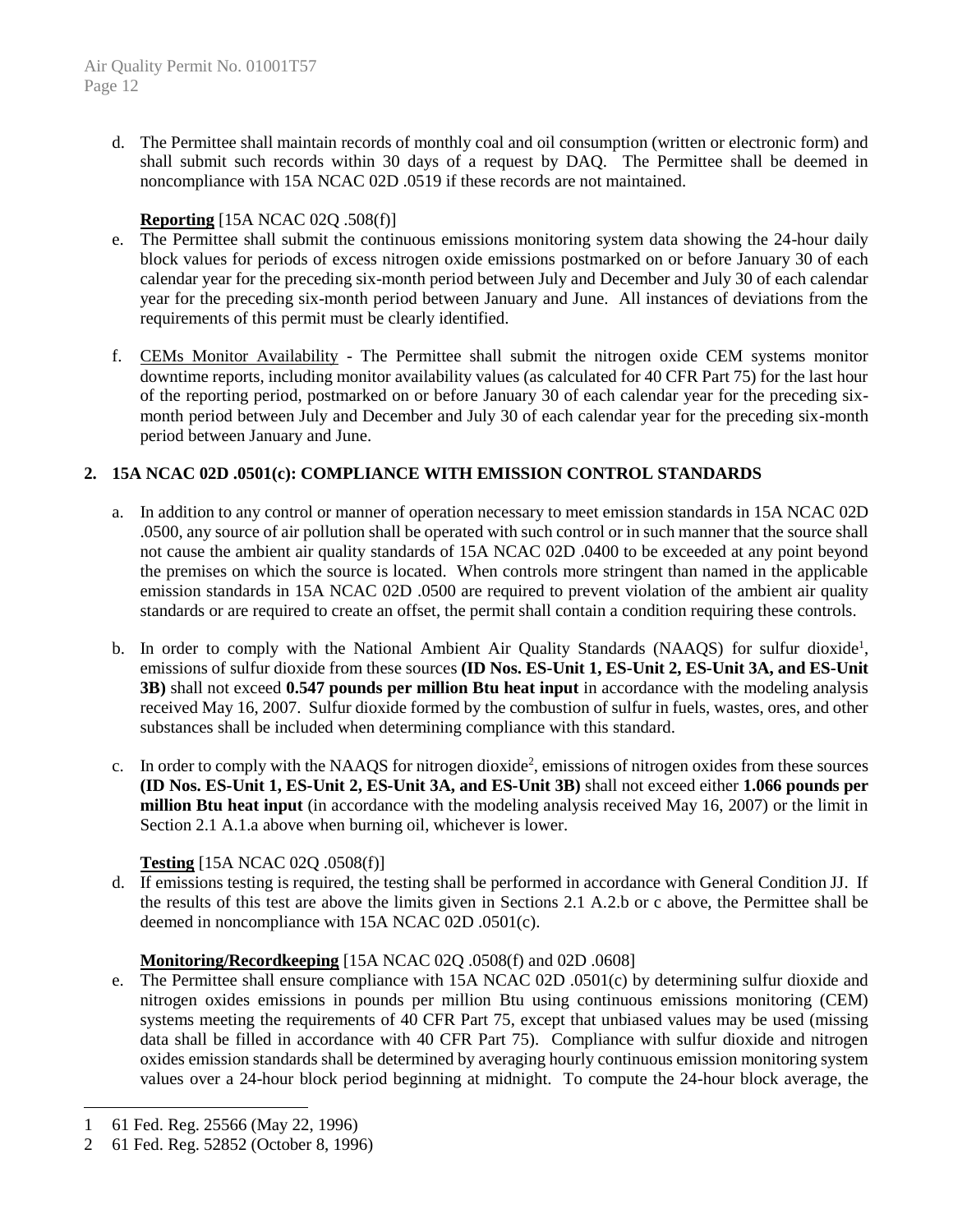average hourly values (missing data shall be filled in accordance with 40 CFR Part 75) shall be summed, and the sum shall be divided by 24. The minimum number of data points, equally spaced, required to determine a valid hour value shall be determined by 40 CFR Part 75. If any 24-hour block average exceeds the limits given in Sections 2.1 A.2.b or c above or records are not maintained, the Permittee shall be deemed in noncompliance with 15A NCAC 02D .0501(c).

## **Reporting** [15A NCAC 02Q .0508(f)]

- f. The Permittee shall submit the continuous emissions monitoring data showing the 24-hour daily block values in pounds per million Btu for each 24-hour daily block averaging period during the reporting period postmarked on or before January 30 of each calendar year for the preceding three-month period between October and December, April 30 of each calendar year for the preceding three-month period between January and March, July 30 of each calendar year for the preceding three-month period between April and June, and October 30 of each calendar year for the preceding three-month period between July and September. All instances of deviations from the requirements of this permit must be clearly identified.
- g. CEMs Monitor Availability The Permittee shall submit sulfur dioxide and nitrogen oxides CEM systems monitor downtime reports, including monitor availability values (as calculated for 40 CFR Part 75) for the last hour of the reporting period, postmarked on or before January 30 of each calendar year for the preceding three-month period between October and December, April 30 of each calendar year for the preceding threemonth period between January and March, July 30 of each calendar year for the preceding three-month period between April and June, and October 30 of each calendar year for the preceding three-month period between July and September.

# **3. 15A NCAC 02D .0521: CONTROL OF VISIBLE EMISSIONS**

a. Visible emissions shall not be more than 40 percent opacity when averaged over a six-minute period except that six-minute periods averaging not more than 90 percent opacity may occur not more than once in any hour nor more than four times in any 24-hour period.

# **Testing** [15A NCAC 02Q .0508(f)]

b. If emissions testing is required, the testing shall be performed in accordance with General Condition JJ. If the results of this test are above the limit given in Section 2.1 A.3.a above, the Permittee shall be deemed in noncompliance with 15A NCAC 02D .0521.

#### **Monitoring/Recordkeeping/Reporting** [15A NCAC 02Q .0508(f)]

- c. No monitoring/recordkeeping/reporting is required to demonstrate compliance with 15A NCAC 02D .0521 for these sources **(ID Nos. ES-Unit 1, ES-Unit 2, ES-Unit 3A, and ES-Unit 3B)**.
- **4.** Reserved.
- **5.** Reserved.
- **6.** Reserved.

# **7. 15A NCAC 02D .0606: SOURCES COVERED BY APPENDIX P OF 40 CFR PART 51 (CONTINUOUS OPACITY MONITORING, CONTINUOUS EMISSIONS MONITORING FOR SO2, AND EXCESS EMISSIONS)**

# **Monitoring/Recordkeeping** [15A NCAC 02Q .0508(f)]

a. The alternative monitoring and recordkeeping procedure in this section (Section 2.1 A.7.a) applies as allowed by Paragraph 3.9 of Appendix P of 40 CFR Part 51. The Permittee shall install, certify, operate, and maintain a PM CEMS to monitor and record PM emissions according to the applicable Maximum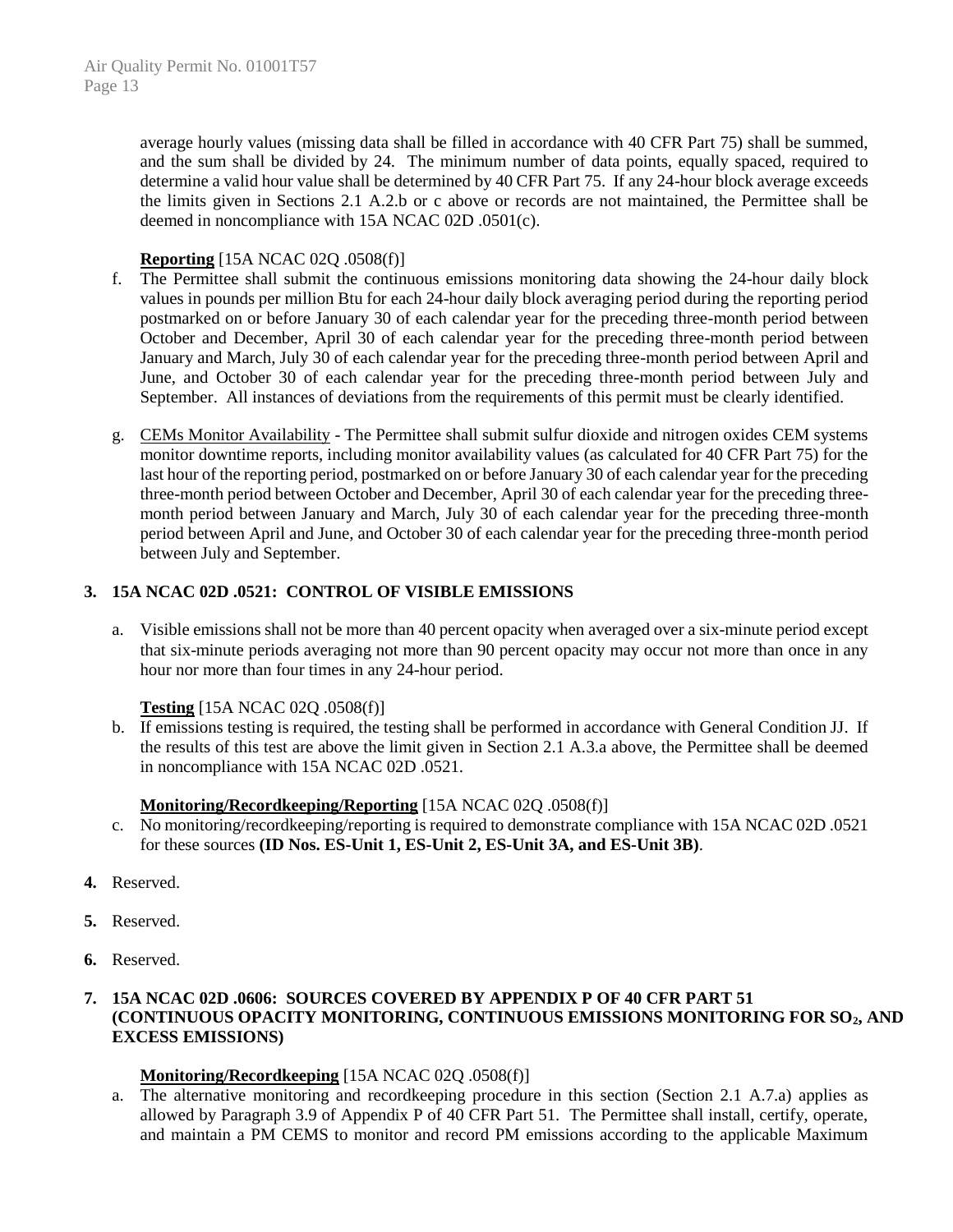Achievable Control Technology (MACT) standards in §63.10010(i) of 40 CFR Part 63 Subpart UUUUU, as specified in Section 2.2.B.2.dd.

The quarterly excess emissions (EE) reports shall be used as an indication of good operation and maintenance of the electrostatic precipitators. These sources shall be deemed to be properly operated and maintained if the percentage of time the PM emissions, calculated on a one-hour average, greater than 0.030 pounds per million Btu heat input does not exceed 3.0 percent of the total operating time for any given calendar quarter, adjusted for monitor downtime (MD) as calculated below, except that Total Excess Emission Time contains all one-hour periods greater than 0.030 pounds per million Btu heat input. In addition, these sources shall be deemed to be properly operated and maintained if the %MD does not exceed 2 percent for any given calendar quarter as calculated below.

The PM monitored value subject to the 0.030 pounds per million Btu limit shall have a 5%  $CO<sub>2</sub>$  diluent cap, or a 14%  $O_2$  diluent cap, substituted in the emission rate calculation whenever the actual  $CO_2$  concentration is lower than 5% or whenever the actual  $O_2$  concentration is higher than 14%.

## **Calculations for %EE and %MD**

## **Percent Excess Opacity Emission (%EE) Calculation:**

 $\%EE = \frac{1000 \text{ Hz}}{1000 \text{ Hz}} \times 100$ *Total Source Operating Time Monitor Downtime Total Excess Emission Time EE* −  $=\frac{1000 \text{ Exercises} \text{ Lmass}}{Total \text{ Source} \text{ Operating Time} \text{***}}$ \*

## **Percent Monitor Downtime (%MD) Calculation for COMS:**

$$
\% MD = \frac{Total\, monitor\,Downtime}{Total\,Source\,Operating\,Time}^{***} \times 100
$$

- \* Total Excess Emission Time contains any 6-minute period greater than 40% opacity including startup, shutdown, and malfunction.
- \*\* Total Monitor Downtime includes Quality Assurance (QA) activities unless exempted by regulation or defined in an agency approved QA Manual. The amount of exempt QA Time will be reported in the quarterly report as such.
- b. The Permittee shall use a continuous emissions monitoring system (CEMS) to monitor and record sulfur dioxide emissions. Continuous emissions monitoring and recordkeeping of sulfur dioxide emissions shall be performed as described in Paragraphs 2 and 3.1.1 through 3.1.5 of Appendix P of 40 CFR Part 51. The monitoring systems shall meet the minimum specifications described in Paragraphs 3.3 through 3.8 of Appendix P of 40 CFR Part 51. The quarterly excess emissions (EE) reports required under Appendix P of 40 CFR Part 51 shall be used as an indication of good operation and maintenance of the flue gas desulfurization scrubbers. These sources shall be deemed to be properly operated and maintained if sulfur dioxide emissions do not exceed the limit in Section 2.1 A.2.b., calculated on a 24-hour basis. Compliance with the sulfur dioxide emission standard is determined by averaging hourly continuous emission monitoring system values over a 24-hour block period beginning at midnight. To compute the 24-hour block average, the average hourly values are summed, and the sum is divided by 24. A minimum of four data points, equally spaced, is required to determine a valid hour value unless the continuous emission monitoring system is installed to meet the provisions of 40 CFR Part 75. If a continuous emission monitoring system is installed to meet the provisions of 40 CFR Part 75, the minimum number of data points are determined by 40 CFR Part 75. In addition, the flue gas desulfurization scrubbers shall be deemed to be properly operated and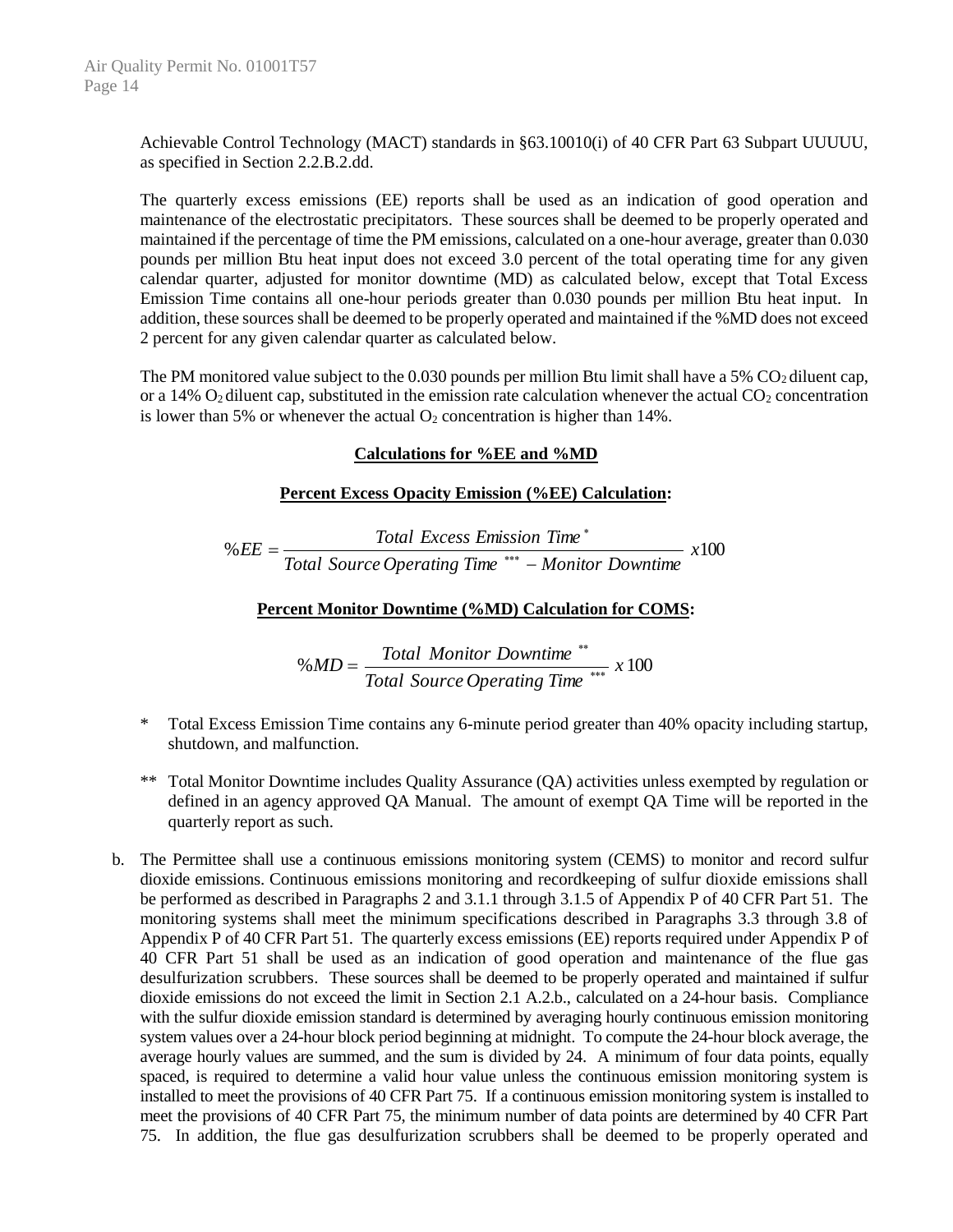maintained if the %MD does not exceed 2 percent for any given calendar quarter as calculated in Section 2.1 A.7.a above.

## **Reporting** [15A NCAC 02Q .0508(f)]

- c. The Permittee shall submit the excess emissions and monitor downtime reports as required under Appendix P of 40 CFR Part 51 postmarked on or before January 30 of each calendar year for the preceding threemonth period between October and December, April 30 of each calendar year for the preceding three-month period between January and March, July 30 of each calendar year for the preceding three-month period between April and June, and October 30 of each calendar year for the preceding three-month period between July and September as shown below. Reporting shall be in accordance with Paragraphs 4 and 5.1 of Appendix P of 40 CFR Part 51.
	- i. Excess PM emissions are defined as any one-hour average greater than 0.03 pounds per million Btu heat input. The quarterly report shall include the number of hours each day and the percent of operating hours during the quarter with average PM emissions recorded by the PM CEMS greater than 0.030 pounds per million Btu.
	- ii. Excess sulfur dioxide emissions are defined as greater than the limit in Section 2.1 A.2.b. calculated on a 24-hour block average basis. Reporting shall be in accordance with Paragraphs 4 and 5.1 of Appendix P of 40 CFR Part 51.
	- iii. All instances of deviations from the requirements of this permit must be clearly identified.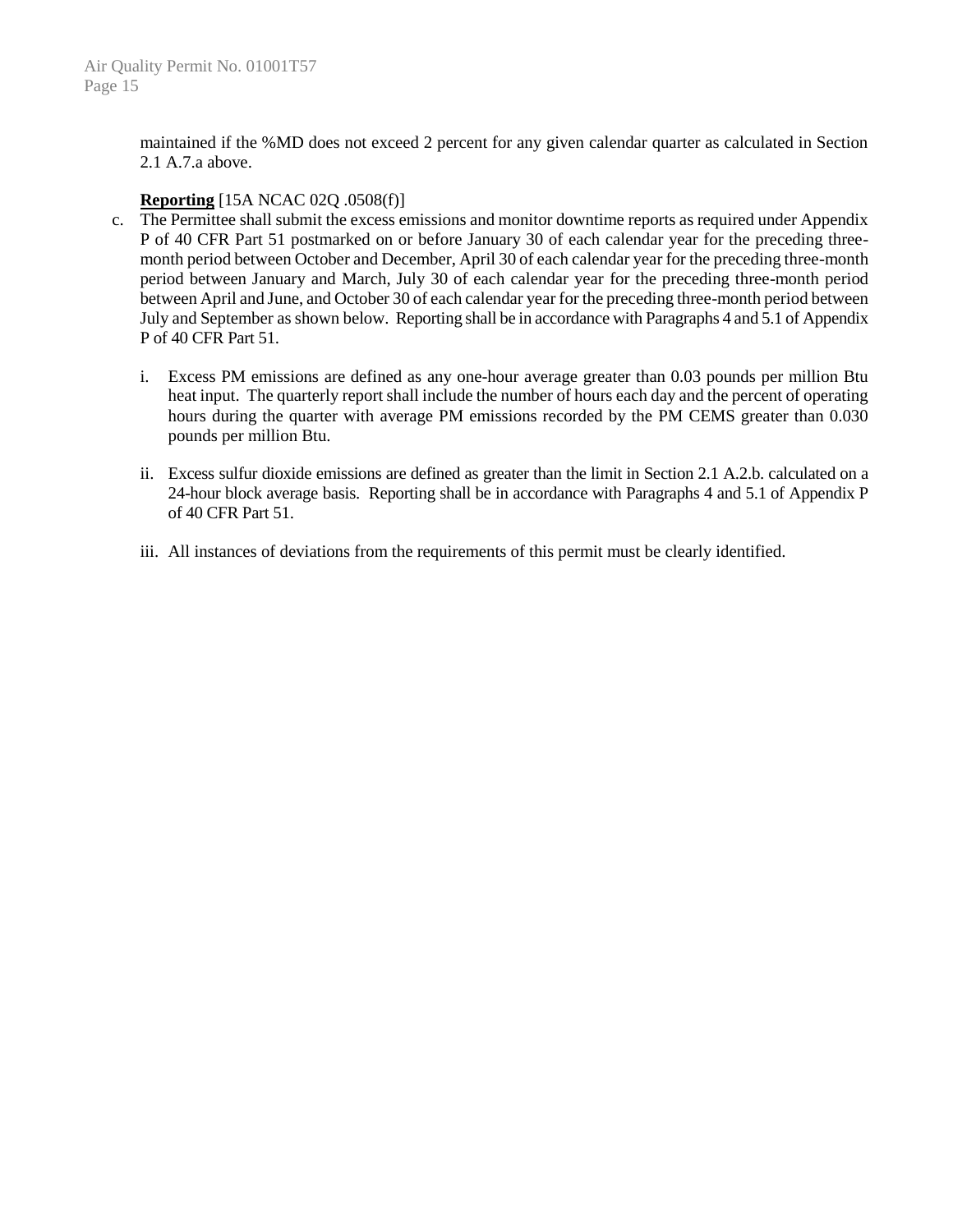# **B. Boiler Unit 4:**

**Two coal/No. 2 fuel oil-fired electric utility boilers, each equipped with low-NOx burners, Mg(OH)2 fuel additive (ID Nos. ES-Unit 4A and ES-Unit 4B) and associated selective catalytic reduction systems (ID Nos. CD-SCR4a and CD-SCR4b) installed in series with eight electrostatic precipitators (ID Nos. CD-ESP4a through CD-ESP4h) in series with a wet scrubber (ID No. CD-FGD4), and sorbent injection system (ID No. CD-INJ-Sorb4)**

| <b>Regulated</b><br><b>Pollutant</b> | <b>Limits/Standards</b>                                                                                     | <b>Applicable Regulation</b>                          |
|--------------------------------------|-------------------------------------------------------------------------------------------------------------|-------------------------------------------------------|
| sulfur dioxide                       | See Section 2.1 B.1 b                                                                                       | 15A NCAC 02D .0524<br>(40 CFR Part 60 Subpart D)      |
|                                      | 0.547 pounds per million Btu heat input                                                                     | 15A NCAC 02D .0501(c)                                 |
|                                      | Phase II Acid Rain Permit Requirements (see Section 2.4)                                                    | 15A NCAC 02Q .0402<br>(40 CFR Part 72)                |
|                                      | (Federally Enforceable Only)<br><b>Cross State Air Pollution Rule Requirements</b><br>(see Section 2.2 B.1) | 40 CFR Part 97,<br>Subpart CCCCC                      |
| nitrogen oxides                      | See Section 2.1 B.1.b                                                                                       | 15A NCAC 02D .0524<br>(40 CFR Part 60 Subpart D)      |
|                                      | Phase II Acid Rain Permit Requirements (see Section 2.4)                                                    | 15A NCAC 02Q .0402<br>(40 CFR Part 72)                |
|                                      | (Federally Enforceable Only)<br><b>Cross State Air Pollution Rule Requirements</b><br>(see Section 2.2 B.1) | 40 CFR Part 97,<br><b>Subparts AAAAA and BBBBB</b>    |
| particulate<br>matter                | 0.03 pound per million Btu heat input                                                                       | 15A NCAC 02D .0524<br>(40 CFR Part 60 Subpart D)      |
| Hazardous Air<br>Pollutants          | See Section 2.2 B.2.                                                                                        | 15A NCAC 02D .1111<br>(40 CFR 63, Subpart UUUUU)      |
| various                              | See Section 2.1 B.3.                                                                                        | 15A NCAC 02D .0530(u)<br>[Projected Actual Emissions] |

The following table provides a summary of limits and standards for the emission source(s) described above:

# **1. 15A NCAC 02D .0524: NEW SOURCE PER FORMANCE STANDARDS (40 CFR PART 60 SUBPART D)**

- a. The Permittee shall comply with all applicable provisions, including the notification, testing, reporting, recordkeeping, and monitoring requirements in accordance with 15A NCAC 02D .0524, "New Source Performance Standards (NSPS) as promulgated in 40 CFR Part 60, Subpart D "Standards of Performance for Fossil-Fuel-Fired Steam Generators", including Subpart A "General Provisions."
- b. The following emission limits shall not be exceeded: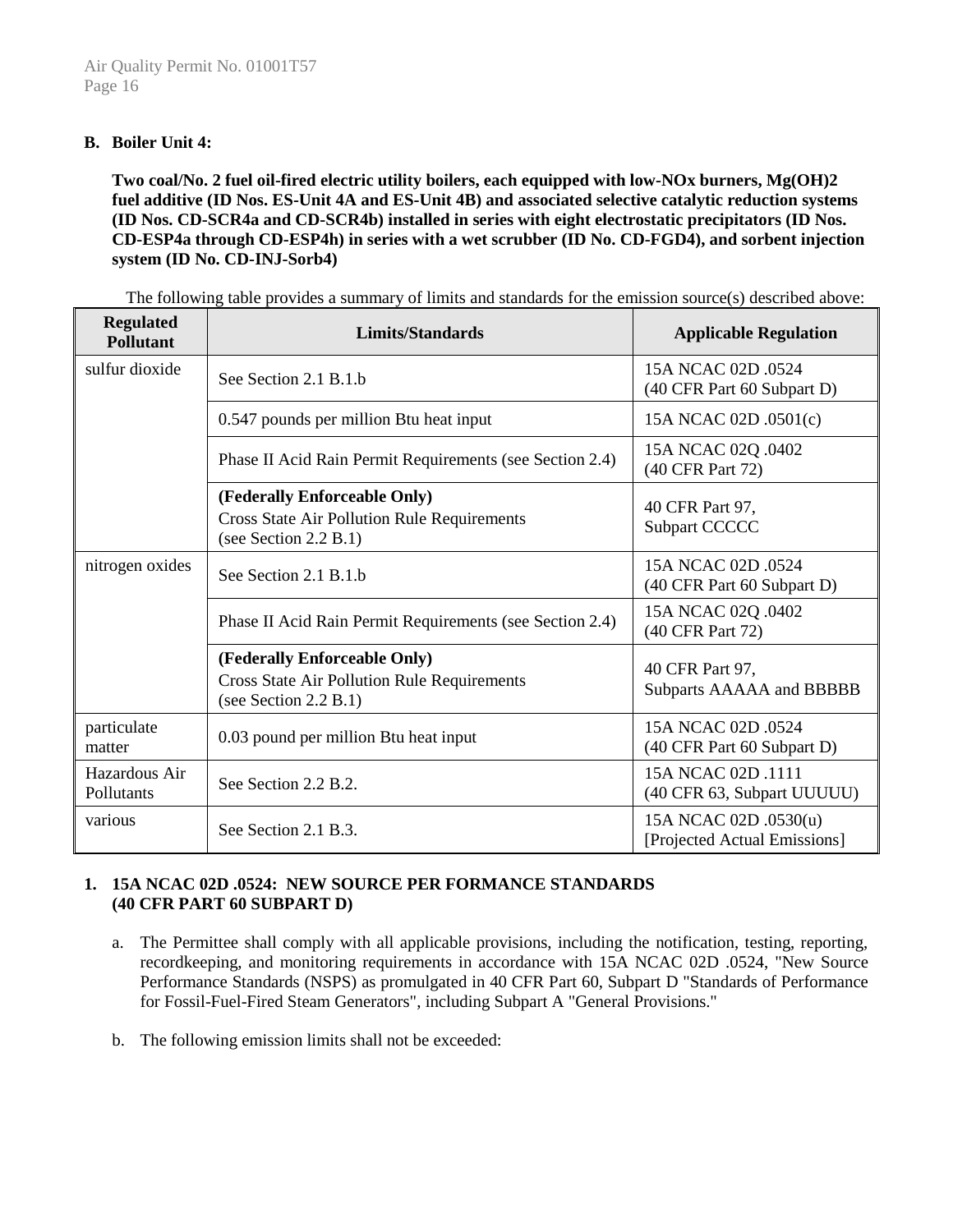| <b>POLLUTANT</b>      | <b>EMISSION LIMIT</b> (pounds per million Btu) |
|-----------------------|------------------------------------------------|
| sulfur dioxide        | $y(0.80) + z(1.2)$ [40 CFR 60.43(a), (b)]      |
| (SO <sub>2</sub> )    | $V + Z$                                        |
| nitrogen oxides       | $y(0.30) + z(0.70)$ [§60.44(a), (b)]           |
| (expressed as $NO2$ ) | $y + z$                                        |
| particulates          | $0.03$ [§60.42(c), §60.42Da(a)]                |

y = percentage of total heat input derived from liquid fossil fuel

 $z =$  percentage of total heat input derived from solid fossil fuel

c. Any use of the electrostatic precipitator high voltage control Energy Management System (EMS) feature requires a revision to this permit.

#### **Testing** [15A NCAC 02Q .0508(f)]

- d. If emissions testing is required, the testing shall be performed in accordance with General Condition JJ. If the results of this test are above the limits given in Section 2.1 B.1.b above, the Permittee shall be deemed in noncompliance with 15A NCAC 02D .0524.
- e. Once per calendar year, the Permittee shall conduct a stack test for particulate matter in accordance with either Method 5 at a sample temperature of  $320^{\circ} \pm 25^{\circ}$  F as described in §63.10010(i)(1) or Method 5B of Appendix A of 40 CFR Part 60. In the event that a boiler exceeds 80 percent of its particulate emission limit during the stack test, the Permittee shall schedule and conduct another stack test within 6 months. Upon demonstration that the source is operating under 80 percent of its particulate limit, as shown by three consecutive semiannual stack tests, the source may resume annual stack tests. If the result of any stack test is greater than the limit given in Section 2.1 B.1.b above, the Permittee shall be deemed in noncompliance with 15A NCAC 02D .0524.

#### **Monitoring/Recordkeeping** [15A NCAC 02Q .0508(f)]

- f. i. The Permittee shall install, maintain, and operate a PM CEMS. [40 CFR 60.42(c)]
	- ii. The Permittee shall install, maintain, and operate a CEMS for measuring sulfur dioxide emissions, nitrogen oxide emissions, and either oxygen or carbon dioxide, as per the requirements of 40 CFR Part 75. [§60.45(a)]
- g. Compliance with SO<sup>2</sup> and NOx emission limits of Section 2.1 B.1.b above, shall be determined by averaging hourly continuous emission monitoring system values over any three-hour (rolling) period. The three-hour average shall be the arithmetic average of three contiguous one-hour periods of sulfur dioxide or nitrogen oxides as measured by the continuous emission monitoring system. Missing data shall not be filled nor shall the data be bias adjusted in accordance with 40 CFR Part 75. The minimum number of data points, equally spaced, required to determine a valid hour value shall be determined by 40 CFR Part 75. If any three-hour average exceeds emission limits of Section 2.1 B.2.b above (except during periods of startup, shutdown and malfunction) or records are not maintained, the Permittee shall be deemed in noncompliance with 15A NCAC 02D .0524. [§60.8 and §60.45]
- h. Compliance with the particulate limit in Section 2.1 B.1.b shall be determined using the PM CEMS.
	- i. Each PM CEMS shall be installed, evaluated, operated, and maintained according to the requirements in §60.49Da(v). For affected facilities using a PM CEMS, a COMS is not required. [§60.45(b)(5),  $§60.48Da(p)(2)]$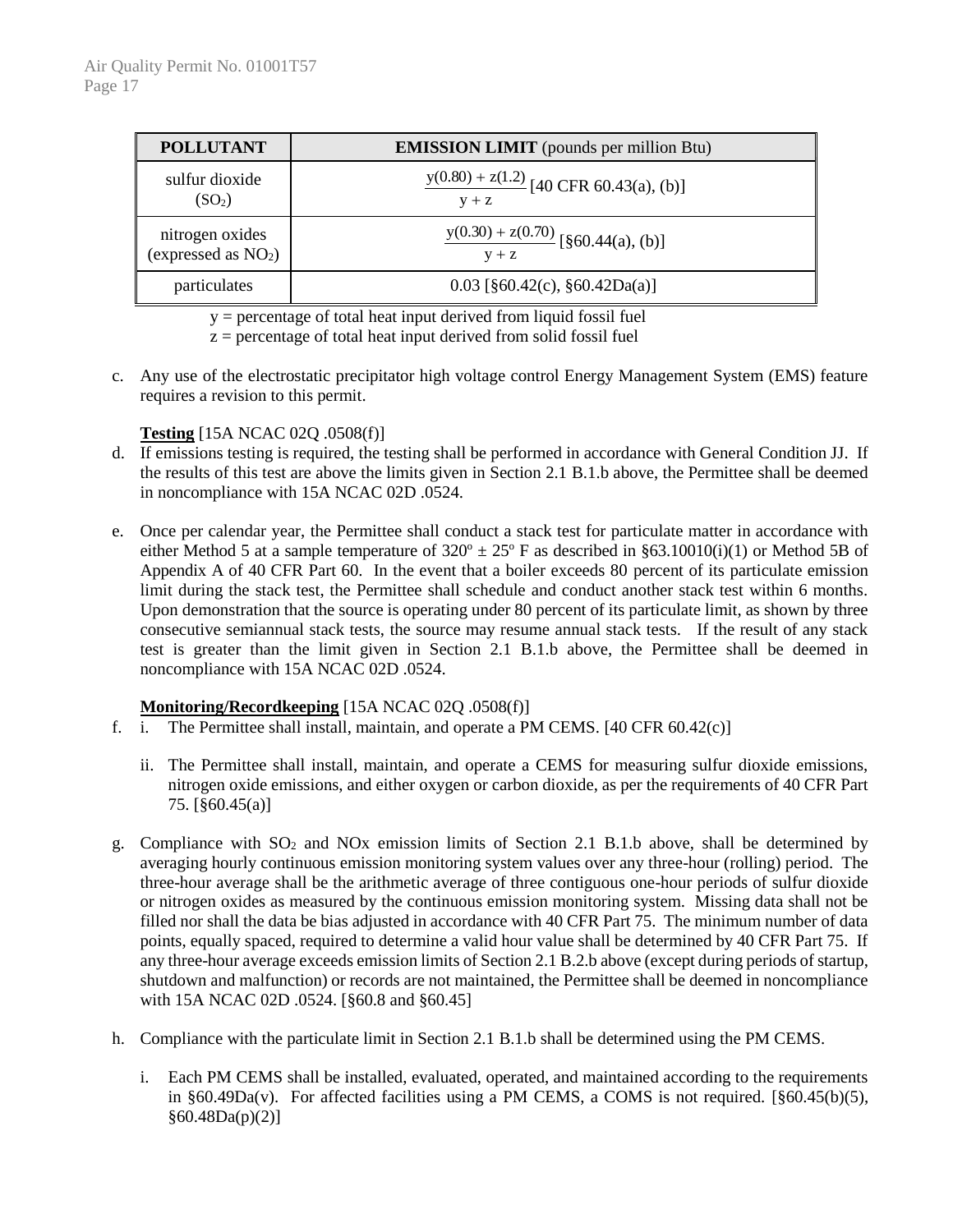- ii. When demonstrating compliance, the PM emission rate shall be determined based on a 24-hour daily (block) average of the hourly arithmetic average emissions concentrations using the CEMS outlet data each boiler operating day, except for data obtained during startup, shutdown, and malfunction. Averages are only calculated for boiler operating days that have valid data for at least 18 hours of unit operation during which the standard applies. Instead, all of the valid hourly emission rates of the operating day(s) not meeting the minimum 18 hours valid data daily average requirement are averaged with all of the valid hourly emission rates of the next boiler operating day with 18 hours or more of valid PM CEMS data to determine compliance. The 24-hour block arithmetic average emission concentration shall be calculated using EPA Reference Method 19 of Appendix A of 40 CFR Part 60, section 4.1.  $[\S 60.48Da(f), (p)(4)]$
- iii. At a minimum, valid PM CEMS hourly averages shall be obtained for 75 percent of all operating hours on a 30-day rolling average basis. Valid PM CEMS hourly averages shall be obtained for 90 percent of all operating hours on a 30-day rolling average basis. At least two data points per hour shall be used to calculate each 1-hour arithmetic average. [§60.48Da(p)(5)
- iv. The 1-hour arithmetic averages of PM CEMS data shall be expressed in pounds per million Btu and shall be used to calculate the boiler operating day daily arithmetic average emission concentrations. The 1-hour arithmetic averages shall be calculated using the data points required under §60.13(e)(2) of Subpart A of 40 CFR Part 60. [§60.48Da(p)(6)]
- v. All valid PM CEMS data shall be used in calculating average emission concentrations even if the minimum CEMS data requirements of paragraph iii above are not met.  $\lceil \frac{860.48Da(p)}{7} \rceil$
- vi. When PM emissions data are not obtained because of PM CEMS breakdowns, repairs, calibration checks, and zero and span adjustments, emissions data shall be obtained by using other monitoring systems as approved by the DAQ or EPA Reference Method 19 of Appendix A of 40 CFR Part 60 to provide, as necessary, valid emissions data for a minimum of 90 percent of all operating hours per 30 day rolling average.

If the results of the 24-hour daily arithmetic average PM CEMS concentration exceeds the limit in Section 2.1 B.1.b or any of the above requirements are not met, the Permittee shall be deemed in noncompliance with 15A NCAC 02D .0524.

#### **Reporting** [15A NCAC 02Q .0508(f)]

- i. The Permittee shall submit excess emissions and monitoring system performance reports for sulfur dioxide, nitrogen oxide and PM. The reports shall be postmarked by the 30th day following the end of each calendar year quarter and shall include, at a minimum, the information required in 40 CFR 60.7(c), as follows:
	- i. Sulfur Dioxide Report all three-hour periods of **excess emissions** (pounds per million Btu) during the reporting period including periods exempted during startup, shutdown and malfunction. Monitor availability values (as calculated for 40 CFR Part 75) for the last hour of the reporting period shall be included.
	- ii. Nitrogen Oxides Report all three-hour periods of **excess emissions** (pounds per million Btu) during the reporting period including periods exempted during startup, shutdown and malfunction. Monitor availability values (as calculated for 40 CFR Part 75) for the last hour of the reporting period shall be included.
	- iii. PM
		- (A) Report all 24-hour daily (block) average **excess emissions** (pounds per million Btu) using the PM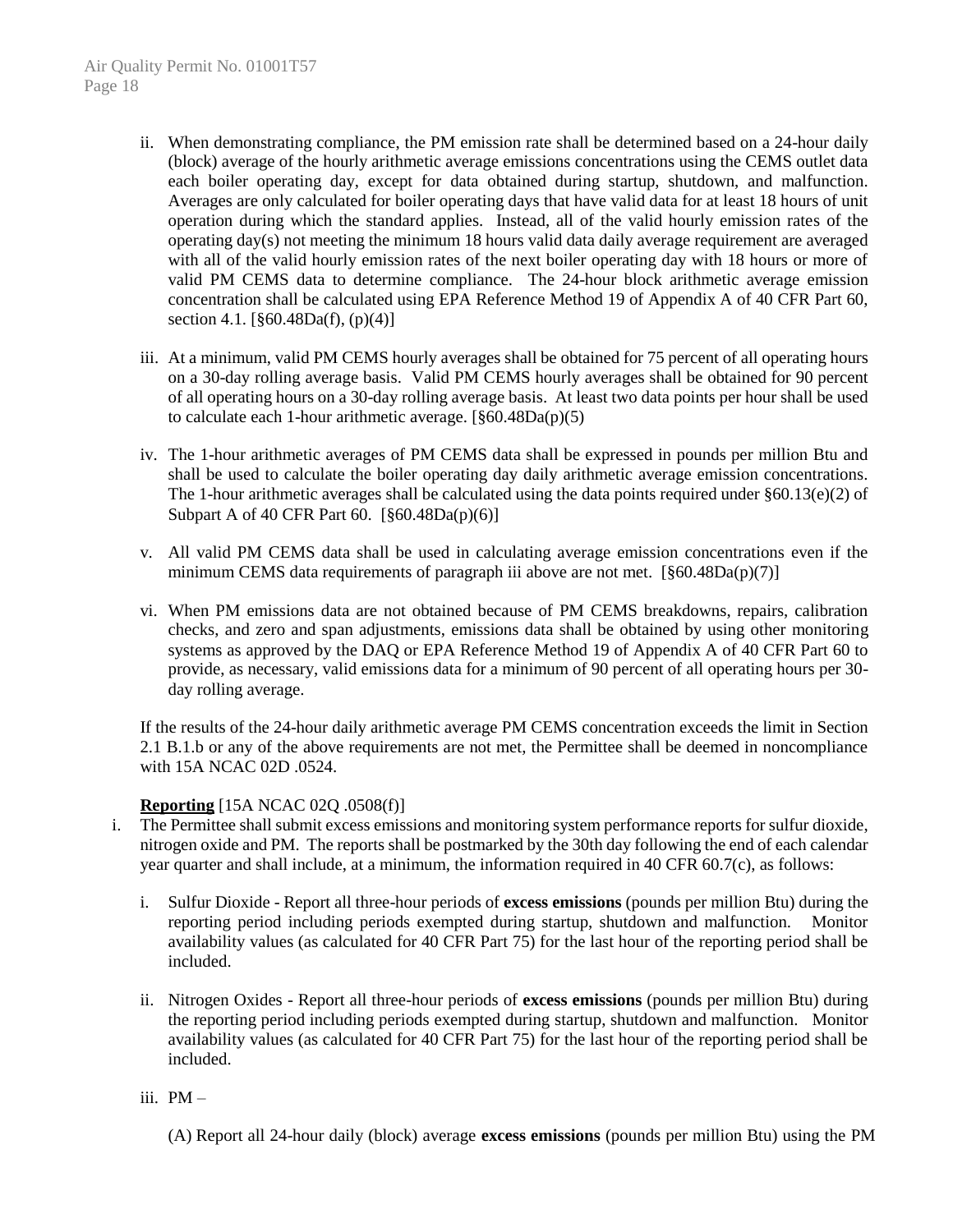CEMS outlet data, including periods exempted during startup, shutdown, and malfunction;

- (B) Within 15 days of a written request, report **all** PM CEMS hourly averages (in written or electronic form) to show, at a minimum, that valid PM CEMS hourly averages have been obtained for 90 percent (only 75 percent is required prior to January 1, 2012) of all operating hours on a 30-day rolling average basis; and
- j. The results of any stack test shall be reported within 30 days, and the test report shall be submitted within 60 days after the test.
- k. All instances of deviations from the requirements of this permit must be clearly identified.

# **2. 15A NCAC 02D .0501(c): COMPLIANCE WITH EMISSION CONTROL STANDARDS**

- a. In addition to any control or manner of operation necessary to meet emission standards in 15A NCAC 02D .0500, any source of air pollution shall be operated with such control or in such manner that the source shall not cause the ambient air quality standards of 15A NCAC 02D .0400 to be exceeded at any point beyond the premises on which the source is located. When controls more stringent than named in the applicable emission standards in 15A NCAC 02D .0500 are required to prevent violation of the ambient air quality standards or are required to create an offset, the permit shall contain a condition requiring these controls.
- b. In order to comply with the NAAQS for sulfur dioxide<sup>3</sup>, emissions of sulfur dioxide from these sources shall not exceed **0.547 pounds per million Btu heat input,** in accordance with the modeling analysis received May 16, 2007. Sulfur dioxide formed by the combustion of sulfur in fuels, wastes, ores, and other substances shall be included when determining compliance with this standard.

# **Testing** [15A NCAC 02Q .0508(f)]

c. If emissions testing is required, the testing shall be performed in accordance with General Condition JJ. If the results of this test are above the limits given in Section 2.1 B.2.b above, the Permittee shall be deemed in noncompliance with 15A NCAC 02D .0501(c).

# **Monitoring/Recordkeeping** [15A NCAC 02Q .0508(f) and 02D .0608]

d. The Permittee shall ensure compliance with 15A NCAC 02D .0501(c) by determining sulfur dioxide emissions in pounds per million Btu using continuous emissions monitoring (CEM) systems meeting the requirements of 40 CFR Part 75 except that unbiased values may be used (missing data shall be filled in accordance with 40 CFR Part 75). Compliance with sulfur dioxide emission standards shall be determined by averaging hourly continuous emission monitoring system values over a 24-hour block period beginning at midnight. To compute the 24-hour block average, the average hourly values (missing data shall be filled in accordance with 40 CFR Part 75) shall be summed, and the sum shall be divided by 24. The minimum number of data points, equally spaced, required to determine a valid hour value shall be determined by 40 CFR Part 75. If any 24-hour block average exceeds the limits given in Section 2.1 B.2.b above or records are not maintained, the Permittee shall be deemed in noncompliance with 15A NCAC 02D .0501(c).

# **Reporting** [15A NCAC 02Q .0508(f)]

e. The Permittee shall submit the continuous emissions monitoring data showing the 24-hour daily block values in pounds per million Btu for each 24-hour daily block averaging period during the reporting period postmarked on or before January 30 of each calendar year for the preceding three-month period between October and December, April 30 of each calendar year for the preceding three-month period between January and March, July 30 of each calendar year for the preceding three-month period between April and

 $\overline{a}$ 

<sup>3</sup> 61 Fed. Reg. 25566 (May 22, 1996)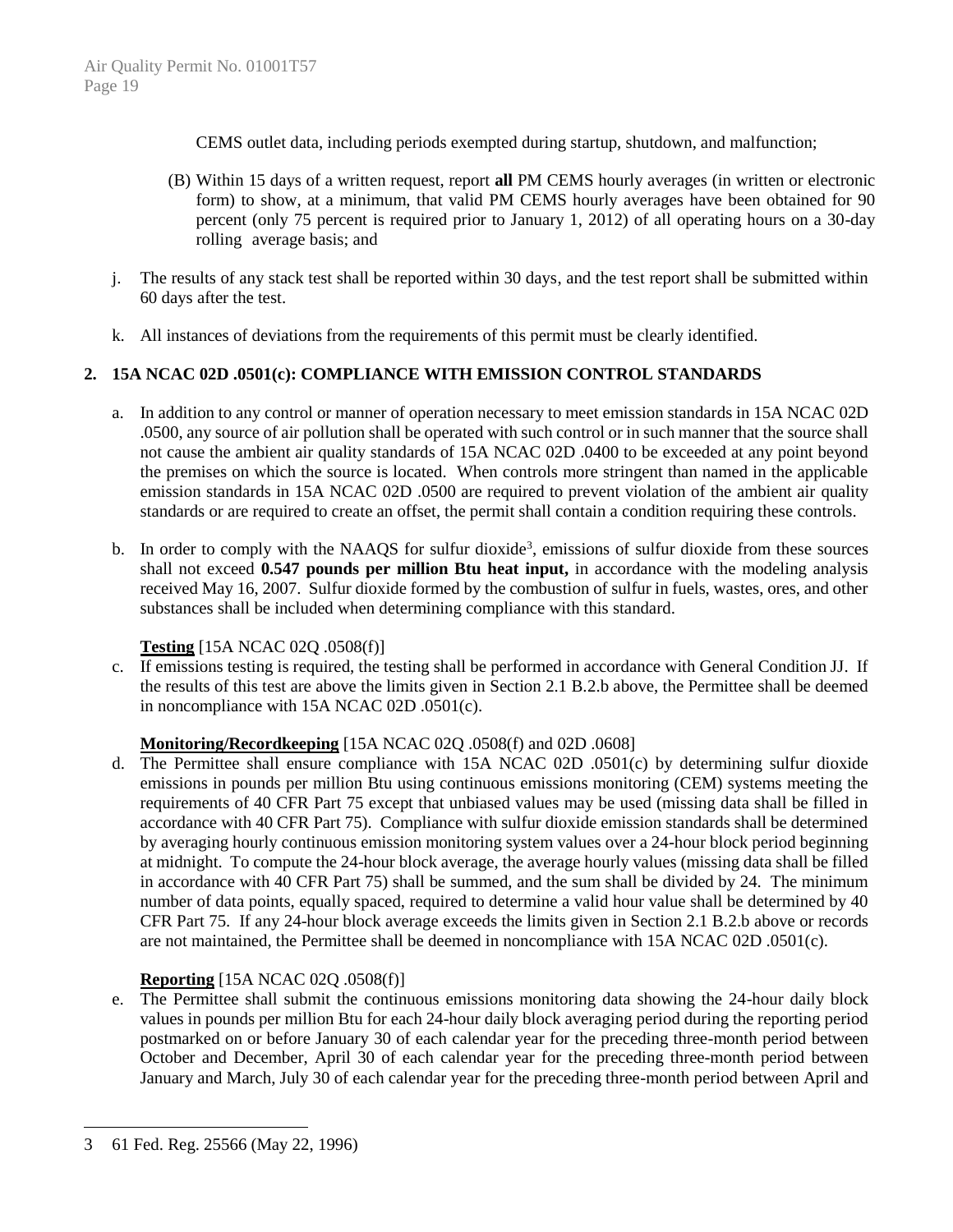June, and October 30 of each calendar year for the preceding three-month period between July and September. All instances of deviations from the requirements of this permit must be clearly identified.

f. CEMs Monitor Availability - The Permittee shall submit sulfur dioxide and nitrogen oxides CEM systems monitor downtime reports, including monitor availability values (as calculated for 40 CFR Part 75) for the last hour of the reporting period, postmarked on or before January 30 of each calendar year for the preceding three-month period between October and December, April 30 of each calendar year for the preceding threemonth period between January and March, July 30 of each calendar year for the preceding three-month period between April and June, and October 30 of each calendar year for the preceding three-month period between July and September.

## **3. 15A NCAC 02D .0530(u): PREVENTION OF SIGNIFICANT DETERIORATION (Use of Projected Actual Emissions)**

a. The Permittee has used projected actual emissions (submitted in the .18B permit application), as below, to avoid applicability of prevention of significant deterioration requirements for a project consisting of replacement of existing low NOx burners for coal firing on Unit 4 boilers (**ID Nos. ES-Unit 4A and ES-Unit 4B**).

| <b>Pollutant</b>          | <b>Projected Actual</b><br>Emissions*<br>(tons per year) |
|---------------------------|----------------------------------------------------------|
| <b>PM</b>                 | 28.6                                                     |
| $PM_{10}$                 | 44.7                                                     |
| PM <sub>2.5</sub>         | 39.0                                                     |
| SO <sub>2</sub>           | 390.4**                                                  |
| NOx                       | 427.0**                                                  |
| VOC                       | 6.6                                                      |
| CO                        | 428.1                                                    |
| Lead                      | 0.0082                                                   |
| <b>Sulfuric Acid Mist</b> | 25.1                                                     |
| GHG as $CO2e$             | 560,565.9                                                |

- \* The projected actual emissions are not enforceable limitations. Maximum annualized value for period 2019 through 2023.
- \*\* Maximum annualized value, Fuel and Operations Forecast Model output for period 2019 through 2023.

In order to verify the assumptions used in the projected actual emissions calculations, the Permittee shall comply with the testing, record keeping and reporting requirements in Section 2.1 B.3.b. through c. below.

# **Testing** [15A NCAC 02Q .0508(f)]

b. No testing shall be required.

# **Monitoring/Recordkeeping** [15A NCAC 02D .0530(u), 15A NCAC 02Q .0508(f)]

c. In order to verify the assumptions used in the projected actual emissions calculations, the Permittee shall maintain records of annual emissions related to the Low-NOx burner replacement project. The records shall be maintained for five years following the completion of this project.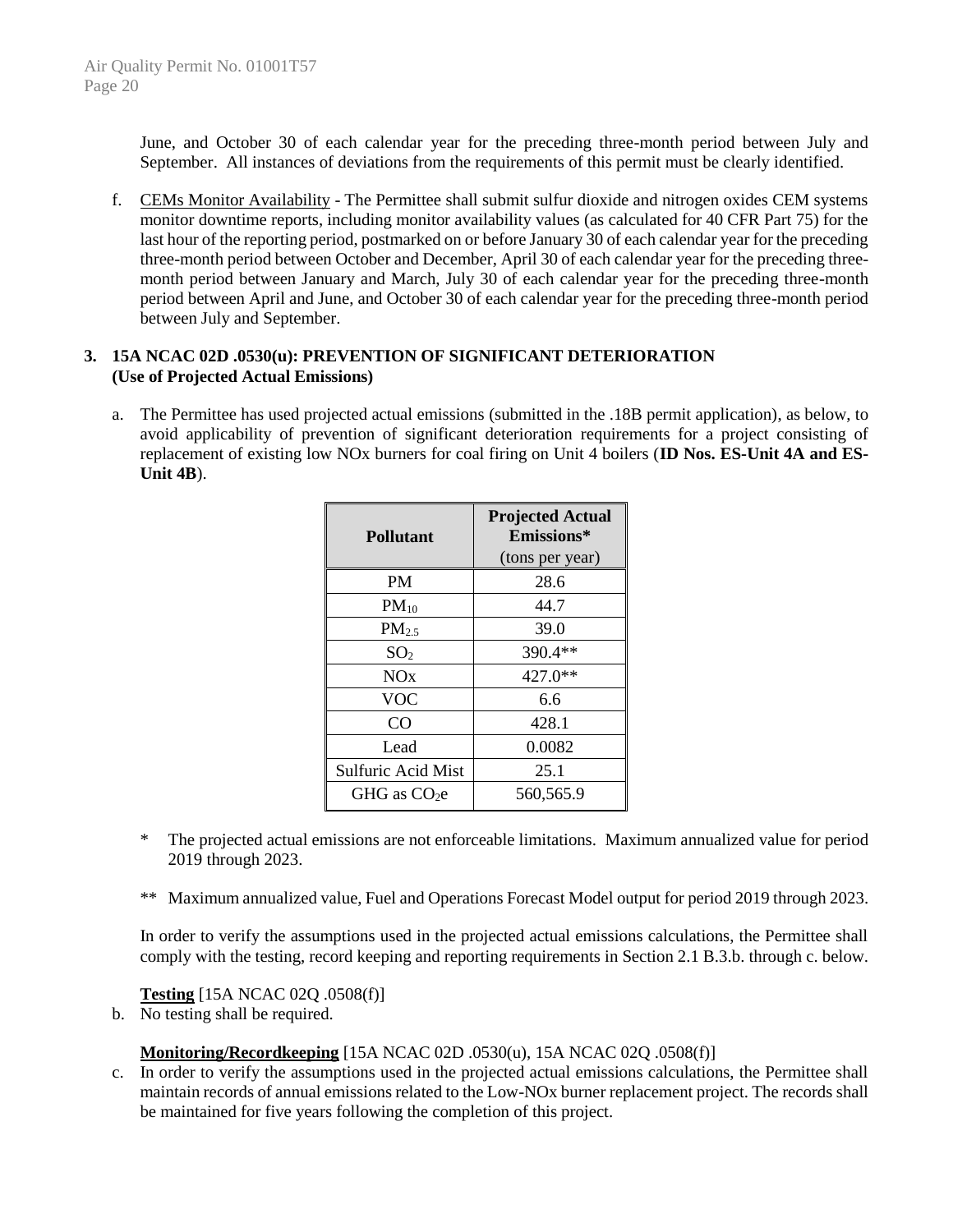- i. The replacement project was completed in CY2018.
- ii. The last year of recordkeeping will be CY2023.

# **Reporting** [15A NCAC 02D .0530(u), 15A NCAC 02Q .0508(f)]

c. The Permittee shall submit a report of the records required by Paragraph c. above. The report shall be postmarked within 60 days after the end of each year where recordkeeping was required by Paragraph c.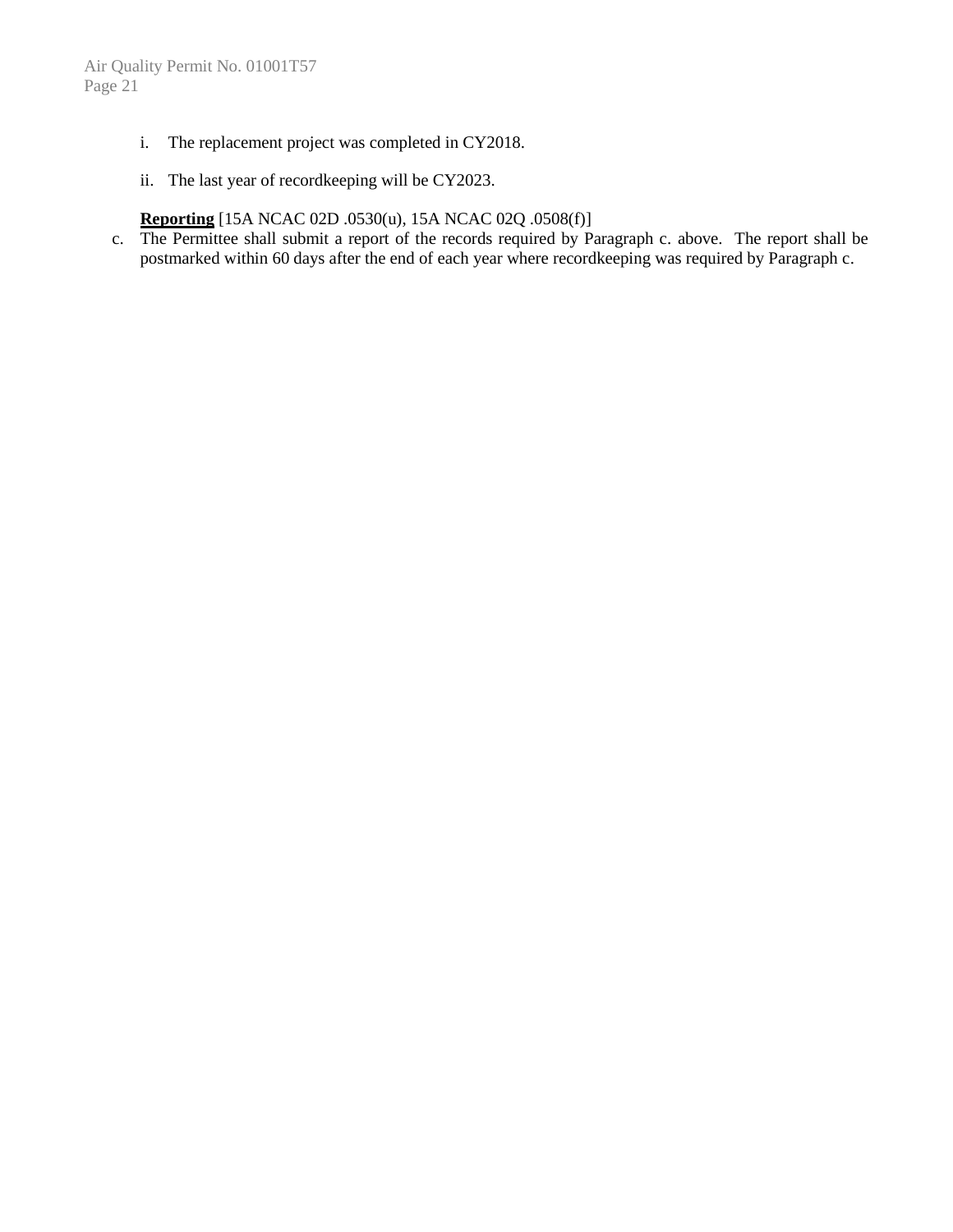# **C.**

- **Unit 1 dry flyash pneumatic transfer system including surge bin and filter separators (ID No. ES-FA Handling 1) and associated bagfilters (ID Nos. CD-BF14, CD-FS-1A and CD-FS-1B)**
- **Unit 3 dry flyash pneumatic transfer systems and filter separators (ID Nos. ES-FA Handling 3A and ES-FA Handling 3B), and associated bagfilters ID Nos. CD-FS-3A and CD-FS-3B)**
- **Unit No. 3 dry flyash conveying system surge/transfer tank (ID No. ES-Surge Bin 3), and associated bagfilter (ID No. CD-BF15)**
- **Unit 4 dry flyash pneumatic transfer systems and filter separators (ID Nos. ES-FA Handling 4A, ES-FA Handling 4B and ES-FA Handling 4C), and associated bagfilters CD-FS-4A, CD-FS-4B and CD-FS-4C)**
- **three flyash conveying system storage and handling silos (ID Nos. ES-FA Silo 1, ES-FA Silo 2, and ES-FA Silo 4), and associated bagfilters (ID Nos. CD-BF1, CD-BF2, CD-BF3, CD-BF4, CD-BF7, and CD-BF8)**
- **one flyash conveying system storage and handling silo (ID No. ES-FA Silo 5) and associated bagfilters (ID Nos. CD-BF9 and CD-BF10)**
- **electrostatic flyash separation system consisting of one mineral-rich product load-out silo (ID No. ES-S-3L) and two electrostatic flyash separation and conveying systems (ID Nos. ES-EFSS1 and ES-EFSS2), and associated bagfilters (ID Nos. CD-BF23 and CD-BF24)**
- **stationary vacuum system for housekeeping (ID No. ES-SVS1) and integral bagfilter (ID No. CD-BF26)**
- **flyash conveying system storage and handling silo (ID No. ES-FA Silo 3) and one mineral-rich flyash loadout system (ID No. ES-S-3L2), and associated bagfilters (ID Nos. CD-BF5 and CD-BF6)**
	- Note: Operation of each existing Units 1, 3 and 4 dry flyash conveying system may continue until new systems are fully operational.

The following table provides a summary of limits and standards for the emission source(s) described above:

| <b>Regulated</b><br><b>Pollutant</b> | Limits/Standards                                                                                                                                                                                                           | Applicable<br><b>Regulation</b> |
|--------------------------------------|----------------------------------------------------------------------------------------------------------------------------------------------------------------------------------------------------------------------------|---------------------------------|
| particulate<br>matter                | $E = 4.10 \text{ x P }^{0.67}$ for $P \le 30$ tons/hr, or<br>$E = 55.0 \times P^{0.11} - 40$ for $P > 30$ tons/hr<br>where: $E =$ allowable emission rate in pounds per hour<br>$P =$ process weight rate in tons per hour | 15A NCAC 02D .0515              |
| visible<br>emissions                 | 20 percent opacity                                                                                                                                                                                                         | 15A NCAC 02D .0521              |
| toxic air<br>pollutants              | See Section 2.2 A.1<br>State-only requirement                                                                                                                                                                              | 15A NCAC 02D .1100              |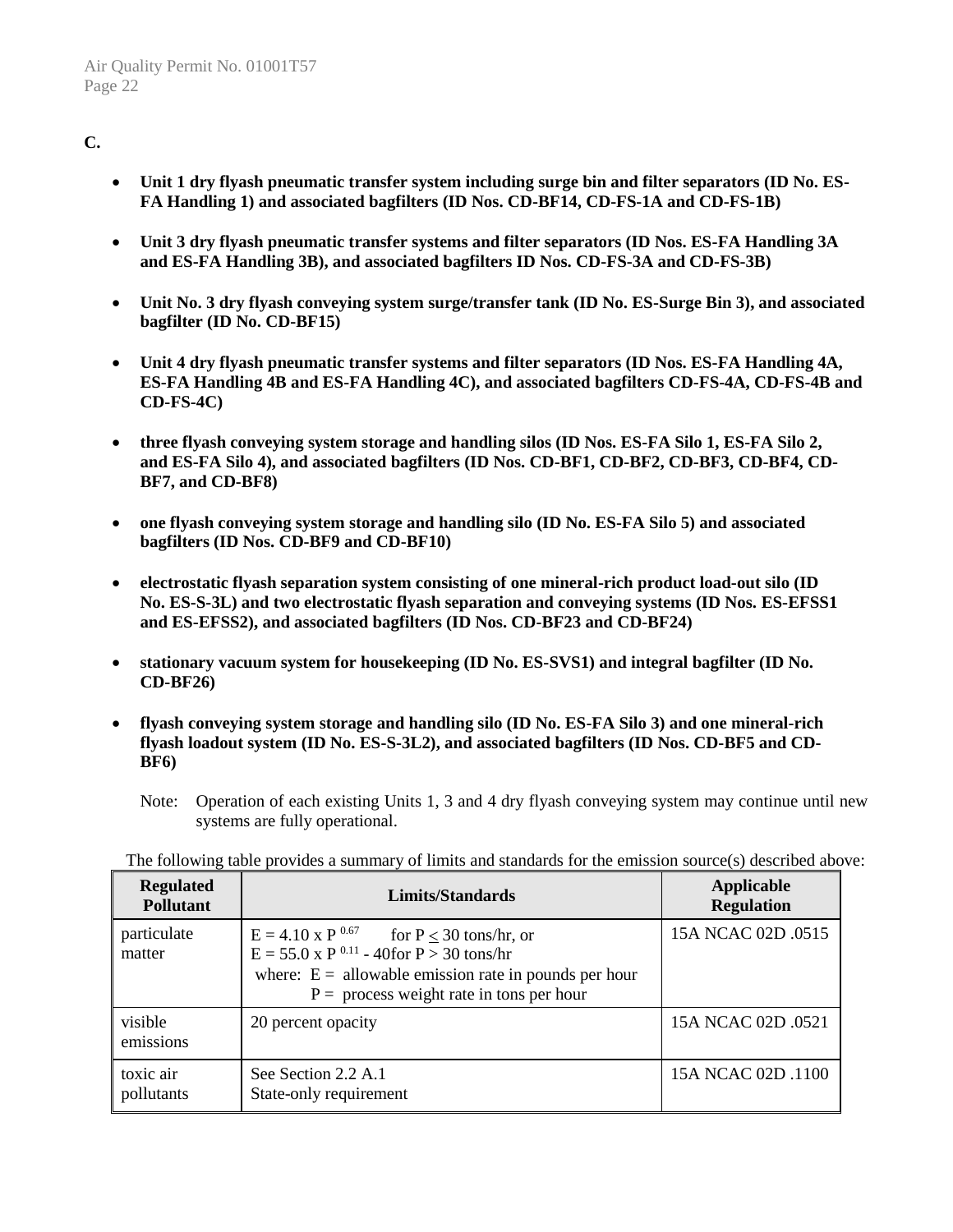#### **1. 15A NCAC 02D .0515: PARTICULATES FROM MISCELLANEOUS INDUSTRIAL PROCESSES**

a. Emissions of particulate matter from these sources **(ID Nos. ES-FA Handling 1, ES-FA Handling 3A through ES-FA Handling 3C, ES-FA Handling 4A through ES-FA Handling 4C, ES- FA Silo1 through ES-FA Silo5, ES-S-3L, ES-EFSS1, ES-EFSS2, ES-SVS1, and ES-S-3L2)** shall not exceed an allowable emission rate as calculated by the following equation:

| for $P < 30$ tons/h  | $E = 4.10 \times P^{0.67}$<br>Ωr |
|----------------------|----------------------------------|
| for $P > 30$ tons/hr | $E = 55.0 \times P^{0.11} - 40$  |

where:  $E =$  allowable emission rate in pounds per hour  $P =$  process weight in tons per hour

Liquid and gaseous fuels and combustion air are not considered as part of the process weight.

**Testing** [15A NCAC 02Q .0508(f)]

b. If emissions testing is required, the testing shall be performed in accordance with General Condition JJ. If the results of this test are above the limit given in Section 2.1 C.1.a. above, the Permittee shall be deemed in noncompliance with 15A NCAC 02D .0515.

#### **Monitoring/Recordkeeping** [15A NCAC 02Q .0508(f)]

- c. Particulate matter emissions from the Unit 1 dry fly ash pneumatic transfer system including surge bin and filter separators (**ID No. ES-FA Handling 1**), Unit 3 dry fly ash pneumatic transfer systems and filter separators (**ID Nos. ES-FA Handling 3A and ES-FA Handling 3B**), Unit No. 3 dry flyash conveying system surge/transfer tank **(ID No. ES-Surge Bin 3),** Unit 4 dry fly ash pneumatic transfer systems and filter separators (**ID Nos. ES-FA Handling 4A, ES-FA Handling 4B and ES-FA Handling 4C**), three flyash conveying system storage and handling silos (**ID Nos. ES-FA Silo 1, ES-FA Silo 2, and ES-FA Silo 4**), one flyash conveying system storage and handling silo (**ID No. ES-FA Silo 5**), one electrostatic flyash separation system consisting of one mineral-rich product load-out silo (**ID No. ES-S-3L**) and two electrostatic flyash separation and conveying systems (**ID No. ES-EFSS1 and ES-EFSS2**), one stationary vacuum system for housekeeping (**ID Nos. ES-SVS1**), one flyash conveying system storage and handling silo (**ID No. ES-FA Silo 3**), and one mineral-rich flyash loadout system (**ID No. ES-S-3L2**) shall be controlled by the bagfilters (**ID Nos. CD-BF14, CD-FS-1A, CD-FS-1B, CD-FS-3A, CD-FS-3B, CD-BF15, CD-FS-4A, CD-FS-4B, CD-FS-4C, CD-BF1 through CD-BF10, CD-BF23, CD-BF24 and CD-BF26**), as described above. To ensure that optimum control efficiency is maintained, the Permittee shall perform inspections and maintenance as recommended by the manufacturer implemented in the plant's Work Management System. In addition to the manufacturer's inspection and maintenance recommendations, or if there are no manufacturer's inspection and maintenance recommendations, as a minimum, the inspection and maintenance requirement shall include the following:
	- i. a monthly visual inspection of the system ductwork and material collection unit for leaks; and
	- ii. an annual (for each 12-month period following the initial inspection) internal inspection of the bagfilter's structural integrity.

The Permittee shall be deemed in noncompliance with 15A NCAC 02D .0515 if the ductwork and bagfilters are not inspected and maintained.

d. The results of inspection and maintenance shall be maintained in a logbook (written or electronic format) on-site and made available to an authorized representative upon request. The logbook shall record the following: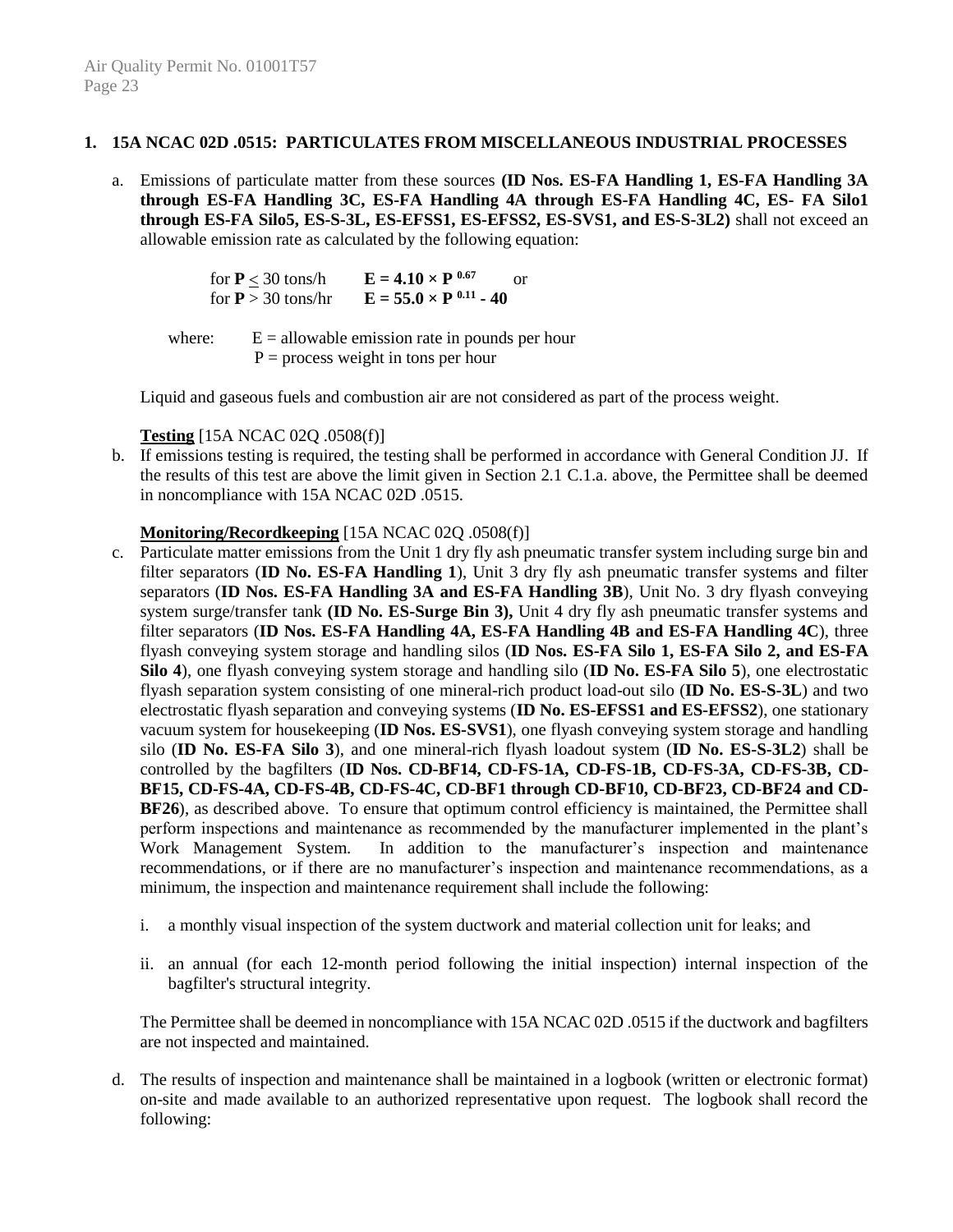- i. the date and time of each recorded action;
- ii. the results of each inspection;
- iii. the results of any maintenance performed on the bagfilters; and
- iv. any variance from manufacturer's recommendations, if any, and corrections made.

The Permittee shall be deemed in noncompliance with 15A NCAC 02D .0515 if these records are not maintained.

#### **Reporting** [15A NCAC 02Q .0508(f)]

- e. The Permittee shall submit the results of any maintenance performed on the bagfilters within 30 days of a written request by the DAQ.
- f. The Permittee shall submit a summary report of the monitoring and recordkeeping activities in Paragraphs c. and d. above postmarked on or before January 30 of each calendar year for the preceding six-month period between July and December and July 30 of each calendar year for the preceding six-month period between January and June. All instances of deviations from the requirements of this permit must be clearly identified.

#### **2. 15A NCAC 02D .0521: CONTROL OF VISIBLE EMISSIONS**

a. Visible emissions from these sources **(ID Nos. ES-FA Handling 1, ES-FA Handling 3A through ES-FA Handling 3B, ES-Surge Bin 3, ES-FA Handling 4A through ES-FA Handling 4C, ES-FA Silo1 through ES-FA Silo5, ES-S-3L, ES-EFSS1, ES-EFSS2, ES-SVS1, and ES-S-3L2)** shall not be more than 20 percent opacity (except during startups, shutdowns, and malfunctions) when averaged over a sixminute period. However, six-minute averaging periods may exceed 20 percent not more than once in any hour and not more than four times in any 24-hour period. In no event shall the six-minute average exceed 87 percent opacity.

#### **Testing** [15A NCAC 02Q .0508(f)]

b. If emissions testing is required, the testing shall be performed in accordance with General Condition JJ. If the results of this test are above the limit given in Section 2.1 C.2.a above, the Permittee shall be deemed in noncompliance with 15A NCAC 02D .0521.

#### **Monitoring** [15A NCAC 02Q .0508(f)]

- c. i. To ensure compliance, once a month the Permittee shall observe the emission points of these sources **(ID Nos. ES-FA Handling 3A through ES-FA Handling 3B, ES-Surge Bin 3, ES-FA Handling 4A through ES-FA Handling 4C, ES-FA Silo1 through ES-FA Silo5, ES-S-3L, ES-EFSS1, ES-EFSS2, ES-SVS1, and ES-S-3L2)** for any visible emissions above normal. The monthly observation must be made for each month of the calendar year period to ensure compliance with this requirement. The Permittee shall establish "normal" for these source in the first 30 days following the of beginning operation. If visible emissions from these sources are observed to be above normal, the Permittee shall either:
	- (A) immediately shutdown the source and repair the malfunction, or
	- (B) demonstrate that the percent opacity from the emission points of the emission source in accordance with 15A NCAC 02D .2610 (Method 9) for 12 minutes is below the limit given in Section 2.1 C.2.a above.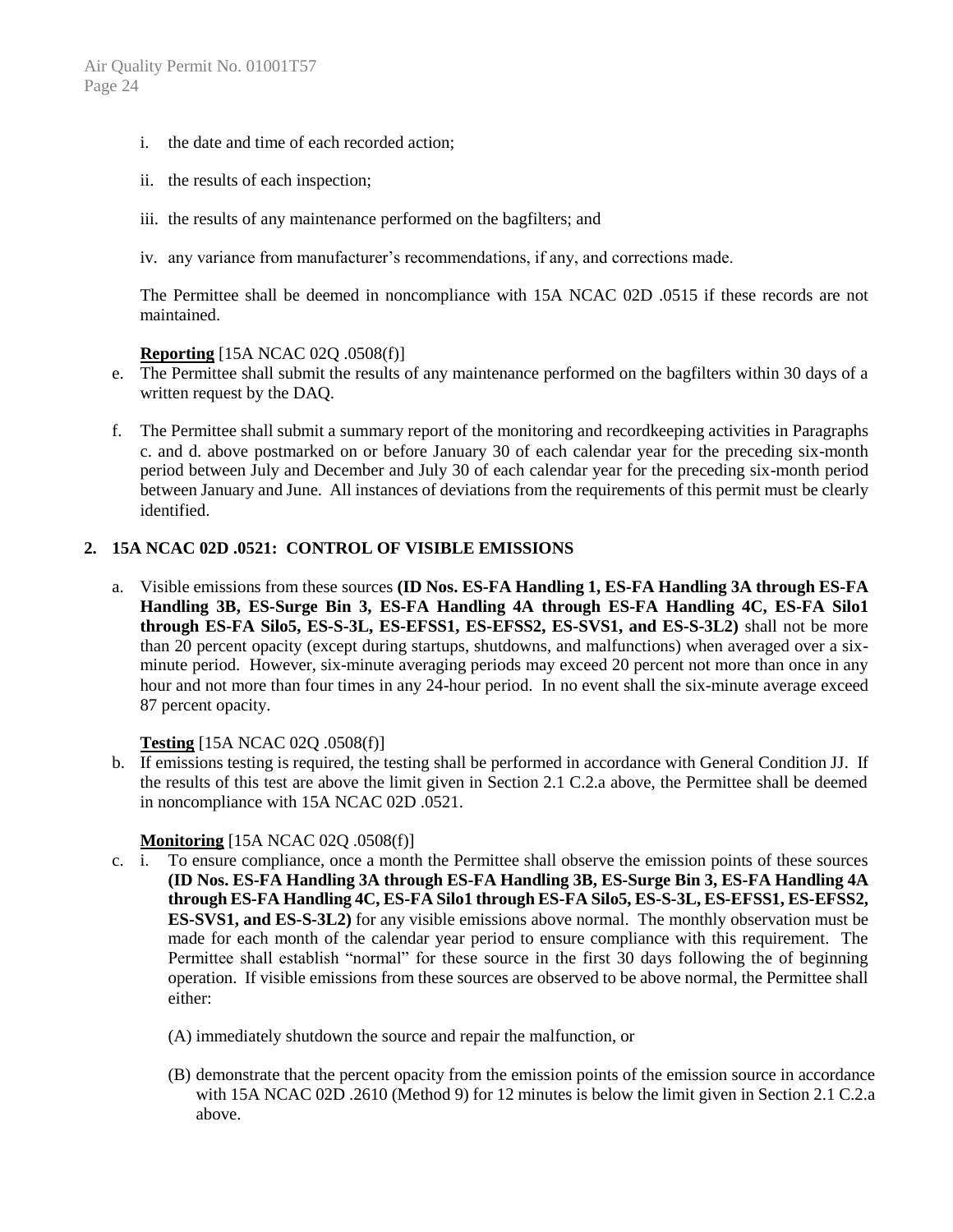- ii. The Permittee shall be deemed to be in noncompliance with 15A NCAC 02D .0521 if:
	- (A) the source is not immediately shutdown and repaired per c.i.(A) above;
	- (B) the demonstration in c.i.(B) above cannot be made;
	- (C) the monthly observations are not conducted per c.i above; or
	- (D) "normal" is not established for per c.i above.

## **Recordkeeping** [15A NCAC 02Q .0508(f)]

- d. The results of the monitoring shall be maintained in a logbook (written or electronic format) on-site and made available to an authorized representative upon request. The logbook shall record the following:
	- i. the date and time of each recorded action;
	- ii. the results of each observation and/or test noting those sources with emissions that were observed to be in noncompliance along with any corrective actions taken to reduce visible emissions; and
	- iii. the results of any corrective actions performed.

The Permittee shall be deemed in noncompliance with 15A NCAC 02D .0521 if these records are not maintained.

#### **Reporting** [15A NCAC 02Q .0508(f)]

e. The Permittee shall submit a summary report of the monitoring and recordkeeping in Paragraphs c. and d. above postmarked on or before January 30 of each calendar year for the preceding six-month period between July and December and July 30 of each calendar year for the preceding six-month period between January and June. All instances of deviations from the requirements of this permit must be clearly identified.

# **3. 15A NCAC 02Q .0504: OPTION FOR OBTAINING CONSTRUCTION AND OPERATION PERMIT**

#### **Reporting** [15A NCAC 02Q .0508(f)]

a. The Permittee shall notify the Regional Office in writing of the date of beginning operation of these sources (**ID Nos. ID Nos. ES-FA Handling 1, ES-FA Handling 3A, ES-FA Handling 3B, ES-Surge Bin 3, ES-FA Handling 4A, ES-FA Handling 4B, ES-FA Handling 4C and ES-FA Silo 5**) and associated air pollution control devices (**ID Nos. CD-FS-1A, CD-FS-1B, CD-FS-3A, CD-FS-3B, CD-FS-3C, CD-FS-4A, CD-FS-4B, CD-FS-4C, CD-BF9 and CD-BF10**), postmarked on or before 30 days after such date.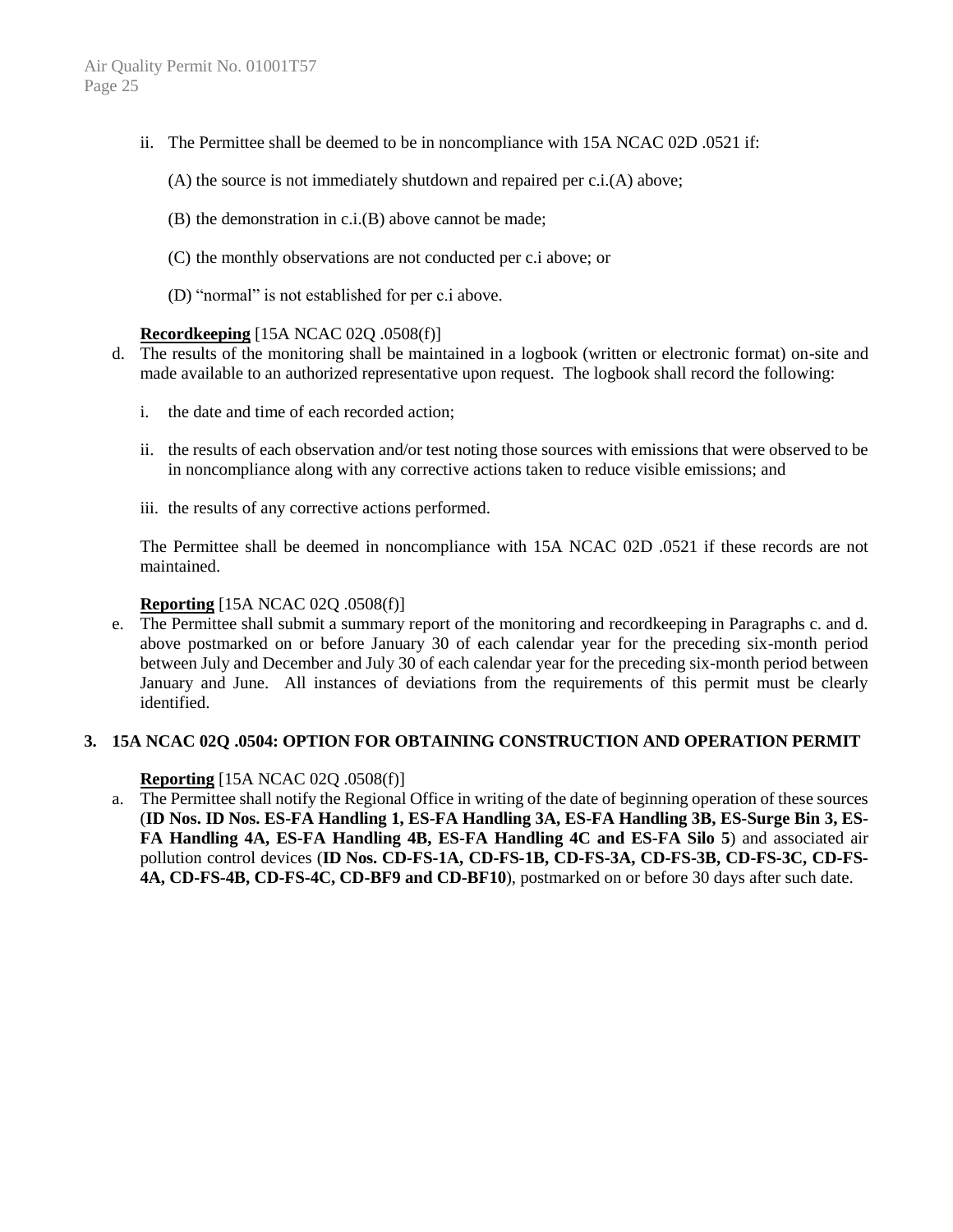# **D.**

- **No. 1 flyash conveying system storage and handling silo, and load-out stations (ID No. ES-S-1) and associated wet flyash conditioners (ID Nos. CD-WS1 and CD-WS2)**
- **No. 4 flyash conveying system storage and handling silo, and load-out stations (ID No. ES-S-4) and associated wet flyash conditioners (ID Nos. CD-WS3, CD-WS4 and CD-WS5)**
- **No. 5 flyash conveying system storage and handling silo, and load-out station (ID No. ES-S-5) and associated flyash mixer conditioners (ID Nos. CD-WS6 and CD-WS7)**
	- Note: Operation of the No. 5 flyash conveying system may continue until the new system is fully operational.

The following table provides a summary of limits and standards for the emission source(s) described above:

| <b>Regulated</b><br><b>Pollutant</b> | Limits/Standards                                                                                                                                                                                                                       | <b>Applicable Regulation</b> |
|--------------------------------------|----------------------------------------------------------------------------------------------------------------------------------------------------------------------------------------------------------------------------------------|------------------------------|
| particulate<br>matter                | $E = 4.10 \text{ x P }^{0.67}$ for $P \le 30 \text{ tons/hr}$ , or<br>$E = 55.0 \times P^{0.11} - 40$ for $P > 30$ tons/hr<br>where: $E =$ allowable emission rate in pounds per<br>hour<br>$P =$ process weight rate in tons per hour | 15A NCAC 02D 0515            |
| visible<br>emissions                 | 20 percent opacity                                                                                                                                                                                                                     | 15A NCAC 02D 0521            |
| toxic air<br>pollutants              | See Section 2.2 A.1<br>State-only requirement                                                                                                                                                                                          | 15A NCAC 02D .1100           |

#### **1. 15A NCAC 02D .0515: PARTICULATES FROM MISCELLANEOUS INDUSTRIAL PROCESSES**

a. Emissions of particulate matter from these sources **(ID Nos. ES-S-1, ES-S-4, and ES-S-5)** shall not exceed an allowable emission rate as calculated by the following equation:

> for  $P < 30$  tons/h **E** = 4.10  $\times$  P <sup>0.67</sup> or for  $P > 30$  tons/hr  $E = 55.0 \times P^{0.11} - 40$

where:  $E =$  allowable emission rate in pounds per hour  $P =$  process weight in tons per hour

Liquid and gaseous fuels and combustion air are not considered as part of the process weight.

#### **Testing** [15A NCAC 02Q .0508(f)]

b. If emissions testing is required, the testing shall be performed in accordance with General Condition JJ. If the results of this test are above the limit given in Section 2.1 D.1.a. above, the Permittee shall be deemed in noncompliance with 15A NCAC 02D .0515.

#### **Monitoring/Recordkeeping/Reporting** [15A NCAC 02Q .0508(f)]

c. No monitoring/recordkeeping/reporting is required for emissions from these sources.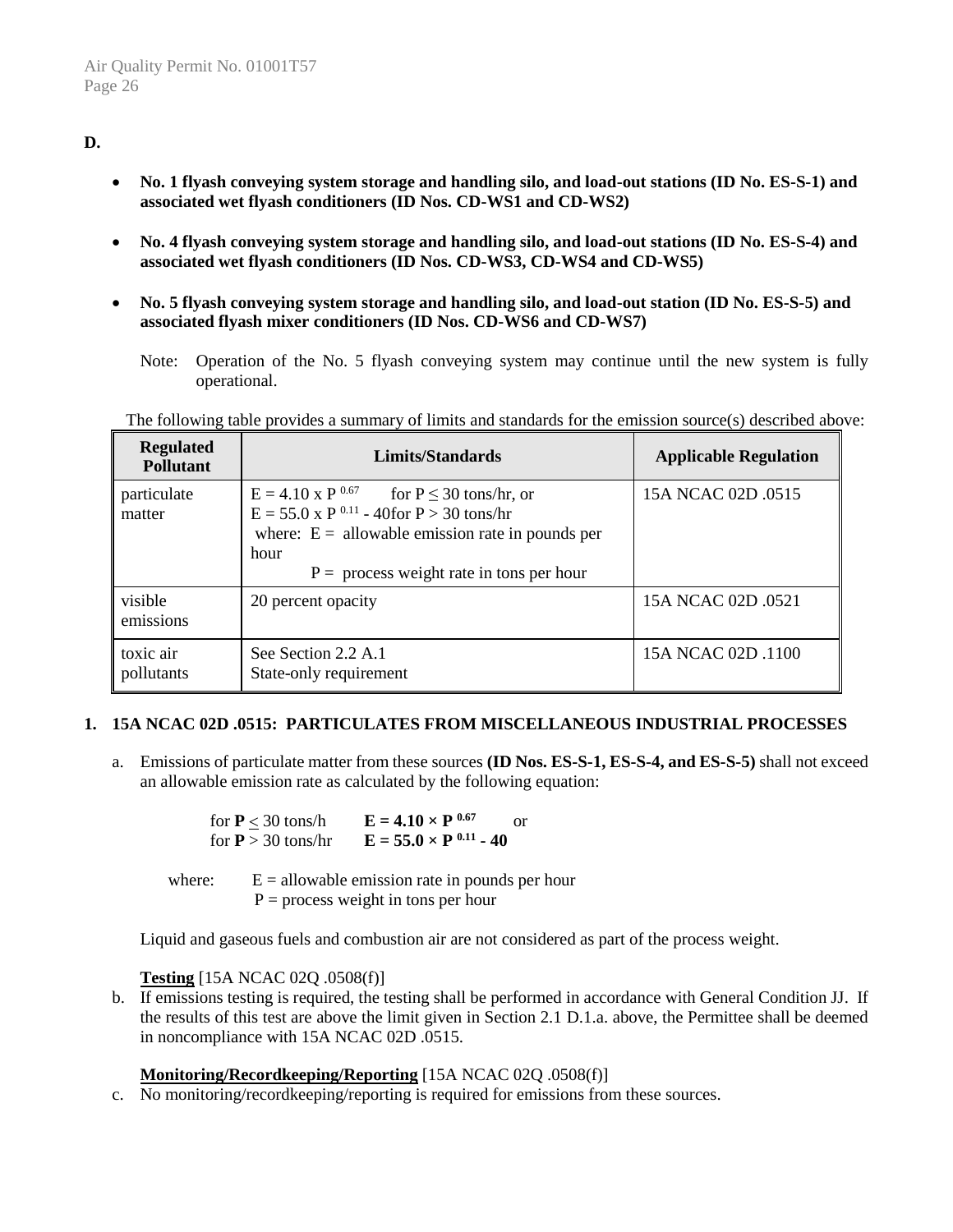## **2. 15A NCAC 02D .0521: CONTROL OF VISIBLE EMISSIONS**

a. Visible emissions from these sources **(ID Nos. ES-S-1, ES-S-4, and ES-S-5)** shall not be more than 20 percent opacity (except during startups, shutdowns, and malfunctions) when averaged over a six-minute period. However, six-minute averaging periods may exceed 20 percent not more than once in any hour and not more than four times in any 24-hour period. In no event shall the six-minute average exceed 87 percent opacity.

#### **Testing** [15A NCAC 02Q .0508(f)]

b. If emissions testing is required, the testing shall be performed in accordance with General Condition JJ. If the results of this test are above the limit given in Section 2.1 D.2.a above, the Permittee shall be deemed in noncompliance with 15A NCAC 02D .0521.

#### **Monitoring** [15A NCAC 02O .0508(f)]

- c. i. To ensure compliance, once a month the Permittee shall observe the emission points of these sources **(ID Nos. ES-S-1, ES-S-4, and ES-S-5)** for any visible emissions above normal. The monthly observation must be made for each month of the calendar year period to ensure compliance with this requirement. The Permittee shall establish "normal" for these source in the first 30 days following the of beginning operation. If visible emissions from these sources are observed to be above normal, the Permittee shall either:
	- (A) immediately shutdown the source and repair the malfunction, or
	- (B) demonstrate that the percent opacity from the emission points of the emission source in accordance with 15A NCAC 02D .2610 (Method 9) for 12 minutes is below the limit given in Section 2.1 C.2.a above.
	- ii. The Permittee shall be deemed to be in noncompliance with 15A NCAC 02D .0521 if:
		- (A) the source is not immediately shutdown and repaired per c.i.(A) above;
		- (B) the demonstration in c.i.(B) above cannot be made;
		- (C) the monthly observations are not conducted per c.i above; or
		- (D) "normal" is not established for per c.i above.

#### **Recordkeeping** [15A NCAC 02Q .0508(f)]

- d. The results of the monitoring shall be maintained in a logbook (written or electronic format) on-site and made available to an authorized representative upon request. The logbook shall record the following:
	- i. the date and time of each recorded action;
	- ii. the results of each observation and/or test noting those sources with emissions that were observed to be in noncompliance along with any corrective actions taken to reduce visible emissions; and
	- iii. the results of any corrective actions performed.

The Permittee shall be deemed in noncompliance with 15A NCAC 02D .0521 if these records are not maintained.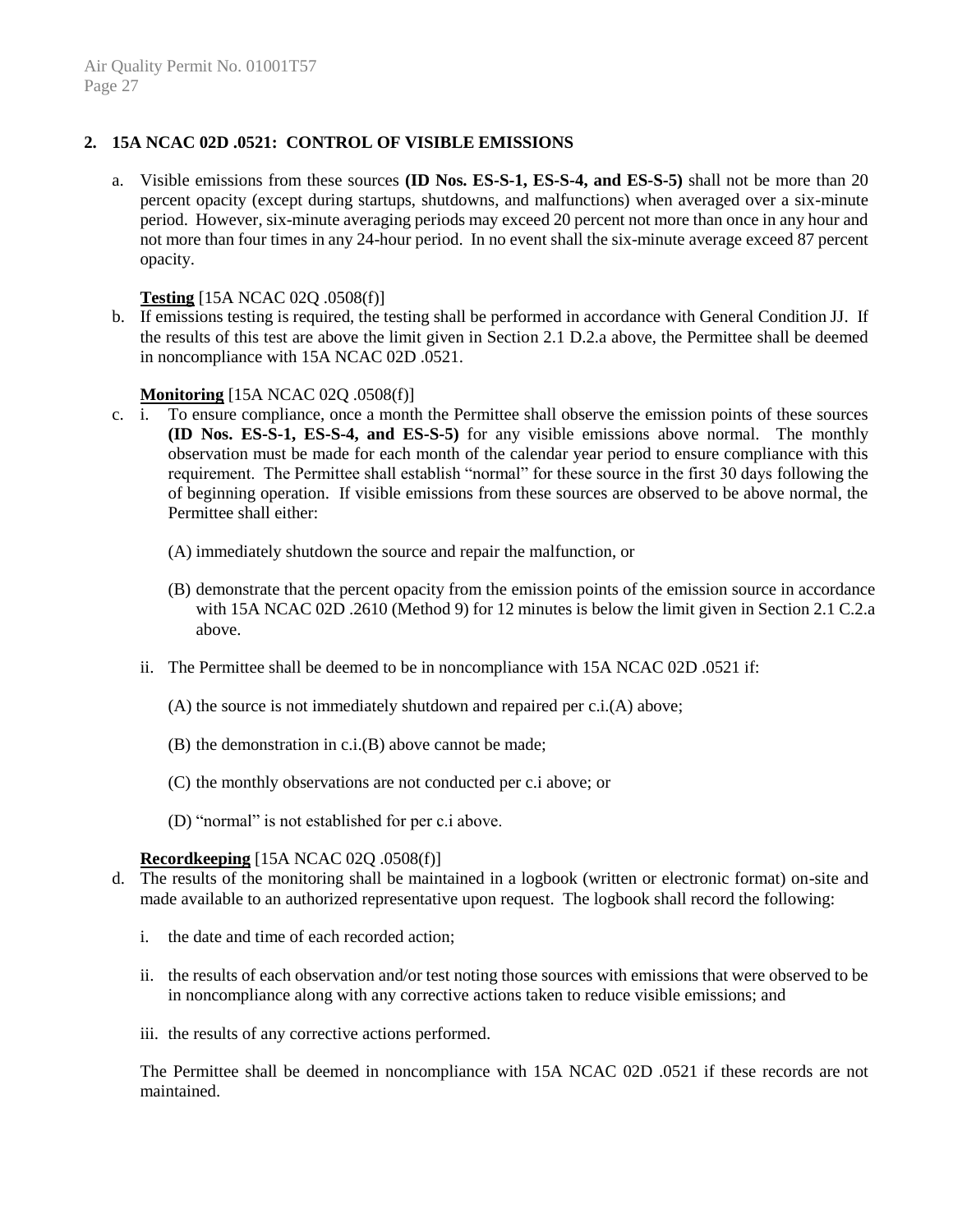# **Reporting** [15A NCAC 02Q .0508(f)]

e. The Permittee shall submit a summary report of the monitoring and recordkeeping in Paragraphs c. and d. above postmarked on or before January 30 of each calendar year for the preceding six-month period between July and December and July 30 of each calendar year for the preceding six-month period between January and June. All instances of deviations from the requirements of this permit must be clearly identified.

#### **3. 15A NCAC 02Q .0504: OPTION FOR OBTAINING CONSTRUCTION AND OPERATION PERMIT**

## **Reporting** [15A NCAC 02Q .0508(f)]

a. The Permittee shall notify the Regional Office in writing of the date of beginning operation of this source (**ID No. ID No. ES-S-5**) and associated air pollution control devices (**ID Nos. CD-WS6 and CD-WS7**), postmarked on or before 30 days after such date.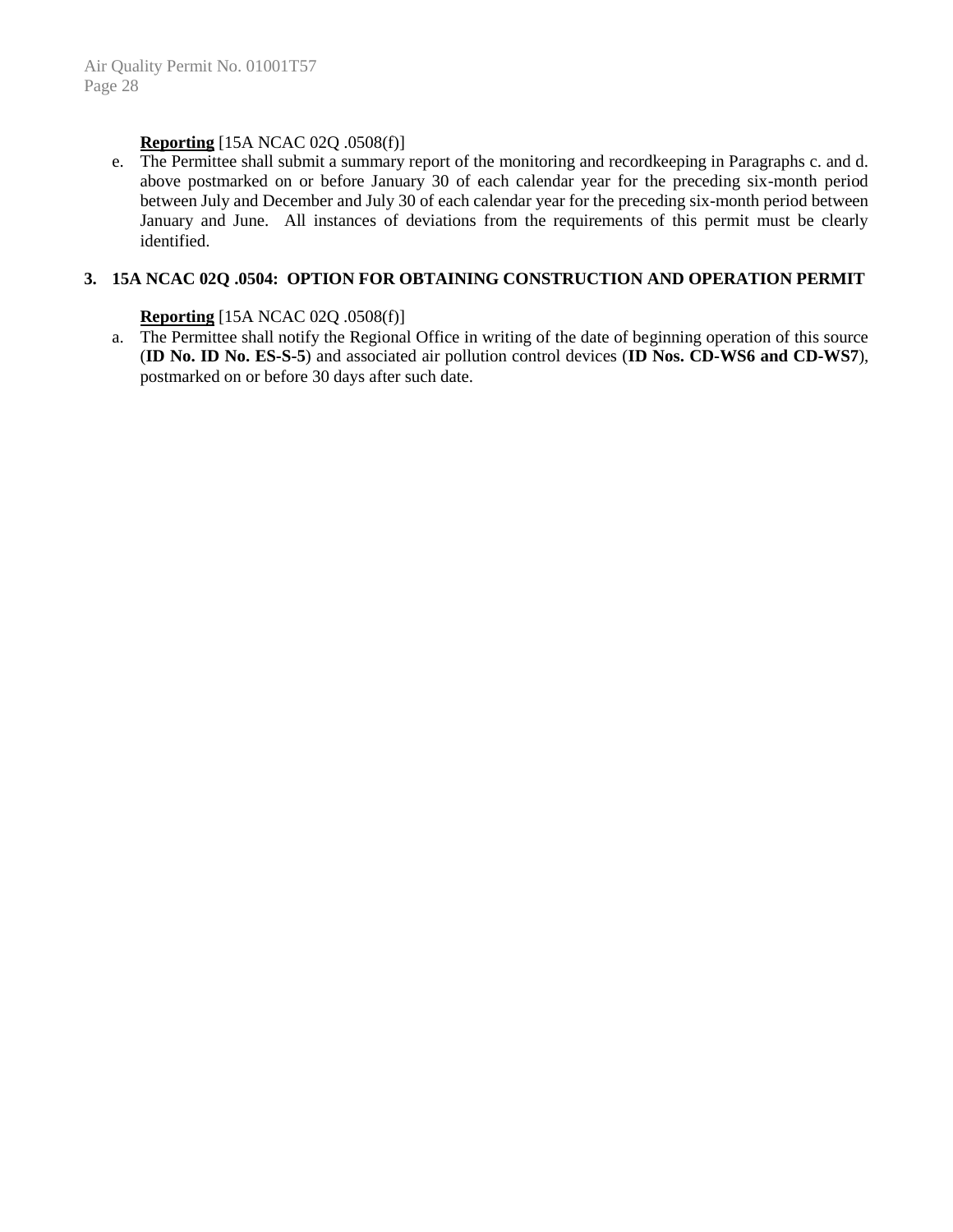# **E.**

- **Six coal storage silos (ID Nos. ES-Coal Silo 1 through ES-Coal Silo 6)**
- **Four coal conveyors (ID Nos. ES-37A, ES-37B, ES-39A, and ES-39B)**

The following table provides a summary of limits and standards for the emission source(s) described above:

| <b>Regulated</b><br><b>Pollutant</b> | Limits/Standards                                                                                                                                                                                                       | <b>Applicable Regulation</b>                     |
|--------------------------------------|------------------------------------------------------------------------------------------------------------------------------------------------------------------------------------------------------------------------|--------------------------------------------------|
| particulate<br>matter                | $E = 4.10 \times P^{0.67}$ for $P \le 30$ tons/hr, or<br>$E = 55.0 \times P^{0.11} - 40$ for $P > 30$ tons/hr<br>where: $E =$ allowable emission rate in pounds per hour<br>$P =$ process weight rate in tons per hour | 15A NCAC 02D .0515                               |
| visible<br>emissions                 | 20 percent opacity                                                                                                                                                                                                     | 15A NCAC 02D .0524<br>(40 CFR Part 60 Subpart Y) |
| toxic air<br>pollutants              | See Section 2.2 A.1<br>State-only requirement                                                                                                                                                                          | 15A NCAC 02D .1100                               |

# **1. 15A NCAC 02D .0515: PARTICULATES FROM MISCELLANEOUS INDUSTRIAL PROCESSES**

a. Emissions of particulate matter from these sources **(ID Nos. ES-Coal Silo 1 through ES-Coal Silo 6, ES-37A, ES-37B, ES-39A, and ES-39B)** shall not exceed an allowable emission rate as calculated by the following equation:

| for $P < 30$ tons/h  | $E = 4.10 \times P^{0.67}$<br>or |
|----------------------|----------------------------------|
| for $P > 30$ tons/hr | $E = 55.0 \times P^{0.11} - 40$  |

where:  $E = \text{allowable emission rate in pounds per hour}$  $P =$  process weight in tons per hour

Liquid and gaseous fuels and combustion air are not considered as part of the process weight.

# **Testing** [15A NCAC 02Q .0508(f)]

b. If emissions testing is required, the testing shall be performed in accordance with General Condition JJ. If the results of this test are above the limit given in Section 2.1 E.1.a. above, the Permittee shall be deemed in noncompliance with 15A NCAC 02D .0515.

# **Monitoring/Recordkeeping/Reporting** [15A NCAC 02Q .0508(f)]

- c. The Permittee shall maintain production records such that the process rates "P" in tons per hour, as specified by the formulas contained above can be derived, and shall make these records available to a DAQ authorized representative upon request. The Permittee shall be deemed in noncompliance with 15A NCAC 02D .0515 if the production records are not maintained.
- d. No reporting is required for particulate emissions from these sources **(ID Nos. ES-Coal Silo 1 through ES-Coal Silo 6, ES-37A, ES-37B, ES-39A, and ES-39B)**.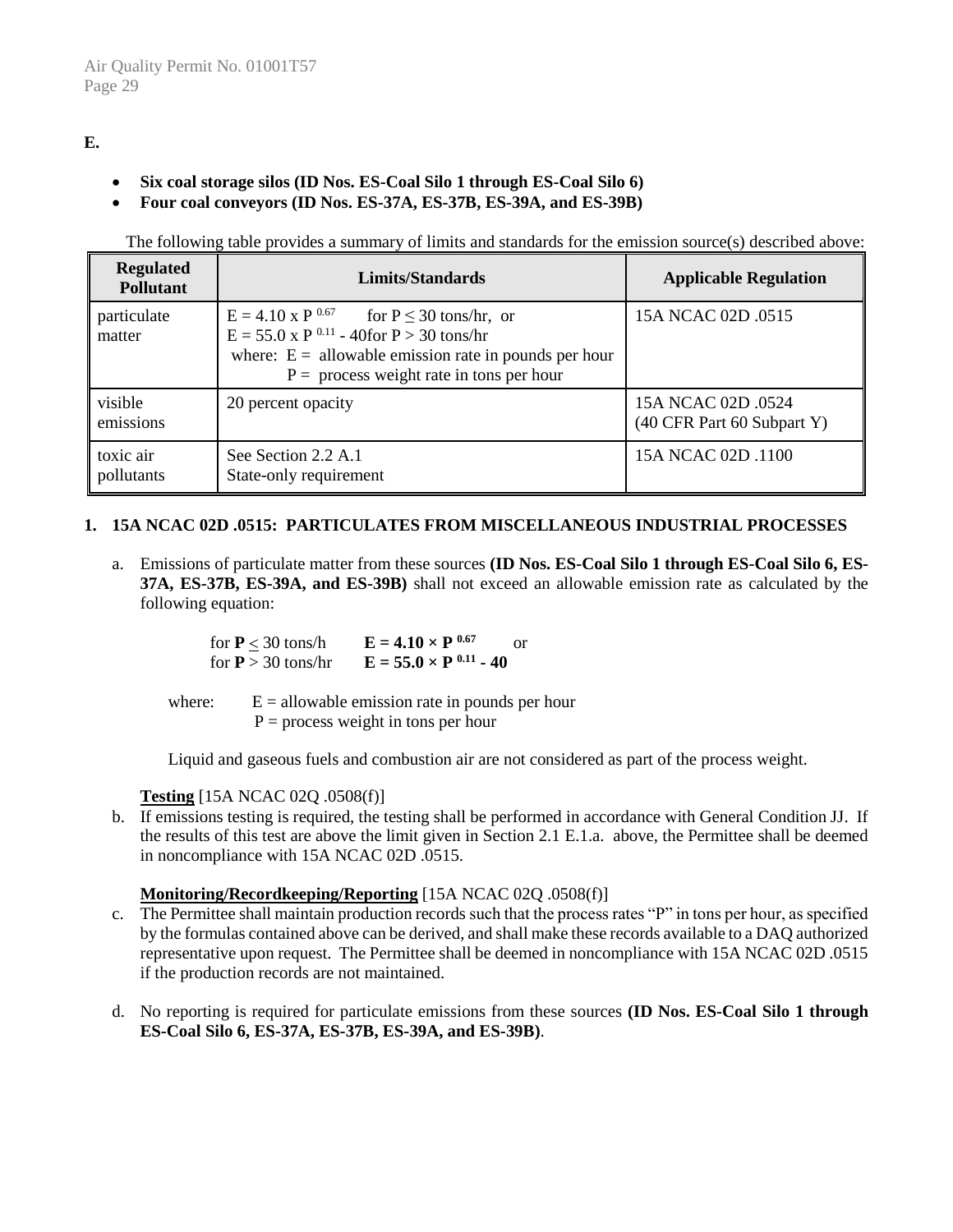## **2. 15A NCAC 02D .0524: NEW SOURCE PERFORMANCE STANDARDS (40 CFR PART 60 SUBPART Y)**

- a. The Permittee shall comply with all applicable provisions, including the notification, testing, reporting, recordkeeping, and monitoring requirements in accordance with 15A NCAC 02D .0524, "New Source Performance Standards (NSPS) as promulgated in 40 CFR Part 60, Subpart Y "Standards of Performance for Coal Preparation and Processing Plants", including Subpart A "General Provisions."
- b. On or after the date on which the performance test required to be conducted under 40 CFR 60.8 is completed, visible emissions shall not be 20 percent opacity or greater except during periods of startup, shutdown and malfunction.

#### **Testing** [15A NCAC 02Q .0508(f)]

c. If emissions testing is required, the testing shall be performed in accordance with General Condition JJ. If the results of this test are above the limit given in Section 2.1 E.2.b. above, the Permittee shall be deemed in noncompliance with 15A NCAC 02D .0524.

#### **Monitoring** [15A NCAC 02Q .0508(f)]

- d. i. To ensure compliance, once a month the Permittee shall observe the emission points of these sources **(ID Nos. ES-S-1, ES-S-4, and ES-S-5)** for any visible emissions above normal. The monthly observation must be made for each month of the calendar year period to ensure compliance with this requirement. If visible emissions from these sources are observed to be above normal, the Permittee shall either:
	- (A) immediately shutdown the source and repair the malfunction, or
	- (B) demonstrate that the percent opacity from the emission points of the emission source in accordance with 15A NCAC 02D .2610 (Method 9) for 12 minutes is below the limit given in Section 2.1 E.2.a above.
	- ii. The Permittee shall be deemed to be in noncompliance with 15A NCAC 02D .0521 if:
		- (A) the source is not immediately shutdown and repaired per d.i.(A) above;
		- (B) the demonstration in d.i.(B) above cannot be made;
		- (C) the monthly observations are not conducted per d.i above; or

#### **Recordkeeping** [15A NCAC 02Q .0508(f)]

- e. The results of the monitoring shall be maintained in a logbook (written or electronic format) on-site and made available to an authorized representative upon request. The logbook shall record the following:
	- i. the date and time of each recorded action;
	- ii. the results of each observation and/or test noting those sources with emissions that were observed to be in noncompliance along with any corrective actions taken to reduce visible emissions; and
	- iii. the results of any corrective actions performed.

The Permittee shall be deemed in noncompliance with 15A NCAC 02D .0524 if these records are not maintained.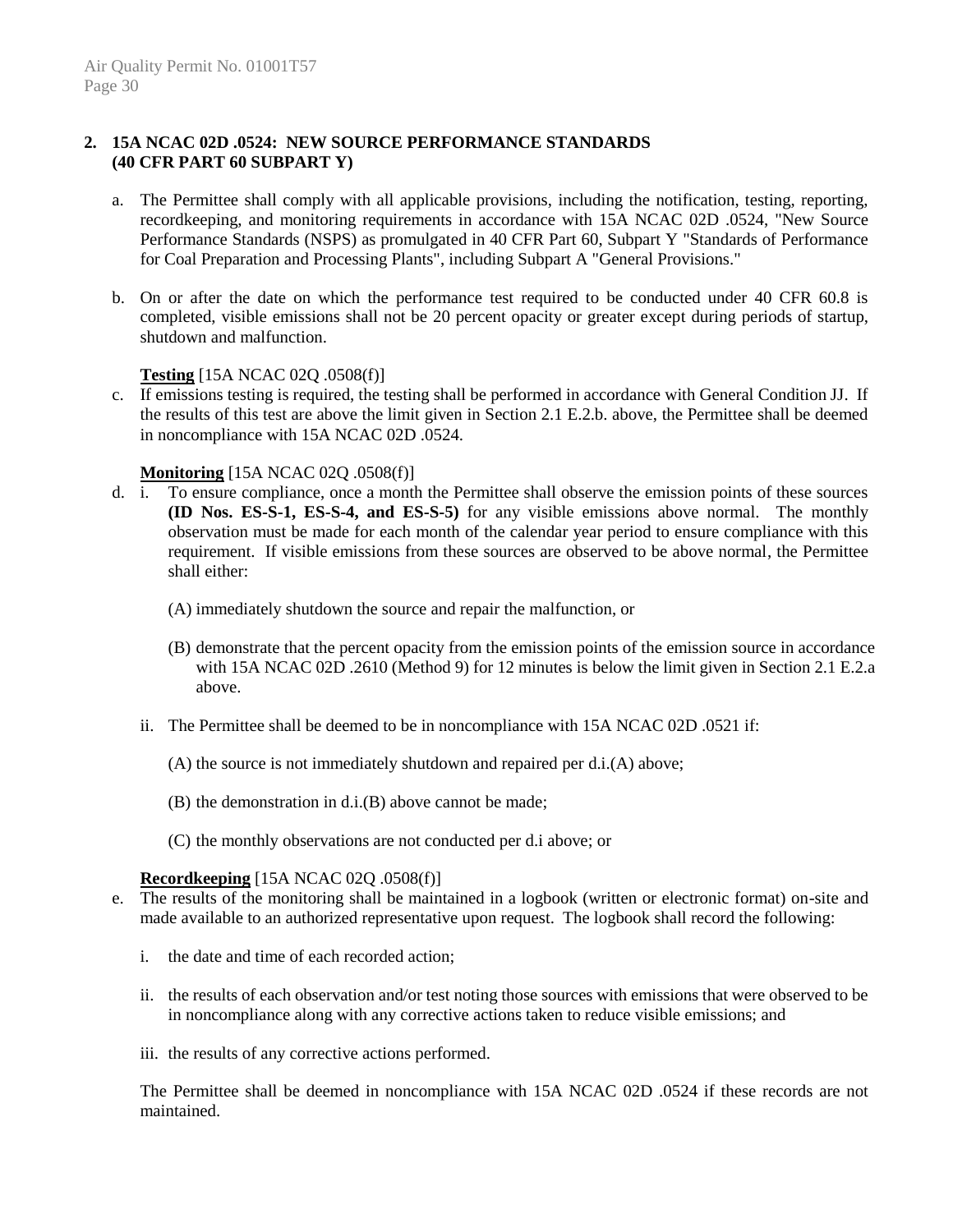# **Reporting** [15A NCAC 02Q .0508(f)]

f. The Permittee shall submit a summary report of the monitoring and recordkeeping in Paragraphs c. and d. above postmarked on or before January 30 of each calendar year for the preceding six-month period between July and December and July 30 of each calendar year for the preceding six-month period between January and June. All instances of deviations from the requirements of this permit must be clearly identified.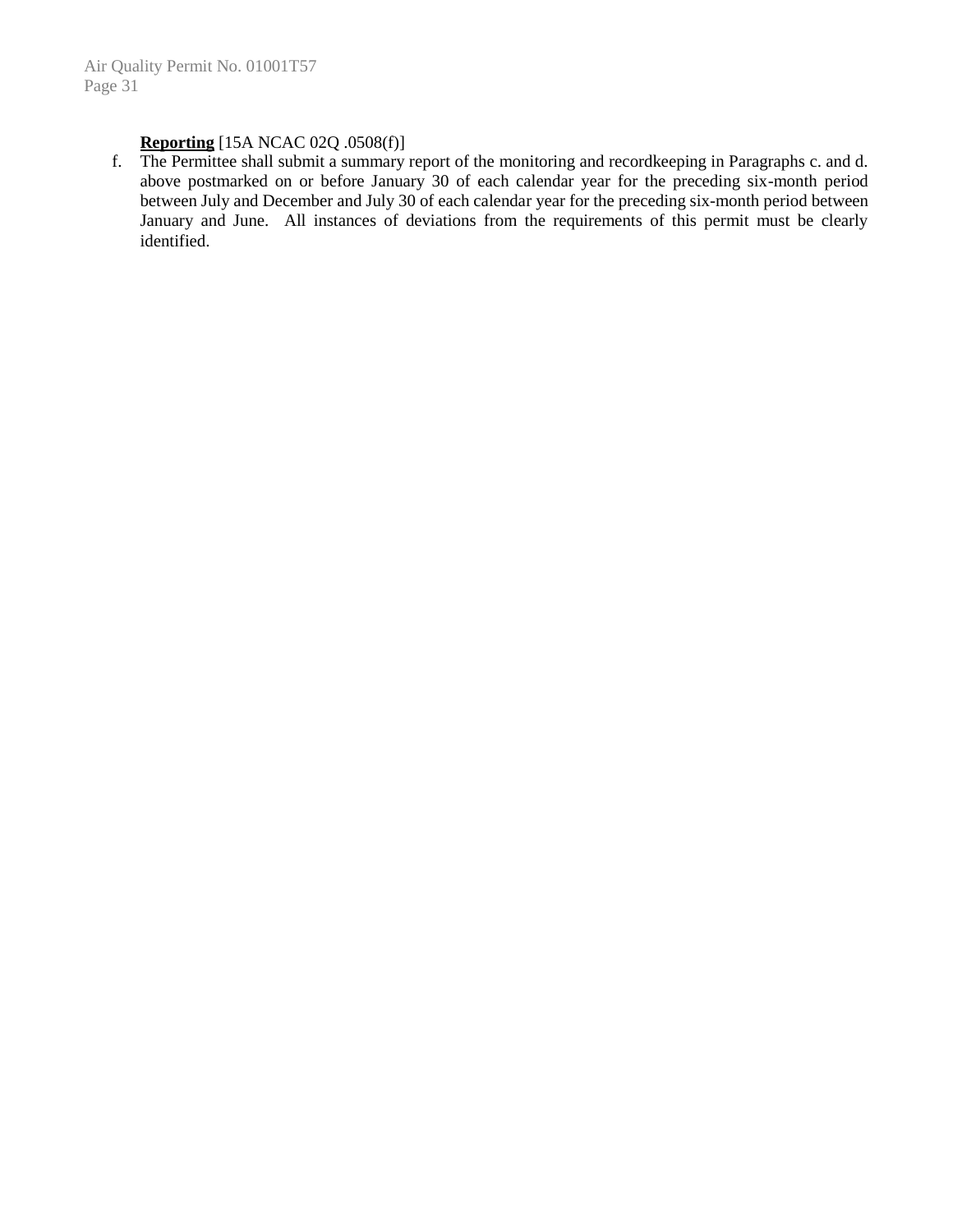### **F. coal unloading hopper (ID No. ES-Coal Hopper) with wet suppression and two coal conveyors (ID Nos. ES-Coal Convey 1 and ES-Coal Convey 2)**

The following table provides a summary of limits and standards for the emission source(s) described above:

| <b>Regulated</b><br><b>Pollutant</b> | Limits/Standards                              | <b>Applicable Regulation</b>                     |
|--------------------------------------|-----------------------------------------------|--------------------------------------------------|
| visible emissions                    | 20 percent opacity                            | 15A NCAC 02D .0524<br>(40 CFR Part 60 Subpart Y) |
| $\vert$ toxic air pollutants         | See Section 2.2 A.1<br>State-only requirement | 15A NCAC 02D .1100                               |

### **1. 15A NCAC 02D .0524: NEW SOURCE PERFORMANCE STANDARDS (40 CFR PART 60 SUBPART Y)**

- a. The Permittee shall comply with all applicable provisions, including the notification, testing, reporting, recordkeeping, and monitoring requirements in accordance with 15A NCAC 02D .0524, "New Source Performance Standards (NSPS) as promulgated in 40 CFR Part 60, Subpart Y "Standards of Performance for Coal Preparation and Processing Plants", including Subpart A "General Provisions."
- b. Visible emissions from these sources **(ID No. ES-Coal Hopper, ES-Coal Convey 1, and ES-Coal Convey 2)** shall not be 20 percent opacity or greater.

### **Testing** [15A NCAC 02Q .0508(f)]

c. If emissions testing is required, the testing shall be performed in accordance with General Condition JJ. If the results of this test are above the limits given in Paragraph b. above, the Permittee shall be deemed in noncompliance with 15A NCAC 02D .0524.

# **Monitoring/Recordkeeping/Reporting** [15A NCAC 02Q .0508(f)]

d. No monitoring/recordkeeping/reporting is required for visible emissions from these sources **(ID No. ES-Coal Hopper, ES-Coal Convey 1, and ES-Coal Convey 2)**.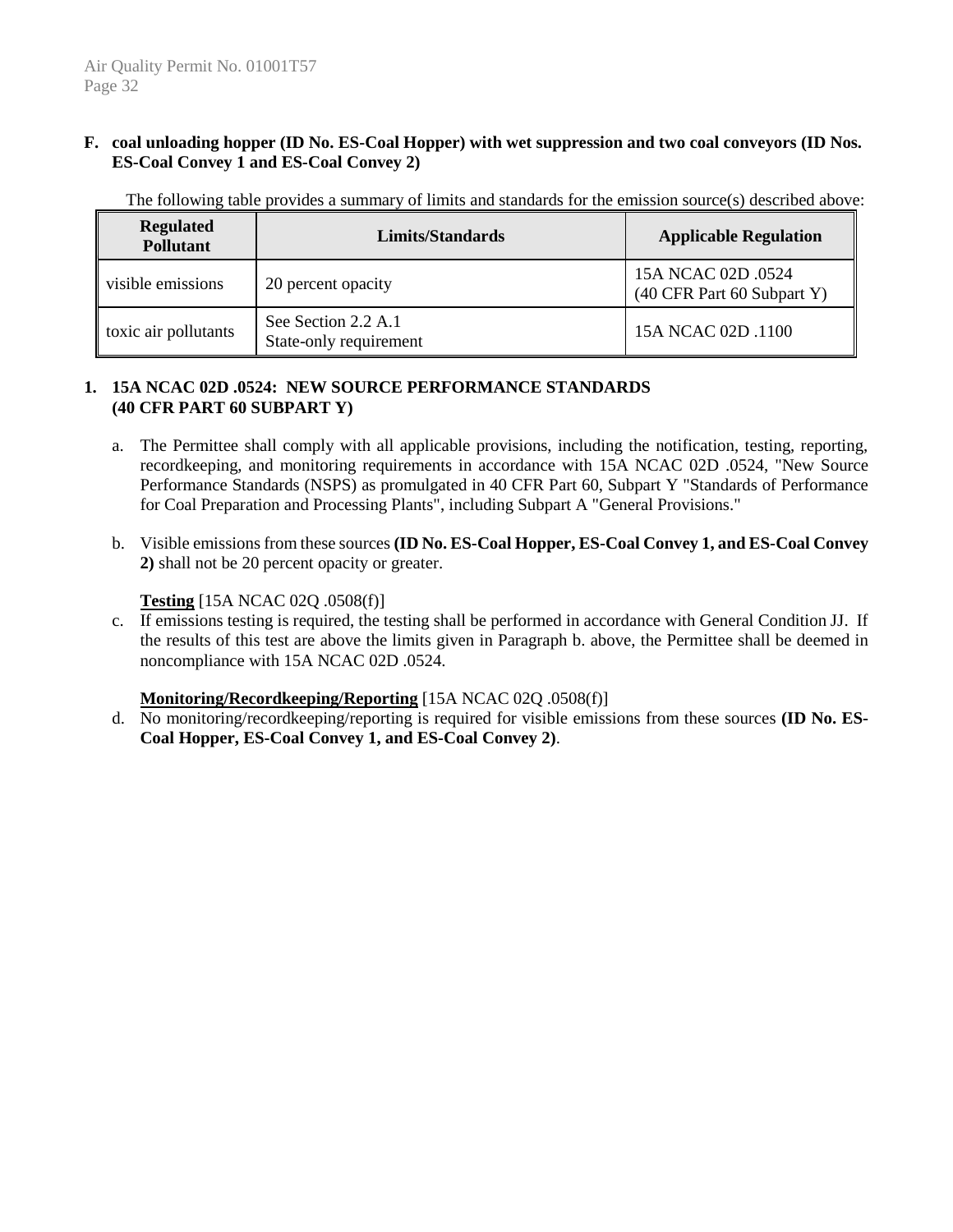### **G. limestone rail unloading station (ID No. LS Rail) with wet suppression**

| <b>Regulated</b><br><b>Pollutant</b> | <b>Limits/Standards</b>                       | <b>Applicable Regulation</b> |
|--------------------------------------|-----------------------------------------------|------------------------------|
| particulate matter                   | ambient air quality standards                 | 15A NCAC 02D .0510           |
| visible emissions                    | 20 percent opacity                            | 15A NCAC 02D .0521           |
| toxic air<br>pollutants              | See Section 2.2 A.1<br>State-only requirement | 15A NCAC 02D .1100           |

The following table provides a summary of limits and standards for the emission source(s) described above:

# **1. 15A NCAC 02D .0510: PARTICULATES FROM SAND, GRAVEL, OR CRUSHED STONE OPERATIONS**

- a. The Permittee shall not cause, allow, or permit any material to be produced, handled, transported or stockpiled without taking measures to reduce to a minimum any particulate matter from becoming airborne to prevent exceeding the ambient air quality standards beyond the property line for particulate matter, both PM10 and total suspended particulates.
- b. Fugitive non-process dust emissions shall be controlled by 15A NCAC 02D .0540.
- c. The Permittee shall control emissions from conveyors, screens, and transfer points, such that the applicable opacity standards in Sections 2.1 G.2.a below are not exceeded.

# **Testing** [15A NCAC 02Q .0508(f)]

d. If emissions testing is required, the testing shall be performed in accordance with General Condition JJ. If the results of this test are above the limits given in Section 2.1 G.2 below, the Permittee shall be deemed in noncompliance with 15A NCAC 02D .0510.

#### **Monitoring** [15A NCAC 02O .0508(f)]

e. The monitoring required in Section 2.1 G.2.c below shall satisfy this requirement.

# **2. 15A NCAC 02D .0521: CONTROL OF VISIBLE EMISSIONS**

a. Visible emissions from this source **(ID No. LS Rail)** shall not be more than 20 percent opacity (except during startups, shutdowns, and malfunctions) when averaged over a six-minute period. However, sixminute averaging periods may exceed 20 percent not more than once in any hour and not more than four times in any 24-hour period. In no event shall the six-minute average exceed 87 percent opacity.

#### **Testing** [15A NCAC 02Q .0508(f)]

b. If emissions testing is required, the testing shall be performed in accordance with General Condition JJ. If the results of this test are above the limits given in Section 2.1 G.a, the Permittee shall be deemed in noncompliance with 15A NCAC 02D .0521.

#### **Monitoring** [15A NCAC 02Q .0508(f)]

c. i. To ensure compliance, once a month the Permittee shall observe the emission points of this source **(ID No. LS Rail)** for any visible emissions above normal. The monthly observation must be made for each month of the calendar year period to ensure compliance with this requirement. If visible emissions from these sources are observed to be above normal, the Permittee shall either:

(A) immediately shutdown the source and repair the malfunction, or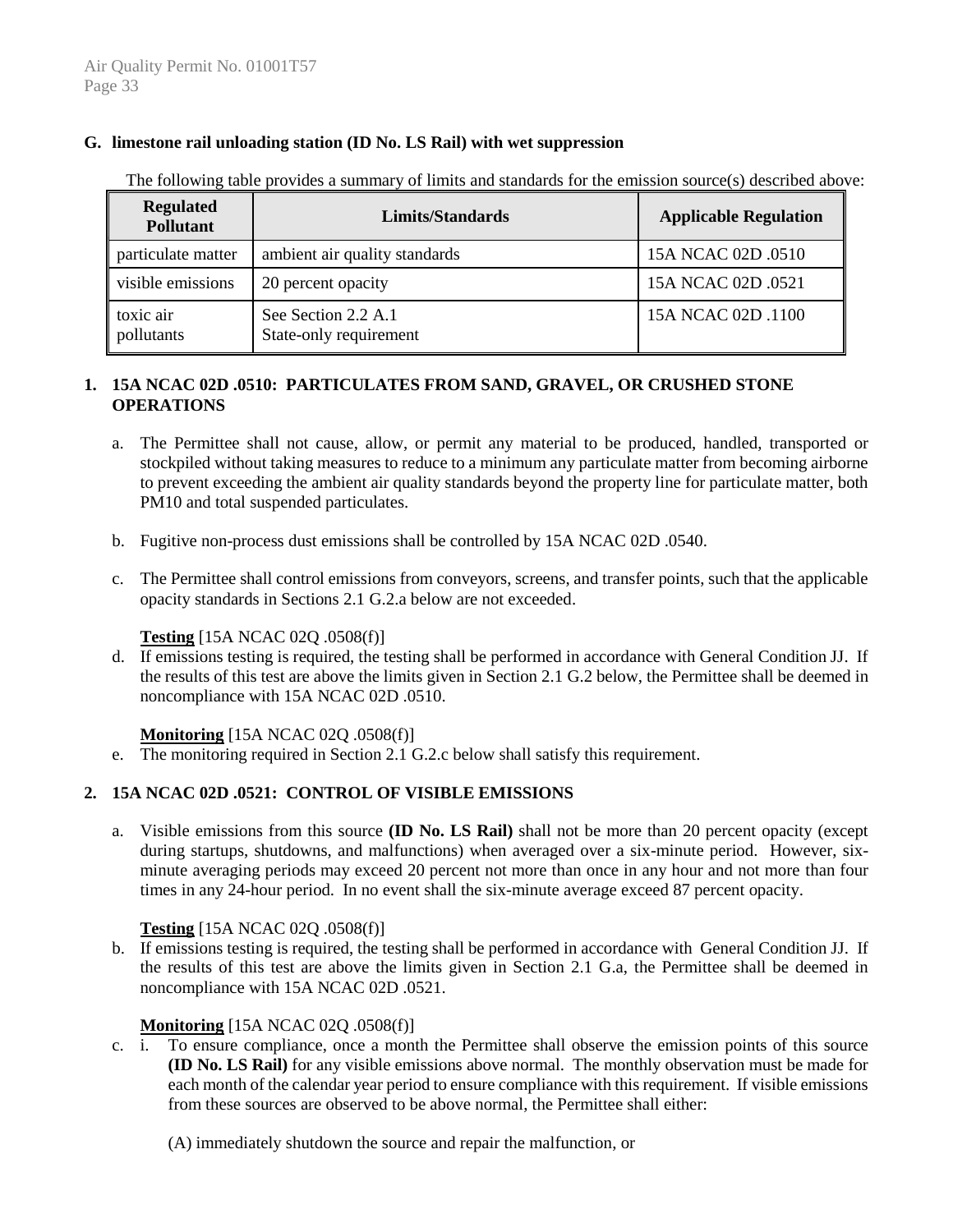- (B) demonstrate that the percent opacity from the emission points of the emission source in accordance with 15A NCAC 02D .2610 (Method 9) for 12 minutes is below the limit given in Section 2.1 G.2.a above.
- ii. The Permittee shall be deemed to be in noncompliance with 15A NCAC 02D .0521 if:
	- (A) the source is not immediately shut down and repaired per c.i.(A) above;
	- (B) the demonstration in c.i.(B) above cannot be made; or
	- (C) the monthly observations are not conducted per c.i above;

### **Recordkeeping** [15A NCAC 02Q .0508(f)]

- d. The results of the monitoring shall be maintained in a logbook (written or electronic format) on-site and made available to an authorized representative upon request. The logbook shall record the following:
	- i. the date and time of each recorded action;
	- ii. the results of each observation and/or test noting those sources with emissions that were observed to be in noncompliance along with any corrective actions taken to reduce visible emissions; and
	- iii. the results of any corrective actions performed.

The Permittee shall be deemed in noncompliance with 15A NCAC 02D .0521 if these records are not maintained.

# **Reporting** [15A NCAC 02Q .0508(f)]

e. The Permittee shall submit a summary report of the monitoring and recordkeeping in Paragraphs c. and d. above postmarked on or before January 30 of each calendar year for the preceding six-month period between July and December and July 30 of each calendar year for the preceding six-month period between January and June. All instances of deviations from the requirements of this permit must be clearly identified.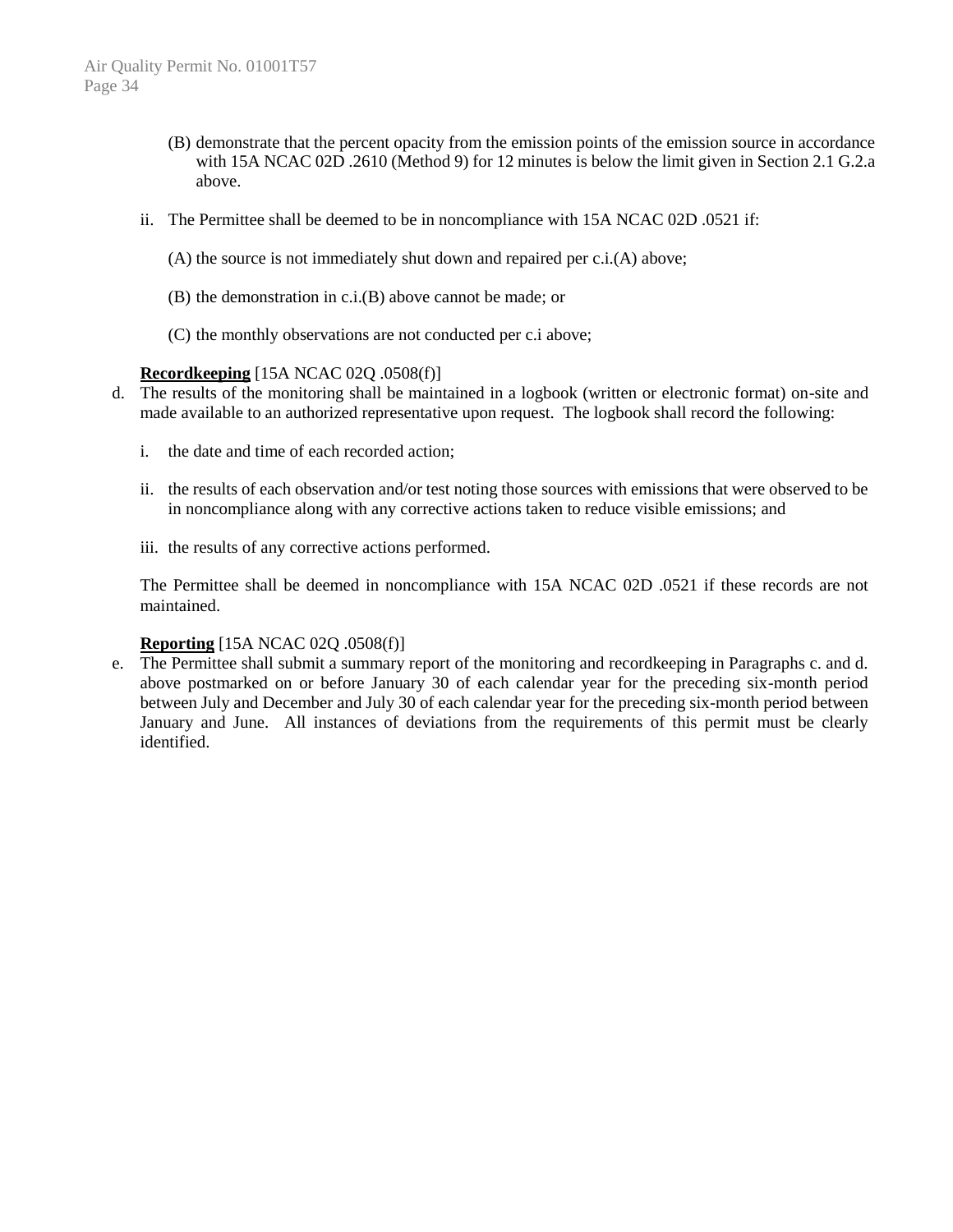### **H. Limestone Handling Equipment with Fugitive Emissions:**

- **Two limestone unloading hoppers (ID Nos. ES-LS Unload A and ES-LS Unload B),**
- **three limestone belt feeders (ID Nos. ES-LS Feeder 1, ES-LS Feeder 3A, and ES-LS Feeder 3B),**
- **two limestone reclaim hoppers (ID Nos. ES-LS Reclaim A and ES-LS Reclaim B),**
- **three limestone conveyors (ID Nos. ES-LS Convey 2, ES-LS Convey 4A [tail-end transfer only], and ES-LS Convey 4B [tail-end transfer only]), and**
- **three wet limestone grinders (ID Nos. ES-LS Grinder 1, ES-LS Grinder 2, and ES-LS Grinder 3)**

The following table provides a summary of limits and standards for the emission source(s) described above:

| <b>Regulated</b><br><b>Pollutant</b> | Limits/Standards                              | <b>Applicable Regulation</b>                       |
|--------------------------------------|-----------------------------------------------|----------------------------------------------------|
| particulate matter                   | ambient air quality standards                 | 15A NCAC 02D .0510                                 |
| visible emissions                    | 10 percent opacity                            | 15A NCAC 02D .0524<br>(40 CFR Part 60 Subpart OOO) |
| toxic air pollutants                 | See Section 2.2.A.1<br>State-only requirement | 15A NCAC 02D .1100                                 |

# **1. 15A NCAC 02D .0510: PARTICULATES FROM SAND, GRAVEL, OR CRUSHED STONE OPERATIONS**

- a. The Permittee shall not cause, allow, or permit any material to be produced, handled, transported or stockpiled without taking measures to reduce to a minimum any particulate matter from becoming airborne to prevent exceeding the ambient air quality standards beyond the property line for particulate matter, both PM10 and total suspended particulates.
- b. Fugitive non-process dust emissions shall be controlled by 15A NCAC 02D .0540.
- c. The Permittee shall control emissions from conveyors, screens, and transfer points, such that the applicable opacity standard in Section 2.1 H.2.b below is not exceeded.

#### **Testing** [15A NCAC 02Q .0508(f)]

d. If emissions testing is required, the testing shall be performed in accordance with General Condition JJ. If the results of this test are above the limit given in Section 2.1 H.2.b below, the Permittee shall be deemed in noncompliance with 15A NCAC 02D .0510.

#### **Monitoring/Recordkeeping** [15A NCAC 02Q .0508(f)]

e. The Permittee shall comply with the visible emission monitoring and recordkeeping requirements in Sections 2.1 H.2.d. and e. The Permittee shall be deemed in noncompliance with 15A NCAC 02D .0510 if the Permittee does not comply with the monitoring and recordkeeping requirements.

#### **Reporting** [15A NCAC 02Q .0508(f)]

f. The Permittee shall comply with the reporting requirements in Section 2.1 H.2.f.

#### **2. 15A NCAC 02D .0524: NEW SOURCE PERFORMANCE STANDARDS (40 CFR PART 60 SUBPART OOO)**

a. The Permittee shall comply with all applicable provisions, including the notification, testing, reporting, recordkeeping, and monitoring requirements contained in Environmental Management Commission Standard 15A NCAC 02D .0524 "New Source Performance Standards (NSPS) as promulgated in 40 CFR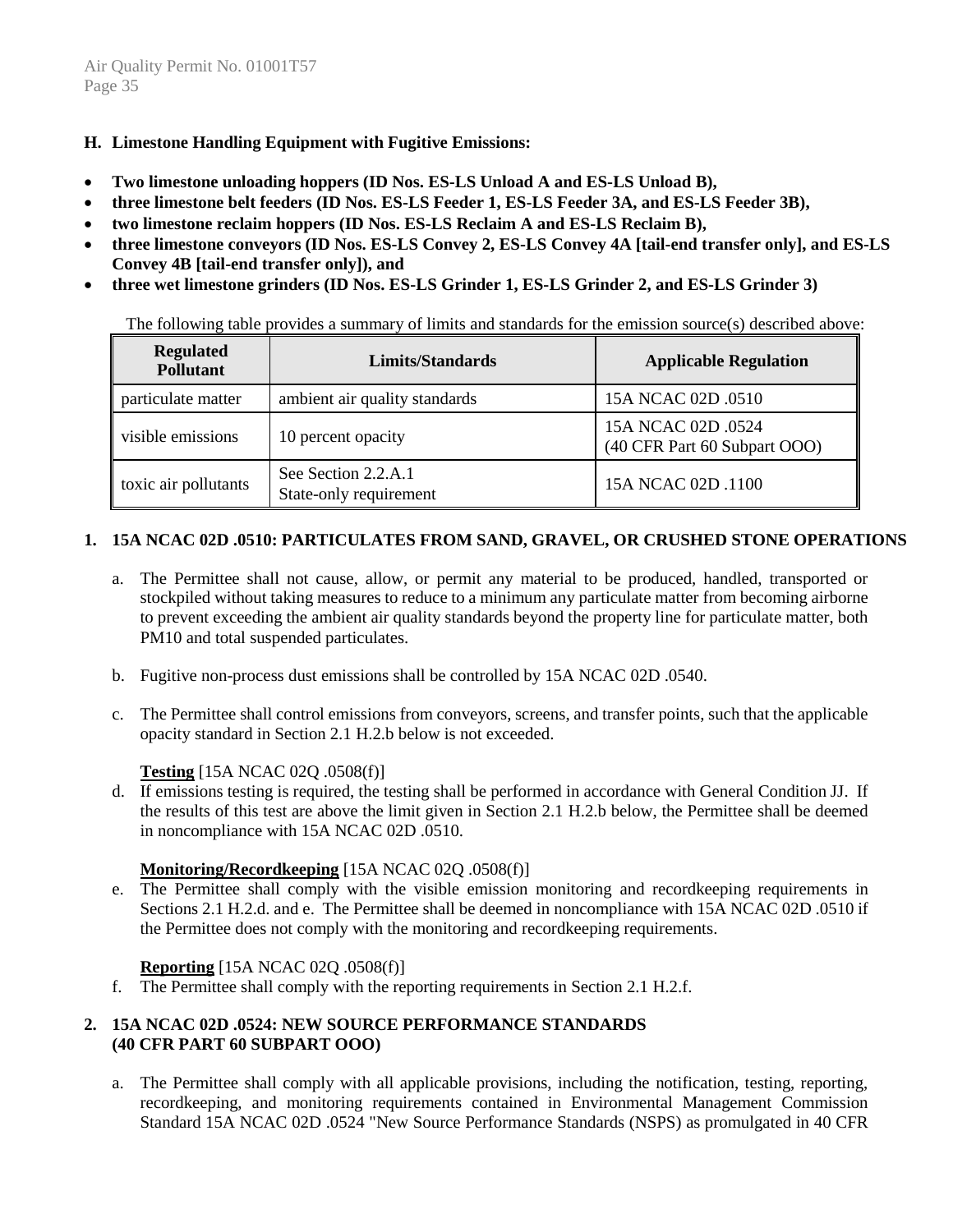Part 60 Subpart OOO "Standards of Performance for Nonmetallic Mineral Processing Plants", including Subpart A "General Provisions."

#### **Emission Limitations** [40 CFR 60.672(b)]

b. Fugitive visible emissions from these sources shall not be more than 10 percent opacity.

#### **Testing** [15A NCAC 02Q .0508(f)]

c. If emissions testing is required, the testing shall be performed in accordance with General Condition JJ. If the results of this test are above the limit given in Section 2.1 H.2.b above, the Permittee shall be deemed in noncompliance with 15A NCAC 02D .0524.

#### **Monitoring** [15A NCAC 02Q .0508(f)]

- d. i. To ensure compliance, once a month the Permittee shall observe the emission points of these sources **(ID Nos. ES-LS Unload A and ES-LS Unload B, ES-LS Feeder 1, ES-LS Feeder 3A, and ES-LS Feeder 3B, ES-LS Reclaim A and ES-LS Reclaim B, ES-LS Convey 2, ES-LS Convey 4A, and ES-LS Convey 4B, and ES-LS Grinder 1 through ES-LS Grinder 3)** for any visible emissions above normal. The monthly observation must be made for each month of the calendar year period to ensure compliance with this requirement. The Permittee shall establish "normal" for these source in the first 30 days following the of beginning operation. If visible emissions from these sources are observed to be above normal, the Permittee shall either:
	- (A) immediately shutdown the source and repair the malfunction, or
	- (B) demonstrate that the percent opacity from the emission points of the emission source in accordance with 15A NCAC 02D .2610 (Method 9) for 12 minutes is below the limit given in Section 2.1 H.2.b above.
	- ii. The Permittee shall be deemed to be in noncompliance with 15A NCAC 02D .0521 if:
		- (A) the source is not immediately shut down and repaired per d.i.(A) above;
		- (B) the demonstration in d.i.(B) above cannot be made;
		- (C) the monthly observations are not conducted per d.i above; or
		- (D) "normal" is not established for per d.i above.

#### **Recordkeeping** [15A NCAC 02Q .0508(f)]

- e. The results of the monitoring shall be maintained in a logbook (written or electronic format) on-site and made available to an authorized representative upon request. The logbook shall record the following:
	- i. the date and time of each recorded action;
	- ii. the results of each observation and/or test noting those sources with emissions that were observed to be in noncompliance along with any corrective actions taken to reduce visible emissions; and
	- iii. the results of any corrective actions performed.

The Permittee shall be deemed in noncompliance with 15A NCAC 02D .0524 if these records are not maintained.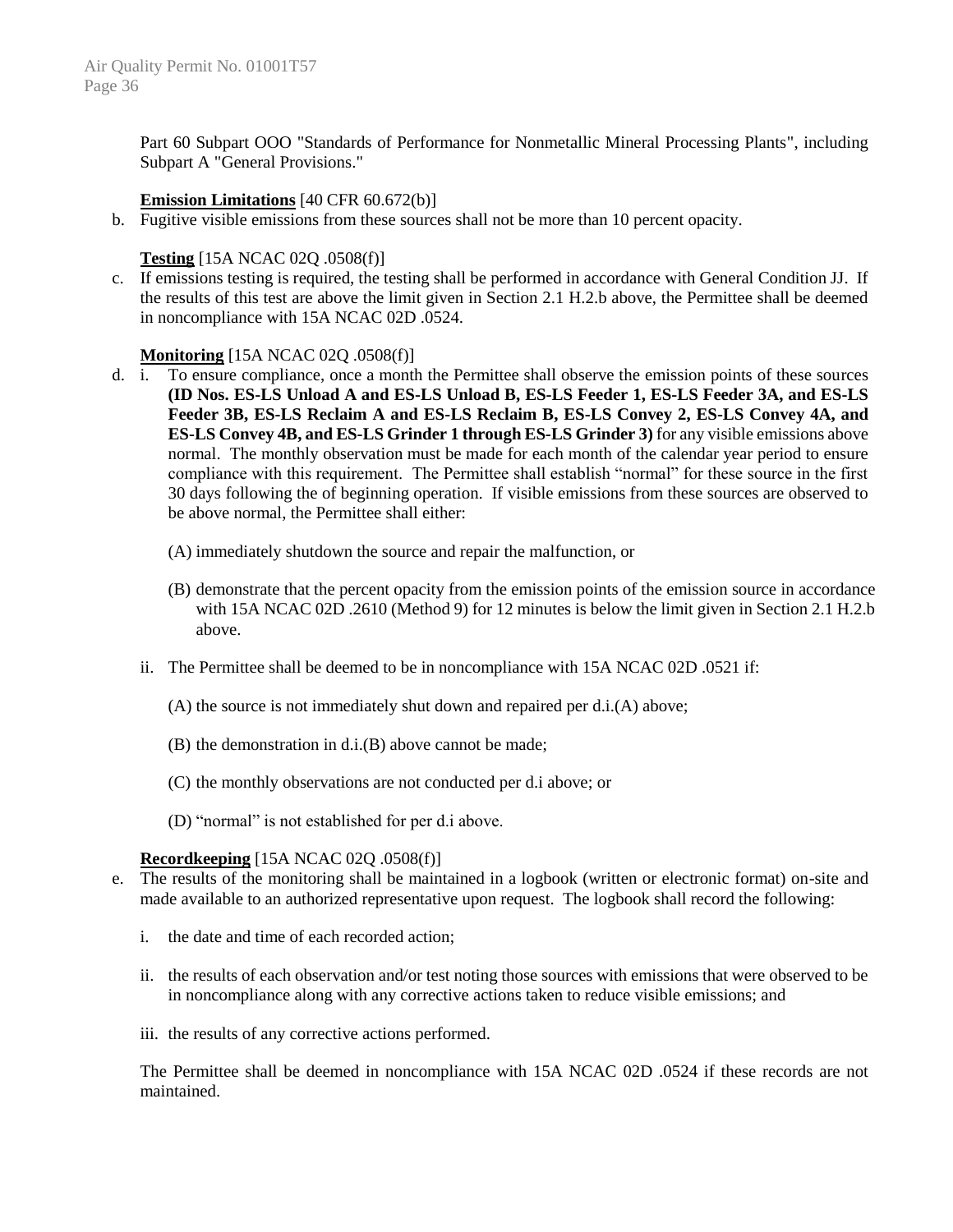# **Reporting** [15A NCAC 02Q .0508(f)]

f. The Permittee shall submit a summary report of the monitoring and recordkeeping in Paragraphs d. and e. above by January 30 of each calendar year for the preceding six-month period between July and December and July 30 of each calendar year for the preceding six-month period between January and June. All instances of deviations from the requirements of this permit must be clearly identified.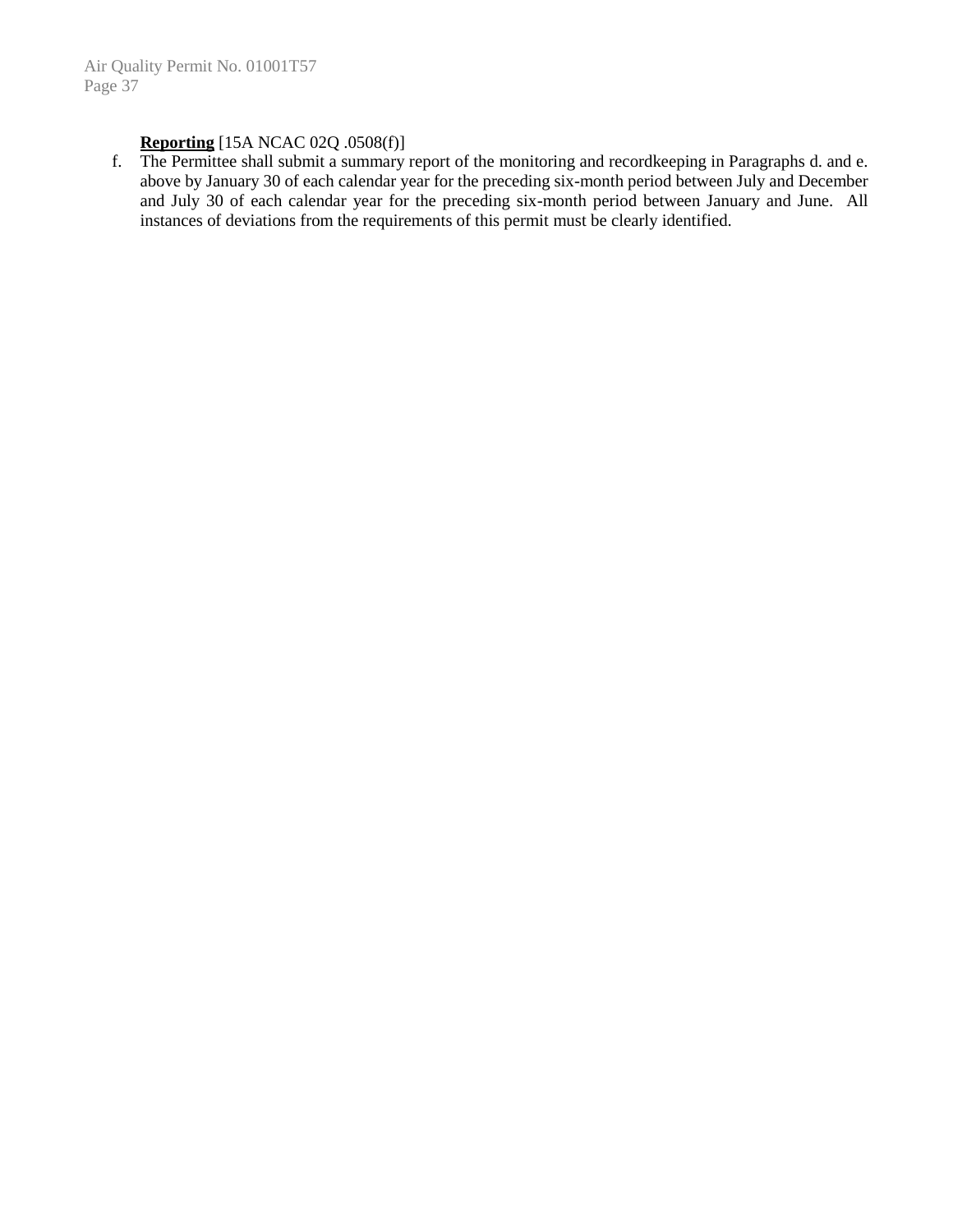- **I. Limestone Handling Equipment with Stack Emissions:**
- **Five limestone conveyors (ID Nos. ES-LS Convey 4A [head-end transfer only], ES-LS Convey 4B [head-end transfer only], ES-LS Convey 5, ES-LS Convey 6, and ES-LS Convey 7), and three limestone silos (ID Nos. ES-LS Silo A, ES-LS Silo B, and ES-LS Silo C) with associated bagfilter (ID No. CD-LB-BF-1),**
- **one limestone silo (ID No. ES-LS Mayo Silo) with associated bagfilter (ID No. CD-LB-BF-2), and**
- **one truck loading spout (ID No. ES-Truck Spout) with associated bagfilter (ID No. CD-LB-BF-3)**

The following table provides a summary of limits and standards for the emission source(s) described above:

| <b>Regulated</b><br><b>Pollutant</b> | <b>Limits/Standards</b>                       | <b>Applicable Regulation</b>                       |
|--------------------------------------|-----------------------------------------------|----------------------------------------------------|
|                                      | ambient air quality standards                 | 15A NCAC 02D .0510                                 |
| particulate matter                   | $0.022$ gr/dscf                               | 15A NCAC 02D .0524<br>(40 CFR Part 60 Subpart OOO) |
| visible emissions                    | 7 percent opacity                             | 15A NCAC 02D .0524<br>(40 CFR Part 60 Subpart OOO) |
| toxic air pollutants                 | See Section 2.2 A.1<br>State-only requirement | 15A NCAC 02D .1100                                 |

### **1. 15A NCAC 02D .0510: PARTICULATES FROM SAND, GRAVEL, OR CRUSHED STONE OPERATIONS**

- a. The Permittee shall not cause, allow, or permit any material to be produced, handled, transported or stockpiled without taking measures to reduce to a minimum any particulate matter from becoming airborne to prevent exceeding the ambient air quality standards beyond the property line for particulate matter, both PM10 and total suspended particulates.
- b. Fugitive non-process dust emissions shall be controlled by 15A NCAC 02D .0540.
- c. The Permittee shall control emissions from conveyors, screens, and transfer points, such that the applicable opacity standard in Section 2.1 I.2.c below is not exceeded.

#### **Testing** [15A NCAC 02Q .0508(f)]

d. If emissions testing is required, the testing shall be performed in accordance with General Condition JJ. If the results of this test are above the limit given in Section 2.1 I.2.b or c below, the Permittee shall be deemed in noncompliance with 15A NCAC 02D .0510.

#### **Monitoring/Recordkeeping** [15A NCAC 02Q .0508(f)]

e. The Permittee shall comply with the monitoring and recordkeeping requirements in Section 2.1 I.2.f through j, below. The Permittee shall be deemed in noncompliance with 15A NCAC 02D .0510 if these monitoring and recordkeeping requirements are not satisfied.

# **2. 15A NCAC 02D .0524: NEW SOURCE PERFORMANCE STANDARDS (40 CFR PART 60 SUBPART OOO)**

a. The Permittee shall comply with all applicable provisions, including the notification, testing, reporting, recordkeeping, and monitoring requirements contained in Environmental Management Commission Standard 15A NCAC 02D .0524 "New Source Performance Standards (NSPS) as promulgated in 40 CFR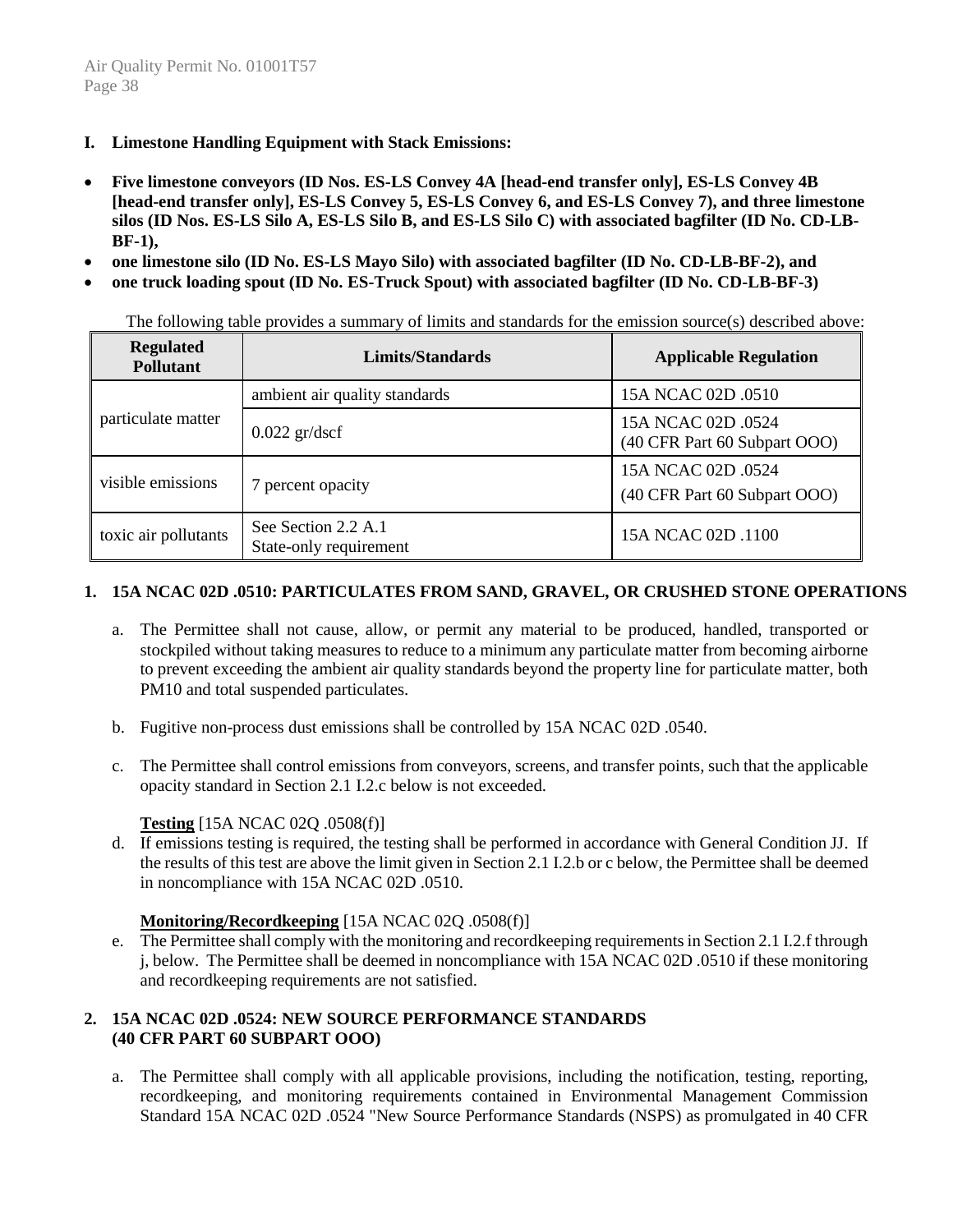Part 60 Subpart OOO "Standards of Performance for Nonmetallic Mineral Processing Plants", including Subpart A "General Provisions."

### **Emission Limitations** [40 CFR 60.672(a)]

- b. Emissions of particulate matter from these sources shall not exceed 0.022 grains per standard dry cubic foot.
- c. Visible emissions from these sources shall not be more than 7 percent opacity.

### **Testing** [15A NCAC 02Q .0508(f)]

- d. i. The Permittee has completed the initial compliance demonstration (test reference numbers 2007-186ST and 2009-157ST).
	- ii. If additional emissions testing is required, the testing shall be performed in accordance with General Condition JJ. If the results of this test are above the limits given in Section 2.1 I.2.b or c above, the Permittee shall be deemed in noncompliance with 15A NCAC 02D .0524.

### **Monitoring** [15A NCAC 02Q .0508(f)]

- e. Particulate matter emissions from the five limestone conveyors **(ID Nos. ES-LS Convey 4A [head-end transfer only], ES-LS Convey 4B [head-end transfer only], ES-LS Convey 5, ES-LS Convey 6, and ES-LS Convey 7**), four limestone bins silos (**ID Nos. ES-LS Silo A, ES-LS Silo B, ES-LS Silo C, and ES-LS Mayo Silo**), and one truck loading spout (**ID No. ES-Truck Spout**) shall be controlled by the bagfilters (**ID No. CD-LB-BF-1, CD-LB-BF-2, and CD-LB-BF-3**) as described above. To ensure that optimum control efficiency is maintained, the Permittee shall perform inspections and maintenance as recommended by the manufacturer implemented in the plant's Work Management System. In addition to the manufacturer's inspection and maintenance recommendations, or if there are no manufacturer's inspection and maintenance recommendations, as a minimum, the inspection and maintenance requirement shall include the following:
	- i. a monthly visual inspection of the system ductwork and material collection unit for leaks; and
	- ii. an annual (for each 12 month period following the initial inspection) internal inspection of the bagfilter's structural integrity.

The Permittee shall be deemed in noncompliance with 15A NCAC 02D .0524 if the ductwork and bagfilters are not inspected and maintained.

- f. i. To ensure compliance, once a month the Permittee shall observe the emission points of these sources **(ID Nos. ES-LS Convey 4A [head-end transfer only], ES-LS Convey 4B [head-end transfer only], ES-LS Convey 5, ES-LS Convey 6, and ES-LS Convey 7, ES-LS Silo A, ES-LS Silo B, ES-LS Silo C, and ES-LS Mayo Silo, and ES-Truck Spout)** for any visible emissions above normal. The monthly observation must be made for each month of the calendar year period to ensure compliance with this requirement. If visible emissions from these sources are observed to be above normal, the Permittee shall either:
	- (A) immediately shutdown the source and repair the malfunction, or
	- (B) demonstrate that the percent opacity from the emission points of the emission source in accordance with 15A NCAC 02D .2610 (Method 9) for 12 minutes is below the limit given in Section 2.1 I.2.c. above.
	- ii. The Permittee shall be deemed to be in noncompliance with 15A NCAC 02D .0524 if: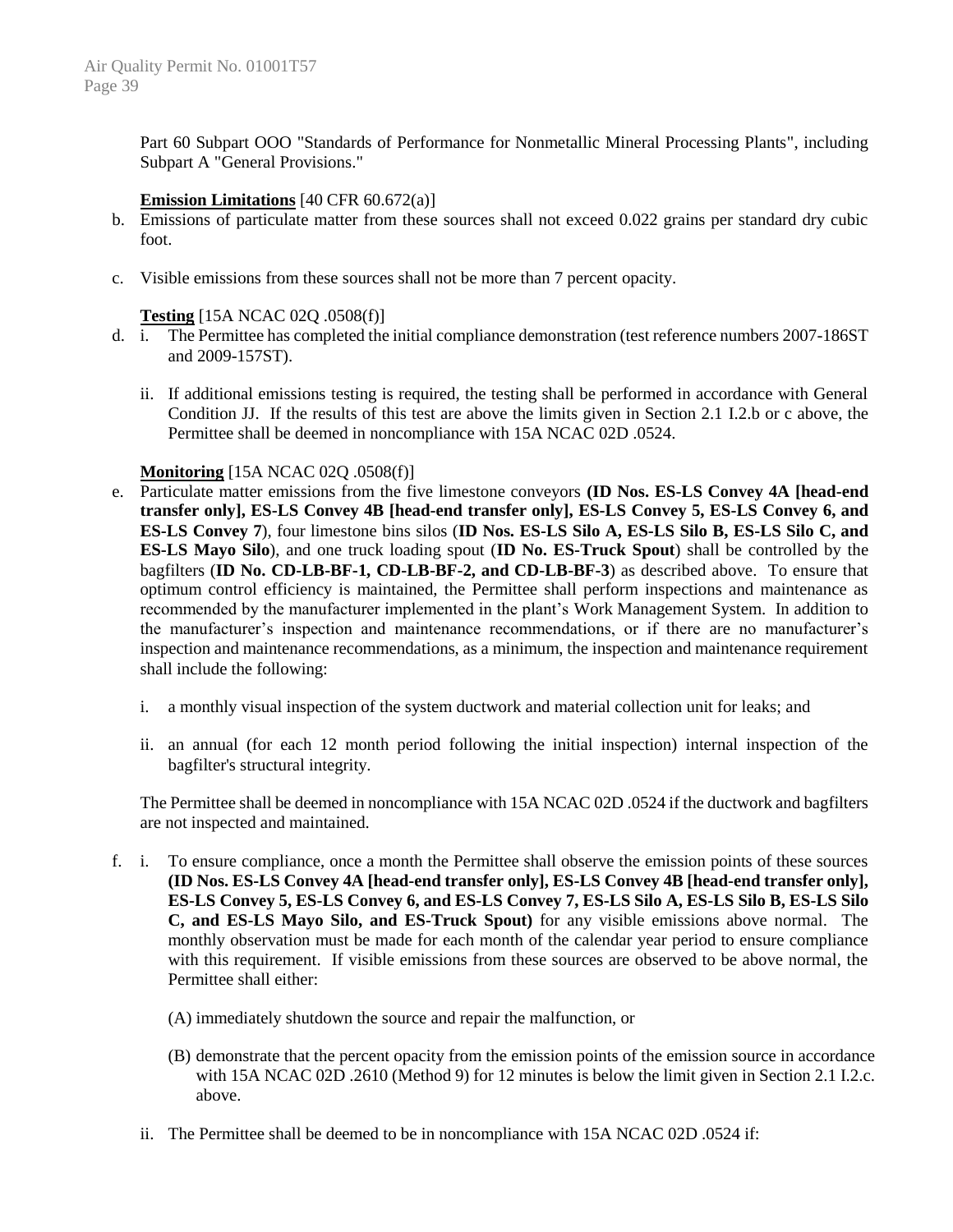- (A) the source is not immediately shut down and repaired per f.i.(A) above;
- (B) the demonstration in f.i.(B) above cannot be made; or
- (C) the monthly observations are not conducted per f.i above.

### **Recordkeeping** [15A NCAC 02Q .0508(f)]

- g. The results of inspection, maintenance, and monitoring in Sections 2.1 I.2.e and f above shall be maintained in a logbook (written or electronic format) on-site and made available to an authorized representative upon request. The logbook shall record the following:
	- i. the date and time of each recorded action;
	- ii. the results of each inspection;
	- iii. the results of any maintenance performed on the bagfilters;
	- iv. the results of any observation and/or test noting those sources with emissions that were observed to be in noncompliance along with any corrective actions taken to reduce visible emissions;
	- v. the results of any corrective actions performed; and
	- vi. any variance from manufacturer's recommendations, if any, and corrections made.

The Permittee shall be deemed in noncompliance with 15A NCAC 02D .0524 if these records are not maintained.

#### **Reporting** [15A NCAC 02Q .0508(f)]

- h. The Permittee shall submit a summary report of the monitoring and recordkeeping in Paragraphs e through g. above by January 30 of each calendar year for the preceding six-month period between July and December and July 30 of each calendar year for the preceding six-month period between January and June. All instances of deviations from the requirements of this permit must be clearly identified.
- i. In addition to any other notification requirements to the Environmental Protection Agency (EPA), for the limestone conveyor (**ID No. ES-LS Convey 7**) with associated bagfilter (**ID No. CD-LB-BF-1**), limestone silo (**ID No. ES-LS Mayo Silo**) with associated bagfilter (**ID No. CD-LB-BF-2**); and truck loading spout (**ID No. ES-Truck Spout**) with associated bagfilter (**ID No. CD-LB-BF-3**), the Permittee is required to NOTIFY the Regional Supervisor, DAQ, in WRITING, of the following:
	- i. the date construction (40 CFR 60.7) or reconstruction (40 CFR 60.15) of an affected facility is commenced, postmarked on or before 30 days after such date; and
	- ii. the actual date of initial start-up of an affected facility, postmarked within 15 days after such date.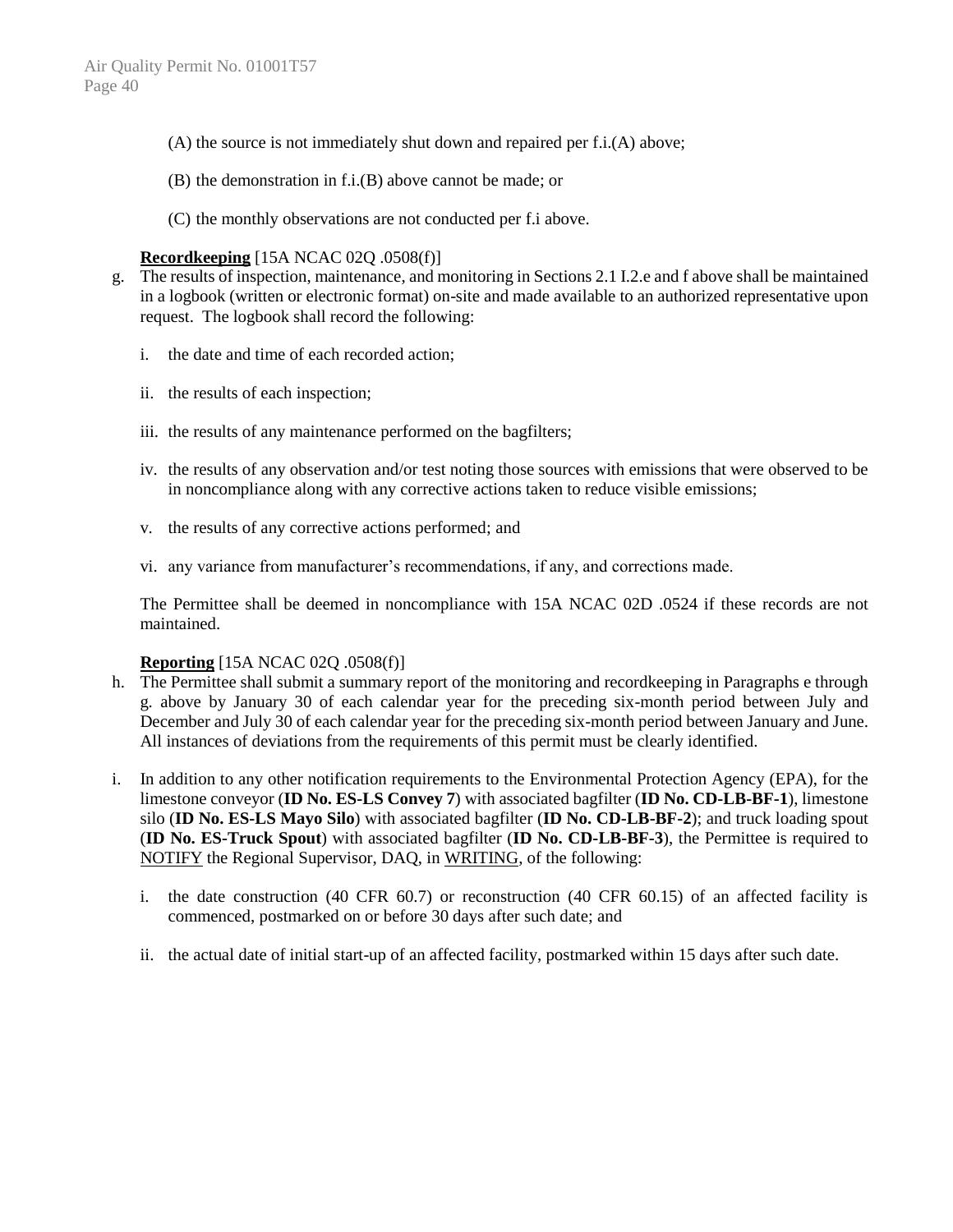# **J.**

- **stationary sorbent Silo 1 for Unit 4 (ID No. ES-SORB-5) and associated bagfilter (ID No. CD-SORB-5), and Unit 4 Silo 1 pneumatic conveying equipment system (ID No. ES-SORB-7)**
- **stationary sorbent Silo 1 for Unit 3 (ID No. ES-SORB-9) and associated bagfilter (ID No. CD-SORB-9), and Unit 3 Silo 1 pneumatic conveying equipment system (ID No. ES-SORB-11)**
- **stationary sorbent Silo 1 for Unit 2 (ID No. ES-SORB-13) and associated bagfilter (ID No. CD-SORB-13), and Unit 2 Silo 1 pneumatic conveying equipment system (ID No. ES-SORB-15)**
- **stationary sorbent Silo 1 for Unit 1 (ID No. ES-SORB-17) and associated bagfilter (ID No. CD-SORB-17), and Unit 1 Silo 1 pneumatic conveying equipment system (ID No. ES-SORB-19)**

The following table provides a summary of limits and standards for the emission source(s) described above:

| <b>Regulated</b><br><b>Pollutant</b> | Limits/Standards                                                                                                                                                                                                                    | <b>Applicable Regulation</b> |
|--------------------------------------|-------------------------------------------------------------------------------------------------------------------------------------------------------------------------------------------------------------------------------------|------------------------------|
| particulate<br>matter                | $E = 4.10 \text{ x P }^{0.67}$ for $P \le 30 \text{ tons/hr}$ , or<br>$E = 55.0 \times P^{0.11} - 40$ for $P > 30$ tons/hr<br>where: $E =$ allowable emission rate in pounds per hour<br>$P =$ process weight rate in tons per hour | 15A NCAC 02D .0515           |
| visible emissions                    | 20 percent opacity                                                                                                                                                                                                                  | 15A NCAC 02D .0521           |

#### **1. 15A NCAC 02D .0515: PARTICULATES FROM MISCELLANEOUS INDUSTRIAL PROCESSES**

a. Emissions of particulate matter from these sources **(ID Nos. ES-SORB-5, ES-SORB-7, ES-SORB-9, ES-SORB-11, ES-SORB-13, ES-SORB-15, ES-SORB-17, and ES-SORB-19)** shall not exceed an allowable emission rate as calculated by the following equation:

| for $P < 30$ tons/h  | $E = 4.10 \times P^{0.67}$<br>Ωr |
|----------------------|----------------------------------|
| for $P > 30$ tons/hr | $E = 55.0 \times P^{0.11} - 40$  |

where:  $E = \text{allowable emission rate in pounds per hour}$  $P =$  process weight in tons per hour

Liquid and gaseous fuels and combustion air are not considered as part of the process weight.

#### **Testing** [15A NCAC 02Q .0508(f)]

b. If emissions testing is required, the testing shall be performed in accordance with General Condition JJ. If the results of this test are above the limit given in Section 2.1 J.1.a above, the Permittee shall be deemed in noncompliance with 15A NCAC 02D .0515.

#### **Monitoring** [15A NCAC 02Q .0508(f)]

c. Particulate matter emissions from these sources **(ID Nos. ES-SORB-5, ES-SORB-7, ES-SORB-9, ES-SORB-11, ES-SORB-13, ES-SORB-15, ES-SORB-17, and ES-SORB-19)** shall be controlled by the bagfilters **(ID Nos. CD-SORB-5, CD-SORB-9, CD-SORB-13, and CD-SORB-17)** as described in Section 1. To ensure that optimum control efficiency is maintained, the Permittee shall perform inspections and maintenance as recommended by the manufacturer implemented in the plant's Work Management System. In addition to the manufacturer's inspection and maintenance recommendations, or if there are no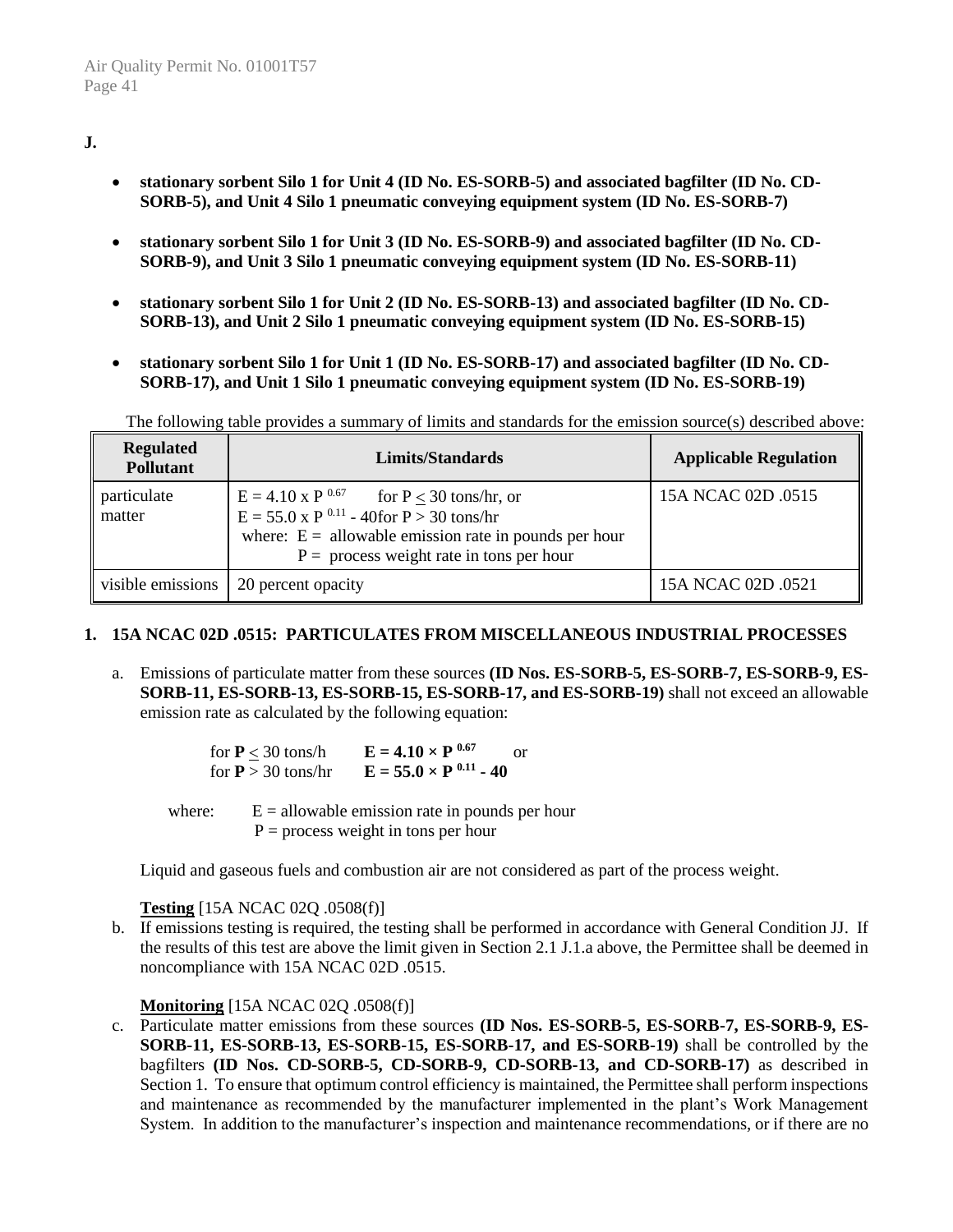manufacturer's inspection and maintenance recommendations, as a minimum, the inspection and maintenance requirement must include the following:

- i. an annual (for each 12 month period following the initial inspection) internal inspection of the bagfilters' structural integrity; and
- ii. a monthly visual inspection of the system ductwork, and material collection unit for leaks.

The Permittee shall be deemed in noncompliance with 15A NCAC 02D .0515 if the ductwork and bagfilter are not inspected and maintained.

#### **Recordkeeping** [15A NCAC 02Q .0508(f)]

- d. The results of inspection and maintenance shall be maintained in a log book (written or electronic form) on site and made available to an authorized representative upon request. The log book shall record the following:
	- i. the date and time of actions recorded;
	- ii. the results of each inspection;
	- iii. the results of any maintenance performed on the bagfilter; and
	- iv. any variance from manufacturer's recommendations, if any, and corrections made.

The Permittee shall be deemed in noncompliance with 15A NCAC 02D .0515 if these records are not maintained.

#### **Reporting** [15A NCAC 02Q .0508(f)]

- e. The Permittee shall submit the results of any maintenance performed on the bagfilter within 30 days of a written request by the DAQ.
- f. The Permittee shall submit a summary report of monitoring and recordkeeping activities in Paragraphs c. and d. above by January 30 and July 30 of each calendar year for the preceding six-month period. All instances of deviations from the requirements of this permit must be clearly identified.

#### **2. 15A NCAC 02D .0521: CONTROL OF VISIBLE EMISSIONS**

a. Visible emissions from these sources **(ID Nos. ES-SORB-5, ES-SORB-7, ES-SORB-9, ES-SORB-11, ES-SORB-13, ES-SORB-15, ES-SORB-17, and ES-SORB-19)** shall not be more than 20 percent opacity (except during startups, shutdowns, and malfunctions) when averaged over a six-minute period. However, six-minute averaging periods may exceed 20 percent not more than once in any hour and not more than four times in any 24-hour period. In no event shall the six-minute average exceed 87 percent opacity.

#### **Testing** [15A NCAC 02Q .0508(f)]

b. If emissions testing is required, the testing shall be performed in accordance with General Condition JJ. If the results of this test are above the limit given in Section 2.1 J.2.a above, the Permittee shall be deemed in noncompliance with 15A NCAC 02D .0521.

#### **Monitoring** [15A NCAC 02O .0508(f)]

c. i. To ensure compliance, once a month the Permittee shall observe the emission points of these sources **(ID Nos. ES-SORB-5, ES-SORB-7, ES-SORB-9, ES-SORB-11, ES-SORB-13, ES-SORB-15, ES-SORB-17, and ES-SORB-19)** for any visible emissions above normal. The monthly observation must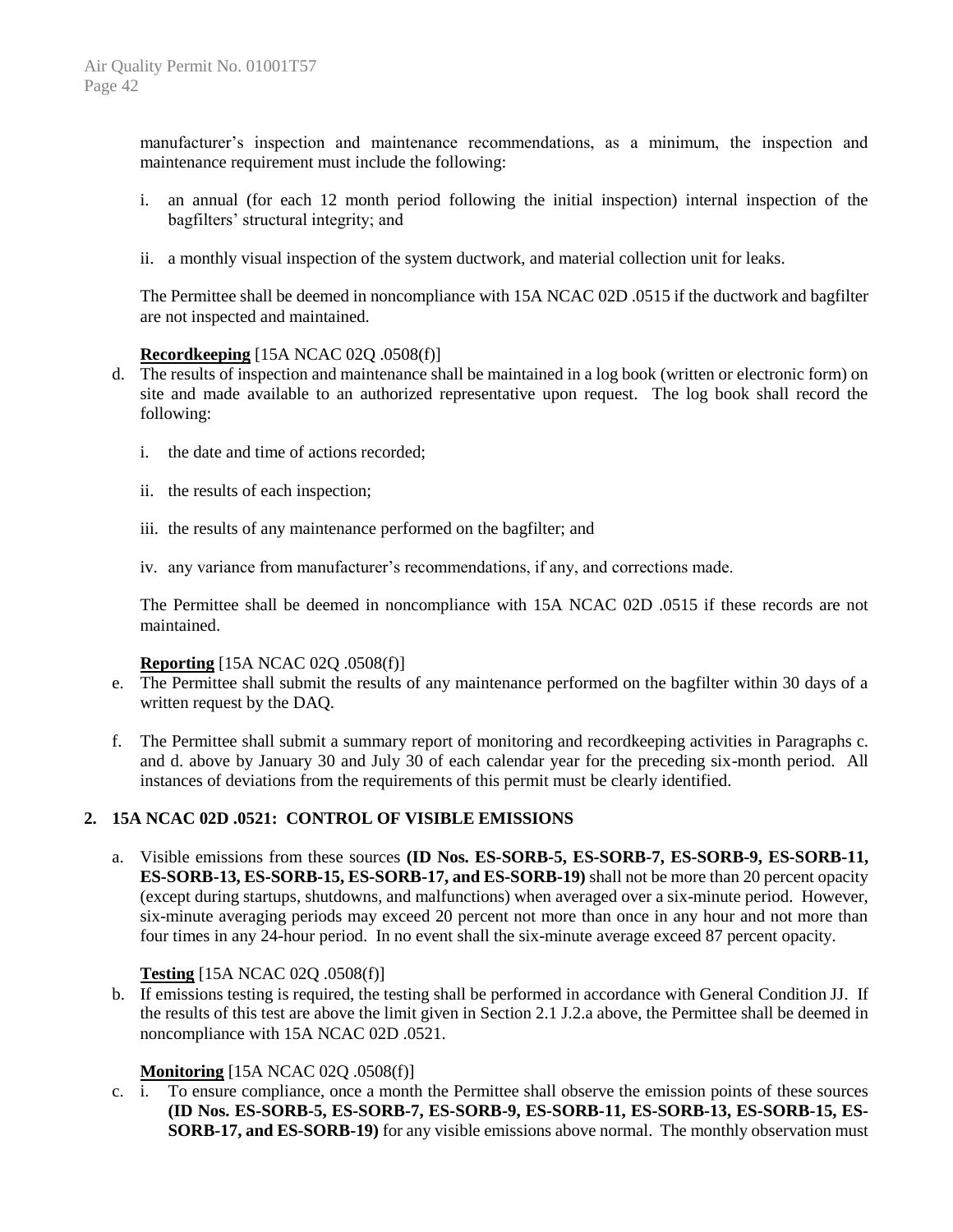be made for each month of the calendar year period to ensure compliance with this requirement. The Permittee shall establish "normal" for these source in the first 30 days following the of beginning operation. If visible emissions from these sources are observed to be above normal, the Permittee shall either:

- (A) immediately shutdown the source and repair the malfunction, or
- (B) demonstrate that the percent opacity from the emission points of the emission source in accordance with 15A NCAC 02D .2610 (Method 9) for 12 minutes is below the limit given in Section 2.1 J.2.a above.
- ii. The Permittee shall be deemed to be in noncompliance with 15A NCAC 02D .0521 if:
	- (A) the source is not immediately shut down and repaired per c.i.(A) above;
	- (B) the demonstration in c.i.(B) above cannot be made;
	- (C) the monthly observations are not conducted per c.i above; or
	- (D) "normal" is not established for per c.i above.

#### **Recordkeeping** [15A NCAC 02Q .0508(f)]

- d. The results of the monitoring shall be maintained in a logbook (written or electronic format) on-site and made available to an authorized representative upon request. The logbook shall record the following:
	- i. the date and time of each recorded action;
	- ii. the results of each observation and/or test noting those sources with emissions that were observed to be in noncompliance along with any corrective actions taken to reduce visible emissions; and
	- iii. the results of any corrective actions performed.

The Permittee shall be deemed in noncompliance with 15A NCAC 02D .0521 if these records are not maintained.

#### **Reporting** [15A NCAC 02Q .0508(f)]

e. The Permittee shall submit a summary report of the monitoring and recordkeeping in Paragraphs c. and d. above postmarked on or before January 30 of each calendar year for the preceding six-month period between July and December and July 30 of each calendar year for the preceding six-month period between January and June. All instances of deviations from the requirements of this permit must be clearly identified.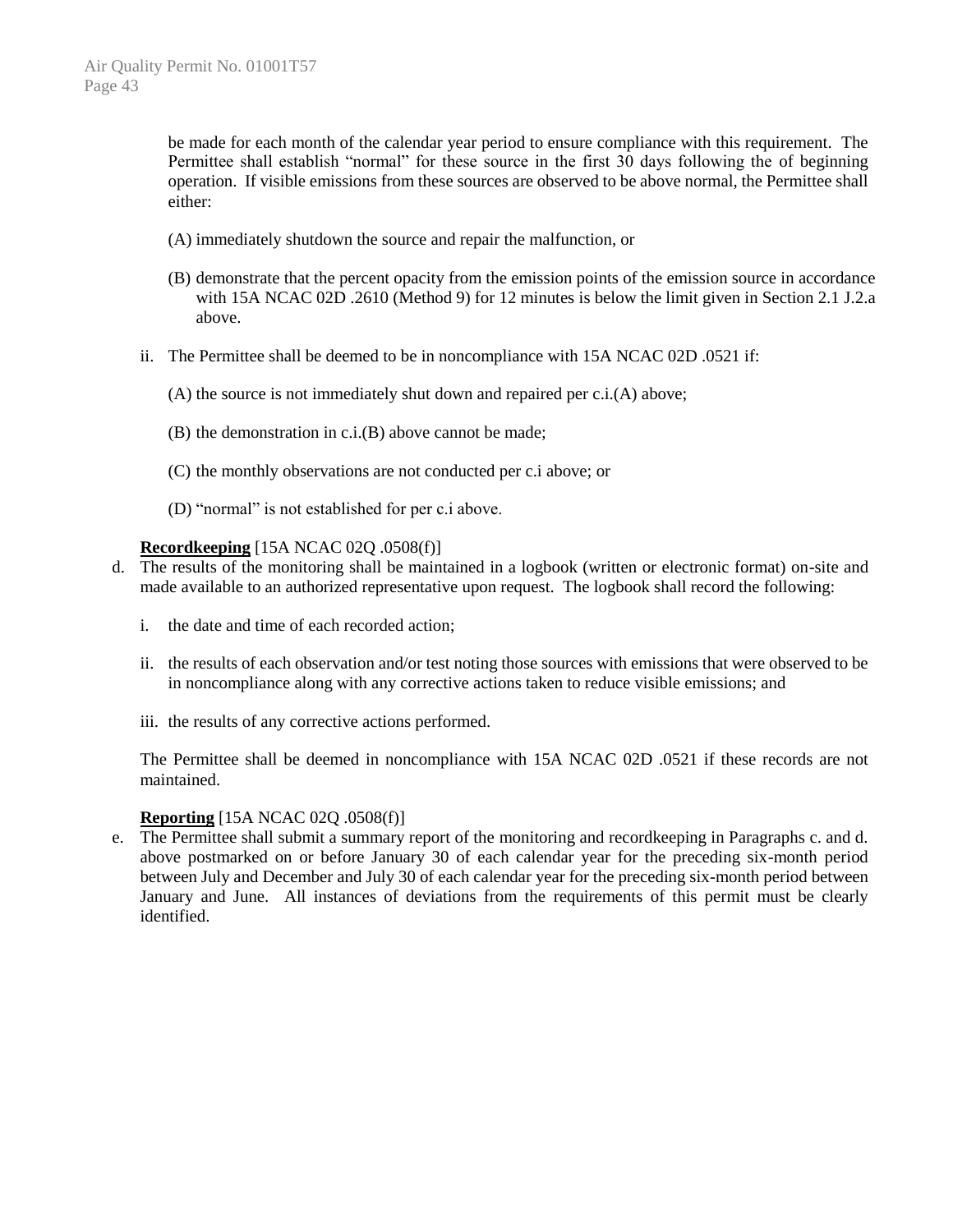### **K. wastewater treatment facility lime storage silo (ID No. ES-WWTF Silo) with associated bin vent filter (ID No. CD-WWTF-Silo-BF)**

| <b>Regulated</b><br><b>Pollutant</b> | Limits/Standards                                                                                                                                                                                                                                                                                 | <b>Applicable Regulation</b> |
|--------------------------------------|--------------------------------------------------------------------------------------------------------------------------------------------------------------------------------------------------------------------------------------------------------------------------------------------------|------------------------------|
| particulate matter                   | ambient air quality standards                                                                                                                                                                                                                                                                    | 15A NCAC 02D .0510           |
| visible emissions                    | 20 percent opacity (except during startups, shutdowns,<br>and malfunctions) when averaged over a six-minute<br>period except that six-minute periods averaging not<br>more than 87 percent opacity may occur not more<br>than once in any hour nor more than four times in any<br>24-hour period | 15A NCAC 02D .0521           |
| toxic air<br>pollutants              | See Section 2.2.A.1.b<br>State-only requirement                                                                                                                                                                                                                                                  | 15A NCAC 02D .1100           |

The following table provides a summary of limits and standards for the emission source(s) described above:

# **1. 15A NCAC 02D .0510: PARTICULATES FROM SAND, GRAVEL, OR CRUSHED STONE OPERATIONS**

- a. The Permittee shall not cause, allow, or permit any material to be produced, handled, transported or stockpiled without taking measures to reduce to a minimum any particulate matter from becoming airborne to prevent exceeding the ambient air quality standards beyond the property line for particulate matter, both PM10 and total suspended particulates.
- b. Fugitive non-process dust emissions shall be controlled by 15A NCAC 02D .0540.
- c. The Permittee shall control emissions from conveyors, screens, and transfer points, such that the applicable opacity standards in Section 2.1.K.2.a below are not exceeded.

# **Testing** [15A NCAC 02D .2601]

d. If emissions testing is required, the testing shall be performed in accordance with General Condition JJ. If the results of this test are above the limits given in Section 2.1.K.2 below, the Permittee shall be deemed in noncompliance with 15A NCAC 02D .0510.

# **Monitoring** [15A NCAC 02Q .0508(f)]

- e. Particulate matter emissions from this source (ID No. ES-WWTF Silo) shall be controlled by the associated bin vent filter (ID No. CD-WWTF-Silo-BF). To ensure compliance, the Permittee shall perform inspections and maintenance as recommended by the manufacturer. In addition to the manufacturer's inspection and maintenance recommendations, or if there are no manufacturer's inspection and maintenance recommendations, as a minimum, the inspection and maintenance requirement shall include the following:
	- i. A monthly visual inspection of the system ductwork and material collection unit for leaks; and
	- ii. An annual (for each 12-month period following the initial inspection) internal inspection of the bin vent filter's structural integrity.

The Permittee shall be deemed in noncompliance with 15A NCAC 02D .0510 if the ductwork and bin vent filter are not inspected and maintained.

# **Recordkeeping** [15A NCAC 02Q .0508(f)]

f. The results of inspection and maintenance in Section 2.1.K.1.e above shall be maintained in a logbook (written or electronic format) on-site and made available to an authorized representative upon request. The logbook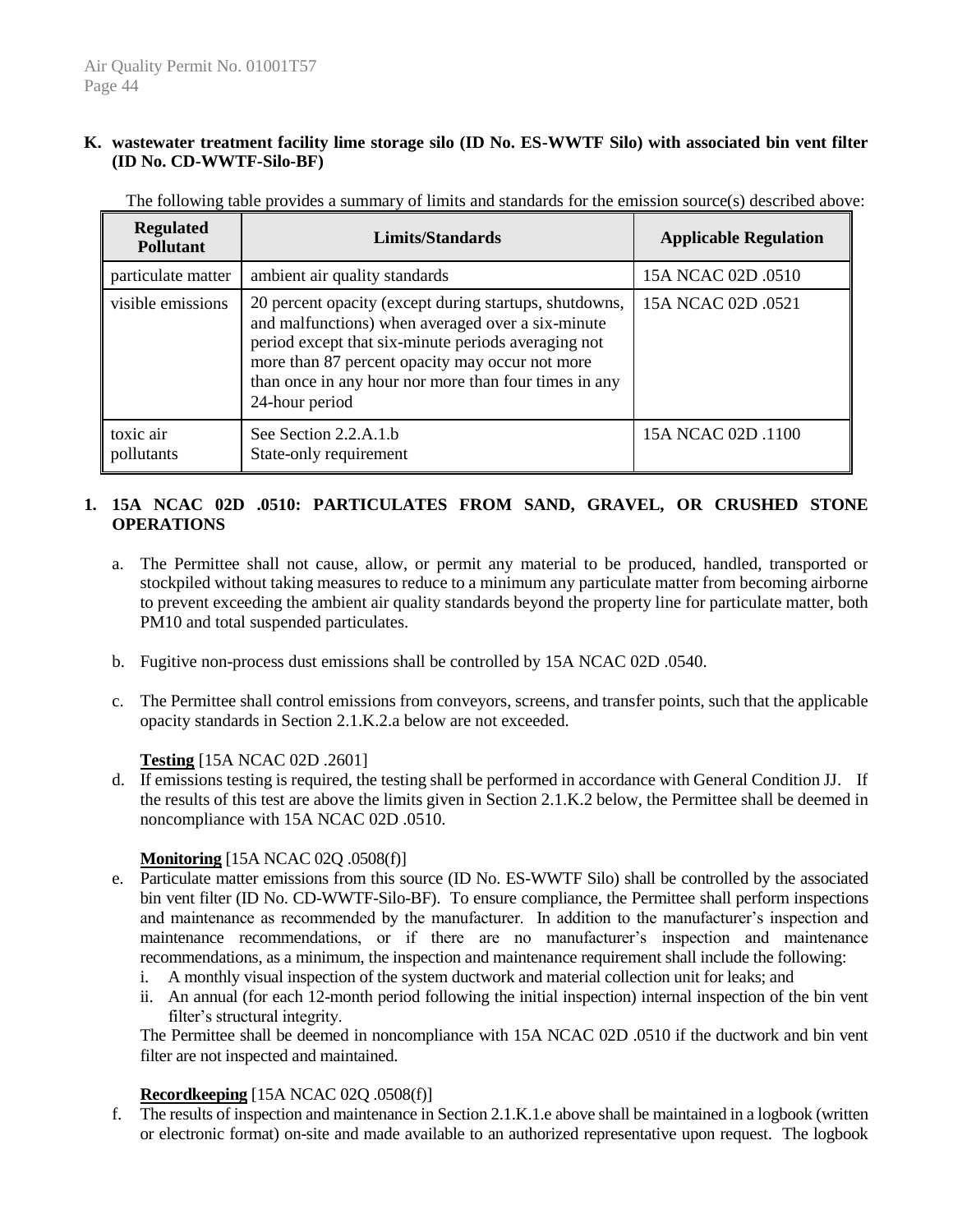shall record the following:

- i. The date and time of each recorded action;
- ii. The results of each inspection;
- iii. The results of any maintenance performed on the bin vent filter; and
- iv. Any variance from manufacturer's recommendations, if any, and corrections made.

The Permittee shall be deemed in noncompliance with 15A NCAC 02D .0510 if these records are not maintained.

### **Reporting** [15A NCAC 02Q .0508(f)]

g. The Permittee shall submit a summary report of the monitoring and recordkeeping activities by January 30 of each calendar year for the preceding six-month period between July and December and July 30 of each calendar year for the preceding six-month period between January and June. All instances of deviations from the requirements of this permit must be clearly identified.

### **2. 15A NCAC 02D .0521: CONTROL OF VISIBLE EMISSIONS**

a. Visible emissions from this source shall not be more than 20 percent opacity (except during startups, shutdowns, and malfunctions) when averaged over a six-minute period. However, six-minute averaging periods may exceed 20 percent not more than once in any hour and not more than four times in any 24-hour period. In no event shall the six-minute average exceed 87 percent opacity.

### **Testing** [15A NCAC 02D .2601]

b. If emissions testing is required, the testing shall be performed in accordance with 15A NCAC 02D .2601 and General Condition JJ. If the results of this test are above the limits given in Section 2.1.K.2.a, the Permittee shall be deemed in noncompliance with 15A NCAC 02D .0521.

# **Monitoring** [15A NCAC 02Q .0508(f)]

c. To assure compliance, once a month the Permittee shall observe the emission points of this source (ID No. ES-WWTF Silo) for any visible emissions above normal. The Permittee shall establish "normal" for the source in the first 30 days following start-up of the sources. If visible emissions from this source are observed to be above normal, the Permittee shall either: (a) immediately shutdown the source and repair the malfunction, (b) be deemed to be in noncompliance with 15A NCAC 02D .0521 or (c) demonstrate that the percent opacity from the emission points of the emission sources in accordance with 15A NCAC 02D .2601 for 30 minutes is below the limit given in Section 2.1.K.2.a above. If the demonstration in (c) above cannot be made, the Permittee shall be deemed to be in noncompliance with 15A NCAC 02D .0521.

#### **Recordkeeping** [15A NCAC 02Q .0508(f)]

- d. The results of the monitoring shall be maintained in a logbook (written or electronic format) on-site and made available to an authorized representative upon request. The logbook shall record the following:
	- i. the date and time of each recorded action;
	- ii. the results of each observation and/or test noting those sources with emissions that were observed to be in noncompliance along with any corrective actions taken to reduce visible emissions; and
	- iii. the results of any corrective actions performed.
	- The Permittee shall be deemed in noncompliance with 15A NCAC 02D .0521 if these records are not maintained.

# **Reporting** [15A NCAC 02Q .0508(f)]

e. The Permittee shall submit a summary report of the observations postmarked on or before January 30 of each calendar year for the preceding six-month period between July and December and July 30 of each calendar year for the preceding six-month period between January and June. All instances of deviations from the requirements of this permit must be clearly identified.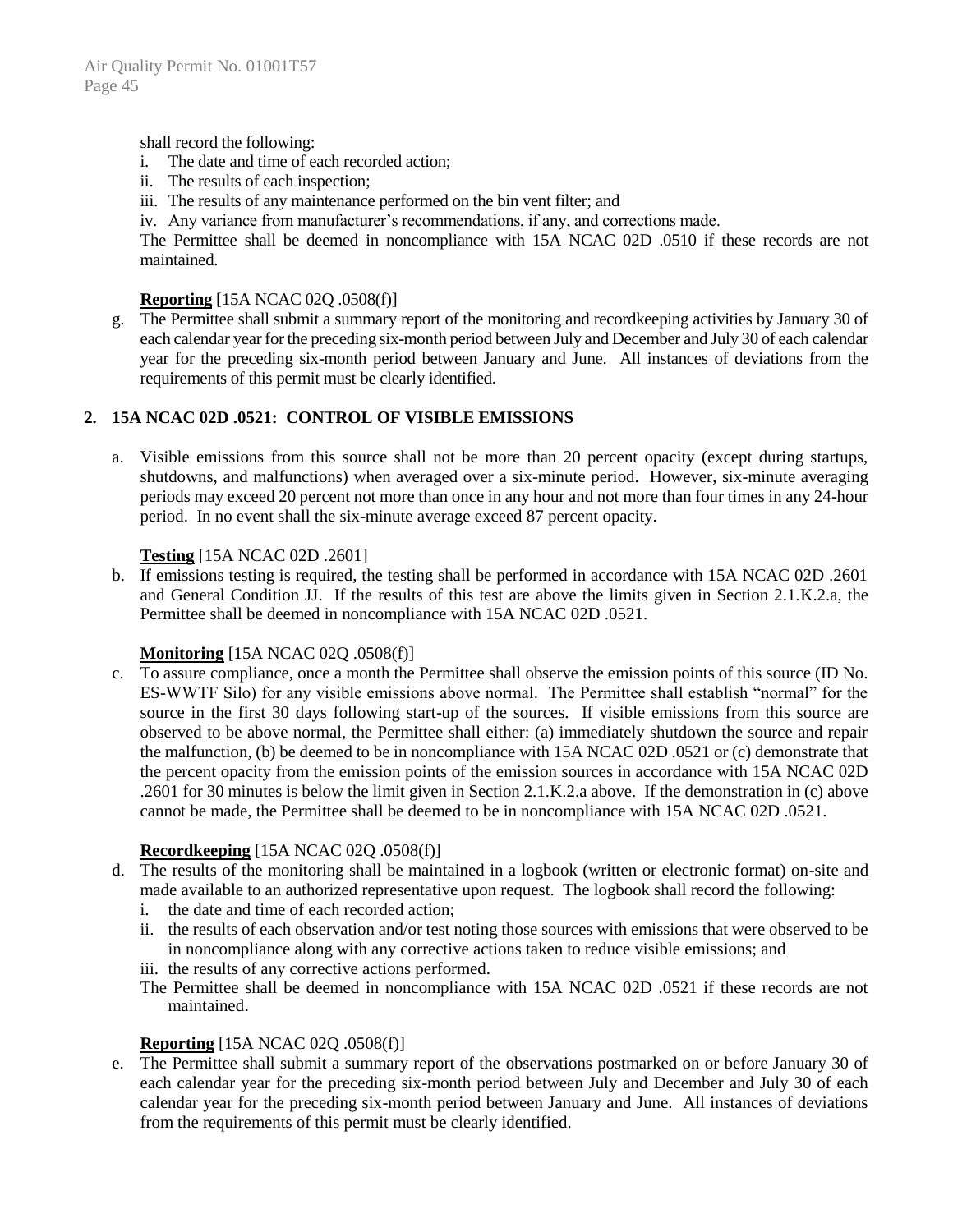# **2.2- Multiple Emission Sources**

### **A. Facility Wide Toxics Demonstration**

The following table provides a summary of limits and standards for the emission source(s) described above:

| <b>Regulated</b><br><b>Pollutant</b> | Limits/Standards                                                                                                      | <b>Applicable Regulation</b> |
|--------------------------------------|-----------------------------------------------------------------------------------------------------------------------|------------------------------|
| toxic air pollutants                 | Emissions rates modeled to demonstrate<br>compliance with acceptable ambient levels.<br><b>State-enforceable Only</b> | 15A NCAC 02D .1100           |
|                                      | See Section 2.2 A.1.a                                                                                                 |                              |

### State-enforceable Only

# **1. 15A NCAC 02D .1100: CONTROL OF TOXIC AIR POLLUTANTS**

a. Pursuant to 15A NCAC 02D .1100 and in accordance with the approved application for an air toxic compliance demonstration, the following permit limits shall not be exceeded:

| <b>Permit Source ID</b> |                                                                                | <b>Toxic Air Pollutant</b>        | <b>Emissions Limit</b> |              |
|-------------------------|--------------------------------------------------------------------------------|-----------------------------------|------------------------|--------------|
|                         | <b>Source Description</b>                                                      |                                   | (lb/yr)                | (lb/day)     |
| <b>ES-WWTFBR</b>        | Wastewater treatment<br>facility (bio-reactor)                                 | <b>HYDROGEN</b><br><b>SULFIDE</b> |                        | $5.41E + 01$ |
| ES-FA Silo 4            | Flyash conveying                                                               | <b>ARSENIC</b>                    | $2.35E+00$             |              |
|                         | system storage and                                                             | <b>BERYLLIUM</b>                  | $5.26E + 00$           |              |
|                         | handling silo                                                                  | <b>CADMIUM</b>                    | $4.02E + 00$           |              |
|                         |                                                                                | <b>CHROMIUM VI</b>                |                        | 1.68E-01     |
|                         |                                                                                | <b>MANGANESE</b>                  |                        | $4.29E + 00$ |
|                         |                                                                                | <b>MERCURY</b>                    |                        | 8.92E-04     |
|                         |                                                                                | <b>NICKEL</b>                     |                        | $1.63E + 00$ |
| ES-FA Silo 3, ES-S-     | Flyash conveying                                                               | <b>ARSENIC</b>                    | $2.35E + 00$           |              |
| 3L2                     | system storage and<br>handling silo, mineral-<br>rich flyash loadout<br>system | <b>BERYLLIUM</b>                  | $5.26E + 00$           |              |
|                         |                                                                                | <b>CADMIUM</b>                    | $4.02E + 00$           |              |
|                         |                                                                                | <b>CHROMIUM VI</b>                |                        | 1.68E-01     |
|                         |                                                                                | <b>MANGANESE</b>                  |                        | $4.29E + 00$ |
|                         |                                                                                | <b>MERCURY</b>                    |                        | 8.92E-04     |
|                         |                                                                                | <b>NICKEL</b>                     |                        | $1.63E + 00$ |
| ES-FA Silo 2            | Flyash conveying                                                               | <b>ARSENIC</b>                    | $2.35E+00$             |              |
|                         | system storage and                                                             | <b>BERYLLIUM</b>                  | $5.26E + 00$           |              |
|                         | handling silo,<br>electrostatic flyash                                         | <b>CADMIUM</b>                    | $4.02E + 00$           |              |
|                         | separation system and                                                          | <b>CHROMIUM VI</b>                |                        | 1.68E-01     |
|                         | mineral-rich product<br>load-out silo                                          | <b>MANGANESE</b>                  |                        | $4.29E + 00$ |
|                         |                                                                                | <b>MERCURY</b>                    |                        | 8.92E-04     |
|                         |                                                                                | <b>NICKEL</b>                     |                        | $1.63E + 00$ |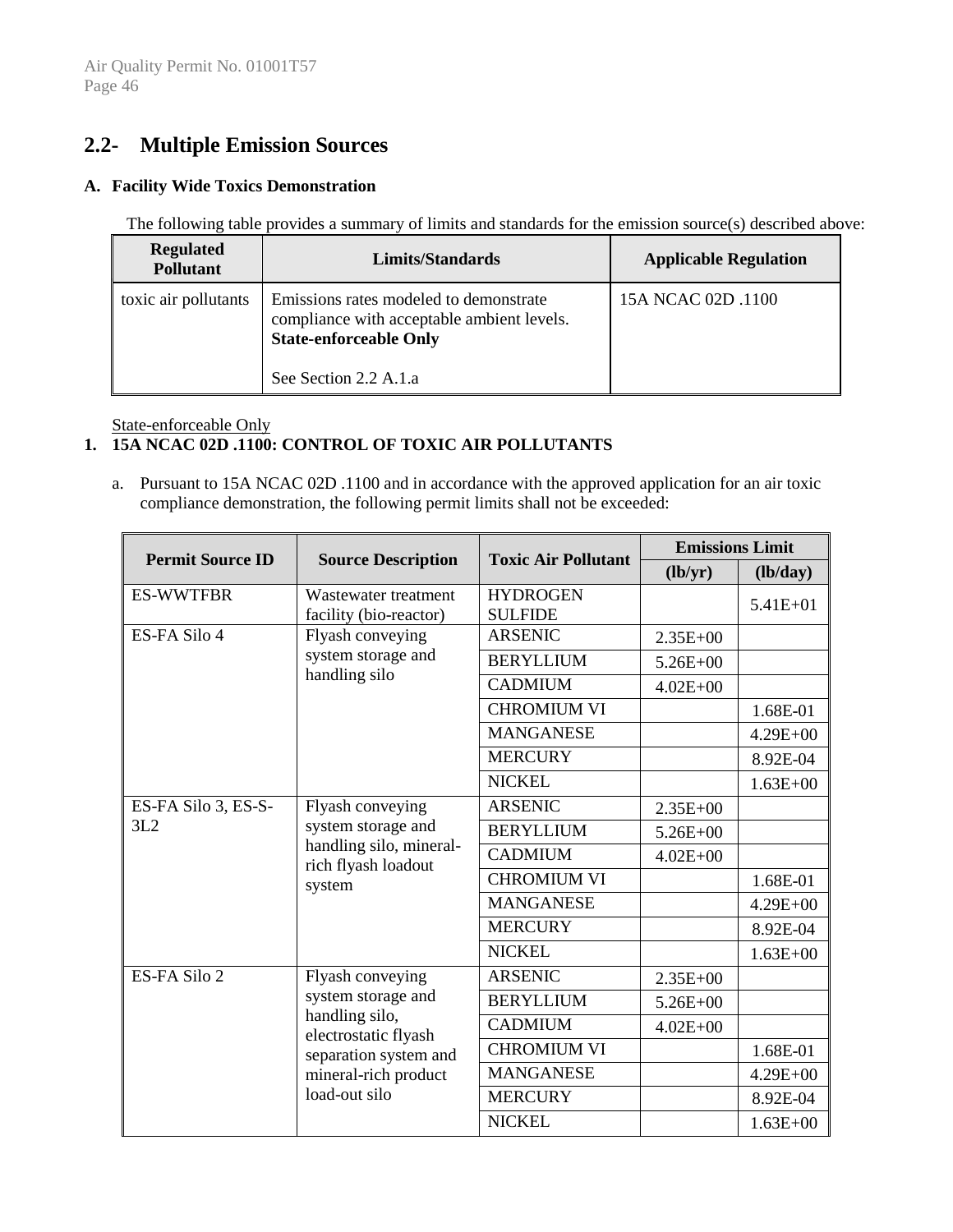|                                          |                                         | <b>Toxic Air Pollutant</b> | <b>Emissions Limit</b> |              |
|------------------------------------------|-----------------------------------------|----------------------------|------------------------|--------------|
| <b>Permit Source ID</b>                  | <b>Source Description</b>               |                            | (lb/yr)                | (lb/day)     |
| ES FA-Silo 1                             | Flyash conveying                        | <b>ARSENIC</b>             | $2.35E + 00$           |              |
|                                          | system storage and                      | <b>BERYLLIUM</b>           | $5.26E + 00$           |              |
|                                          | handling silo                           | <b>CADMIUM</b>             | $4.02E + 00$           |              |
|                                          |                                         | <b>CHROMIUM VI</b>         |                        | 1.68E-01     |
|                                          |                                         | <b>MANGANESE</b>           |                        | $4.29E + 00$ |
|                                          |                                         | <b>MERCURY</b>             |                        | 8.92E-04     |
|                                          |                                         | <b>NICKEL</b>              |                        | $1.63E + 00$ |
| ES-LS Convey 4A,                         | Five limestone                          | <b>ARSENIC</b>             | 1.09E-01               |              |
| 4B, 5, 6, 7 and ES-LS                    | conveyors, four                         | <b>BERYLLIUM</b>           | 1.21E-01               |              |
| Silo $A,B,C+$ Mayo<br>Silo + Truck Spout | limestone silos, truck<br>loading spout | <b>CADMIUM</b>             | $1.43E + 00$           |              |
|                                          |                                         | <b>CHROMIUM VI</b>         |                        |              |
|                                          |                                         | <b>MANGANESE</b>           |                        | $2.72E + 00$ |
|                                          |                                         | <b>MERCURY</b>             |                        | 1.86E-04     |
|                                          |                                         | <b>NICKEL</b>              |                        | 1.01E-01     |
| ES-EFSS1, 2                              | Two electrostatic flyash                | <b>ARSENIC</b>             | $1.59E + 00$           |              |
|                                          | separation systems and                  | <b>BERYLLIUM</b>           | $3.56E + 00$           |              |
|                                          | associated conveying                    | <b>CADMIUM</b>             | $2.72E + 00$           |              |
|                                          | systems                                 | <b>CHROMIUM VI</b>         |                        | 1.14E-01     |
|                                          |                                         | <b>MANGANESE</b>           |                        | $2.90E + 00$ |
|                                          |                                         | <b>MERCURY</b>             |                        | 6.04E-04     |
|                                          |                                         | <b>NICKEL</b>              |                        | $1.10E + 00$ |
| $ES-S-3L$                                | Electrostatic flyash                    | <b>ARSENIC</b>             | $1.59E + 00$           |              |
|                                          | separation system and                   | <b>BERYLLIUM</b>           | $3.56E + 00$           |              |
|                                          | mineral-rich product<br>load-out silo   | <b>CADMIUM</b>             | $2.72E + 00$           |              |
|                                          |                                         | <b>CHROMIUM VI</b>         |                        | 1.14E-01     |
|                                          |                                         | <b>MANGANESE</b>           |                        | $2.90E + 00$ |
|                                          |                                         | <b>MERCURY</b>             |                        | 6.04E-04     |
|                                          |                                         | <b>NICKEL</b>              |                        | $1.10E + 00$ |
| ES-Coal Conv 2                           | 4,800 tph coal                          | <b>ARSENIC</b>             | 5.24E-02               |              |
|                                          | conveyor                                | <b>BERYLLIUM</b>           | 1.40E-01               |              |
|                                          |                                         | <b>CADMIUM</b>             | 9.63E-02               |              |
|                                          |                                         | <b>CHROMIUM VI</b>         |                        |              |
|                                          |                                         | <b>MANGANESE</b>           |                        | 6.64E-02     |
|                                          |                                         | <b>MERCURY</b>             |                        | 2.14E-04     |
|                                          |                                         | <b>NICKEL</b>              |                        | 4.51E-02     |
| ES-Coal Conv 1                           | 4,800 tph coal                          | <b>ARSENIC</b>             | 5.24E-02               |              |
|                                          | conveyor                                | <b>BERYLLIUM</b>           | 1.40E-01               |              |
|                                          |                                         | <b>CADMIUM</b>             | 9.63E-02               |              |
|                                          |                                         | <b>CHROMIUM VI</b>         |                        |              |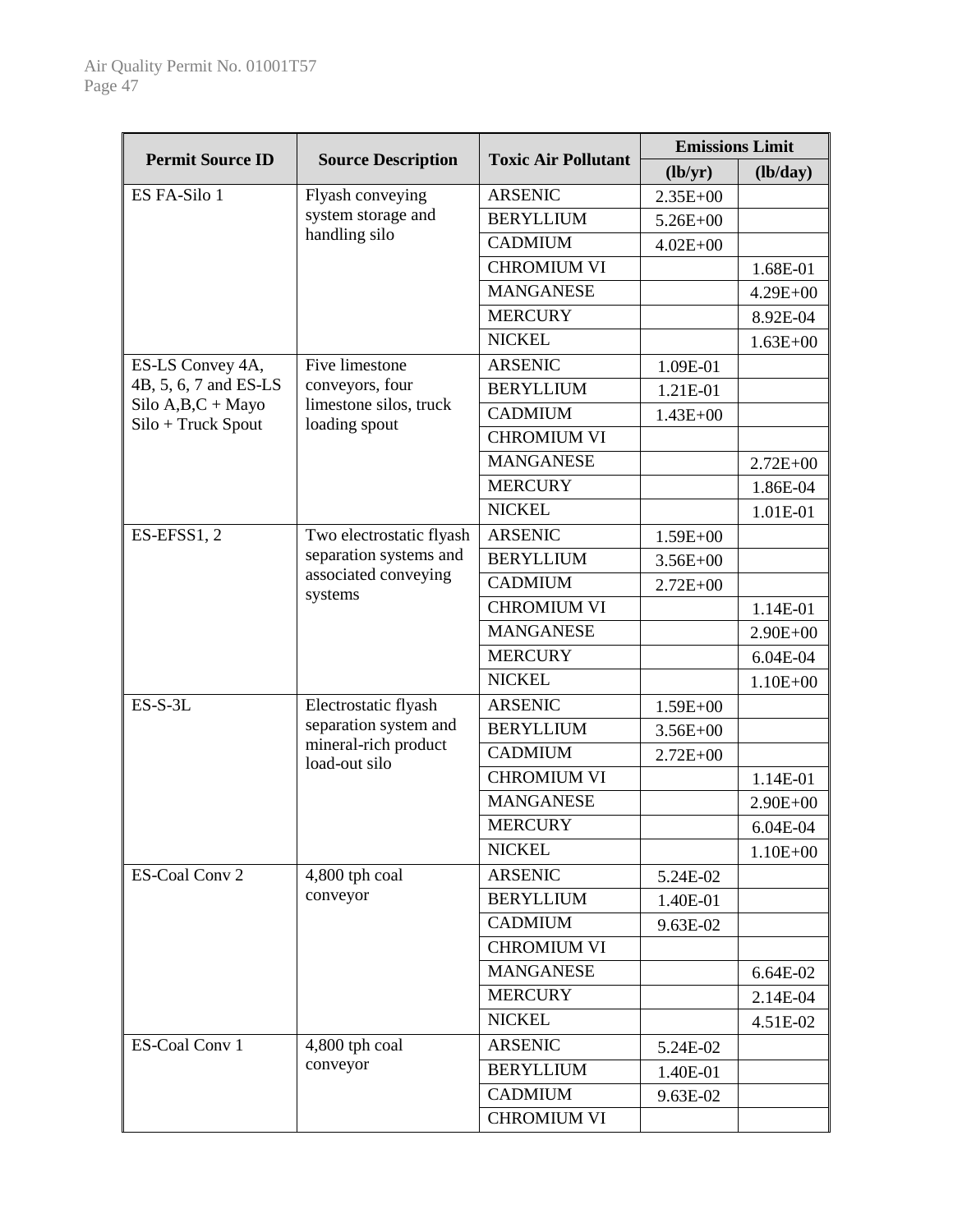|                         | <b>Toxic Air Pollutant</b> | <b>Emissions Limit</b> |              |          |
|-------------------------|----------------------------|------------------------|--------------|----------|
| <b>Permit Source ID</b> | <b>Source Description</b>  |                        | (lb/yr)      | (lb/day) |
|                         |                            | <b>MANGANESE</b>       |              | 6.64E-02 |
|                         |                            | <b>MERCURY</b>         |              | 2.14E-04 |
|                         |                            | <b>NICKEL</b>          |              | 4.51E-02 |
| <b>ES-37A</b>           | 375 tph coal conveyor      | <b>ARSENIC</b>         | 5.24E-02     |          |
|                         |                            | <b>BERYLLIUM</b>       | 1.40E-01     |          |
|                         |                            | <b>CADMIUM</b>         | 9.63E-02     |          |
|                         |                            | <b>CHROMIUM VI</b>     |              |          |
|                         |                            | <b>MANGANESE</b>       |              | 6.64E-02 |
|                         |                            | <b>MERCURY</b>         |              | 2.14E-04 |
|                         |                            | <b>NICKEL</b>          |              | 4.51E-02 |
| $ES-37B$                | 375 tph coal conveyor      | <b>ARSENIC</b>         | 5.24E-02     |          |
|                         |                            | <b>BERYLLIUM</b>       | 1.40E-01     |          |
|                         |                            | <b>CADMIUM</b>         | 9.63E-02     |          |
|                         |                            | <b>CHROMIUM VI</b>     |              |          |
|                         |                            | <b>MANGANESE</b>       |              | 6.64E-02 |
|                         |                            | <b>MERCURY</b>         |              | 2.14E-04 |
|                         |                            | <b>NICKEL</b>          |              | 4.51E-02 |
| <b>ES-39A</b>           | 375 tph coal conveyor      | <b>ARSENIC</b>         | 4.53E-01     |          |
|                         |                            | <b>BERYLLIUM</b>       | $1.21E + 00$ |          |
|                         |                            | <b>CADMIUM</b>         | 8.32E-01     |          |
|                         |                            | <b>CHROMIUM VI</b>     |              |          |
|                         |                            | <b>MANGANESE</b>       |              | 5.74E-01 |
|                         |                            | <b>MERCURY</b>         |              | 1.85E-03 |
|                         |                            | <b>NICKEL</b>          |              | 3.89E-01 |
| <b>ES-39B</b>           | 375 tph coal conveyor      | <b>ARSENIC</b>         | 4.53E-01     |          |
|                         |                            | <b>BERYLLIUM</b>       | $1.21E + 00$ |          |
|                         |                            | <b>CADMIUM</b>         | 8.32E-01     |          |
|                         |                            | <b>CHROMIUM VI</b>     |              |          |
|                         |                            | <b>MANGANESE</b>       |              | 5.74E-01 |
|                         |                            | <b>MERCURY</b>         |              | 1.85E-03 |
|                         |                            | <b>NICKEL</b>          |              | 3.89E-01 |
| <b>ES-Coal Hopper</b>   | 4,800 tph coal             | <b>ARSENIC</b>         | 4.53E-01     |          |
|                         | unloading hopper           | <b>BERYLLIUM</b>       | $1.21E + 00$ |          |
|                         |                            | <b>CADMIUM</b>         | 8.32E-01     |          |
|                         |                            | <b>CHROMIUM VI</b>     |              |          |
|                         |                            | <b>MANGANESE</b>       |              | 5.74E-01 |
|                         |                            | <b>MERCURY</b>         |              | 1.85E-03 |
|                         |                            | <b>NICKEL</b>          |              | 3.89E-01 |
| ES-LS Rail              | 2,200 tph limestone rail   | <b>ARSENIC</b>         | 1.53E-02     |          |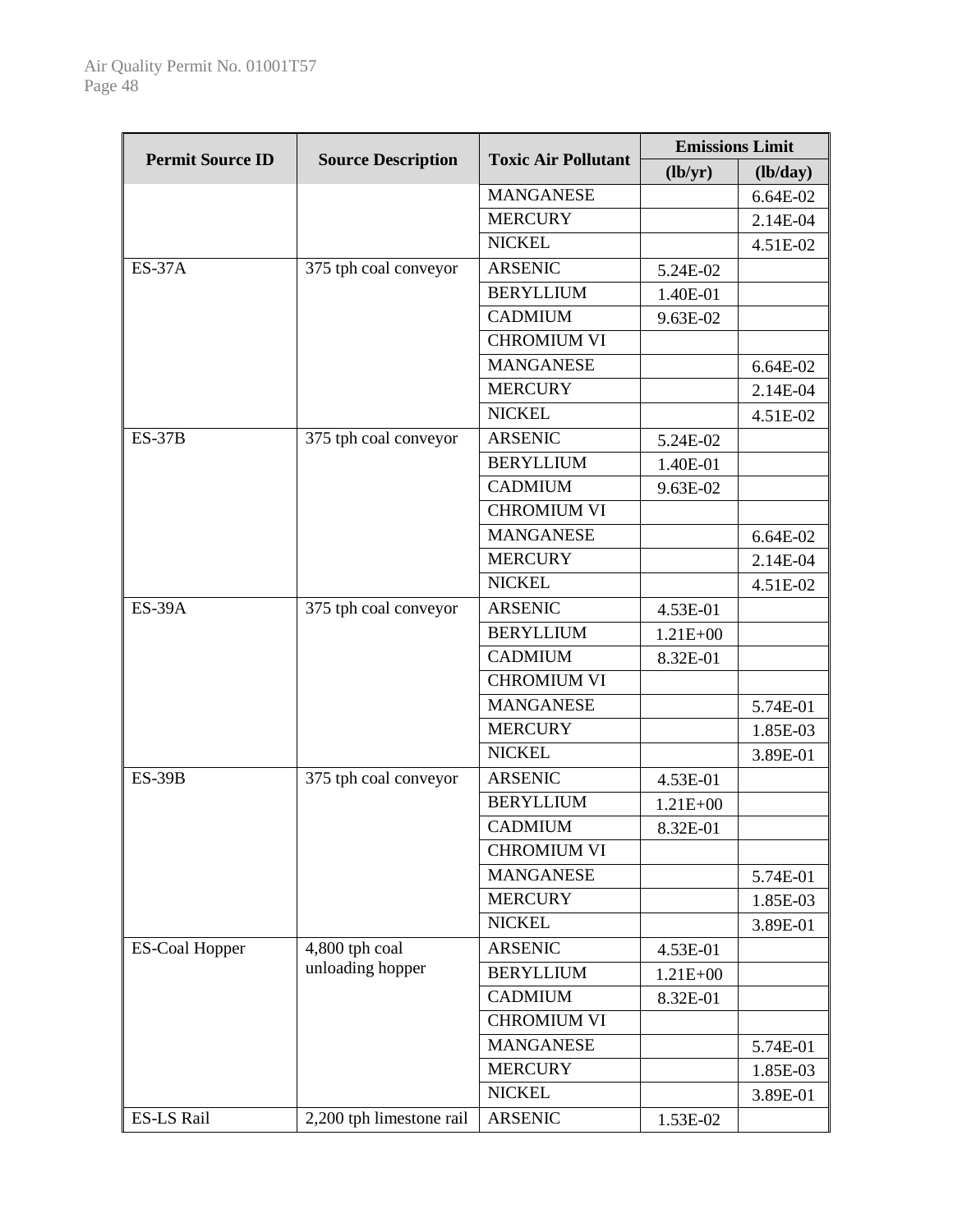|                                      | <b>Toxic Air Pollutant</b>                   | <b>Emissions Limit</b> |              |              |
|--------------------------------------|----------------------------------------------|------------------------|--------------|--------------|
| <b>Permit Source ID</b>              | <b>Source Description</b>                    |                        | (lb/yr)      | (lb/day)     |
|                                      | unloading station                            | <b>BERYLLIUM</b>       | 1.69E-02     |              |
|                                      |                                              | <b>CADMIUM</b>         | 2.00E-01     |              |
|                                      |                                              | <b>CHROMIUM VI</b>     |              |              |
|                                      |                                              | <b>MANGANESE</b>       |              | 3.81E-01     |
|                                      |                                              | <b>MERCURY</b>         |              | 2.61E-05     |
|                                      |                                              | <b>NICKEL</b>          |              | 1.41E-02     |
| ES-SVS1                              | Stationary vacuum                            | <b>ARSENIC</b>         | 7.75E-02     |              |
|                                      | system for                                   | <b>BERYLLIUM</b>       | 1.73E-01     |              |
|                                      | housekeeping                                 | <b>CADMIUM</b>         | 1.33E-01     |              |
|                                      |                                              | <b>CHROMIUM VI</b>     |              | 5.55E-03     |
|                                      |                                              | <b>MANGANESE</b>       |              | 1.41E-01     |
|                                      |                                              | <b>MERCURY</b>         |              | 2.94E-05     |
|                                      |                                              | <b>NICKEL</b>          |              | 5.37E-02     |
| ES-LS Unload A, B,                   | Two limestone                                | <b>ARSENIC</b>         | 7.64E-02     |              |
| ES-LS Feeder 1, ES-                  | unloading hoppers,                           | <b>BERYLLIUM</b>       | 8.47E-02     |              |
| LS Convey 2, ES-LS                   | three feeders, one                           | <b>CADMIUM</b>         | $1.00E + 00$ |              |
| Reclaim A, B, ES-LS<br>Feeder 3A, 3B | limestone conveyor,<br>two limestone reclaim | <b>CHROMIUM VI</b>     |              |              |
|                                      | hoppers,                                     | <b>MANGANESE</b>       |              | $1.91E + 00$ |
|                                      |                                              | <b>MERCURY</b>         |              | 1.30E-04     |
|                                      |                                              | <b>NICKEL</b>          |              | 7.07E-02     |
| ES-FA Silo 5                         | Flyash conveying                             | <b>ARSENIC</b>         | $2.35E + 00$ |              |
|                                      | system storage and                           | <b>BERYLLIUM</b>       | $5.26E + 00$ |              |
|                                      | handling silo No. 5                          | <b>CADMIUM</b>         | $4.02E + 00$ |              |
|                                      |                                              | <b>CHROMIUM VI</b>     |              | 1.68E-01     |
|                                      |                                              | <b>MANGANESE</b>       |              | $4.29E + 00$ |
|                                      |                                              | <b>MERCURY</b>         |              | 8.92E-04     |
|                                      |                                              | <b>NICKEL</b>          |              | $1.63E + 00$ |
| ES-FA Handling 4A                    | Unit 4 dry flyash                            | <b>ARSENIC</b>         | 1.58E-01     |              |
|                                      | pneumatic transfer                           | <b>BERYLLIUM</b>       | 3.53E-01     |              |
|                                      | systems and filter                           | <b>CADMIUM</b>         | 2.70E-01     |              |
|                                      | separators                                   | <b>CHROMIUM VI</b>     |              | 1.13E-02     |
|                                      |                                              | <b>MANGANESE</b>       |              | 2.88E-01     |
|                                      |                                              | <b>MERCURY</b>         |              | 6.00E-05     |
|                                      |                                              | <b>NICKEL</b>          |              | 1.09E-01     |
| ES-FA Handling 4B                    | Unit 4 dry flyash                            | <b>ARSENIC</b>         | 1.58E-01     |              |
|                                      | pneumatic transfer                           | <b>BERYLLIUM</b>       | 3.53E-01     |              |
|                                      | systems and filter                           | <b>CADMIUM</b>         | 2.70E-01     |              |
|                                      | separators                                   | <b>CHROMIUM VI</b>     |              | 1.13E-02     |
|                                      |                                              | <b>MANGANESE</b>       |              | 2.88E-01     |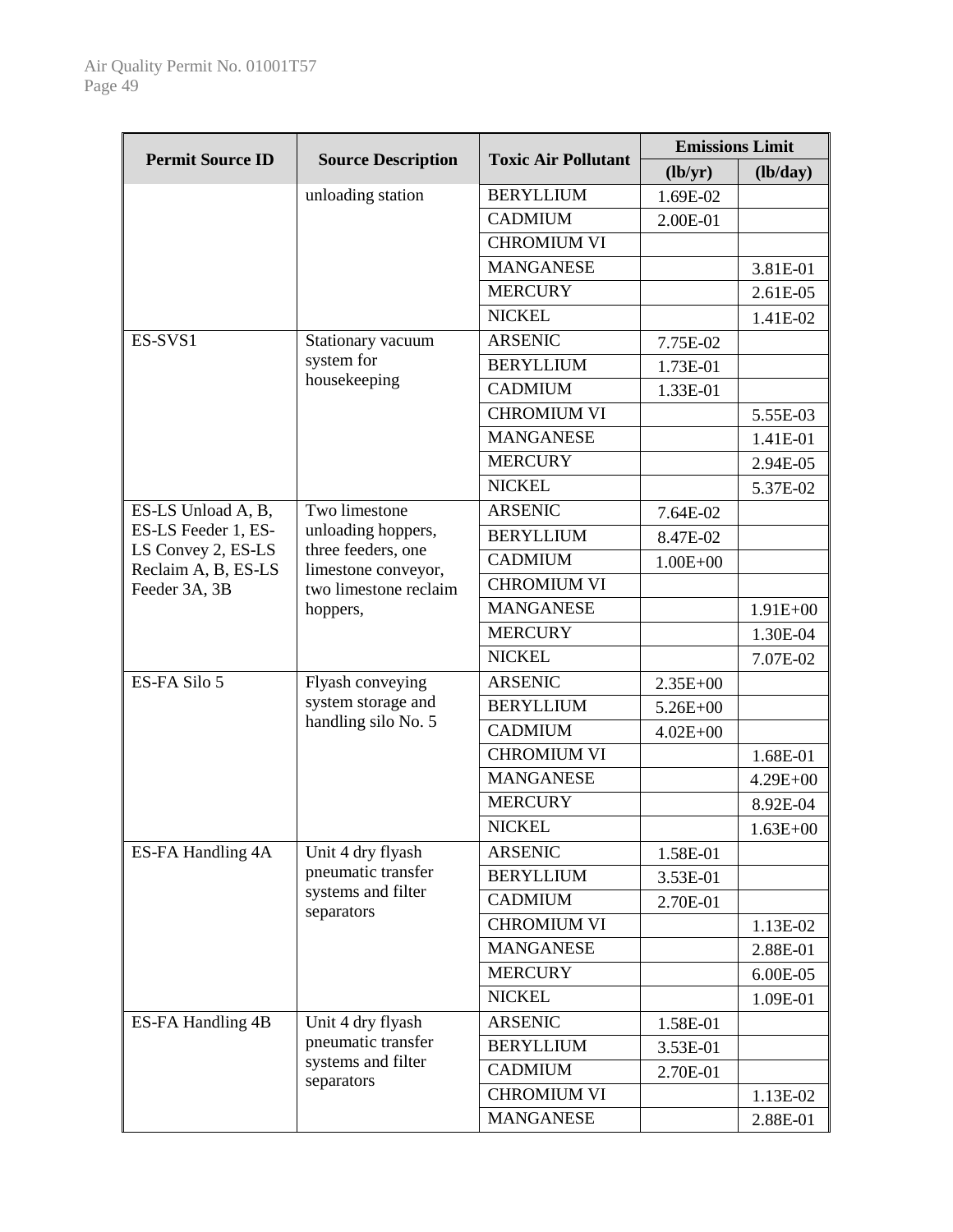|                         | <b>Source Description</b>                                              | <b>Toxic Air Pollutant</b> | <b>Emissions Limit</b> |              |
|-------------------------|------------------------------------------------------------------------|----------------------------|------------------------|--------------|
| <b>Permit Source ID</b> |                                                                        |                            | (lb/yr)                | (lb/day)     |
|                         |                                                                        | <b>MERCURY</b>             |                        | 6.00E-05     |
|                         |                                                                        | <b>NICKEL</b>              |                        | 1.09E-01     |
| ES-FA Handling 4C       | Unit 4 dry flyash                                                      | <b>ARSENIC</b>             | 1.58E-01               |              |
|                         | pneumatic transfer                                                     | <b>BERYLLIUM</b>           | 3.53E-01               |              |
|                         | systems and filter<br>separators                                       | <b>CADMIUM</b>             | 2.70E-01               |              |
|                         |                                                                        | <b>CHROMIUM VI</b>         |                        | 1.13E-02     |
|                         |                                                                        | <b>MANGANESE</b>           |                        | 2.88E-01     |
|                         |                                                                        | <b>MERCURY</b>             |                        | 6.00E-05     |
|                         |                                                                        | <b>NICKEL</b>              |                        | 1.09E-01     |
| ES-FA Handling 3A       | Unit 3 dry flyash                                                      | <b>ARSENIC</b>             | 1.45E-01               |              |
|                         | pneumatic transfer                                                     | <b>BERYLLIUM</b>           | 3.24E-01               |              |
|                         | systems and filter<br>separators                                       | <b>CADMIUM</b>             | 2.48E-01               |              |
|                         |                                                                        | <b>CHROMIUM VI</b>         |                        | 1.04E-02     |
|                         |                                                                        | <b>MANGANESE</b>           |                        | 2.64E-01     |
|                         |                                                                        | <b>MERCURY</b>             |                        | 5.50E-05     |
|                         |                                                                        | <b>NICKEL</b>              |                        | 1.00E-01     |
| ES-FA Handling 3B       | Unit 3 dry flyash                                                      | <b>ARSENIC</b>             | 1.45E-01               |              |
|                         | pneumatic transfer<br>systems and filter                               | <b>BERYLLIUM</b>           | 3.24E-01               |              |
|                         |                                                                        | <b>CADMIUM</b>             | 2.48E-01               |              |
|                         | separators                                                             | <b>CHROMIUM VI</b>         |                        | 1.04E-02     |
|                         |                                                                        | <b>MANGANESE</b>           |                        | 2.64E-01     |
|                         |                                                                        | <b>MERCURY</b>             |                        | 5.50E-05     |
|                         |                                                                        | <b>NICKEL</b>              |                        | 1.00E-01     |
| ES-Surge Bin 3          | Unit 3 dry flyash                                                      | <b>ARSENIC</b>             | 1.45E-01               |              |
|                         | pneumatic transfer<br>systems and filter<br>separators                 | <b>BERYLLIUM</b>           | 3.24E-01               |              |
|                         |                                                                        | <b>CADMIUM</b>             | 2.48E-01               |              |
|                         |                                                                        | <b>CHROMIUM VI</b>         |                        | 1.04E-02     |
|                         |                                                                        | <b>MANGANESE</b>           |                        | 2.64E-01     |
|                         |                                                                        | <b>MERCURY</b>             |                        | 5.50E-05     |
|                         |                                                                        | <b>NICKEL</b>              |                        | 1.00E-01     |
| ES-FA Handling 1        | Unit 1 dry flyash<br>pneumatic transfer<br>system, Unit 1 surge<br>bin | <b>ARSENIC</b>             | $1.67E + 00$           |              |
|                         |                                                                        | <b>BERYLLIUM</b>           | $3.74E + 00$           |              |
|                         |                                                                        | <b>CADMIUM</b>             | $2.86E + 00$           |              |
|                         |                                                                        | <b>CHROMIUM VI</b>         |                        | 1.20E-01     |
|                         |                                                                        | <b>MANGANESE</b>           |                        | $3.05E + 00$ |
|                         |                                                                        | <b>MERCURY</b>             |                        | 6.34E-04     |
|                         |                                                                        | <b>NICKEL</b>              |                        | $1.16E + 00$ |
| <b>ES-WWTF Silo</b>     | Wastewater treatment                                                   | <b>ARSENIC</b>             | 2.24E-03               |              |
|                         | facility lime storage                                                  | <b>BERYLLIUM</b>           | 2.48E-03               |              |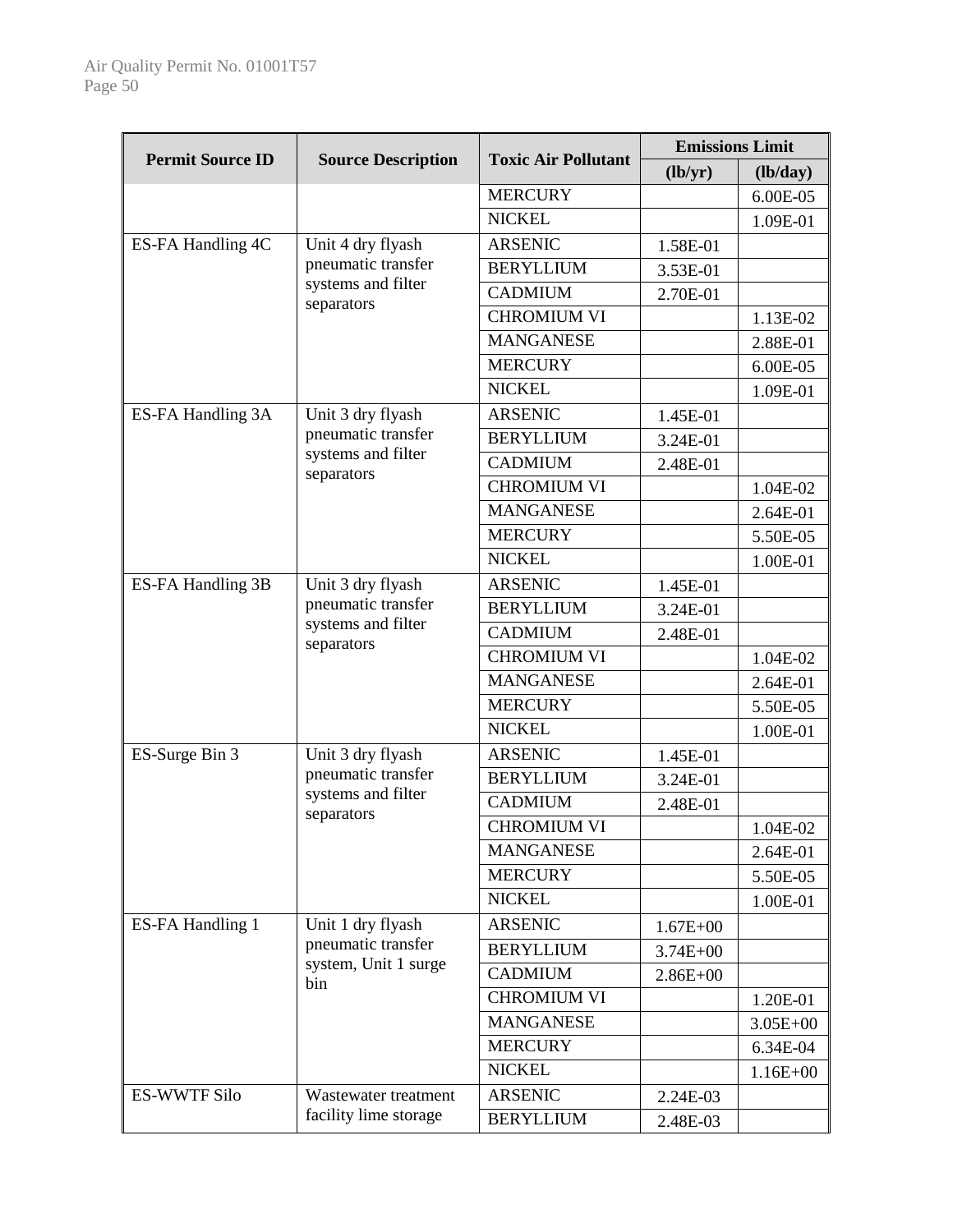| <b>Permit Source ID</b> | <b>Source Description</b>                      |                            | <b>Emissions Limit</b> |              |
|-------------------------|------------------------------------------------|----------------------------|------------------------|--------------|
|                         |                                                | <b>Toxic Air Pollutant</b> | (lb/yr)                | (lb/day)     |
|                         | silo                                           | <b>CADMIUM</b>             | 2.93E-02               |              |
|                         |                                                | <b>CHROMIUM VI</b>         |                        |              |
|                         |                                                | <b>MANGANESE</b>           |                        | 5.57E-02     |
|                         |                                                | <b>MERCURY</b>             |                        | 3.81E-06     |
|                         |                                                | <b>NICKEL</b>              |                        | 2.07E-03     |
| $E-S-1, 4, 5$           | Load out 4, Load out 1,                        | <b>ARSENIC</b>             | 2.30E-02               |              |
|                         | Load out 2, Load out 5                         | <b>BERYLLIUM</b>           | 5.13E-02               |              |
|                         |                                                | <b>CADMIUM</b>             | 3.93E-02               |              |
|                         |                                                | <b>CHROMIUM VI</b>         |                        | 4.30E-03     |
|                         |                                                | <b>MANGANESE</b>           |                        | 1.09E-01     |
|                         |                                                | <b>MERCURY</b>             |                        | 2.28E-05     |
|                         |                                                | <b>NICKEL</b>              |                        | 4.16E-02     |
| IS-FGDC                 | FGD Filter Cake                                | <b>ARSENIC</b>             | 1.62E-04               |              |
|                         | Loadout, Unloading of                          | <b>BERYLLIUM</b>           |                        |              |
|                         | <b>Generated FGD Filter</b><br>Cake at the Ash | <b>CADMIUM</b>             | 2.57E-03               |              |
|                         | Landfill                                       | <b>CHROMIUM VI</b>         |                        |              |
|                         |                                                | <b>MANGANESE</b>           |                        | 7.09E-03     |
|                         |                                                | <b>MERCURY</b>             |                        | 3.80E-06     |
|                         |                                                | <b>NICKEL</b>              |                        | 1.03E-04     |
| IS-38, 40, 41, 44, 45,  | East Gypsum Sources,                           | <b>ARSENIC</b>             | 2.36E-02               |              |
| 46, 48, 49              | <b>West Gypsum Sources</b>                     | <b>BERYLLIUM</b>           |                        |              |
|                         |                                                | <b>CADMIUM</b>             | 3.74E-01               |              |
|                         |                                                | <b>CHROMIUM VI</b>         |                        |              |
|                         |                                                | <b>MANGANESE</b>           |                        | $1.03E + 00$ |
|                         |                                                | <b>MERCURY</b>             |                        | 5.53E-04     |
|                         |                                                | <b>NICKEL</b>              |                        | 1.50E-02     |
| <b>COALPILE</b>         | Coal Pile - Active Area                        | <b>ARSENIC</b>             | 2.58E+01               |              |
|                         | and Inactive Area                              | <b>BERYLLIUM</b>           | $6.90E + 01$           |              |
|                         |                                                | <b>CADMIUM</b>             | $4.75E + 01$           |              |
|                         |                                                | <b>CHROMIUM VI</b>         |                        |              |
|                         |                                                | <b>MANGANESE</b>           |                        | 3.27E+01     |
|                         |                                                | <b>MERCURY</b>             |                        | 1.05E-01     |
|                         |                                                | <b>NICKEL</b>              |                        | $2.22E + 01$ |
| <b>IS-LSSP</b>          | Limestone Storage Pile                         | <b>ARSENIC</b>             | 3.99E+00               |              |
|                         | - Active Area and                              | <b>BERYLLIUM</b>           | $4.42E + 00$           |              |
|                         | <b>Inactive Area</b>                           | <b>CADMIUM</b>             | $5.23E + 01$           |              |
|                         |                                                | <b>CHROMIUM VI</b>         |                        |              |
|                         |                                                | <b>MANGANESE</b>           |                        | 9.94E+01     |
|                         |                                                | <b>MERCURY</b>             |                        | 6.80E-03     |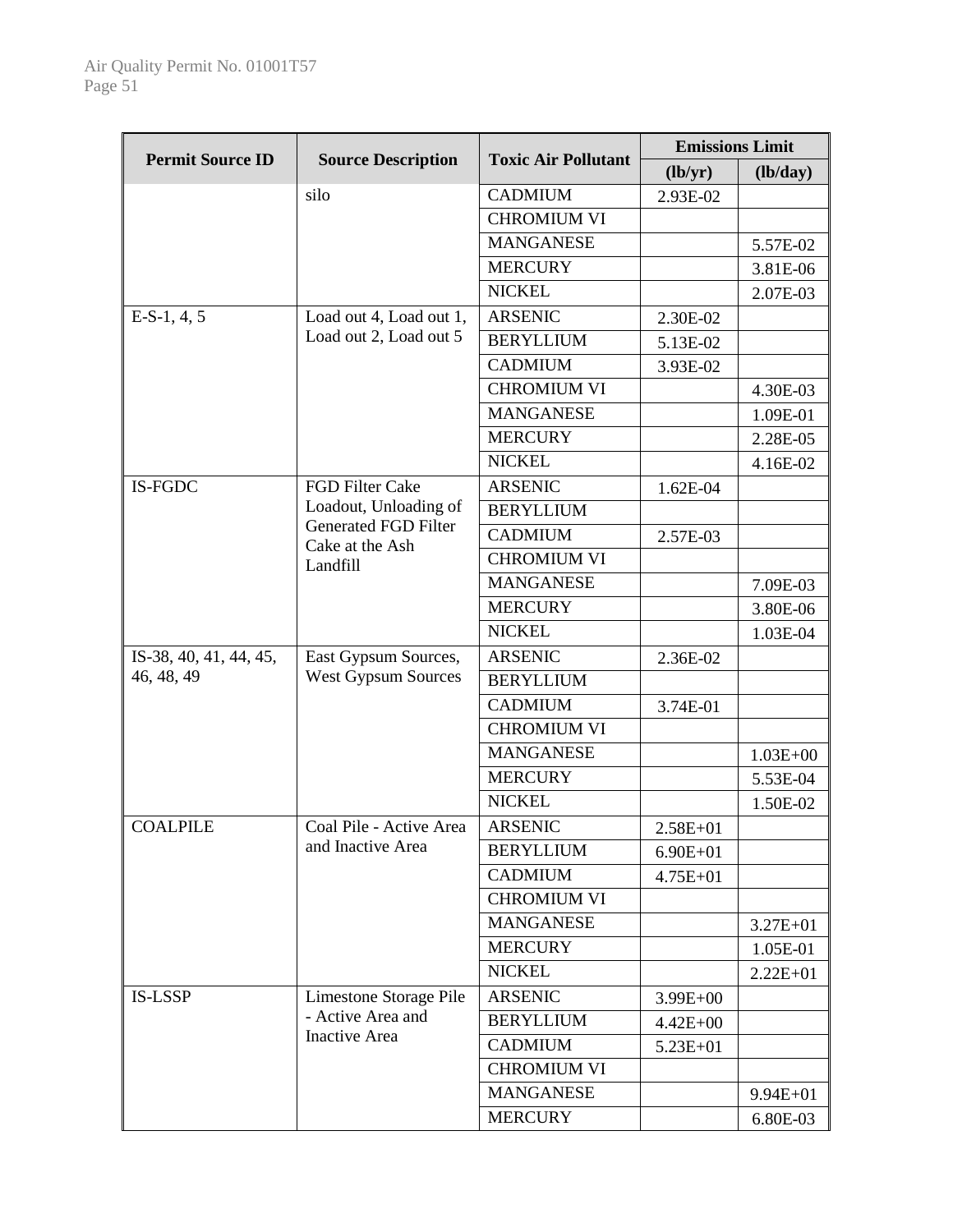|                         | <b>Source Description</b>                                                                                                     |                            | <b>Emissions Limit</b> |              |
|-------------------------|-------------------------------------------------------------------------------------------------------------------------------|----------------------------|------------------------|--------------|
| <b>Permit Source ID</b> |                                                                                                                               | <b>Toxic Air Pollutant</b> | (lb/yr)                | (lb/day)     |
|                         |                                                                                                                               | <b>NICKEL</b>              |                        | $3.69E + 00$ |
| IS-45, $46$             | Gypsum Pile - Active                                                                                                          | <b>ARSENIC</b>             | $1.24E + 01$           |              |
|                         | Area and Inactive Area                                                                                                        | <b>BERYLLIUM</b>           |                        |              |
|                         |                                                                                                                               | <b>CADMIUM</b>             | $1.97E + 02$           |              |
|                         |                                                                                                                               | <b>CHROMIUM VI</b>         |                        |              |
|                         |                                                                                                                               | <b>MANGANESE</b>           |                        | $5.42E + 02$ |
|                         |                                                                                                                               | <b>MERCURY</b>             |                        | 2.91E-01     |
|                         |                                                                                                                               | <b>NICKEL</b>              |                        | 7.89E+00     |
| <b>EASHBASIN</b>        | East Ash Basin -<br>Excavation, Active                                                                                        | <b>ARSENIC</b>             | $2.15E+02$             |              |
|                         |                                                                                                                               | <b>BERYLLIUM</b>           | $4.80E + 02$           |              |
|                         | Area, and Inactive Area                                                                                                       | <b>CADMIUM</b>             | $3.67E + 02$           |              |
|                         |                                                                                                                               | <b>CHROMIUM VI</b>         |                        | $1.54E + 01$ |
|                         |                                                                                                                               | <b>MANGANESE</b>           |                        | $3.92E + 02$ |
|                         |                                                                                                                               | <b>MERCURY</b>             |                        | 8.16E-02     |
|                         |                                                                                                                               | <b>NICKEL</b>              |                        | 1.49E+02     |
| <b>WASHBASIN</b>        | West Ash Basin -                                                                                                              | <b>ARSENIC</b>             | $3.93E + 02$           |              |
|                         | Excavation, Active<br>Area, and Inactive Area                                                                                 | <b>BERYLLIUM</b>           | 8.79E+02               |              |
|                         |                                                                                                                               | <b>CADMIUM</b>             | $6.73E + 02$           |              |
|                         |                                                                                                                               | <b>CHROMIUM VI</b>         |                        | $2.82E + 01$ |
|                         |                                                                                                                               | <b>MANGANESE</b>           |                        | 7.18E+02     |
|                         |                                                                                                                               | <b>MERCURY</b>             |                        | 1.49E-01     |
|                         |                                                                                                                               | <b>NICKEL</b>              |                        | $2.73E+02$   |
| <b>LAND</b>             | Ash Landfill -<br>Unloading of<br>Generated Ash, Off-<br>Spec Gypsum, and<br>Relocated Ash, Active<br>Area, and Inactive Area | <b>ARSENIC</b>             | $2.75E+02$             |              |
|                         |                                                                                                                               | <b>BERYLLIUM</b>           | $6.15E+02$             |              |
|                         |                                                                                                                               | <b>CADMIUM</b>             | $4.70E + 02$           |              |
|                         |                                                                                                                               | <b>CHROMIUM VI</b>         |                        | $1.97E + 01$ |
|                         |                                                                                                                               | <b>MANGANESE</b>           |                        | $5.01E + 02$ |
|                         |                                                                                                                               | <b>MERCURY</b>             |                        | 1.04E-01     |
|                         |                                                                                                                               | <b>NICKEL</b>              |                        | $1.91E + 02$ |

b. The Permittee has submitted a toxic air pollutant dispersion modeling analysis dated January 21, 2021 for the facility's toxic air pollutant emissions as listed in the above table. The modeling analysis was reviewed and approved by the AQAB on March 23, 2021. Placement of the emission sources, configuration of the emission points, and operation of the sources shall be in accordance with the submitted dispersion modeling analysis and should reflect any changes from the original analysis submittal as outlined in the AQAB review memo.

# **Monitoring/Recordkeeping/Reporting**

c. No monitoring, recordkeeping, or reporting shall apply to any emission sources included in Section 2.2 A.1.a above.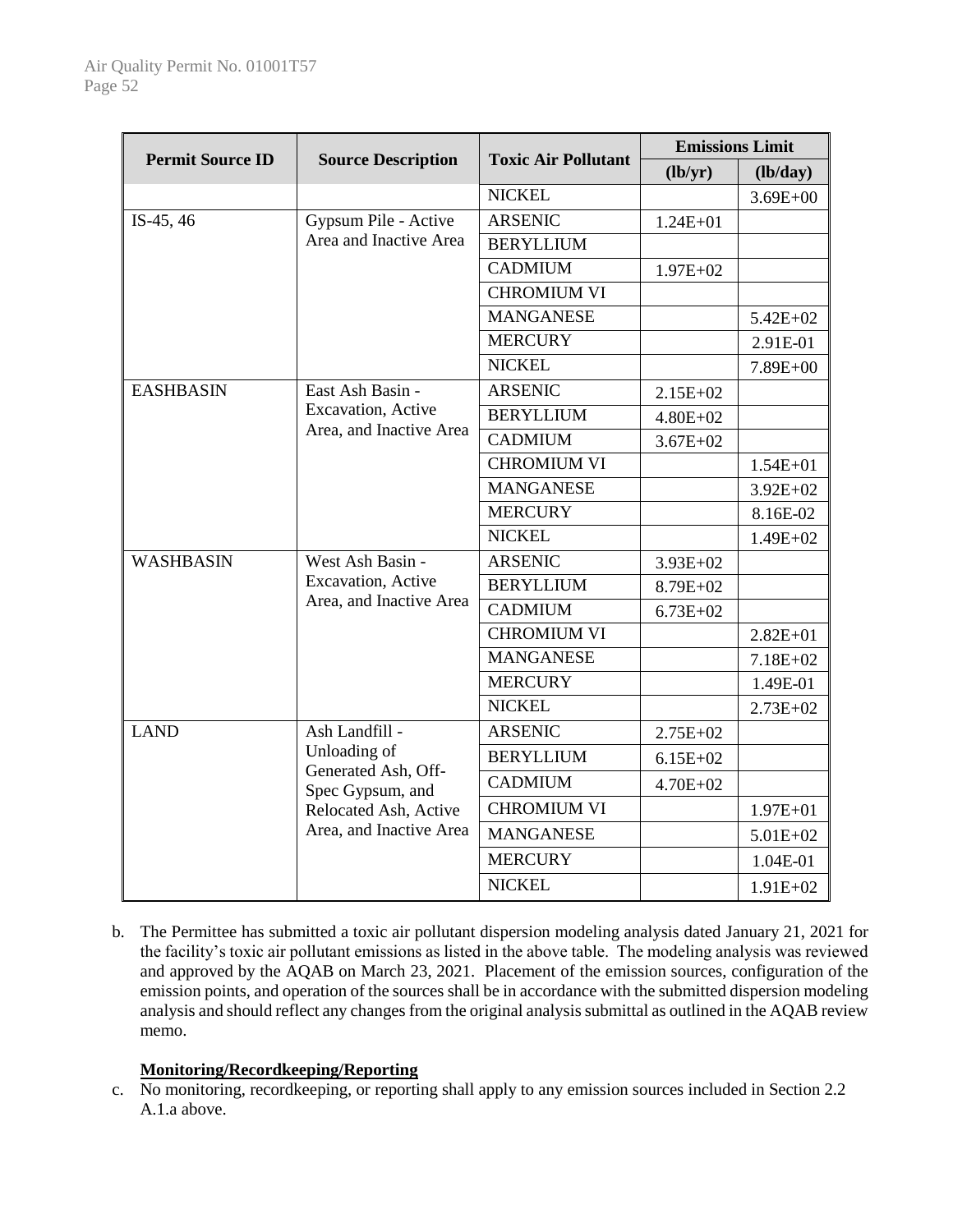### **B. Electric generating units:**

- **ES-Unit 1,**
- **ES-Unit 2,**
- **ES-Unit 3A,**
- **ES-Unit 3B,**
- **ES-Unit 4A, and**
- **ES-Unit 4B**

# **Federal-Enforceable Only**

# **1. Cross State Air Pollution Rule (CSAPR) Requirements**

a. For the electric utility boilers **(ID Nos. ES-Unit 1, ES-Unit 2, ES-Unit 3A, ES-Unit 3B, ES-Unit 4A, and ES-Unit 4B)**, the Permittee shall comply with all applicable requirements of 40 CFR Part 97, Subpart AAAAA "TR NOx Annual Trading Program", Subpart BBBBB "TR NOx Ozone Season Trading Program", and Subpart CCCCC "TR SO<sub>2</sub> Group 1 Trading Program".

### **2. 15A NCAC 02D .1111: MAXIMUM ACHIEVABLE CONTROL TECHNOLOGY (40 CFR PART 63 SUBPART UUUUU)**

a. The Permittee shall comply with all applicable provisions, including the requirements for emission limitations, work practice standards, operating limits, testing and initial compliance, continuous compliance, monitoring, recordkeeping, notification, and reporting, contained in Environmental Management Commission Standard 15A NCAC 02D .1111 Maximum Achievable Control Technology (MACT) as promulgated in the most current version of 40 CFR Part 63 Subpart UUUUU, "National Emission Standards for Hazardous Air Pollutants: Coal- and Oil-Fired Electric Utility Steam Generating Units" and Subpart A General Provisions.

#### **Emission Limitations and Work Practice Standards** [15A NCAC 02Q .0508(b)]

- b. The Permittee shall:
	- i. limit the emissions of filterable particulate matter (PM) to 3.0E-2 pounds per million Btu (lb/MMBtu);
	- ii. limit the emissions of hydrogen chloride (HCl) to 2.0E-3 lb/MMBtu; and
	- iii. limit the emissions of mercury  $(Hg)$  to 1.3E-02 pounds per gigawatt-hour (lb/GWh).
	- $[40 \text{ CFR } 63.9991(a)(1)$  and Table 2 to Subpart UUUUU]
- c. i. As an alternative to meeting the requirements of  $\S 63.9991(a)(1)$  for filterable PM, SO<sub>2</sub>, HF, HCl, non-Hg HAP metals, or Hg on an EGU-specific basis as described in paragraph a above, the Permittee may choose to demonstrate compliance by using emissions averaging as described in  $\S 63.10009(a)(2)$ among existing EGUs in the same subcategory. If this option is selected for mercury, the Permittee shall limit the concentration of mercury to 1.0 lb/TBtu or 1.1E-2 lb/GWh. [§63.9991(a)(1), §63.10009 and §63.10022]
	- ii. As an alternative to the emission limit in Sections 2.2 B.2.b.i through iii., the Permittee may comply with the relevant emission limits in paragraphs (A) through (C) below provided that the Permittee complies with the requirements of Section 2.1 A.11.c.iii:
		- (A) As an alternative to the emission limit in Section 2.2 B.2.b.i, the Permittee may: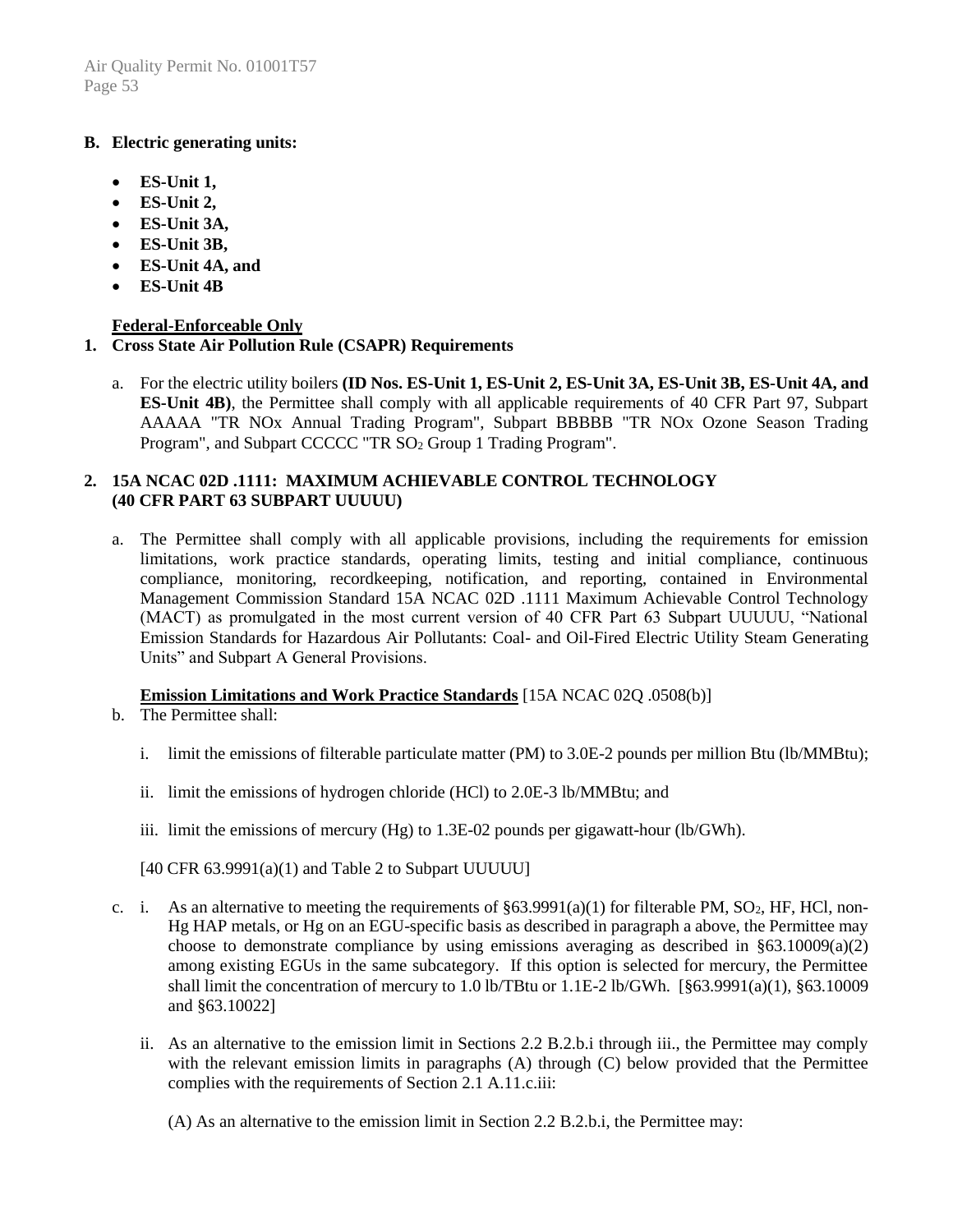- (I) limit the emissions of filterable particulate matter (PM) to 3.0E 1 pounds per megawatt-hour (lb/MWh); or
- (II) limit the emissions of total non-Hg HAP metals to 5.0E-5 lb/MMBtu; or
- (III) limit the emissions of total non-Hg HAP metals to 5.0E-1 lb/GWh; or
- (IV) limit the emissions of individual HAP metals to the amounts listed in Table 2 to 40 CFR Part 63, Subpart UUUUU.
- (B) As an alternative to the emission limit in Section 2.2 B.2.b.ii., the Permittee may:
	- (I) limit the emissions of HCl to 2.0E-2 lb/MWh; or
	- (II) limit the emissions of sulfur dioxide  $(SO<sub>2</sub>)$  to 2.0E-1 lb/MMBtu; or
	- (III) limit the emissions of  $SO<sub>2</sub>$  to 1.5E0 lb/MWh.
- (C) As an alternative to the emission limit in Section 2.2 B.2.b.iii., the Permittee may limit the emissions of mercury to 1.2 pounds per trillion Btu (lb/TBtu).
- [§63.9991(a)(1) and Table 2 to Subpart UUUUU]
- iii. The Permittee may demonstrate compliance with the emission limits in Section 2.2 B.2.c.ii., provided that:
	- (A) The Permittee shall submit a request that identifies for each EGU or EGU emissions averaging group involved in the proposed switch both the current and proposed emission limit;
	- (B) The above request arrives to the Administrator at least 30 calendar days prior to the date that the switch is proposed to occur;
	- (C) The request demonstrates through performance stack test results completed within 30 days prior to the submission, compliance for each EGU or EGU emissions averaging group with both the mass per heat input and mass per gross output limits;
	- (D) The Permittee revises and submits all other applicable plans, e.g., monitoring and emissions averaging, with the request; and
	- (E) The Permittee maintains records of all information regarding the choice of emission limits.

 $\left[ \frac{863.10030(e)}{7)(iii)} \right]$ 

- d. During periods of startup of an EGU:
	- i. The Permittee has chosen to comply using the following work practice standards, by choosing to comply using paragraph (1) of the definition of "startup" in §63.10042, defined as follows.

*Startup means either the first-ever firing of fuel in a boiler for the purpose of producing electricity, or the firing of fuel in a boiler after a shutdown event for any purpose. Startup ends when any of the steam from the boiler is used to generate electricity for sale over the grid or for any other purpose (including on site use). Any fraction of an hour in which*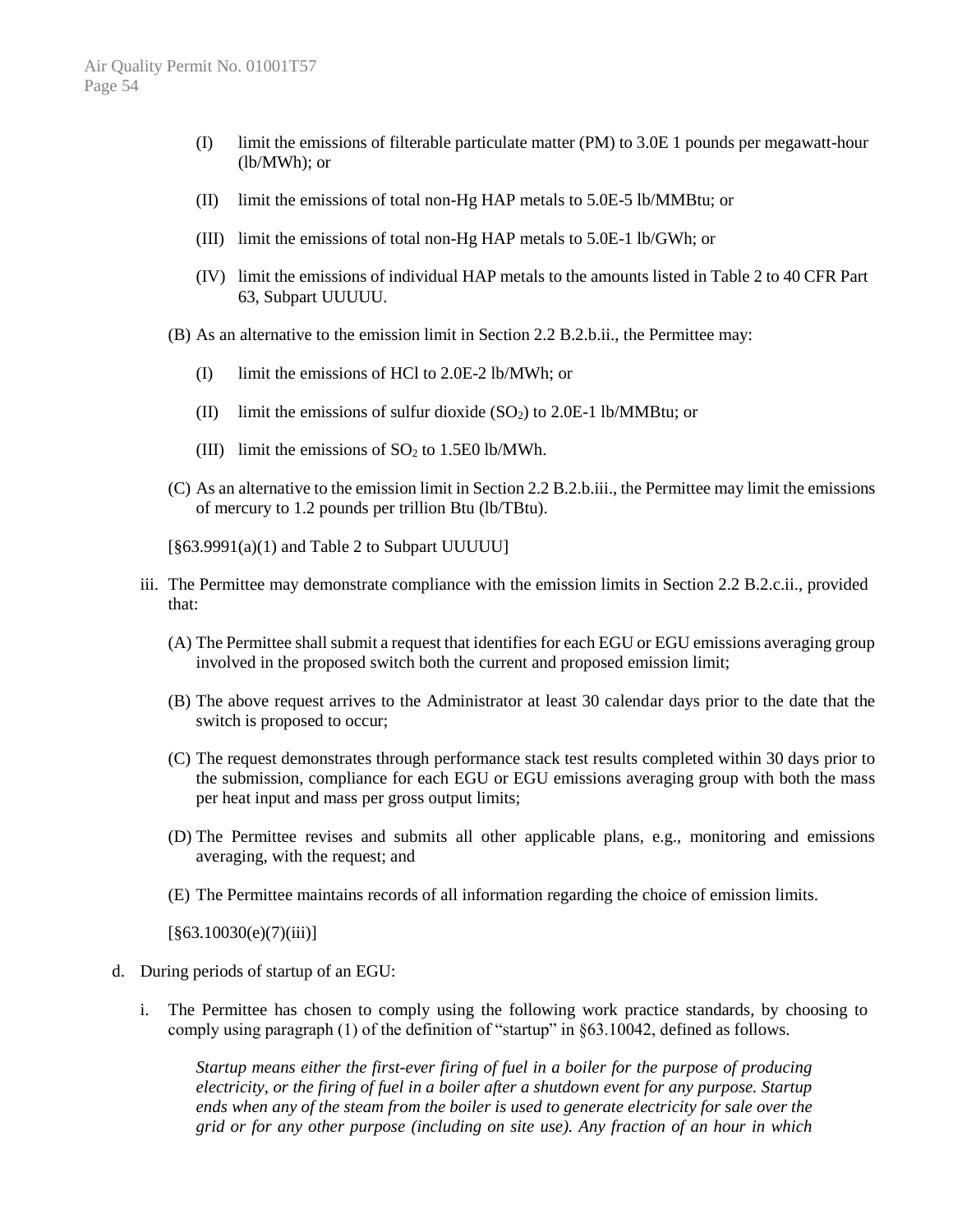#### *startup occurs constitutes a full hour of startup.*

The Permittee shall operate all continuous monitoring systems (CMS) during startup, except during periods of bypass of the main stack as provided in §63.10010(a)(4). For startup of a unit, clean fuels must be used as defined in §63.10042 for ignition. Once the unit converts to firing coal, the Permittee shall engage all of the applicable control technologies except the SCR. The Permittee shall start the SCR system appropriately to comply with relevant standards applicable during normal operation. The Permittee shall comply with all applicable emissions limits at all times except for periods that meet the applicable definitions of startup and shutdown in Subpart UUUUU. The Permittee shall keep records during startup periods.

- ii. If the Permittee chooses to use just one set of sorbent traps to demonstrate compliance with the applicable Hg emission limit, the Permittee shall comply with the limit at all times; otherwise, the Permittee shall comply with the applicable emission limit at all times except for startup and shutdown periods.
- iii. The Permittee shall collect monitoring data during startup periods, as specified in §63.10020(a) and (e). The Permittee shall keep records during startup periods, as provided in §§63.10032 and 63.10021(h). The Permittee shall provide reports concerning activities and startup periods, as specified in §63.10011(g) and §63.10021(h) and (i). All periods of bypass of the main stack shall be reported as deviations as provided in  $\S 63.10010(a)(4)(ii)$ .

[§63.9991(a)(1) and Table 3 to Subpart UUUUU]

e. During periods of shutdown of an EGU:

*Shutdown means the period in which cessation of operation of an EGU is initiated for any purpose. Shutdown begins when the EGU no longer generates electricity or makes useful thermal energy (such as heat or steam) for industrial, commercial, heating, or cooling purposes or when no coal, liquid oil, syngas, or solid oil-derived fuel is being fired in the EGU, whichever is earlier. Shutdown ends when the EGU no longer generates electricity or makes useful thermal energy (such as steam or heat) for industrial, commercial, heating, or cooling purposes, and no fuel is being fired in the EGU. Any fraction of an hour in which shutdown occurs constitutes a full hour of shutdown.*

- i. The Permittee shall operate all CMS during shutdown, except during periods of bypass of the main stack as provided in  $\S 63.10010(a)(4)$ . The Permittee shall also collect appropriate data, and shall calculate the pollutant emission rate for each hour of shutdown for those pollutants for which a CMS is used. While firing coal during shutdown, the Permittee shall vent emissions to the main stack(s) and operate all applicable control devices and continue to operate those control devices after the cessation of coal being fed into the EGU and for as long as possible thereafter considering operational and safety concerns as provided for bypass of the main stack in §63.10010(a)(4). In any case, the permittee shall operate the controls when necessary to comply with other standards made applicable to the EGU by a permit limit or a rule other than Subpart UUUUU and that require operation of the control devices. All periods of bypass of the main stack shall be reported as deviations as provided in §63.10010(a)(4)(ii).
- ii. If, in addition to the fuel used prior to initiation of shutdown, another fuel must be used to support the shutdown process, that additional fuel shall be one or a combination of the clean fuels defined in §63.10042 and shall be used to the maximum extent possible taking into account considerations such as not compromising boiler or control device integrity.
- iii. The Permittee shall comply with all applicable emission limits at all times except during startup periods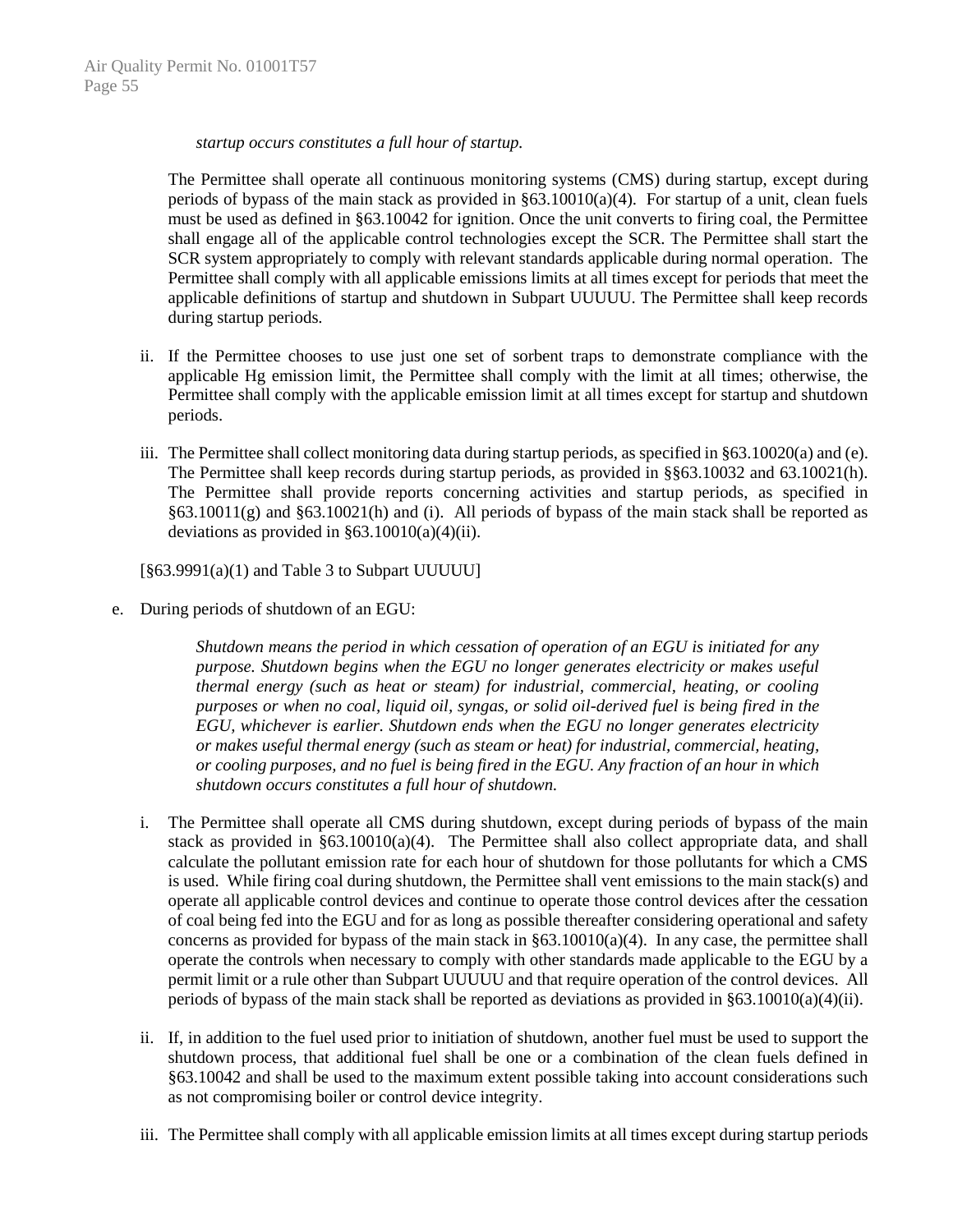and shutdown periods at which time the Permittee shall meet the work practice standards. The Permittee shall collect monitoring data during shutdown periods, as specified in §63.10020(a). The Permittee shall keep records during shutdown periods, as provided in §§63.10032 and 63.10021(h). The Permittee shall provide reports concerning activities and shutdown periods, as specified in §§63.10011(g), 63.10021(i), and 63.10031.

[§63.9991(a)(1), §63.10042, and Table 3 to Subpart UUUUU]

#### **General Compliance Requirements** [15A NCAC 02Q .0508(f)]

- f. The Permittee shall comply with the General Provisions as applicable pursuant to Table 9 to Subpart UUUUU. [40 CFR 63.10040]
- g. The Permittee shall be in compliance with the emission limits and operating limits in Subpart UUUUU. These limits shall apply at all times except during periods of startup and shutdown; however, for coal-fired EGUs, the Permittee shall be required to meet the work practice requirements in Table 3 to Subpart UUUUU during periods of startup or shutdown.  $[§63.10000(a)]$
- h. At all times, the Permittee shall operate and maintain any affected source, including associated air pollution control equipment and monitoring equipment, in a manner consistent with safety and good air pollution control practices for minimizing emissions. Determination of whether such operation and maintenance procedures are being used will be based on information available to the EPA Administrator which may include, but is not limited to, monitoring results, review of operation and maintenance procedures, review of operation and maintenance records, and inspection of the source. [§63.10000(b)]
- i. For coal-fired units, initial performance testing is required for all pollutants for the affected EGUs to demonstrate compliance with the applicable emission limits.  $[\S 63.10000(c)(1)]$
- j. The Permittee shall demonstrate compliance with the filterable particulate matter (PM) emission limit through an initial performance test and shall monitor continuous performance through use of a PM continuous emissions monitoring system (PM CEMS).  $[\$63.10000(c)(1)(iv)]$
- k. The Permittee shall demonstrate initial and continuous compliance by conducting an initial and periodic quarterly performance stack test for HCl.  $[\$63.10000(c)(1)(v)]$
- l. The Permittee shall demonstrate initial and continuous compliance through use of a Hg CEMS or a sorbent trap monitoring system in accordance with Appendix A to the Subpart.  $[\frac{663.10000(c)(1)(vi)}{663.10000(c)(1)(v)}]$
- m. As part of demonstration of continuous compliance, the Permittee shall perform periodic tune-ups of the affected EGUs, according to §63.10021(e). [§63.10000(e)]
- n. On or before the date an EGU is subject to Subpart UUUUU, the Permittee shall install, certify, operate, maintain, and quality-assure each monitoring system necessary for demonstrating compliance with the work practice standards for PM during startup periods and shutdown periods. The Permittee shall collect, record, report, and maintain data obtained from these monitoring systems during startup periods and shutdown periods. [§63.10000(l)]

The Permittee shall be deemed in noncompliance with 15A NCAC 02D .1111 if the general compliance requirements in Sections 2.2 B.2.f through n above are not met.

#### **Continuous Compliance Requirements** [15A NCAC 02Q .0508(f)]

o. The Permittee shall monitor and collect data according to §63.10020. [§63.10020(a)]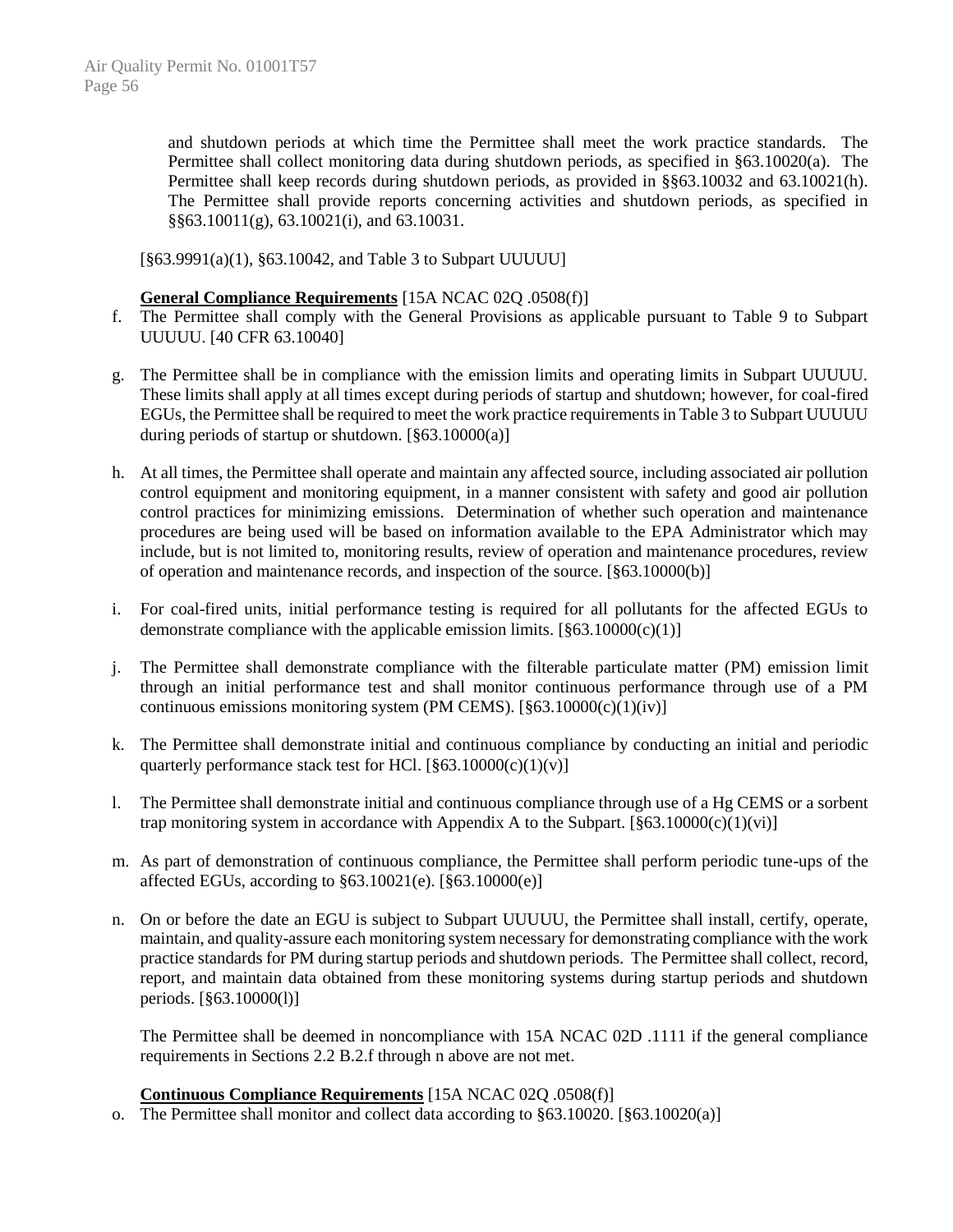- p. The Permittee shall operate the monitoring system and collect data at all required intervals at all times that the affected EGU is operating, except for periods of monitoring system malfunctions or out-of-control periods (see  $\S 63.8(c)(7)$ ), and required monitoring system quality assurance or quality control activities, including, as applicable, calibration checks and required zero and span adjustments. The Permittee is required to affect monitoring system repairs in response to monitoring system malfunctions and to return the monitoring system to operation as expeditiously as practicable. [§63.10020(b)]
- q. Except for periods of monitoring system malfunctions or monitoring system out-of-control periods, repairs associated with monitoring system malfunctions or monitoring system out-of-control periods, and required monitoring system quality assurance or quality control activities including, as applicable, calibration checks and required zero and span adjustments, failure to collect required data is a deviation from the monitoring requirements. [§63.10020(d)]
- r The Permittee shall demonstrate continuous compliance with each emissions limit, operating limit, and work practice standard in Tables 2 and 3 to Subpart UUUUU that applies to the affected EGU, according to the monitoring specified in Table 7 to Subpart UUUUU and paragraphs (b) through (g) of §63.10021(a). [§63.10021(a)]
- s. Except as otherwise provided in  $\S 63.10020(c)$ , if the Permittee uses a CEMS to measure SO<sub>2</sub>, PM, HCl, HF, or Hg emissions, or uses a sorbent trap monitoring system to measure Hg emissions, the Permittee shall demonstrate continuous compliance by using all quality-assured hourly data recorded by the CEMS (or sorbent trap monitoring system) and the other required monitoring systems (e.g., flow rate,  $CO<sub>2</sub>$ ,  $O<sub>2</sub>$ , or moisture systems) to calculate the arithmetic average emissions rate in units of the standard on a continuous 30-boiler operating day (or, if alternate emissions averaging is used for Hg, 90-boiler operating day) rolling average basis, updated at the end of each new boiler operating day. The Permittee shall use Equation 8 to Subpart UUUUU to determine the 30- (or, if applicable, 90-) boiler operating day rolling average.

$$
Boiler\ operating\ day\ average = \frac{\sum_{i=1}^{n} Her_i}{n} \text{ (Eq. 8)}
$$

Where:

Her<sub>i</sub> is the hourly emissions rate for hour i and n is the number of hourly emissions rate values collected over 30- (or, if applicable, 90-) boiler operating days.

 $[§63.10021(b)]$ 

- t. The Permittee shall conduct periodic performance tune-ups of the EGUs, as specified in paragraphs  $(e)(1)$ through (9) of §63.10021. The Permittee shall perform an inspection of the burner at least once every 36 calendar months unless the EGU employs neural network combustion optimization during normal operations in which case an inspection of the burner and combustion controls shall be performed at least once every 48 calendar months. If the EGU is offline when a deadline to perform the tune-up passes, the tune-up work practice requirements shall be performed within 30 days after the re-start of the affected unit. [§63.10021(e)]
- u. The Permittee shall follow the startup or shutdown requirements as given in Table 3 to the Subpart for each coal-fired EGU and comply with all applicable requirements in  $\S 63.10011(g)$ . [ $\S 863.10005(j)$ , 63.10011(g) and §63.10021(h)]
- v. The Permittee shall determine the fuel whose combustion produces the least uncontrolled emissions, taking safety considerations into account, *i.e.*, the cleanest fuel, either natural gas or distillate oil, that is available on site or accessible nearby for use during periods of startup or shutdown. The cleanest fuel, either natural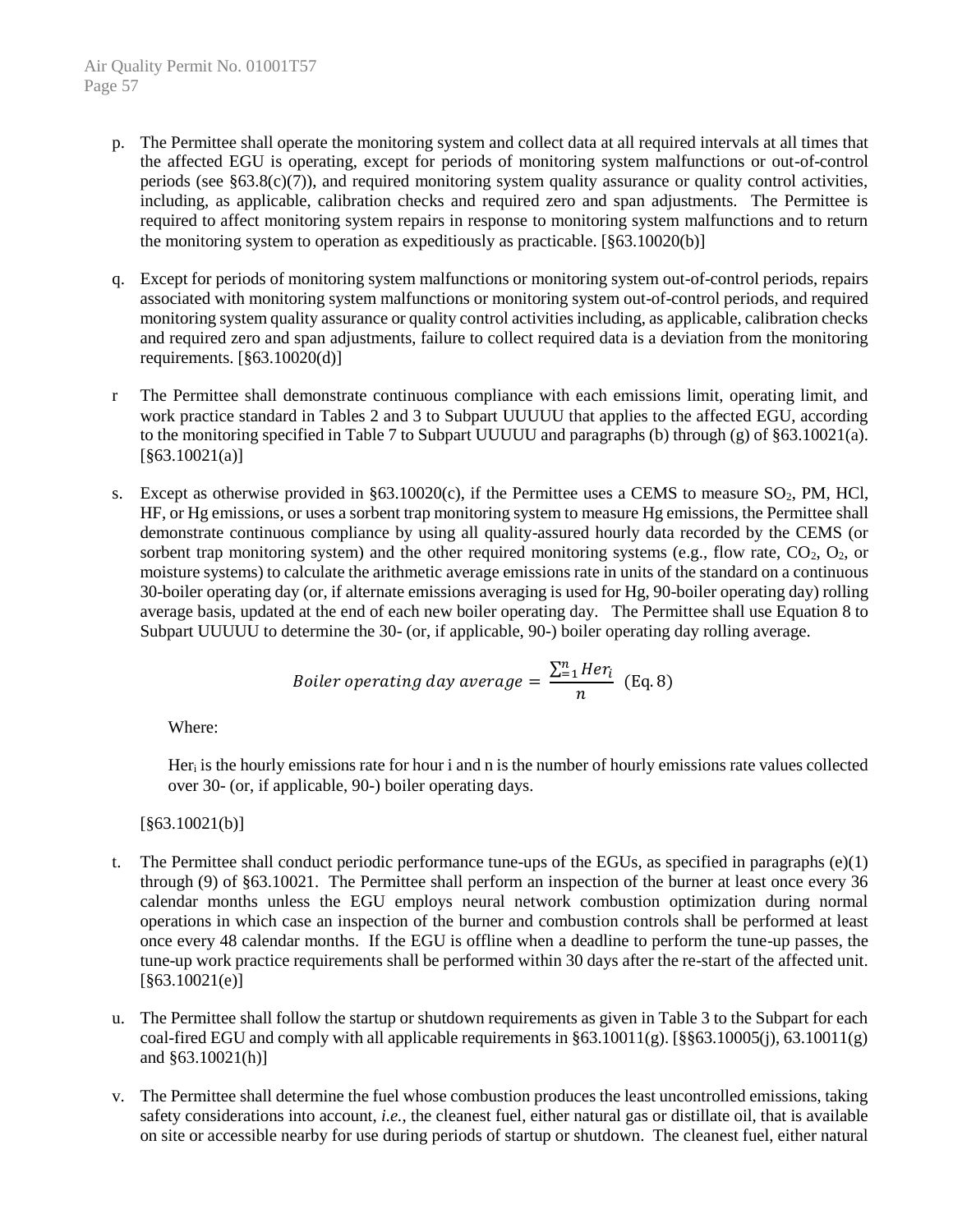gas or distillate oil, for use during periods of startup or shutdown determination may take safety considerations into account.  $[$ §§63.10011(f)(1) and (2)]

The Permittee shall be deemed in noncompliance with 15A NCAC 02D .1111 if the continuous compliance requirements in Sections 2.2 B.2.o through v above are not met.

### **Monitoring** [15A NCAC 02Q .0508(f)]

- w. For an affected unit that exhausts to the atmosphere through a single, dedicated stack, the Permittee shall either install the required CEMS and sorbent trap monitoring systems in the stack or at a location in the ductwork downstream of all emissions control devices, where the pollutant and diluents concentrations are representative of the emissions that exit to the atmosphere.  $[§63,10010(a)(1)]$
- x. If the Permittee uses an oxygen  $(O_2)$  or carbon dioxide  $(CO_2)$  CEMS to convert measured pollutant concentrations to the units of the applicable emissions limit, the  $O_2$  or  $CO_2$  concentrations shall be monitored at a location that represents emissions to the atmosphere, *i.e.,* at the outlet of the EGU, downstream of all emission control devices. The Permittee shall install, certify, maintain, and operate the CEMS according to 40 CFR Part 75. Use only quality-assured  $O_2$  or  $CO_2$  data in the emissions calculations; do not use Part 75 substitute data values. [§63.10010(b)]
- y. If the Permittee is required to use a stack gas flow rate monitor, either for routine operation of a sorbent trap monitoring system or to convert pollutant concentrations to units of an electrical output-based emission standard in Table 2 to Subpart UUUUU, the Permittee shall install, certify, operate, and maintain the monitoring system and conduct on-going quality-assurance testing of the system according to 40 CFR Part 75. The Permittee shall use only unadjusted, quality-assured flow rate data in the emissions calculations. The Permittee shall not apply bias adjustment factors to the flow rate data and do not use substitute flow rate data in the calculations. [§63.10010(c)]
- z. If the Permittee is required to make corrections for stack gas moisture content when converting pollutant concentrations to the units of an emission standard in Table 2 to Subpart UUUUU, the Permittee shall install, certify, operate, and maintain a moisture monitoring system in accordance with 40 CFR Part 75. Alternatively, for coal-fired units, the Permittee may use appropriate fuel-specific default moisture values from §75.11(b) to estimate the moisture content of the stack gas. If the Permittee installs and operates a moisture monitoring system, the Permittee shall not use substitute moisture data in the emissions calculations. [§63.10010(d)]
- aa. The Permittee shall conduct all applicable periodic HCl emissions tests according to Table 5 to Subpart UUUUU and  $\S 63.10007$  at least quarterly, except as otherwise provided in  $\S 63.10021(d)(1)$ . [ $\S 63.10006(d)$ ]
- bb. The Permittee shall use a Hg CEMS or a sorbent trap monitoring system. The Permittee shall install, certify, operate, maintain and quality-assure the data from the monitoring system in accordance with Appendix A to Subpart UUUUU and as specified in  $\S 63.10010(g)$ . [ $\S 63.10010(g)$ ]
- cc. The Permittee shall install, certify, operate, and maintain a PM CEMS and record the output of the PM CEMS as specified in paragraphs  $(i)(1)$  through (5) of §63.10010 (shown below). The compliance limit shall be expressed as a 30-boiler operating day rolling average of the applicable numerical emissions limit value in Table 2 to Subpart UUUUU.
	- i. Install and certify the PM CEMS according to the procedures and requirements in Performance Specification 11—Specifications and Test Procedures for Particulate Matter Continuous Emission Monitoring Systems at Stationary Sources in Appendix B to 40 CFR Part 60, using Method 5 at Appendix A-3 to 40 CFR Part 60 and ensuring that the front half filter temperature shall be  $160^{\circ}$   $\pm 14$ °C (320°  $\pm$ 25 °F). The reportable measurement output from the PM CEMS must be expressed in units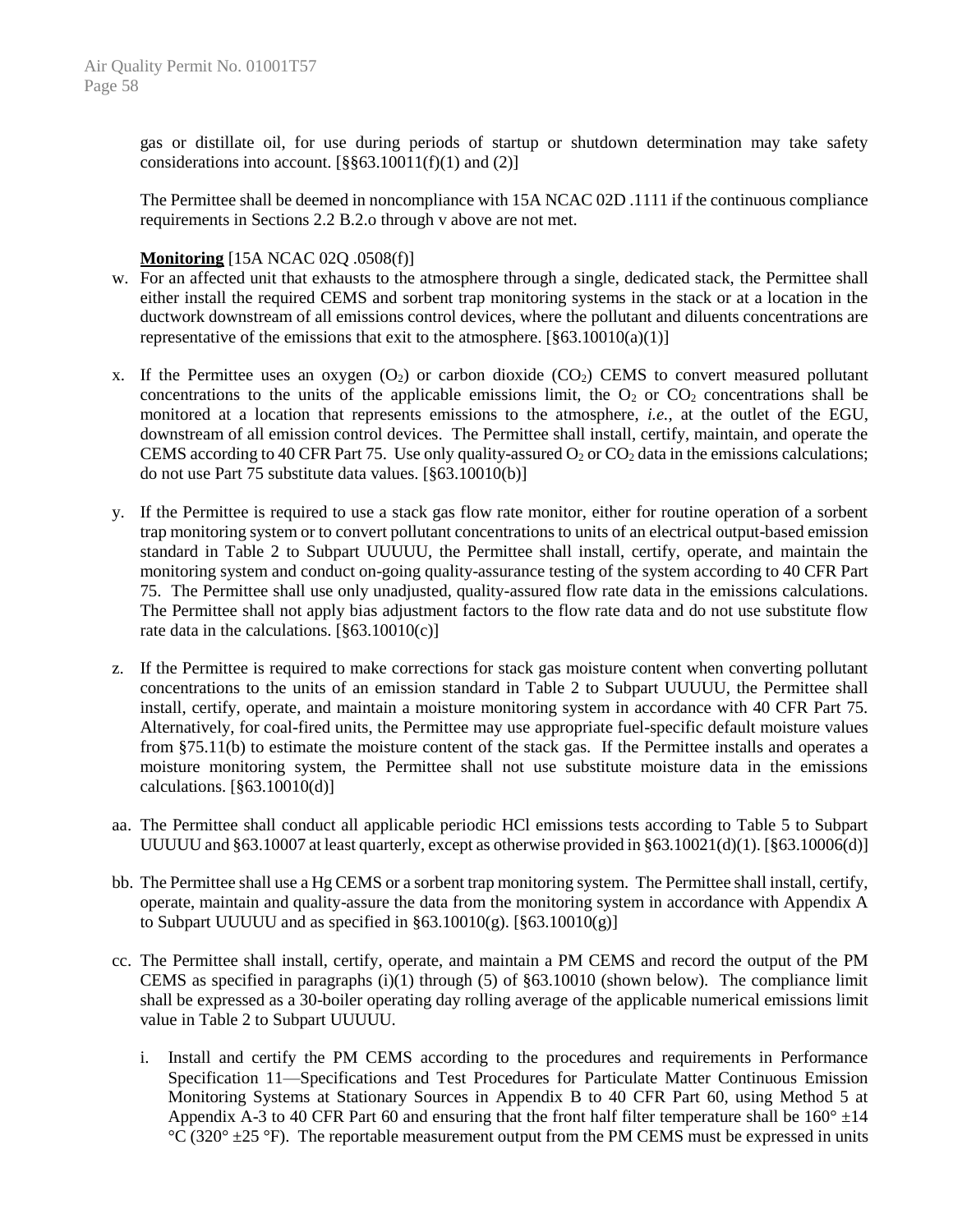of the applicable emissions limit (e.g., lb/MMBtu, lb/MWh).

- ii. Operate and maintain the PM CEMS according to the procedures and requirements in Procedure 2— Quality Assurance Requirements for Particulate Matter Continuous Emission Monitoring Systems at Stationary Sources in Appendix F to 40 CFR Part 60.
	- (A) Conduct the relative response audit (RRA) for the PM CEMS at least once annually (once per 12 month period).
	- (B) Conduct the relative correlation audit (RCA) for the PM CEMS at least once every 3 (calendar) years.
- iii. Collect PM CEMS hourly average output data for all boiler operating hours except as indicated in §63.10010(i).
- iv. Calculate the arithmetic 30-boiler operating day rolling average of all of the hourly average PM CEMS output data collected during all nonexempt boiler operating hours.
- v. Collect data using the PM CEMS at all times the process unit is operating and at the intervals specified in §63.10010(a), except for periods of monitoring system malfunctions, repairs associated with monitoring system malfunctions, and required monitoring system quality assurance or quality control activities.
	- (A) Use all the data collected during all boiler operating hours in assessing the compliance with the operating limit except:
		- (I) Any data collected during periods of monitoring system malfunctions, repairs associated with monitoring system malfunctions, or required monitoring system quality assurance or quality control activities that temporarily interrupt the measurement of emissions (e.g., calibrations, certain audits). Report any monitoring system malfunctions or out of control periods in the annual deviation reports. Report any monitoring system quality assurance or quality control activities per the requirements of §63.10031(b);
		- (II) Any data collected during periods when the monitoring system is out of control as specified in the site-specific monitoring plan, repairs associated with periods when the monitoring system is out of control, or required monitoring system quality assurance or quality control activities conducted during out-of-control periods. Report any such periods in the annual deviation report;
		- (III) Any data recorded during periods of startup or shutdown.
	- (B) Record and make available upon request results of PM CEMS system performance audits, dates and duration of periods when the PM CEMS is out of control to completion of the corrective actions necessary to return the PM CEMS to operation consistent with the site-specific monitoring plan.

#### [§63.10010(i)]

The Permittee shall be deemed in noncompliance with 15A NCAC 02D .1111 if the monitoring requirements in Sections 2.2.B.2.w through cc above are not met.

**Recordkeeping** [15A NCAC 02Q .0508(f)]

dd. The Permittee shall keep records of the following: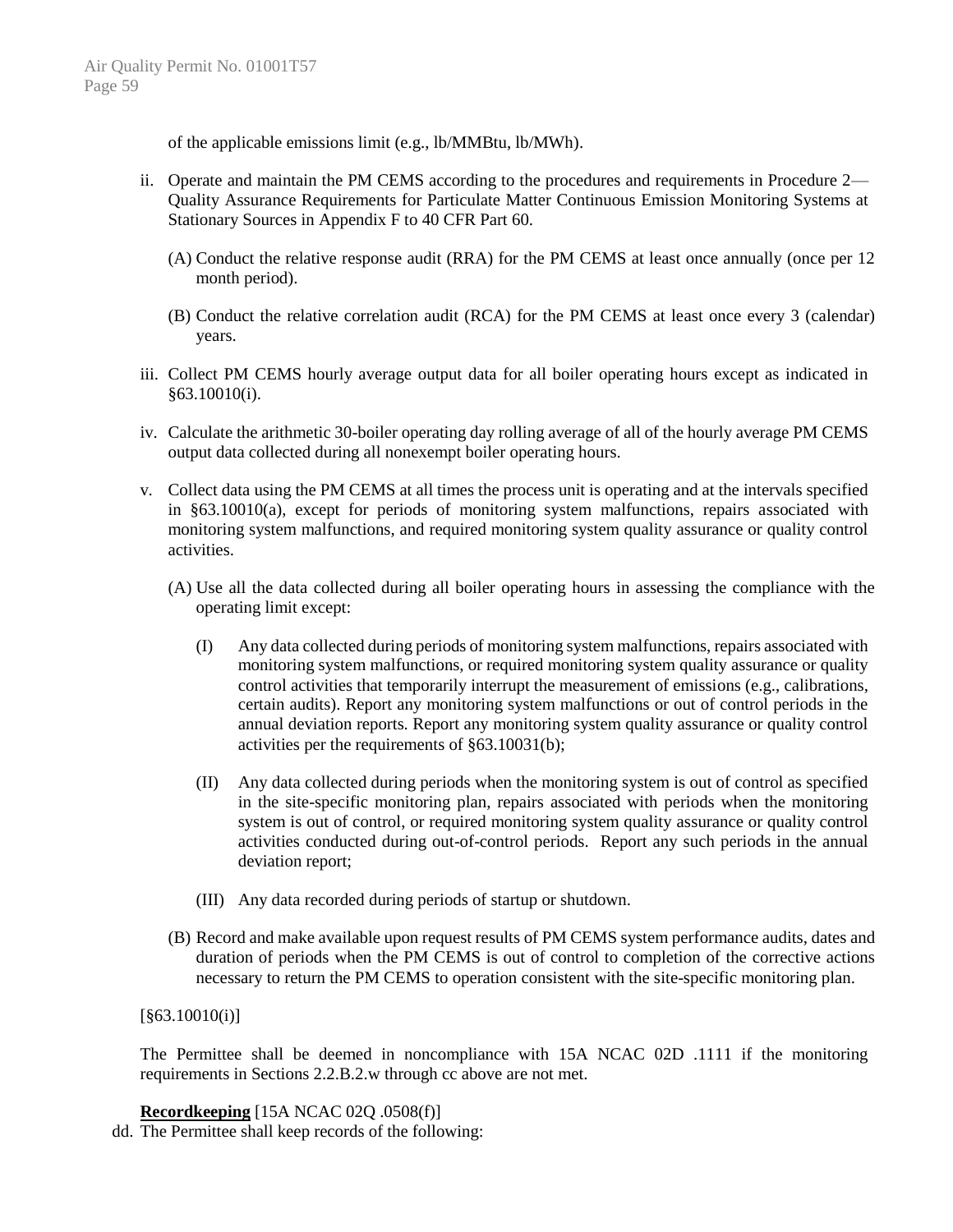- i. Records required under appendix A and/or appendix B to Subpart UUUUU for continuous monitoring of Hg emissions.
- ii. Each notification and report that is submitted to comply with Subpart UUUUU, including all documentation supporting any Initial Notification or Notification of Compliance Status or semiannual compliance report that was submitted, according to the requirements in  $\S 63.10(b)(2)(xiv)$ .
- iii. Records of performance stack tests, fuel analyses, or other compliance demonstrations and performance evaluations, as required in  $\S 63.10(b)(2)(viii)$ .  $[\S 63.10032(a)]$
- ee. For each CEMS, the Permittee shall keep records as follows:
	- i. Records described in  $\S 63.10(b)(2)(vi)$  through (xi).
	- ii. Previous (i.e., superseded) versions of the performance evaluation plan as required in §63.8(d)(3).
	- iii. Request for alternatives to relative accuracy test for CEMS as required in  $\S 63.8(f)(6)(i)$ .
	- iv. Records of the date and time that each deviation started and stopped, and whether the deviation occurred during a period of startup, shutdown, or malfunction or during another period. [§63.10032(b)]
- ff. For each EGU subject to an emission limit, the Permittee shall keep records of monthly fuel use by each EGU, including the type(s) of fuel and amount(s) used.  $[863.10032(d)(1)]$
- gg. If the Permittee elects to average emissions consistent with §63.10009 for any constituent, the Permittee must additionally keep a copy of the emissions averaging implementation plan required in §63.10009(f) and(j), all calculations required under §63.10009, including daily records of heat input or steam generation, as applicable, and monitoring records consistent with §63.10022. [§63.10032(e)]
- hh. If the Permittee chooses to rely on paragraph (1) of the definition of "startup" in §63.10042 for any EGU, records must be kept of the occurrence and duration of each startup or shutdown. [§63.10032(f)(1)]
- ii. The Permittee shall keep records of the occurrence and duration of each malfunction of an operation (*i.e.*, process equipment) or the air pollution control and monitoring equipment.  $\lceil \frac{6}{3}63.10032(g) \rceil$
- jj. The Permittee shall keep records of actions taken during periods of malfunction to minimize emissions in accordance with §63.10000(b), including corrective actions to restore malfunctioning process and air pollution control and monitoring equipment to its normal or usual manner of operation. [§63.10032(h)]
- kk. The Permittee shall keep records of the type(s) and amount(s) of fuel used during each startup or shutdown. [§63.10032(i)]
- ll. The Permittee shall keep records in a form suitable and readily available for expeditious review, according to §63.10(b)(1). The Permittee shall keep each record for 5 years following the date of each occurrence, measurement, maintenance, corrective action, report, or record. The Permittee shall keep each record on site for at least 2 years after the date of each occurrence, measurement, maintenance, corrective action, report, or record. The Permittee can keep the records off site for the remaining 3 years. [§63.10033(a) through (c)]

The Permittee shall be deemed in noncompliance with 15A NCAC 02D .1111 if the recordkeeping requirements in Sections 2.2 B.2.dd through ll above are not met.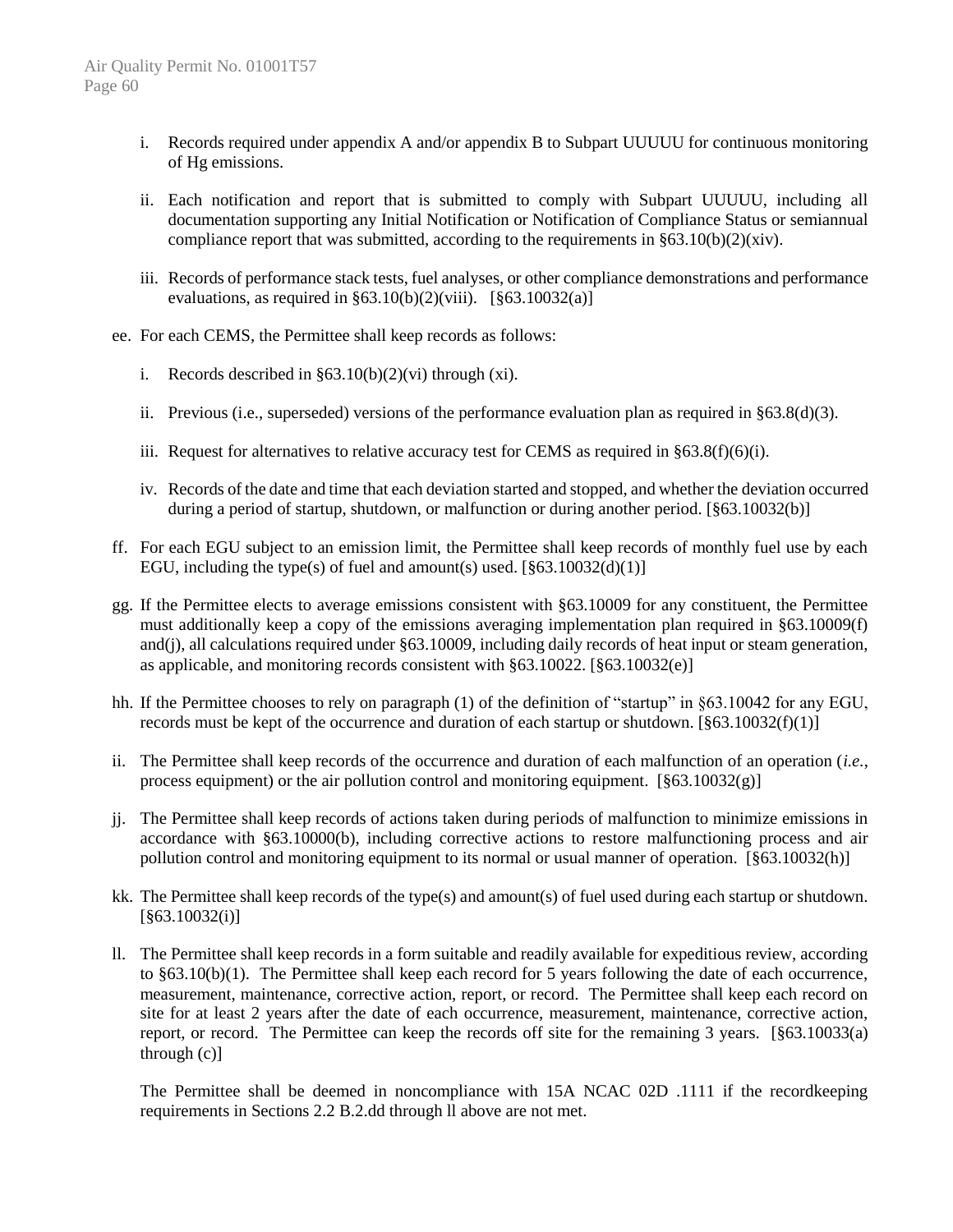#### **Reporting** [15A NCAC 02Q .0508(f)]

- mm. The Permittee shall submit the reports required under §63.10031 and, if applicable, the reports required under appendices A and B to the Subpart. The electronic reports required by appendices A and B to the Subpart shall be sent to the Administrator electronically in a format prescribed by the Administrator, as provided in §63.10031. CEMS data (except for PM CEMS and any approved alternative monitoring using a HAP metals CEMS) shall be submitted using EPA's Emissions Collection and Monitoring Plan System (ECMPS) Client Tool. Other data, including PM CEMS data, HAP metals CEMS data, and CEMS performance test detail reports, shall be submitted in the file format generated through use of EPA's Electronic Reporting Tool, the Compliance and Emissions Data Reporting Interface, or alternate electronic file format, all as provided for under  $\S 63.10031$ .  $[\S 63.10021(f)]$ 
	- nn. The Permittee shall report each instance in which the Permittee did not meet an applicable emissions limit or operating limit in Tables 1 through 4 to 40 CFR 63 Subpart UUUUU or failed to conduct a required tuneup. These instances are deemed violations from the requirements of 40 CFR 63 Subpart UUUUU and shall be reported according to §63.10031. [§63.10021(g)]
	- oo. The Permittee shall submit all of the notifications in  $\S$ §63.7(b) and (c), 63.8 (e), (f)(4) and (6), and 63.9 (b) through (h), as applicable, by the dates specified, or according to an agreed upon schedule by NCDAQ  $\S63.9(i)(2)$ ].  $\S63.10030(a)$ ]
	- pp. When the Permittee is required to conduct a performance test, the Permittee shall submit a Notification of Intent to conduct a performance test at least 30 days before the performance test is scheduled to begin.  $[§63.10030(d)]$
	- qq. The Permittee shall submit each report in Table 8 to 40 CFR 63 Subpart UUUUU, as applicable. If the Permittee is required to (or elect to) continuously monitor Hg and/or HCl and/or HF emissions, the Permittee shall also submit the electronic reports required under appendix A and/or appendix B to the Subpart, at the specified frequency.  $\lceil \frac{6}{3} \cdot 3.10031(a) \rceil$
	- rr. The Permittee shall submit each report in Table 8 to 40 CFR 63 Subpart UUUUU, as applicable postmarked on or before January 30 of each calendar year for the preceding six-month period between July and December and July 30 of each calendar year for the preceding six-month period between January and June. All instances of deviations from the requirements of this permit must be clearly identified. [§63.10031(b)]
	- ss. The compliance report shall contain the following:
		- i. The information required by the summary report located in  $63.10(e)(3)(vi)$ .
		- ii. The total fuel use by each affected source subject to an emission limit, for each calendar month within the semiannual reporting period, including, but not limited to, a description of the fuel, whether the fuel has received a non-waste determination by EPA or the basis for concluding that the fuel is not a waste, and the total fuel usage amount with units of measure.
		- iii. Indicate whether the Permittee burned new types of fuel during the reporting period. If the Permittee did burn new types of fuel the Permittee must include the date of the performance test where that fuel was in use.
		- iv. Include the date of the most recent tune-up for each EGU. The date of the tune-up is the date the tuneup provisions specified in §63.10021(e)(6) and (7) were completed.
		- v. A certification.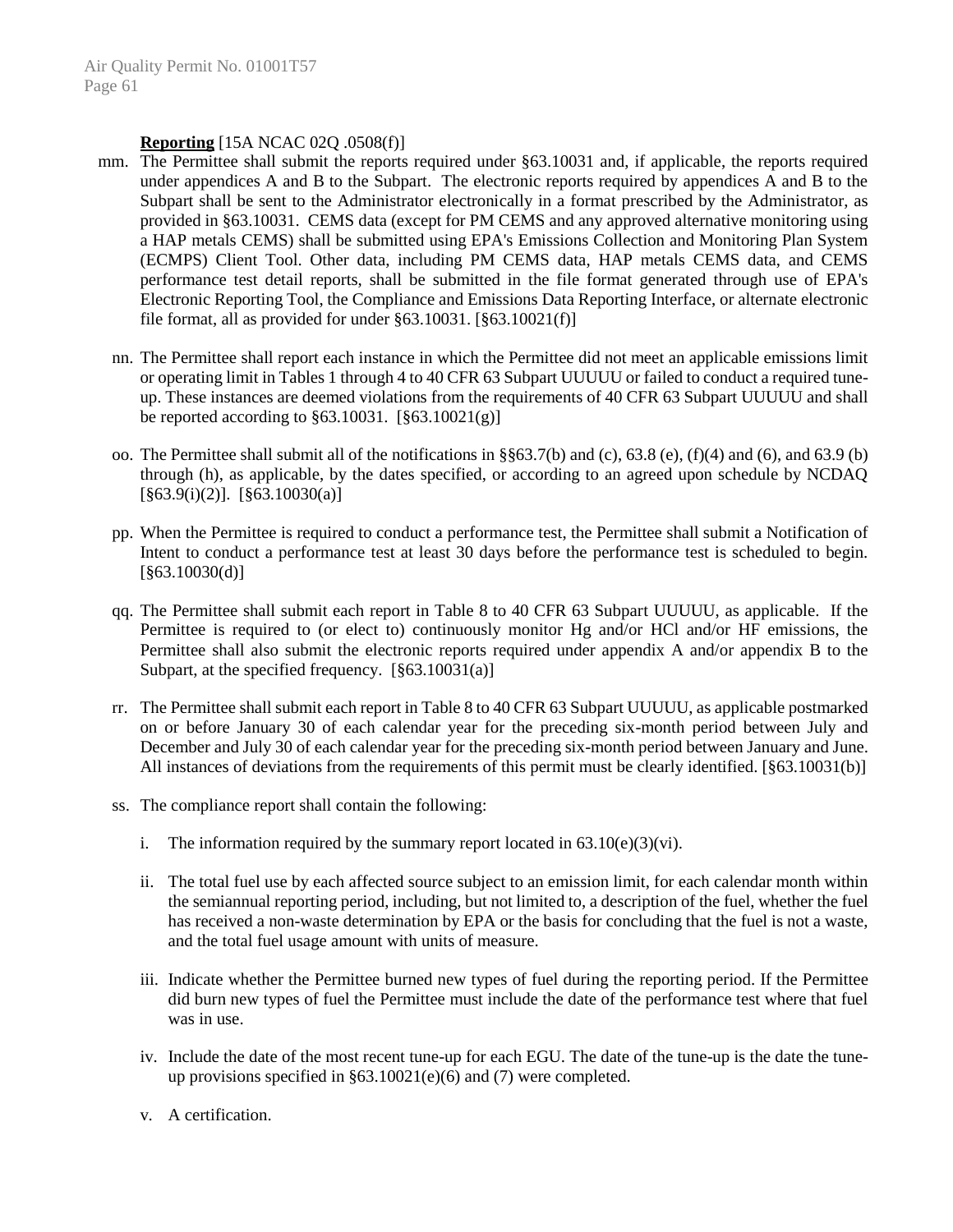- vi. If there is a deviation from any emission limit, work practice standard, or operating limit, the Permittee must also submit a brief description of the deviation, the duration of the deviation, emissions point identification, and the cause of the deviation.
- vii. For each excess emissions occurring at an affected source where the Permittee is using a CMS to comply with that emission limit or operating limit, the Permittee shall include the information required in  $\S 63.10(e)(3)(v)$  in the compliance report specified in  $\S 63.10031(c)$ . [ $\S 63.10031(c)$  and §63.10031(d)]
- tt. Each affected source that has obtained a Title V operating permit pursuant to 40 CFR Part 70 or Part 71 shall report all deviations as defined in this subpart in the semiannual monitoring report required by 40 CFR 70.6(a)(3)(iii)(A) or 40 CFR 71.6(a)(3)(iii)(A). If an affected source submits a compliance report pursuant to Table 8 of Subpart UUUUU along with, or as part of, the semiannual monitoring report required by 40 CFR 70.6(a)(3)(iii)(A) or 40 CFR 71.6(a)(3)(iii)(A), and the compliance report includes all required information concerning deviations from any emission limit, operating limit, or work practice requirement in this subpart, submission of the compliance report satisfies any obligation to report the same deviations in the semiannual monitoring report. Submission of a compliance report does not otherwise affect any obligation the affected source may have to report deviations from permit requirements to the permit authority. [§63.10031(e)]
- uu. On or after July 1, 2018, within 60 days after the date of completing each performance test, the Permittee shall submit the performance test reports required by the Subpart to EPA's WebFIRE database by using the Compliance and Emissions Data Reporting Interface (CEDRI) that is accessed through EPA's Central Data Exchange (CDX) ([https://cdx.epa.gov](https://cdx.epa.gov/)). The Permittee shall comply with all applicable requirements in §63.10031(f). [§63.10031(f)]
- vv. If the Permittee had a malfunction during the reporting period, the compliance report must include the number, duration, and a brief description for each type of malfunction which occurred during the reporting period and which caused or may have caused any applicable emission limitation to be exceeded.  $\left[ \frac{863.10031(g)}{g} \right]$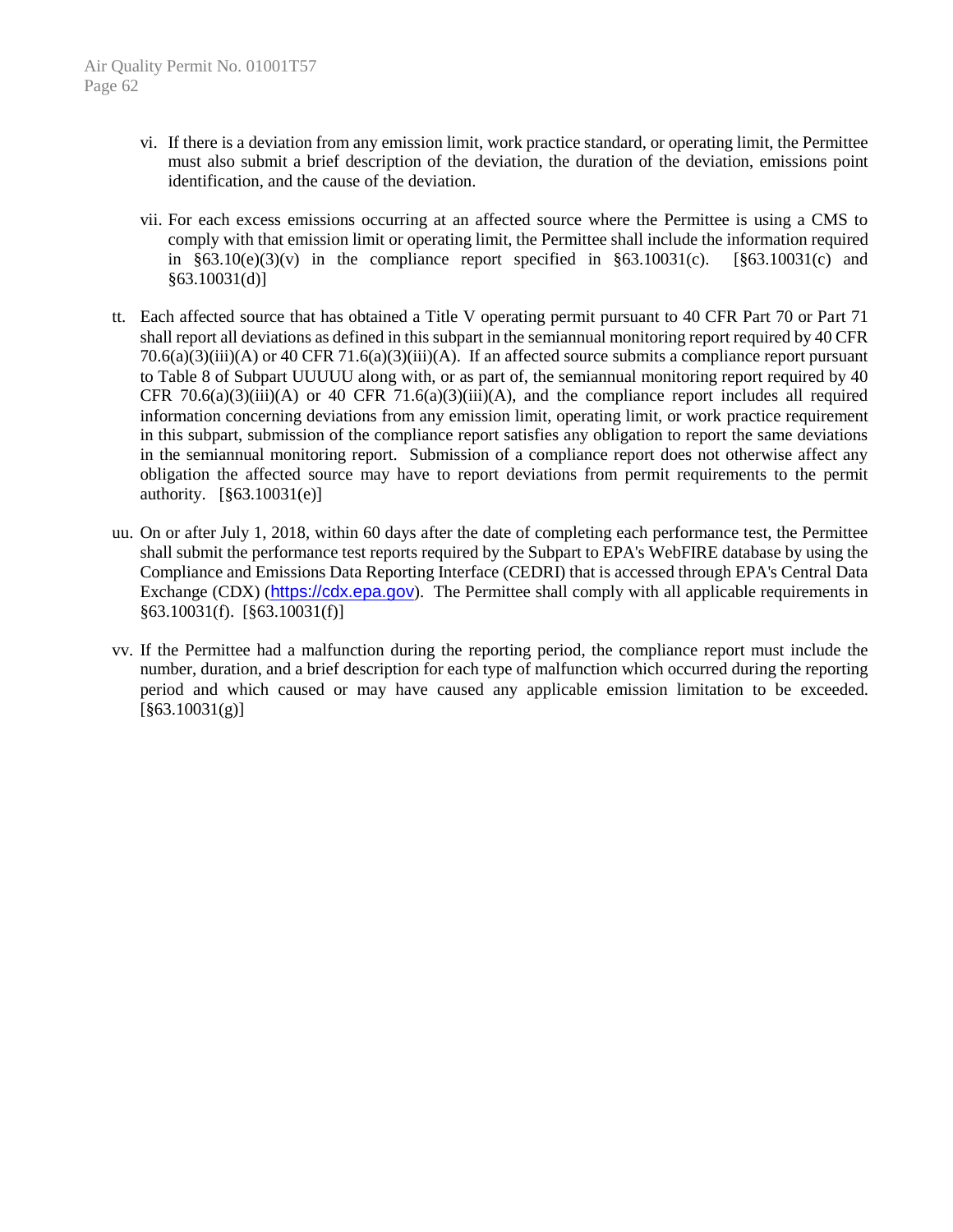### **C. Sources covered under the Risk Management Plan**

### **1. 15A NCAC 02D .2100: RISK MANAGEMENT PROGRAM**

a. The Permittee is subject to Section  $112(r)$  of the Clean Air Act and shall comply with all applicable requirements in 15A NCAC 02D .2100 "Risk Management Program," as promulgated in 40 CFR Part 68.

### **Recordkeeping/Reporting** [15A NCAC 02Q .0508(f), (h)]

- b. The Permittee submitted an update to the Risk Management Plan (RMP) to EPA pursuant to 40 CFR 68.150 on December 12, 2016.
- c. The Permittee shall revise and update the RMP submitted under 40 CFR 68.150 no later than December 12, 2021, and at least every five years after that date or most recent update as required by 40 CFR  $68.190(b)(2)$  through (b)(7), whichever is later.
- d. When the Permittee submits the Annual Compliance Certification required by General Condition P, the Permittee shall include a statement that the facility is in compliance with all requirements of 15A NCAC 02D .2100, including the registration and submission of the risk management plan.

#### **D.**

- **Wind erosion, generated ash unloading, relocated ash unloading, and off-specification gypsum unloading at the Ash Landfill (ID No. LAND)**
- **Wind erosion and excavation of ash at the East Ash Basin (ID No. EASHBASIN)**
- **Wind erosion and excavation of ash at the West Ash Basin (ID No. WASHBASIN)**
- **Haul roads for generated and excavated ash to the Ash Landfill (ID No. ES-Haul Roads)**
- **Coal Storage Pile (ID No. COALPILE)**
- **Transfer and unloading of FGD filter cake at Ash (ID No. IS-FGDC)**
- **one diesel-fired emergency generator for emergency power at the Expanded Landfill (ID No. IS-LANDGEN**

# **THIS CONDITION IS NOT SHIELDED PURSUANT TO 15A NCAC 02Q .0512(a).**

### **1. 15A NCAC 02D .0530(u): USE OF PROJECTED ACTUAL EMISSIONS TO AVOID APPLICABILITY OF PREVENTION OF SIGNIFICANT DETERIORATION REQUIREMENTS**

a. Monitoring/Recordkeeping/Reporting

The Permittee has used projected actual emissions to avoid applicability of prevention of significant deterioration requirements, pursuant to Application 7300029.21A, for the ash basin closure project shown below. The Permittee shall perform the following:

- i. The Permittee shall maintain records of annual emissions in tons per year, on a calendar year basis related to the ash basin closure project, for five years following first placement of ash in the Expanded Landfill after the change is made.
- ii. The Permittee shall submit a report to the director within 60 days after the end of each calendar year during which these records must be generated. The report shall contain the items listed in 40 CFR  $51.166(r)(6)(v)(a)$  through (c).
- iii. The Permittee shall make the information documented and maintained under this condition available to the Director or the general public pursuant to the requirements in 40 CFR 70.4(b)(3)(viii).
- iv. The reported actual emissions (post-construction emissions) for each of the five calendar years will be compared to the projected actual emissions (pre-construction projection) as included below: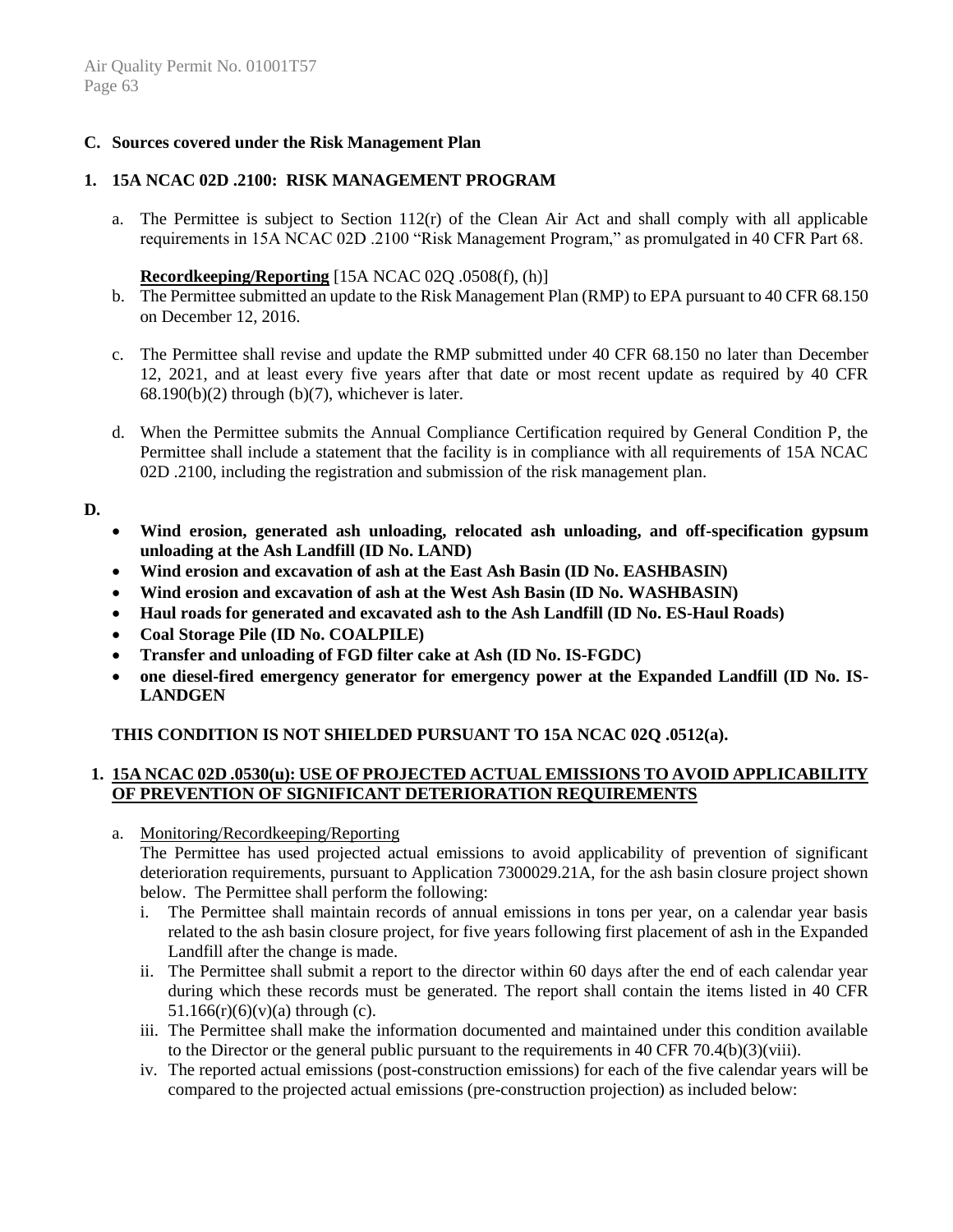| <b>Regulated NSR</b><br><b>Pollutant</b> | <b>Projected Actual Emissions*</b><br>(tons per year) |  |  |  |
|------------------------------------------|-------------------------------------------------------|--|--|--|
| <b>PM</b>                                | 20.98                                                 |  |  |  |
| $PM_{10}$                                | 9.62                                                  |  |  |  |

\* The projected actual emissions are not enforceable limitations. If the reported actual emissions exceed the projected actual emissions, the Permittee shall include in its annual report an explanation as to why actual emissions exceeded the projected actual emissions. These projected actual emissions include total post project emissions (including projected actual emissions for existing sources and potential to emit emissions for new sources) as used in the application.

### **2. 15A NCAC 02Q .0504: OPTION FOR OBTAINING CONSTRUCTION AND OPERATION PERMIT**

# **Permitting** [15A NCAC 02Q .0504(d)]

a. Pursuant to 15A NCAC 02Q .0501(b)(2) or (c)(2), for completion of the two-step significant modification process initiated by Application No. (7300029.21A), the Permittee shall file an amended application following the procedures of Section 15A NCAC 02Q .0500 within one year from the date of beginning operation of any of these sources (**ID Nos. LAND, EASHBASIN, WASHBASIN, ES-Haul Roads, and IS-FGDC)**.

#### **Reporting** [15A NCAC 02Q .0508(f)]

b. The Permittee shall notify the Regional Office in writing of the date of beginning operation of the first of these sources (**ID Nos. LAND and ASHBASIN**), postmarked no later than 30 days after such date.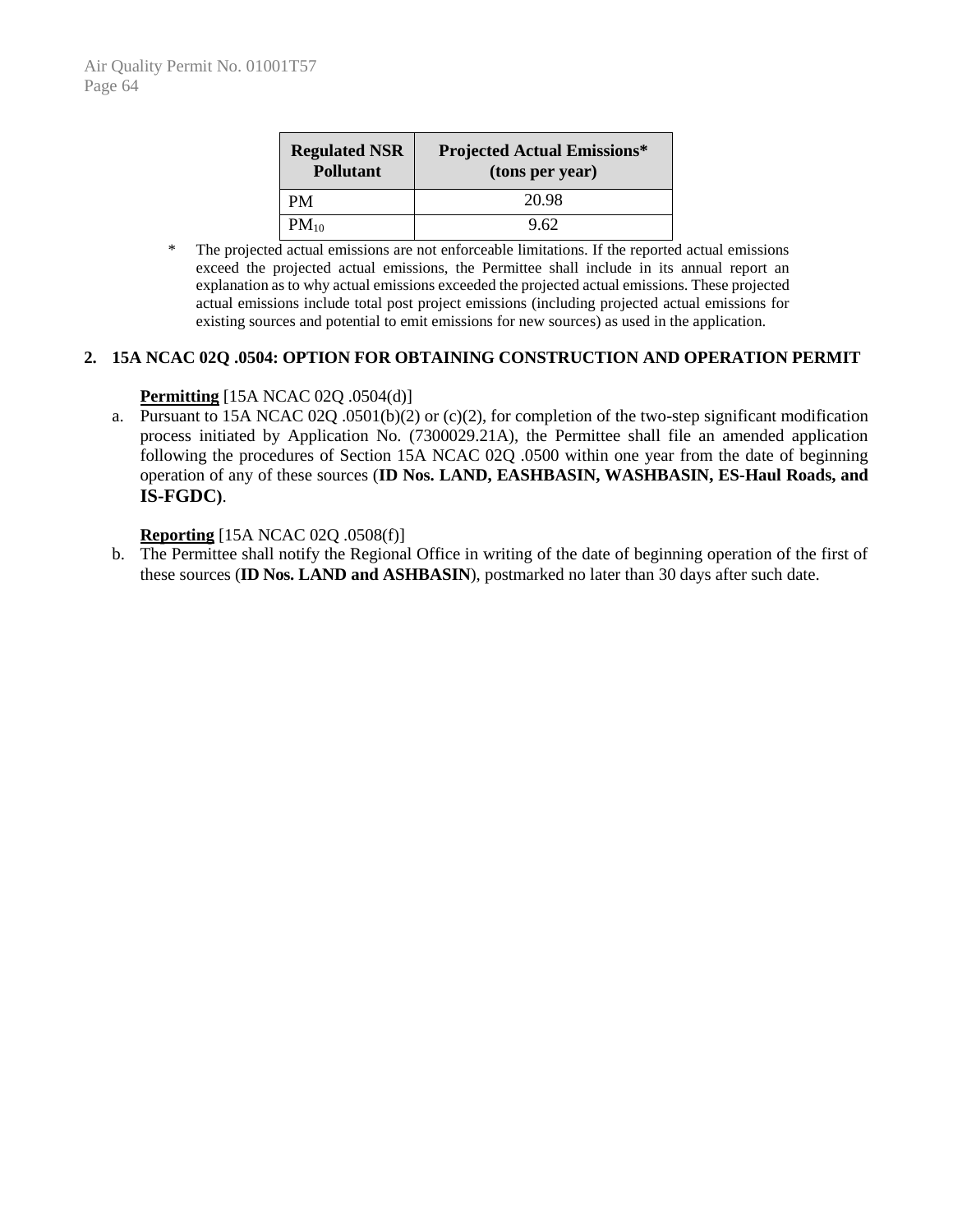# **2.3- Permit Shield for Nonapplicable Requirements**

This condition is to clarify that issuance of this permit provides no shield from the Act, or regulations promulgated thereunder, including state regulations, pertaining to requirements of the New Source Performance Standards or major or minor new source preconstruction review requirements. The permit may be subject to reopening to include a compliance plan and schedule addressing any past or ongoing noncompliance with those provisions for any affected emission units. [40 CFR 70.6(c)(3), 70.6(f) and 70.7(f)]

The Permittee is shielded from the following nonapplicable requirements as of the date of issuance of this permit based on information furnished with all previous applications. This shield does not apply to future modifications or changes in the method of operation: [15A NCAC 02Q .0512(a)(1)(B)]

A. 15A NCAC 02D .0537 "Control of Mercury Emissions" is not applicable to the boilers because it does not apply to fuel combustion sources.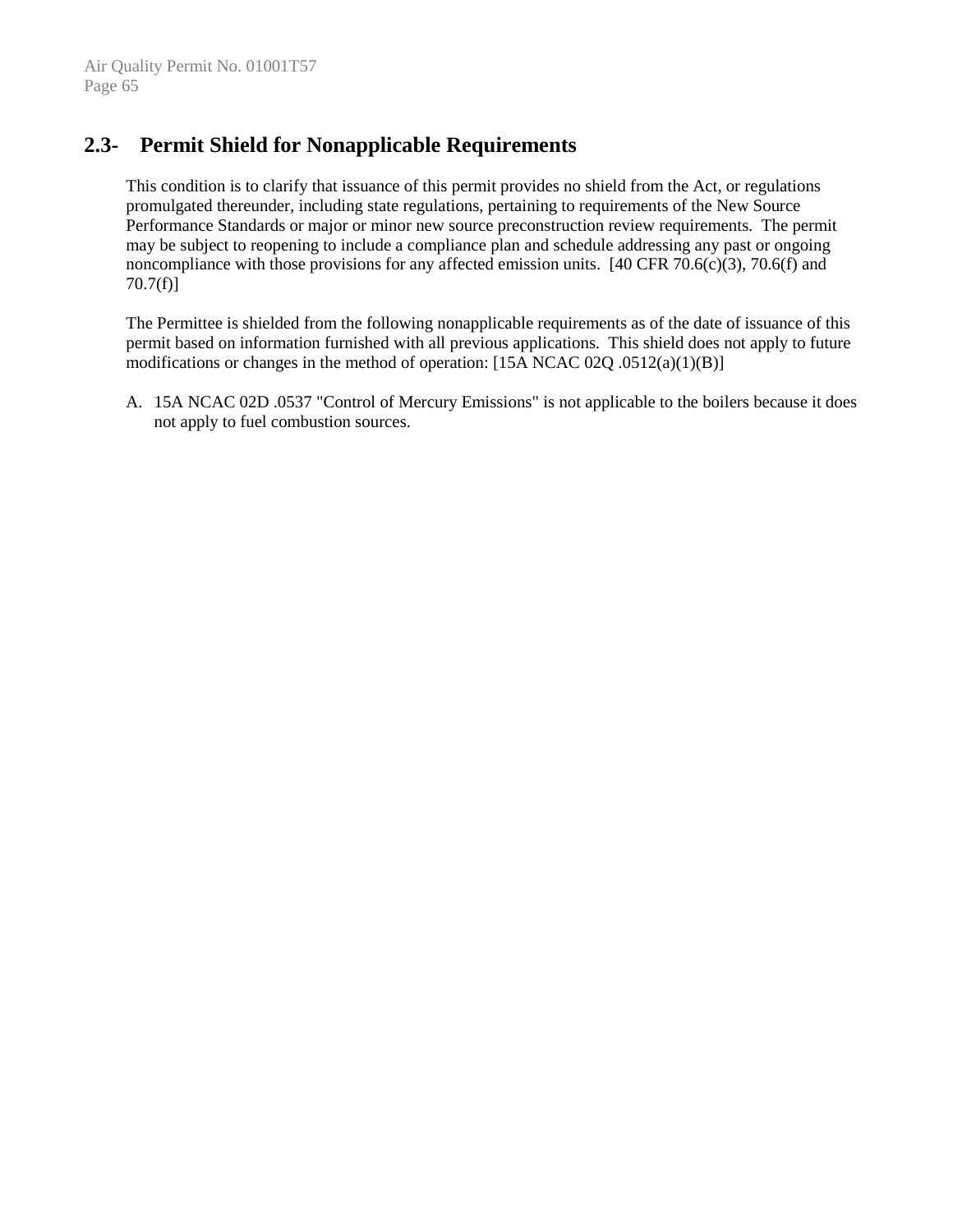# **2.4- Phase II Acid Rain Permit Requirements**

#### **ORIS code: 2712 Effective: October 6, 2018 until September 30, 2023**

#### **A. Statement of Basis**

Statutory and Regulatory Authorities: In accordance with the provisions of Article 21B of Chapter 143, General Statutes of North Carolina as amended and Titles IV and V of the Clean Air Act, the Division of Air Quality issues this permit pursuant to Title 15A North Carolina Administrative Codes, Subchapter 02Q .0400 and 02Q .0500, and other applicable Laws.

#### **B. SO<sup>2</sup> Allowance Allocations and NO<sup>x</sup> Requirements for each affected unit**

#### a.  $SO<sub>2</sub>$  allowances:

| SO <sub>2</sub> allowances (tons), per Tables 2, 3, or 4 of 40 CFR Part 73 |           |           |           |           |           |                  |
|----------------------------------------------------------------------------|-----------|-----------|-----------|-----------|-----------|------------------|
| Unit                                                                       | 2010      | 2011      | 2012      | 2013      | 2014      | 2015 and onwards |
| <b>Boiler No. 1</b>                                                        | 11,108*   | 11,108*   | 11,108*   | 11,108*   | 11,108*   | $\ast$           |
| <b>Boiler No. 2</b>                                                        | 19,676*   | 19,676*   | 19,676*   | 19,676*   | 19,676*   | ∗                |
| <b>Boiler No. 3A</b>                                                       | 8,902*    | 8,902*    | $8,902*$  | 8,902*    | $8,902*$  | $\ast$           |
| <b>Boiler No. 3B</b>                                                       | $8,902*$  | 8,902*    | $8,902*$  | 8,902*    | 8,902*    | $\ast$           |
| <b>Boiler No. 4A</b>                                                       | 10,425*   | $10,425*$ | 10,425*   | $10,425*$ | $10,425*$ | $\ast$           |
| <b>Boiler No. 4B</b>                                                       | $10,425*$ | 10,425*   | $10,425*$ | $10,425*$ | 10,425*   | $\ast$           |

\* The number of allowances allocated to Phase II-affected units by U.S. EPA may change under 40 CFR Part 73. In addition, the number of allowances actually held by an affected source in a unit account may differ from the number allocated by U.S. EPA. Neither of the aforementioned conditions necessitates a revision to the unit  $SO_2$  allowance allocations identified in this permit (See 40 CFR 72.84).

#### b. NOx limits:

- i. Pursuant to 40 CFR 76.11, the Division of Air Quality approves a NOx emissions averaging plan for these units. Under the plan, the actual Btu-weighted annual average NOx emission rate for the units in the plan shall be less than or equal to the Btu-weighted annual average NOx emission rate for the same units had they each been operated, during the same period of time, in compliance with the individual applicable emission limitations under 40 CFR 76.5, 76.6, or 76.7, except that for any early election units, the applicable emission limitations shall be under 40 CFR 76.7. If the designated representative demonstrates that the requirement of the prior sentence (as set forth in 40 CFR 76.11(d)(1)(ii)(A)) is met for a year under the plan, then this unit shall be deemed to be in compliance for that year with its alternative contemporaneous emission limitation (ACEL) and annual heat input limit. In addition to the described NOx compliance plan, this unit shall comply with all other applicable requirements of 40 CFR part 76, including the duty to reapply for a NOx compliance plan and requirements covering excess emissions.
- ii. If the designated representative cannot make the above demonstration (as set forth in 40 CFR  $76.11(d)(1)(ii)(A)$  for a year under the plan and if a unit fails to meet the annual average alternative contemporaneous emission limitation listed in the table below, or has an annual heat input less than the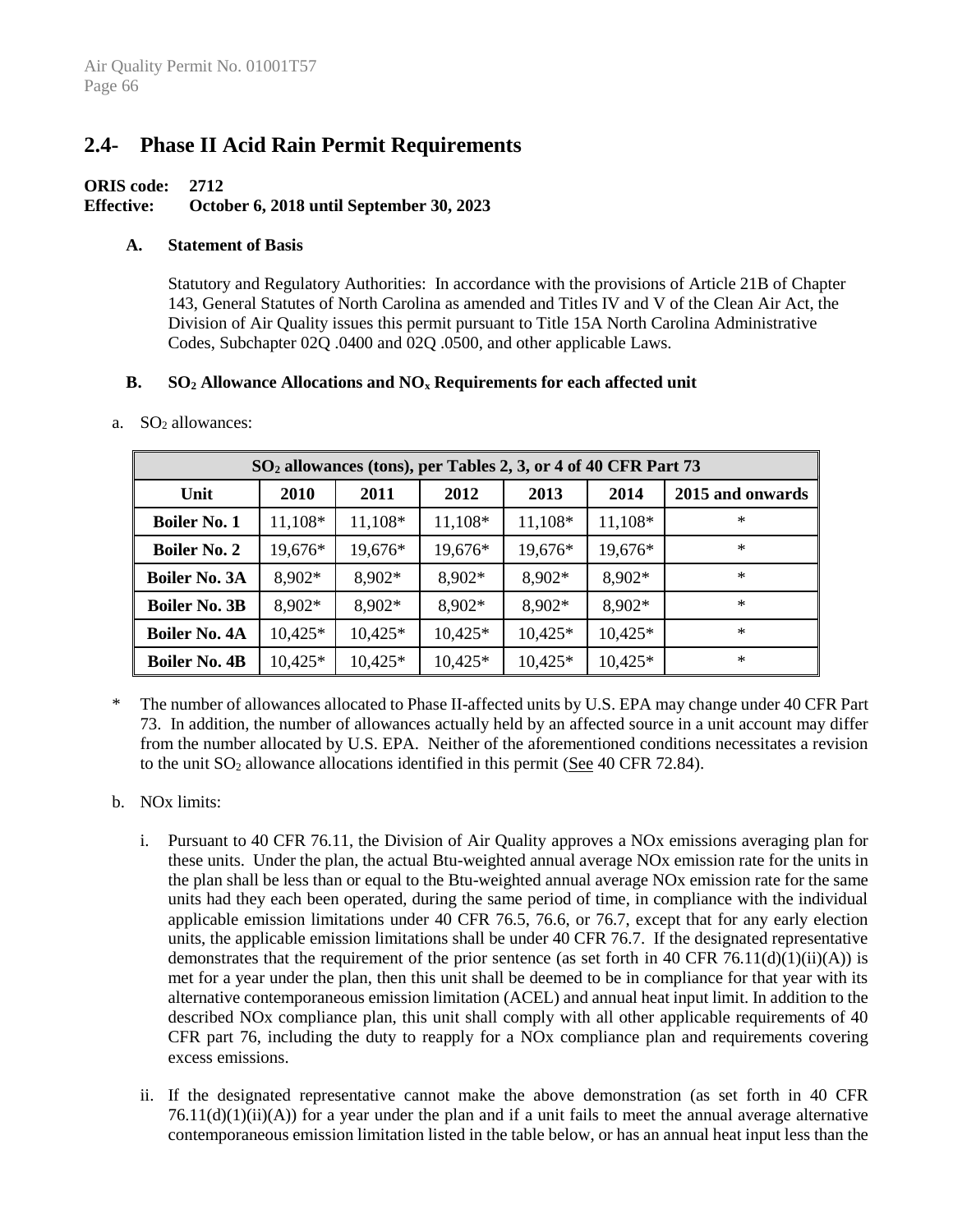| Unit                 | <b>ACEL</b><br>(lb / MMBtu) | <b>Annual Heat Input Limit</b><br>(MMBtu / yr) |
|----------------------|-----------------------------|------------------------------------------------|
| <b>Boiler No. 1</b>  | 0.250                       | 10,341,180                                     |
| <b>Boiler No. 2</b>  | 0.250                       | 15,794,280                                     |
| <b>Boiler No. 3A</b> | 0.250                       | 9,331,590                                      |
| <b>Boiler No. 3B</b> | 0.250                       | 9,331,590                                      |
| <b>Boiler No. 4A</b> | 0.250                       | 9,855,000                                      |
| <b>Boiler No. 4B</b> | 0.250                       | 9,855,000                                      |

amount listed in the table below, then excess emissions of nitrogen oxides occur during the year at this unit. A penalty for excess emissions will be assessed in accordance with 40 CFR 77.6.

#### **C. Comments, Notes and Justifications -** None.

#### **D. Phase II Permit Application and Phase II NOx Compliance Plan (attached)**

The permit applications submitted for this facility, as approved by the Division of Air Quality, are part of this permit. The owners and operators of these Phase II acid rain sources must comply with the standard requirements and special provisions set forth in the following attached applications:

Acid Rain Permit Renewal Application dated April 4, 2018 Phase II  $NO<sub>X</sub>$  Compliance Plan and Averaging Plan dated June 23, 2015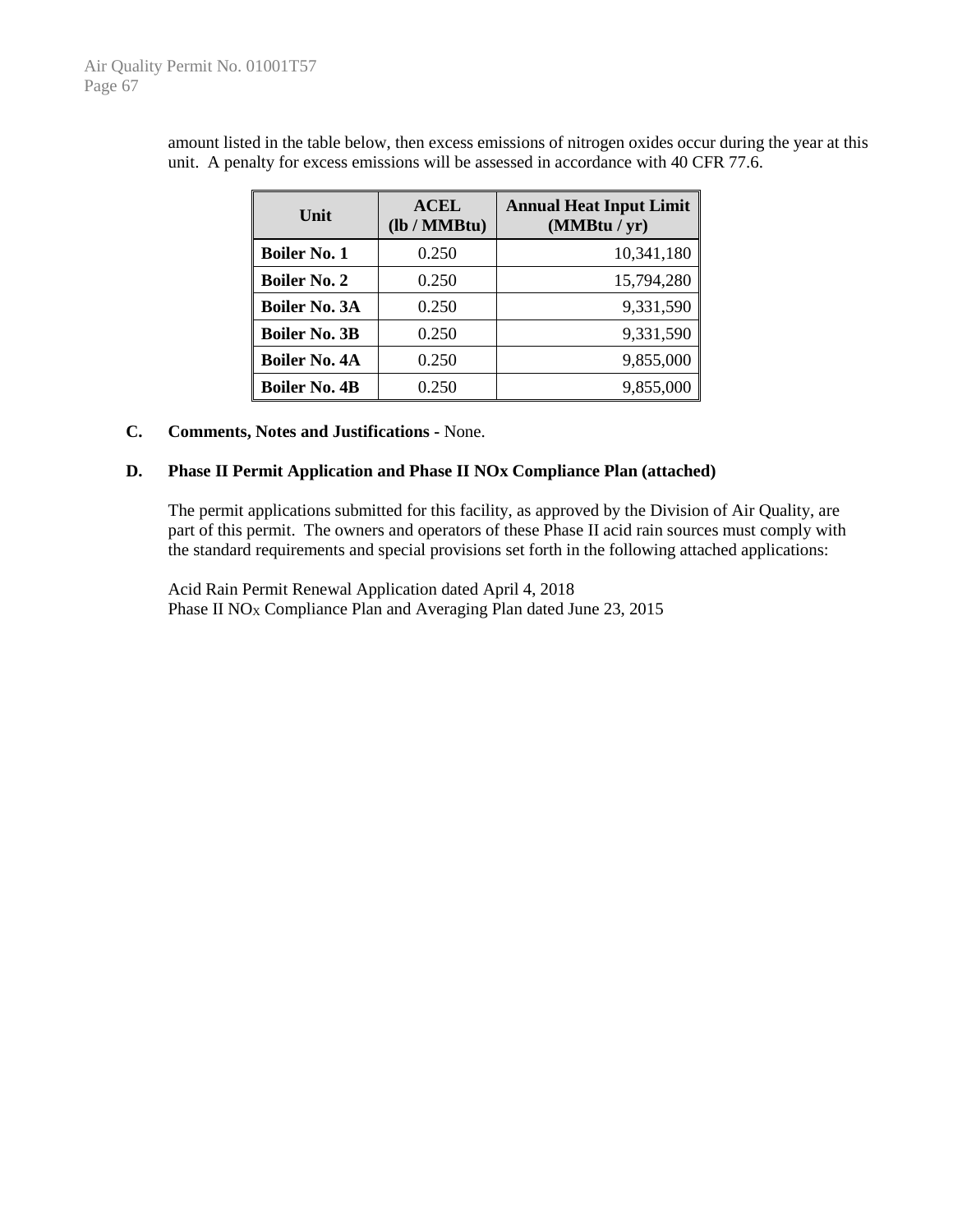## **SECTION 3 - GENERAL CONDITIONS (version 5.5, 08/25/2020)**

This section describes terms and conditions applicable to this Title V facility.

#### A. **General Provisions** [NCGS 143-215 and 15A NCAC 02Q .0508(i)(16)]

- 1. Terms not otherwise defined in this permit shall have the meaning assigned to such terms as defined in 15A NCAC 02D and 02Q.
- 2. The terms, conditions, requirements, limitations, and restrictions set forth in this permit are binding and enforceable pursuant to NCGS 143-215.114A and 143-215.114B, including assessment of civil and/or criminal penalties. Any unauthorized deviation from the conditions of this permit may constitute grounds for revocation and/or enforcement action by the DAQ.
- 3. This permit is not a waiver of or approval of any other Department permits that may be required for other aspects of the facility which are not addressed in this permit.
- 4. This permit does not relieve the Permittee from liability for harm or injury to human health or welfare, animal or plant life, or property caused by the construction or operation of this permitted facility, or from penalties therefore, nor does it allow the Permittee to cause pollution in contravention of state laws or rules, unless specifically authorized by an order from the North Carolina Environmental Management Commission.
- 5. Except as identified as state-only requirements in this permit, all terms and conditions contained herein shall be enforceable by the DAQ, the EPA, and citizens of the United States as defined in the Federal Clean Air Act.
- 6. Any stationary source of air pollution shall not be operated, maintained, or modified without the appropriate and valid permits issued by the DAQ, unless the source is exempted by rule. The DAQ may issue a permit only after it receives reasonable assurance that the installation will not cause air pollution in violation of any of the applicable requirements. A permitted installation may only be operated, maintained, constructed, expanded, or modified in a manner that is consistent with the terms of this permit.

#### B. **Permit Availability** [15A NCAC 02Q .0507(k) and .0508(i)(9)(B)]

The Permittee shall have available at the facility a copy of this permit and shall retain for the duration of the permit term one complete copy of the application and any information submitted in support of the application package. The permit and application shall be made available to an authorized representative of Department of Environmental Quality upon request.

#### C. **Severability Clause** [15A NCAC 02Q .0508(i)(2)]

In the event of an administrative challenge to a final and binding permit in which a condition is held to be invalid, the provisions in this permit are severable so that all requirements contained in the permit, except those held to be invalid, shall remain valid and must be complied with.

## D. **Submissions** [15A NCAC 02Q .0507(e) and 02Q .0508(i)(16)]

Except as otherwise specified herein, two copies of all documents, reports, test data, monitoring data, notifications, request for renewal, and any other information required by this permit shall be submitted to the appropriate Regional Office. Refer to the Regional Office address on the cover page of this permit. For continuous emissions monitoring systems (CEMS) reports, continuous opacity monitoring systems (COMS) reports, quality assurance (QA)/quality control (QC) reports, acid rain CEM certification reports, and NOx budget CEM certification reports, one copy shall be sent to the appropriate Regional Office and one copy shall be sent to:

Supervisor, Stationary Source Compliance North Carolina Division of Air Quality 1641 Mail Service Center Raleigh, NC 27699-1641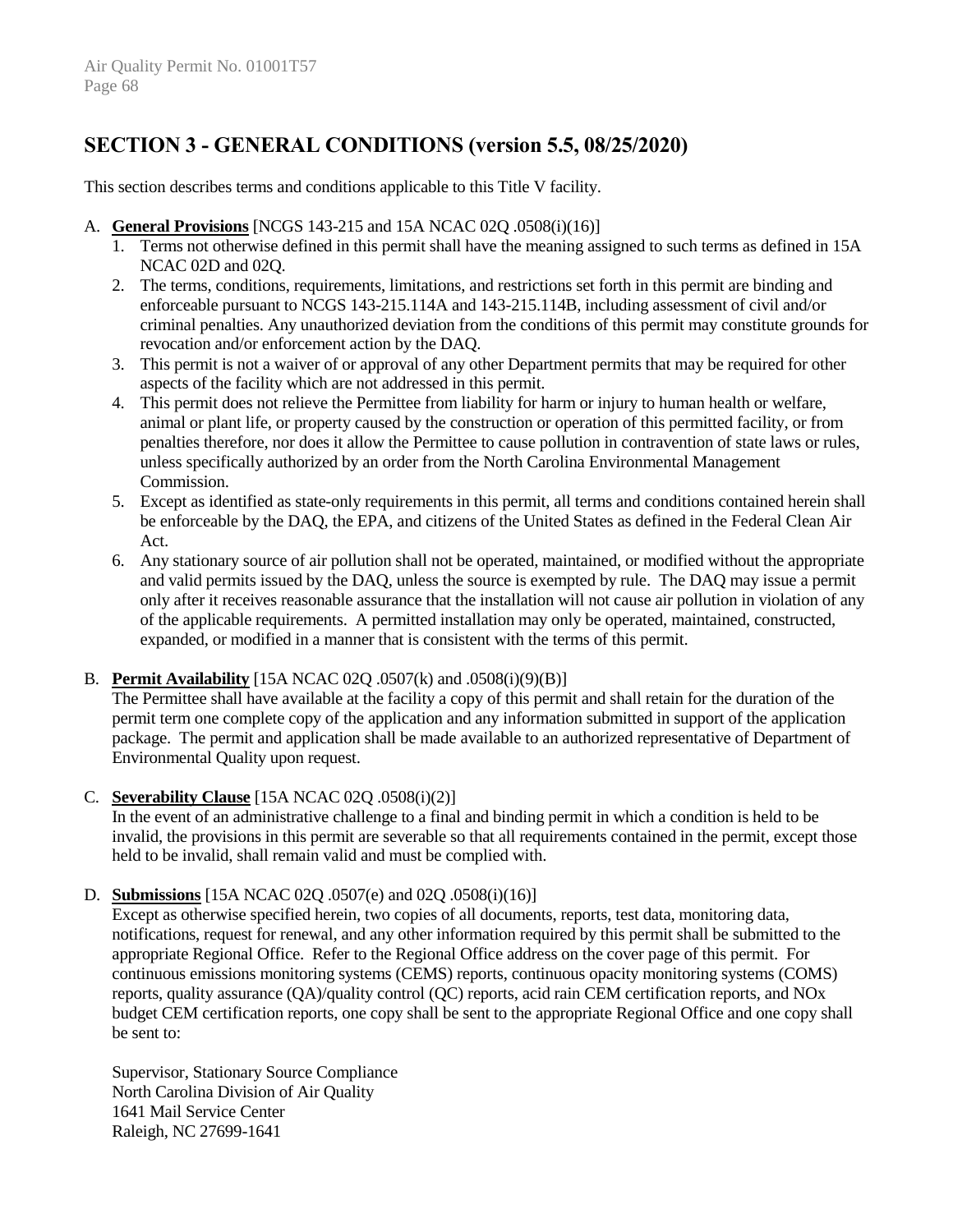All submittals shall include the facility name and Facility ID number (refer to the cover page of this permit).

## E. **Duty to Comply** [15A NCAC 02Q .0508(i)(3)]

The Permittee shall comply with all terms, conditions, requirements, limitations and restrictions set forth in this permit. Noncompliance with any permit condition except conditions identified as state-only requirements constitutes a violation of the Federal Clean Air Act. Noncompliance with any permit condition is grounds for enforcement action, for permit termination, revocation and reissuance, or modification, or for denial of a permit renewal application.

## F. **Circumvention** - STATE ENFORCEABLE ONLY

The facility shall be properly operated and maintained at all times in a manner that will effect an overall reduction in air pollution. Unless otherwise specified by this permit, no emission source may be operated without the concurrent operation of its associated air pollution control device(s) and appurtenances.

## G. **Permit Modifications**

- 1. Administrative Permit Amendments [15A NCAC 02Q .0514] The Permittee shall submit an application for an administrative permit amendment in accordance with 15A NCAC 02Q .0514.
- 2. Transfer in Ownership or Operation and Application Submittal Content [15A NCAC 02Q .0524 and 02Q .0505]

The Permittee shall submit an application for an ownership change in accordance with 15A NCAC 02Q.0524 and 02Q .0505.

- 3. Minor Permit Modifications [15A NCAC 02Q .0515] The Permittee shall submit an application for a minor permit modification in accordance with 15A NCAC 02Q .0515.
- 4. Significant Permit Modifications [15A NCAC 02Q .0516] The Permittee shall submit an application for a significant permit modification in accordance with 15A NCAC 02Q .0516.
- 5. Reopening for Cause [15A NCAC 02Q .0517] The Permittee shall submit an application for reopening for cause in accordance with 15A NCAC 02Q .0517.

## H. **Changes Not Requiring Permit Modifications**

1. Reporting Requirements

Any of the following that would result in new or increased emissions from the emission source(s) listed in Section 1 must be reported to the Regional Supervisor, DAQ:

- a. changes in the information submitted in the application;
- b. changes that modify equipment or processes; or
- c. changes in the quantity or quality of materials processed.

If appropriate, modifications to the permit may then be made by the DAQ to reflect any necessary changes in the permit conditions. In no case are any new or increased emissions allowed that will cause a violation of the emission limitations specified herein.

- 2. Section 502(b)(10) Changes [15A NCAC 02Q .0523(a)]
	- a. "Section 502(b)(10) changes" means changes that contravene an express permit term or condition. Such changes do not include changes that would violate applicable requirements or contravene federally enforceable permit terms and conditions that are monitoring (including test methods), recordkeeping, reporting, or compliance certification requirements.
	- b. The Permittee may make Section  $502(b)(10)$  changes without having the permit revised if: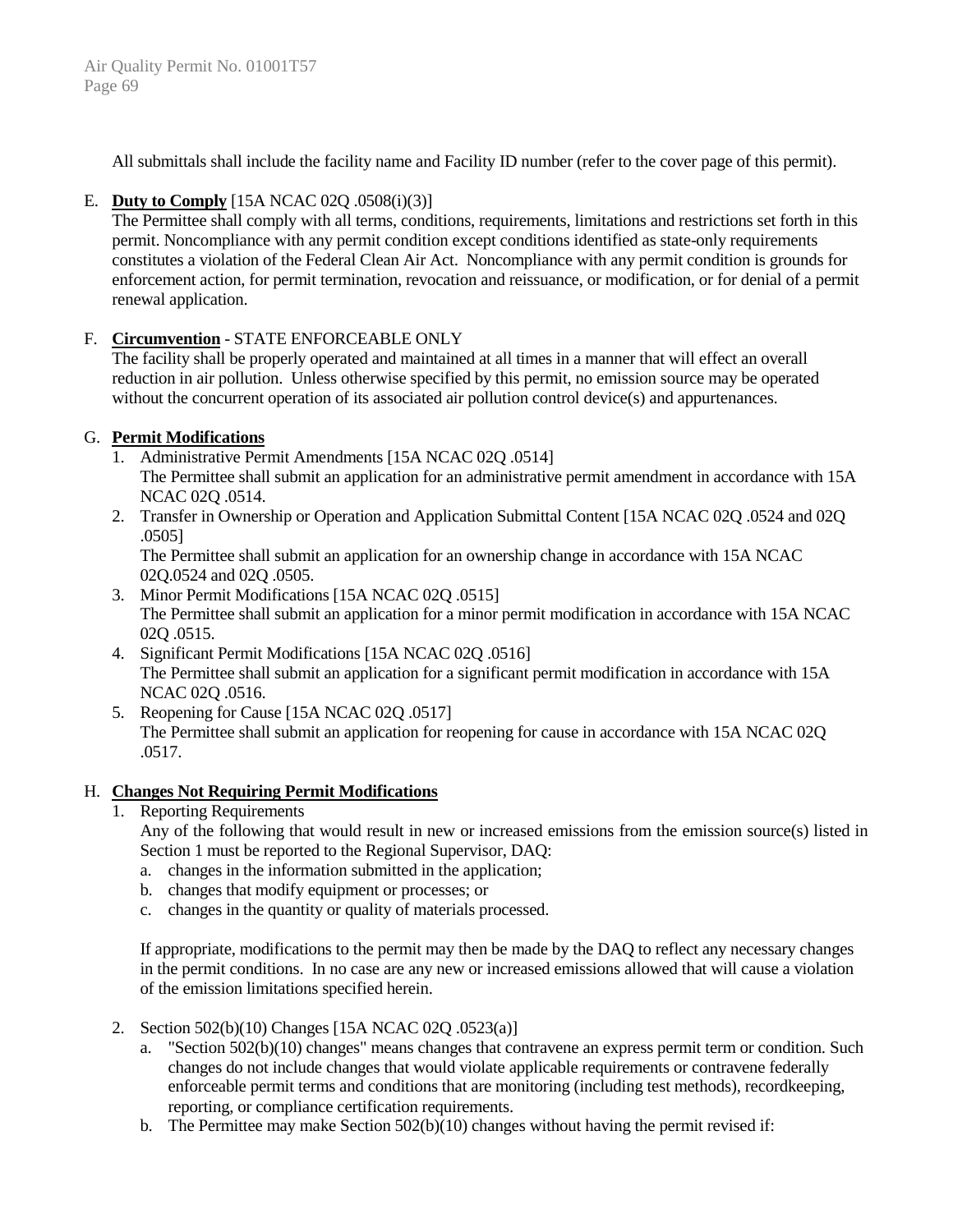- i. the changes are not a modification under Title I of the Federal Clean Air Act;
- ii. the changes do not cause the allowable emissions under the permit to be exceeded;
- iii. the Permittee notifies the Director and EPA with written notification at least seven days before the change is made; and
- iv. the Permittee shall attach the notice to the relevant permit.
- c. The written notification shall include:
	- i. a description of the change;
	- ii. the date on which the change will occur;
	- iii. any change in emissions; and
	- iv. any permit term or condition that is no longer applicable as a result of the change.
- d. Section 502(b)(10) changes shall be made in the permit the next time that the permit is revised or renewed, whichever comes first.
- 3. Off Permit Changes [15A NCAC 02Q .0523(b)]
	- The Permittee may make changes in the operation or emissions without revising the permit if:
	- a. the change affects only insignificant activities and the activities remain insignificant after the change; or
	- b. the change is not covered under any applicable requirement.
- 4. Emissions Trading [15A NCAC 02Q .0523(c)] To the extent that emissions trading is allowed under 15A NCAC 02D, including subsequently adopted maximum achievable control technology standards, emissions trading shall be allowed without permit revision pursuant to 15A NCAC 02Q .0523(c).

#### I.A **Reporting Requirements for Excess Emissions and Permit Deviations** [15A NCAC 02D .0535(f) and 02Q .0508(f)(2)]

"Excess Emissions" - means an emission rate that exceeds any applicable emission limitation or standard allowed by any rule in Sections .0500, .0900, .1200, or .1400 of Subchapter 02D; or by a permit condition; or that exceeds an emission limit established in a permit issued under 15A NCAC 02Q .0700. *(Note: Definitions of excess emissions under 02D .1110 and 02D .1111 shall apply where defined by rule.)*

"Deviations" - for the purposes of this condition, any action or condition not in accordance with the terms and conditions of this permit including those attributable to upset conditions as well as excess emissions as defined above lasting less than four hours.

#### Excess Emissions

- 1. If a source is required to report excess emissions under NSPS (15A NCAC 02D .0524), NESHAPS (15A NCAC 02D .1110 or .1111), or the operating permit provides for periodic (e.g., quarterly) reporting of excess emissions, reporting shall be performed as prescribed therein.
- 2. If the source is not subject to NSPS (15A NCAC 02D .0524), NESHAPS (15A NCAC 02D .1110 or .1111), or these rules do NOT define "excess emissions," the Permittee shall report excess emissions in accordance with 15A NCAC 02D .0535 as follows:
	- a. Pursuant to 15A NCAC 02D .0535, if excess emissions last for more than four hours resulting from a malfunction, a breakdown of process or control equipment, or any other abnormal condition, the owner or operator shall:
		- i. notify the Regional Supervisor or Director of any such occurrence by 9:00 a.m. Eastern Time of the Division's next business day of becoming aware of the occurrence and provide:
			- name and location of the facility;
			- nature and cause of the malfunction or breakdown;
			- time when the malfunction or breakdown is first observed;
			- expected duration; and
			- estimated rate of emissions;
		- ii. notify the Regional Supervisor or Director immediately when corrective measures have been accomplished; and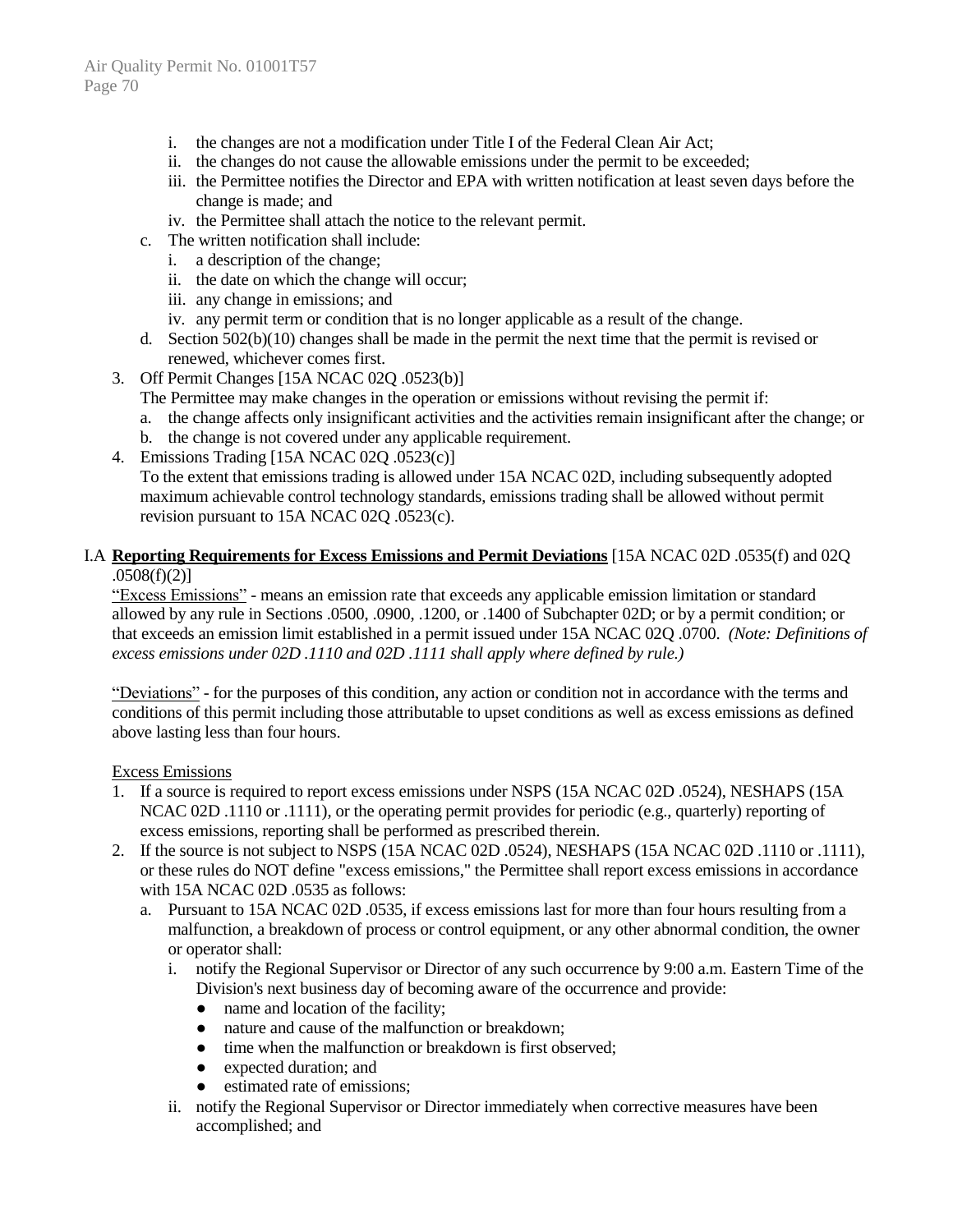iii. submit to the Regional Supervisor or Director within 15 days a written report as described in 15A NCAC 02D .0535(f)(3).

#### Permit Deviations

- 3. Pursuant to 15A NCAC 02Q .0508(f)(2), the Permittee shall report deviations from permit requirements (terms and conditions) as follows:
	- a. Notify the Regional Supervisor or Director of all other deviations from permit requirements not covered under 15A NCAC 02D .0535 quarterly. A written report to the Regional Supervisor shall include the probable cause of such deviation and any corrective actions or preventative actions taken. The responsible official shall certify all deviations from permit requirements.

#### I.B **Other Requirements under 15A NCAC 02D .0535**

The Permittee shall comply with all other applicable requirements contained in 15A NCAC 02D .0535, including 15A NCAC 02D .0535(c) as follows:

- 1. Any excess emissions that do not occur during start-up and shut-down shall be considered a violation of the appropriate rule unless the owner or operator of the sources demonstrates to the Director, that the excess emissions are a result of a malfunction. The Director shall consider, along with any other pertinent information, the criteria contained in 15A NCAC 02D .0535(c)(1) through (7).
- 2. 15A NCAC 02D .0535(g). Excess emissions during start-up and shut-down shall be considered a violation of the appropriate rule if the owner or operator cannot demonstrate that excess emissions are unavoidable.

#### J. **Emergency Provisions** [40 CFR 70.6(g)]

The Permittee shall be subject to the following provisions with respect to emergencies:

- 1. An emergency means any situation arising from sudden and reasonably unforeseeable events beyond the control of the facility, including acts of God, which situation requires immediate corrective action to restore normal operation, and that causes the facility to exceed a technology-based emission limitation under the permit, due to unavoidable increases in emissions attributable to the emergency. An emergency shall not include noncompliance to the extent caused by improperly designed equipment, lack of preventive maintenance, careless or improper operation, or operator error.
- 2. An emergency constitutes an affirmative defense to an action brought for noncompliance with such technology-based emission limitations if the conditions specified in 3. below are met.
- 3. The affirmative defense of emergency shall be demonstrated through properly signed contemporaneous operating logs or other relevant evidence that include information as follows:
	- a. an emergency occurred and the Permittee can identify the cause(s) of the emergency;
	- b. the permitted facility was at the time being properly operated;
	- c. during the period of the emergency the Permittee took all reasonable steps to minimize levels of emissions that exceeded the standards or other requirements in the permit; and
	- d. the Permittee submitted notice of the emergency to the DAQ within two working days of the time when emission limitations were exceeded due to the emergency. This notice must contain a description of the emergency, steps taken to mitigate emissions, and corrective actions taken.
- 4. In any enforcement proceeding, the Permittee seeking to establish the occurrence of an emergency has the burden of proof.
- 5. This provision is in addition to any emergency or upset provision contained in any applicable requirement specified elsewhere herein.

## K. **Permit Renewal** [15A NCAC 02Q .0508(e) and 02Q .0513(b)]

This 15A NCAC 02Q .0500 permit is issued for a fixed term not to exceed five years and shall expire at the end of its term. Permit expiration terminates the facility's right to operate unless a complete 15A NCAC 02Q .0500 renewal application is submitted at least six months before the date of permit expiration. If the Permittee or applicant has complied with 15A NCAC 02Q .0512(b)(1), this 15A NCAC 02Q .0500 permit shall not expire until the renewal permit has been issued or denied. Permit expiration under 15A NCAC 02Q .0400 terminates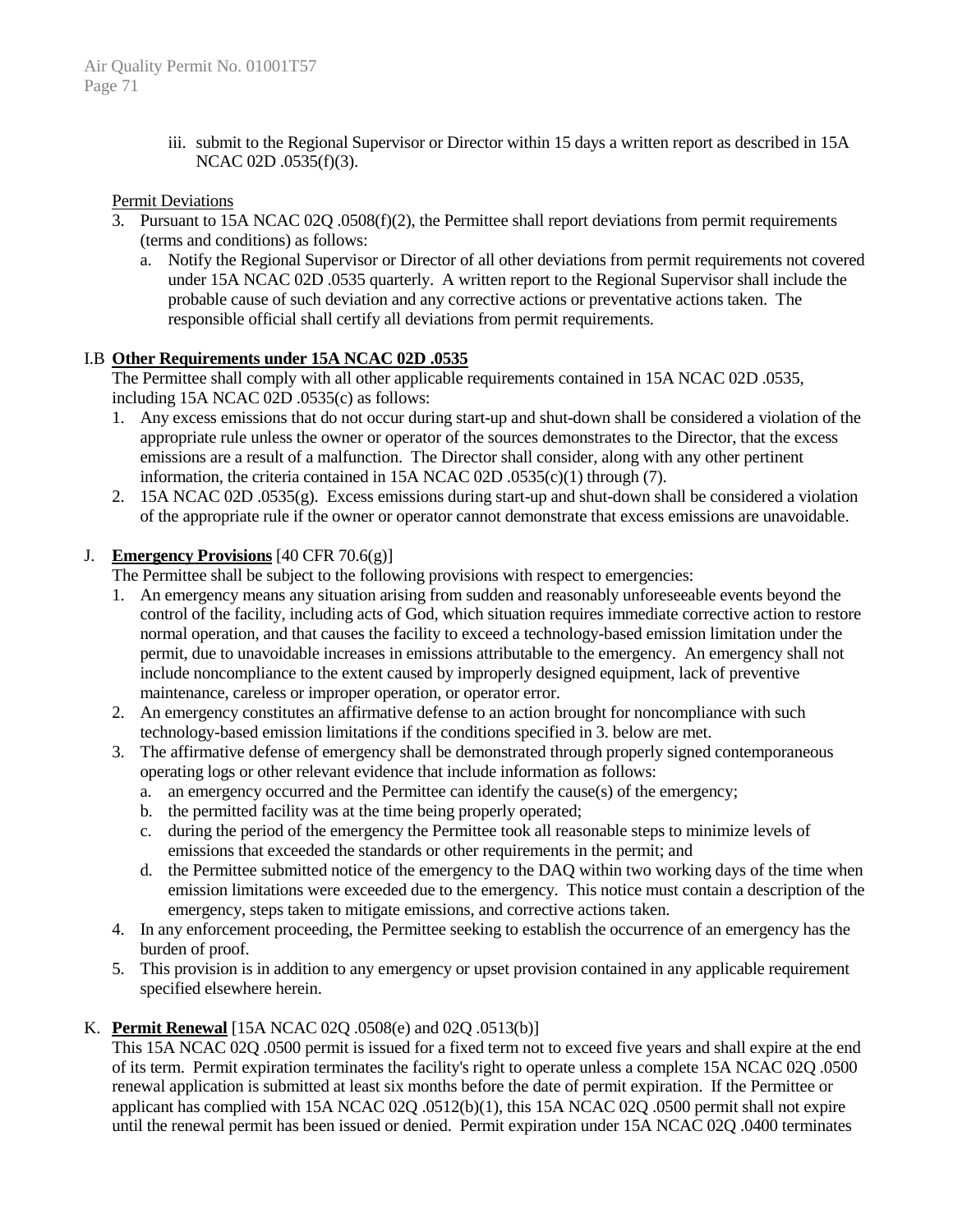the facility's right to operate unless a complete 15A NCAC 02Q .0400 renewal application is submitted at least six months before the date of permit expiration for facilities subject to 15A NCAC 02Q .0400 requirements. In either of these events, all terms and conditions of these permits shall remain in effect until the renewal permits have been issued or denied.

#### L. **Need to Halt or Reduce Activity Not a Defense** [15A NCAC 02Q .0508(i)(4)]

It shall not be a defense for a Permittee in an enforcement action that it would have been necessary to halt or reduce the permitted activity in order to maintain compliance with the conditions of this permit.

#### M. **Duty to Provide Information (submittal of information)** [15A NCAC 02Q .0508(i)(9)]

- 1. The Permittee shall furnish to the DAQ, in a timely manner, any reasonable information that the Director may request in **writing** to determine whether cause exists for modifying, revoking and reissuing, or terminating the permit or to determine compliance with the permit.
- 2. The Permittee shall furnish the DAQ copies of records required to be kept by the permit when such copies are requested by the Director. For information claimed to be confidential, the Permittee may furnish such records directly to the EPA upon request along with a claim of confidentiality.

#### N. **Duty to Supplement** [15A NCAC 02Q .0507(f)]

The Permittee, upon becoming aware that any relevant facts were omitted or incorrect information was submitted in the permit application, shall promptly submit such supplementary facts or corrected information to the DAQ. The Permittee shall also provide additional information as necessary to address any requirement that becomes applicable to the facility after the date a complete permit application was submitted but prior to the release of the draft permit.

#### O. **Retention of Records** [15A NCAC 02Q .0508(f) and 02Q .0508 (l)]

The Permittee shall retain records of all required monitoring data and supporting information for a period of at least five years from the date of the monitoring sample, measurement, report, or application. Supporting information includes all calibration and maintenance records and all original strip-chart recordings for continuous monitoring information, and copies of all reports required by the permit. These records shall be maintained in a form suitable and readily available for expeditious inspection and review. Any records required by the conditions of this permit shall be kept on site and made available to DAQ personnel for inspection upon request.

## P. **Compliance Certification** [15A NCAC 02Q .0508(n)]

The Permittee shall submit to the DAQ and the EPA (Air and EPCRA Enforcement Branch, EPA, Region 4, 61 Forsyth Street SW, Atlanta, GA 30303) postmarked on or before March 1 a compliance certification (for the preceding calendar year) by a responsible official with all federally-enforceable terms and conditions in the permit, including emissions limitations, standards, or work practices. It shall be the responsibility of the current owner to submit a compliance certification for the entire year regardless of who owned the facility during the year. The compliance certification shall comply with additional requirements as may be specified under Sections 114(a)(3) or 504(b) of the Federal Clean Air Act. The compliance certification shall specify:

- 1. the identification of each term or condition of the permit that is the basis of the certification;
- 2. the compliance status (with the terms and conditions of the permit for the period covered by the certification);
- 3. whether compliance was continuous or intermittent; and
- 4. the method(s) used for determining the compliance status of the source during the certification period.

## Q. **Certification by Responsible Official** [15A NCAC 02Q .0520]

A responsible official shall certify the truth, accuracy, and completeness of any application form, report, or compliance certification required by this permit. All certifications shall state that based on information and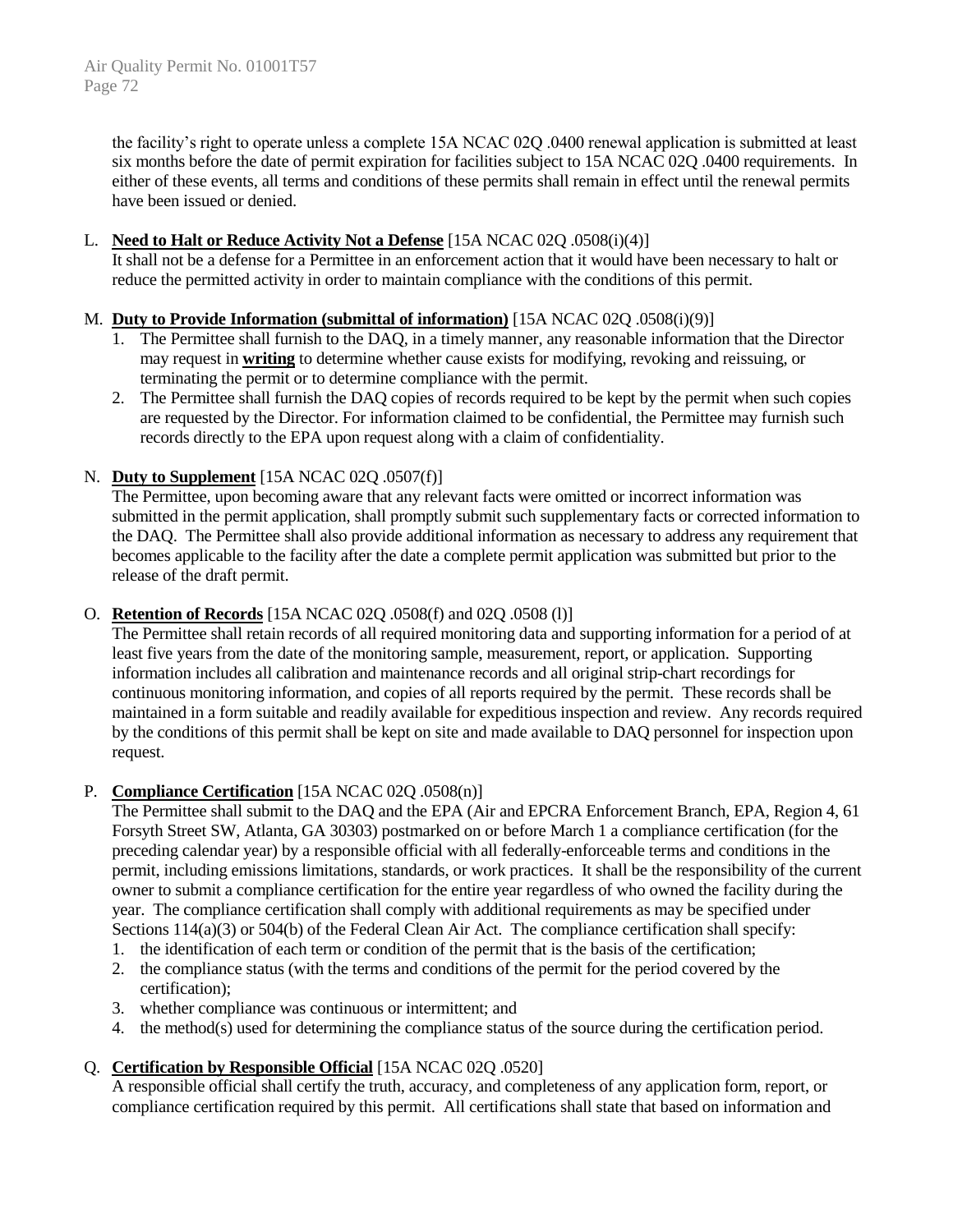belief formed after reasonable inquiry, the statements and information in the document are true, accurate, and complete.

## R. **Permit Shield for Applicable Requirements** [15A NCAC 02Q .0512]

- 1. Compliance with the terms and conditions of this permit shall be deemed compliance with applicable requirements, where such applicable requirements are included and specifically identified in the permit as of the date of permit issuance.
- 2. A permit shield shall not alter or affect:
	- a. the power of the Commission, Secretary of the Department, or Governor under NCGS 143- 215.3(a)(12), or EPA under Section 303 of the Federal Clean Air Act;
	- b. the liability of an owner or operator of a facility for any violation of applicable requirements prior to the effective date of the permit or at the time of permit issuance;
	- c. the applicable requirements under Title IV; or
	- d. the ability of the Director or the EPA under Section 114 of the Federal Clean Air Act to obtain information to determine compliance of the facility with its permit.
- 3. A permit shield does not apply to any change made at a facility that does not require a permit or permit revision made under 15A NCAC 02Q .0523.
- 4. A permit shield does not extend to minor permit modifications made under 15A NCAC 02Q .0515.

## S. **Termination, Modification, and Revocation of the Permit** [15A NCAC 02Q .0519]

The Director may terminate, modify, or revoke and reissue this permit if:

- 1. the information contained in the application or presented in support thereof is determined to be incorrect;
- 2. the conditions under which the permit or permit renewal was granted have changed;
- 3. violations of conditions contained in the permit have occurred;
- 4. the EPA requests that the permit be revoked under 40 CFR 70.7(g) or 70.8(d); or
- 5. the Director finds that termination, modification, or revocation and reissuance of the permit is necessary to carry out the purpose of NCGS Chapter 143, Article 21B.

## T. **Insignificant Activities** [15A NCAC 02Q .0503]

Because an emission source or activity is insignificant does not mean that the emission source or activity is exempted from any applicable requirement or that the owner or operator of the source is exempted from demonstrating compliance with any applicable requirement. The Permittee shall have available at the facility at all times and made available to an authorized representative upon request, documentation, including calculations, if necessary, to demonstrate that an emission source or activity is insignificant.

## U. **Property Rights** [15A NCAC 02Q .0508(i)(8)]

This permit does not convey any property rights in either real or personal property or any exclusive privileges.

## V. **Inspection and Entry** [15A NCAC 02Q .0508(l) and NCGS 143-215.3(a)(2)]

- 1. Upon presentation of credentials and other documents as may be required by law, the Permittee shall allow the DAQ, or an authorized representative, to perform the following:
	- a. enter the Permittee's premises where the permitted facility is located or emissions-related activity is conducted, or where records are kept under the conditions of the permit;
	- b. have access to and copy, at reasonable times, any records that are required to be kept under the conditions of the permit;
	- c. inspect at reasonable times and using reasonable safety practices any source, equipment (including monitoring and air pollution control equipment), practices, or operations regulated or required under the permit; and
	- d. sample or monitor substances or parameters, using reasonable safety practices, for the purpose of assuring compliance with the permit or applicable requirements at reasonable times.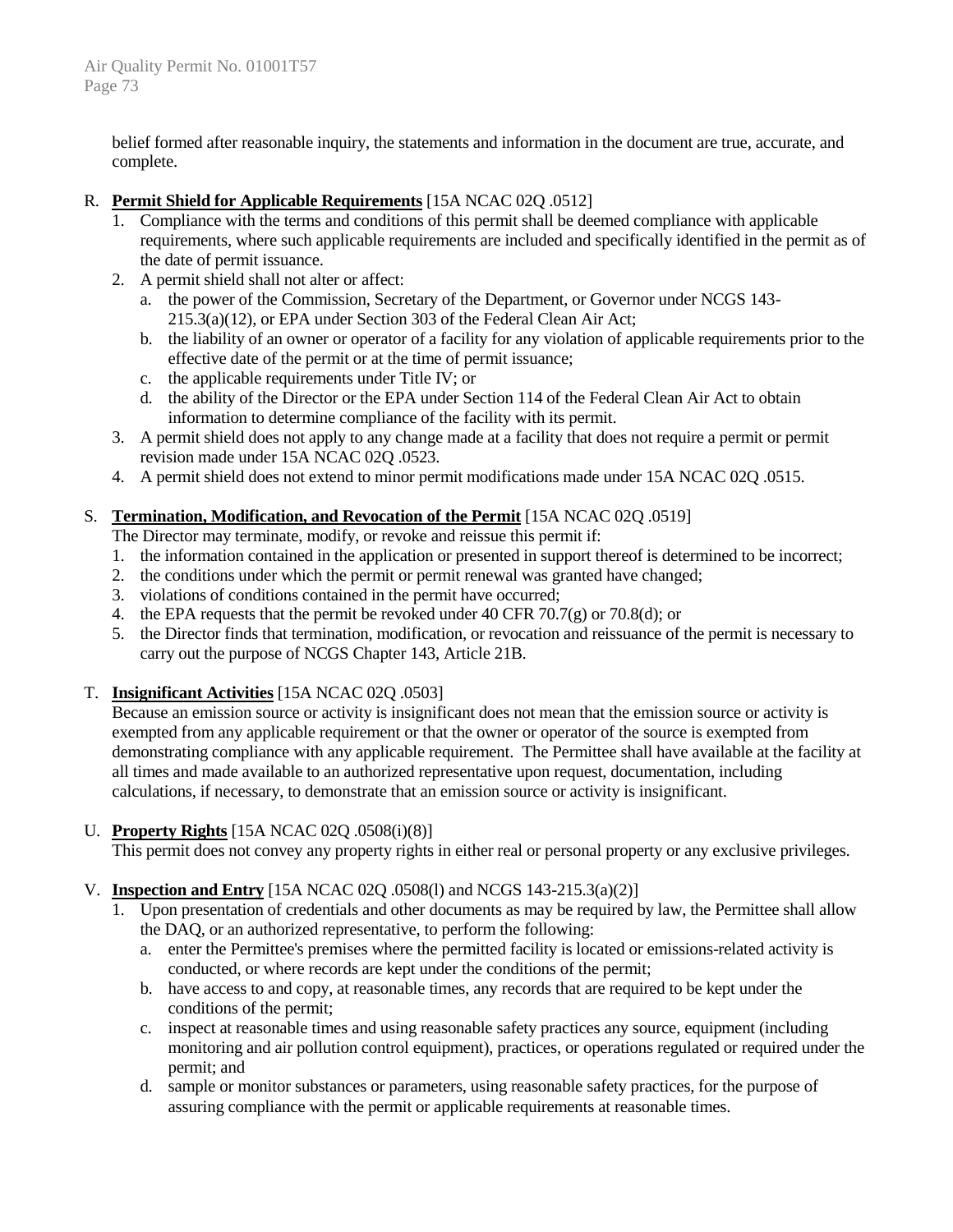Nothing in this condition shall limit the ability of the EPA to inspect or enter the premises of the Permittee under Section 114 or other provisions of the Federal Clean Air Act.

2. No person shall refuse entry or access to any authorized representative of the DAQ who requests entry for purposes of inspection, and who presents appropriate credentials, nor shall any person obstruct, hamper, or interfere with any such authorized representative while in the process of carrying out his official duties. Refusal of entry or access may constitute grounds for permit revocation and assessment of civil penalties.

#### W. **Annual Fee Payment** [15A NCAC 02Q .0508(i)(10)]

- 1. The Permittee shall pay all fees in accordance with 15A NCAC 02Q .0200.
- 2. Payment of fees may be by check or money order made payable to the N.C. Department of Environmental Quality. Annual permit fee payments shall refer to the permit number.
- 3. If, within 30 days after being billed, the Permittee fails to pay an annual fee, the Director may initiate action to terminate the permit under 15A NCAC 02Q .0519.

#### X. **Annual Emission Inventory Requirements** [15A NCAC 02Q .0207]

The Permittee shall report by **June 30 of each year** the actual emissions of each air pollutant listed in 15A NCAC 02Q .0207(a) from each emission source within the facility during the previous calendar year. The report shall be in or on such form as may be established by the Director. The accuracy of the report shall be certified by a responsible official of the facility.

#### Y. **Confidential Information** [15A NCAC 02Q .0107 and 02Q .0508(i)(9)]

Whenever the Permittee submits information under a claim of confidentiality pursuant to 15A NCAC 02Q .0107, the Permittee may also submit a copy of all such information and claim directly to the EPA upon request. All requests for confidentiality must be in accordance with 15A NCAC 02Q .0107.

## Z. **Construction and Operation Permits** [15A NCAC 02Q .0100 and .0300]

A construction and operating permit shall be obtained by the Permittee for any proposed new or modified facility or emission source which is not exempted from having a permit prior to the beginning of construction or modification, in accordance with all applicable provisions of 15A NCAC 02Q .0100 and .0300.

AA. **Standard Application Form and Required Information** [15A NCAC 02Q .0505 and .0507] The Permittee shall submit applications and required information in accordance with the provisions of 15A NCAC 02Q .0505 and .0507.

#### BB. **Financial Responsibility and Compliance History [**15A NCAC 02Q .0507(d)(3)]

The DAQ may require an applicant to submit a statement of financial qualifications and/or a statement of substantial compliance history.

## CC. **Refrigerant Requirements (Stratospheric Ozone and Climate Protection)** [15A NCAC 02Q .0501(d)]

- 1. If the Permittee has appliances or refrigeration equipment, including air conditioning equipment, which use Class I or II ozone-depleting substances such as chlorofluorocarbons and hydrochlorofluorocarbons listed as refrigerants in 40 CFR Part 82 Subpart A Appendices A and B, the Permittee shall service, repair, and maintain such equipment according to the work practices, personnel certification requirements, and certified recycling and recovery equipment specified in 40 CFR Part 82 Subpart F.
- 2. The Permittee shall not knowingly vent or otherwise release any Class I or II substance into the environment during the repair, servicing, maintenance, or disposal of any such device except as provided in 40 CFR Part 82 Subpart F.
- 3. The Permittee shall comply with all reporting and recordkeeping requirements of 40 CFR 82.166. Reports shall be submitted to the EPA or its designee as required.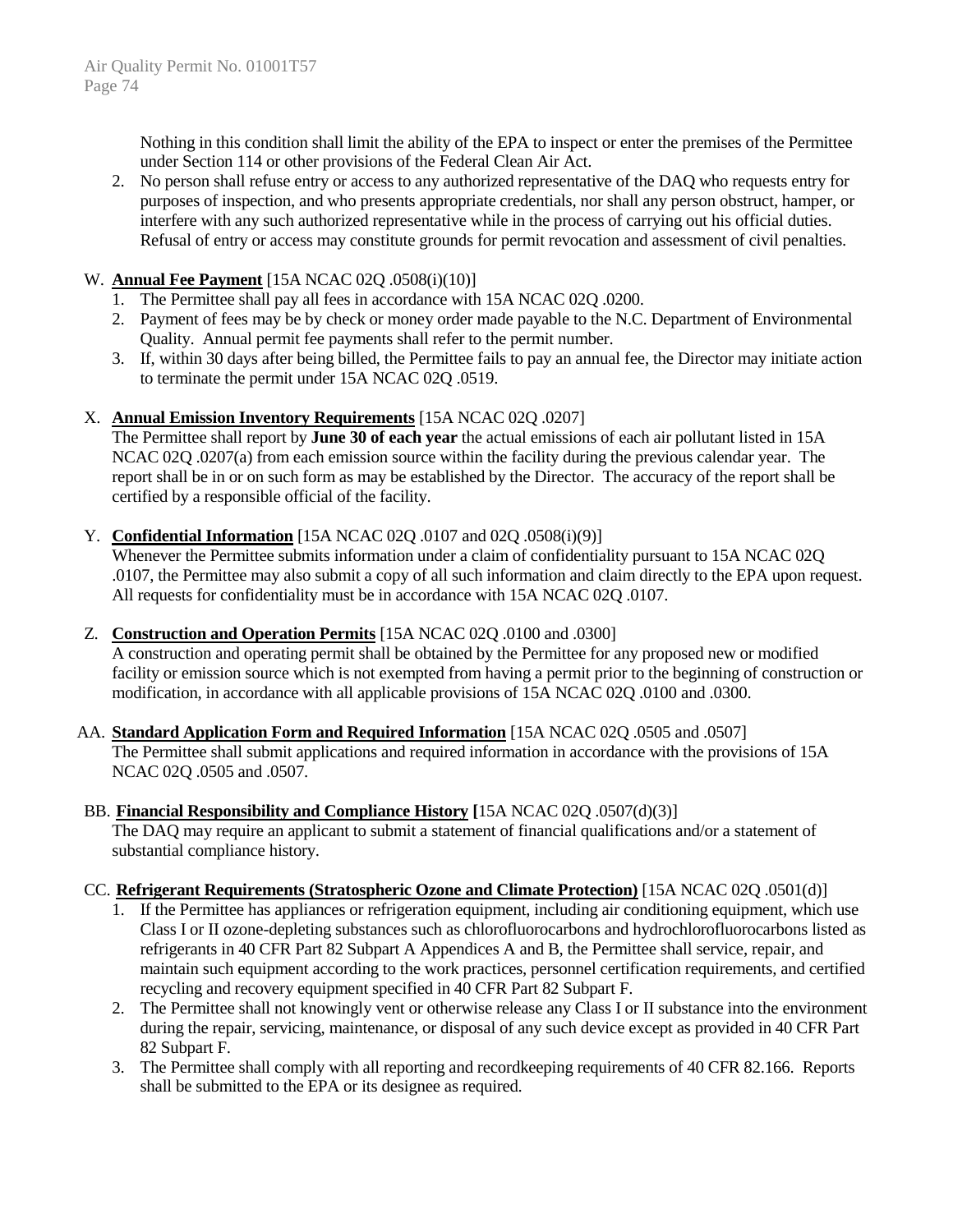#### DD. **Prevention of Accidental Releases - Section 112(r)** [15A NCAC 02Q .0508(h)]

If the Permittee is required to develop and register a Risk Management Plan with EPA pursuant to Section 112(r) of the Clean Air Act, then the Permittee is required to register this plan in accordance with 40 CFR Part 68.

#### EE. **Prevention of Accidental Releases General Duty Clause - Section 112(r)(1) –** FEDERALLY-ENFORCEABLE ONLY

Although a risk management plan may not be required, if the Permittee produces, processes, handles, or stores any amount of a listed hazardous substance, the Permittee has a general duty to take such steps as are necessary to prevent the accidental release of such substance and to minimize the consequences of any release.

#### FF. **Title IV Allowances** [15A NCAC 02Q .0508(i)(1)]

This permit does not limit the number of Title IV allowances held by the Permittee, but the Permittee may not use allowances as a defense to noncompliance with any other applicable requirement. The Permittee's emissions may not exceed any allowances that the facility lawfully holds under Title IV of the Federal Clean Air Act.

#### GG. **Air Pollution Emergency Episode** [15A NCAC 02D .0300]

Should the Director of the DAQ declare an Air Pollution Emergency Episode, the Permittee will be required to operate in accordance with the Permittee's previously approved Emission Reduction Plan or, in the absence of an approved plan, with the appropriate requirements specified in 15A NCAC 02D .0300.

#### HH. **Registration of Air Pollution Sources** [15A NCAC 02D .0202]

The Director of the DAQ may require the Permittee to register a source of air pollution. If the Permittee is required to register a source of air pollution, this registration and required information will be in accordance with 15A NCAC 02D .0202(b).

## II. **Ambient Air Quality Standards** [15A NCAC 02D .0501(c)]

In addition to any control or manner of operation necessary to meet emission standards specified in this permit, any source of air pollution shall be operated with such control or in such manner that the source shall not cause the ambient air quality standards in 15A NCAC 02D .0400 to be exceeded at any point beyond the premises on which the source is located. When controls more stringent than named in the applicable emission standards in this permit are required to prevent violation of the ambient air quality standards or are required to create an offset, the permit shall contain a condition requiring these controls.

#### JJ. **General Emissions Testing and Reporting Requirements** [15A NCAC 02Q .0508(i)(16)]

Emission compliance testing shall be by the procedures of Section .2600, except as may be otherwise required in Rules .0524, .1110, or .1111 of Subchapter 02D. If emissions testing is required by this permit or the DAQ or if the Permittee submits emissions testing to the DAQ to demonstrate compliance for emission sources subject to Rules .0524, .1110, or .1111, the Permittee shall provide and submit all notifications, conduct all testing, and submit all test reports in accordance with the requirements of 15A NCAC 02D .0524, .1110, or .1111, as applicable. Otherwise, if emissions testing is required by this permit or the DAQ or if the Permittee submits emissions testing to the DAQ to demonstrate compliance, the Permittee shall perform such testing in accordance with 15A NCAC 02D .2600 and follow the procedures outlined below:

- 1. The owner or operator of the source shall arrange for air emission testing protocols to be provided to the Director prior to air pollution testing. Testing protocols are not required to be pre-approved by the Director prior to air pollution testing. The Director shall review air emission testing protocols for preapproval prior to testing if requested by the owner or operator at least **45 days** before conducting the test.
- 2. Any person proposing to conduct an emissions test to demonstrate compliance with an applicable standard shall notify the Director at least **15 days** before beginning the test so that the Director may at his option observe the test.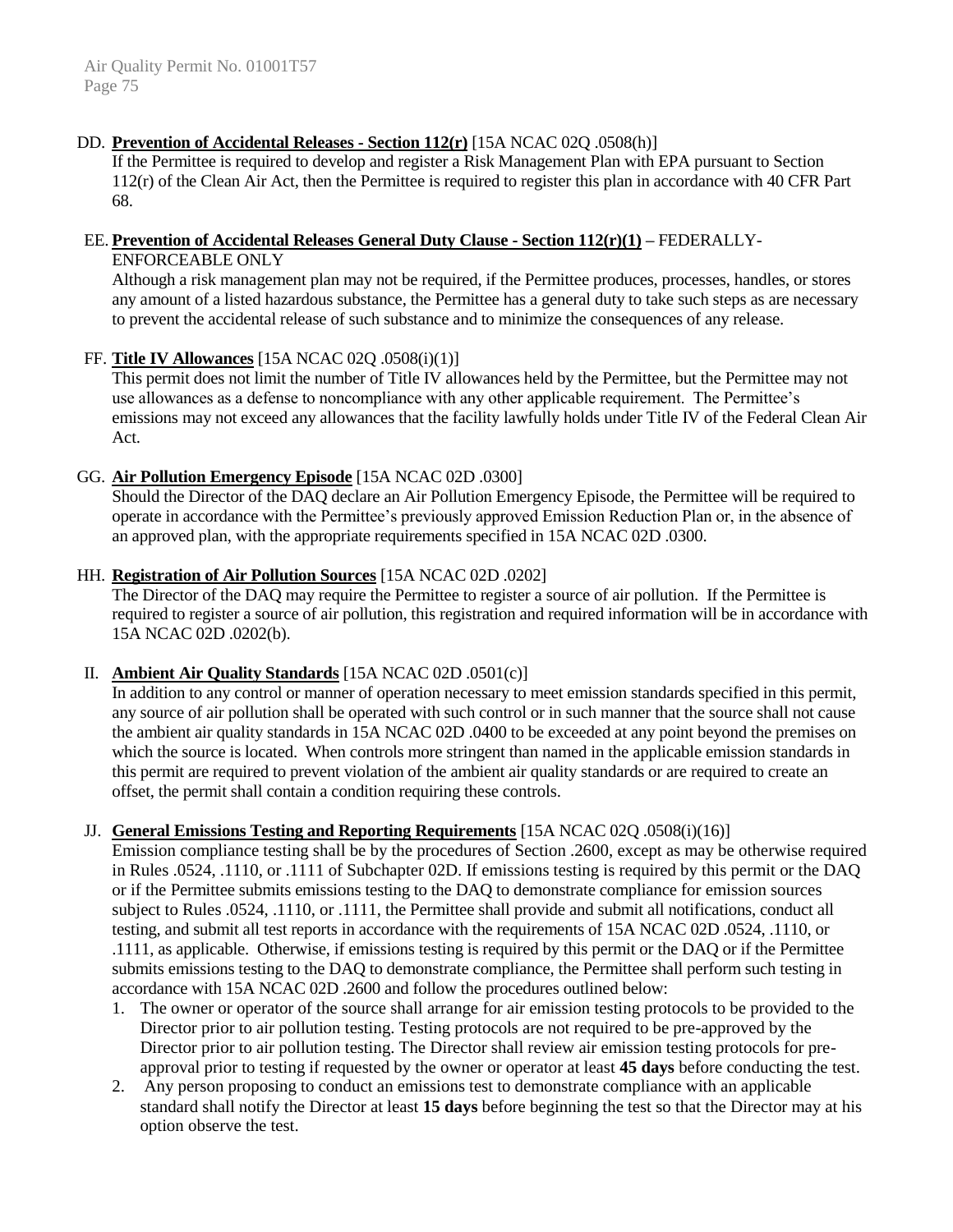- 3. The owner or operator of the source shall arrange for controlling and measuring the production rates during the period of air testing. The owner or operator of the source shall ensure that the equipment or process being tested is operated at the production rate that best fulfills the purpose of the test. The individual conducting the emission test shall describe the procedures used to obtain accurate process data and include in the test report the average production rates determined during each testing period.
- 4. Two copies of the final air emission test report shall be submitted to the Director not later than **30 days** after sample collection unless otherwise specified in the specific conditions. The owner or operator may request an extension to submit the final test report. The Director shall approve an extension request if he finds that the extension request is a result of actions beyond the control of the owner or operator.
	- a. The Director shall make the final determination regarding any testing procedure deviation and the validity of the compliance test. The Director may:
		- i. Allow deviations from a method specified under a rule in this Section if the owner or operator of the source being tested demonstrates to the satisfaction of the Director that the specified method is inappropriate for the source being tested.
		- ii. Prescribe alternate test procedures on an individual basis when he finds that the alternative method is necessary to secure more reliable test data.
		- iii. Prescribe or approve methods on an individual basis for sources or pollutants for which no test method is specified in this Section if the methods can be demonstrated to determine compliance of permitted emission sources or pollutants.
	- b. The Director may authorize the Division of Air Quality to conduct independent tests of any source subject to a rule in this Subchapter to determine the compliance status of that source or to verify any test data submitted relating to that source. Any test conducted by the Division of Air Quality using the appropriate testing procedures described in Section 02D .2600 has precedence over all other tests.

## KK. **Reopening for Cause** [15A NCAC 02Q .0517]

- 1. A permit shall be reopened and revised under the following circumstances:
	- a. additional applicable requirements become applicable to a facility with remaining permit term of three or more years;
	- b. additional requirements (including excess emission requirements) become applicable to a source covered by Title IV;
	- c. the Director or EPA finds that the permit contains a material mistake or that inaccurate statements were made in establishing the emissions standards or other terms or conditions of the permit; or
	- d. the Director or EPA determines that the permit must be revised or revoked to assure compliance with the applicable requirements.
- 2. Any permit reopening shall be completed or a revised permit issued within 18 months after the applicable requirement is promulgated. No reopening is required if the effective date of the requirement is after the expiration of the permit term unless the term of the permit was extended pursuant to 15A NCAC 02Q .0513(c).
- 3. Except for the state-enforceable only portion of the permit, the procedures set out in 15A NCAC 02Q .0507, .0521, or .0522 shall be followed to reissue the permit. If the State-enforceable only portion of the permit is reopened, the procedures in 15A NCAC 02Q .0300 shall be followed. The proceedings shall affect only those parts of the permit for which cause to reopen exists.
- 4. The Director shall notify the Permittee at least 60 days in advance of the date that the permit is to be reopened, except in cases of imminent threat to public health or safety the notification period may be less than 60 days.
- 5. Within 90 days, or 180 days if the EPA extends the response period, after receiving notification from the EPA that a permit needs to be terminated, modified, or revoked and reissued, the Director shall send to the EPA a proposed determination of termination, modification, or revocation and reissuance, as appropriate.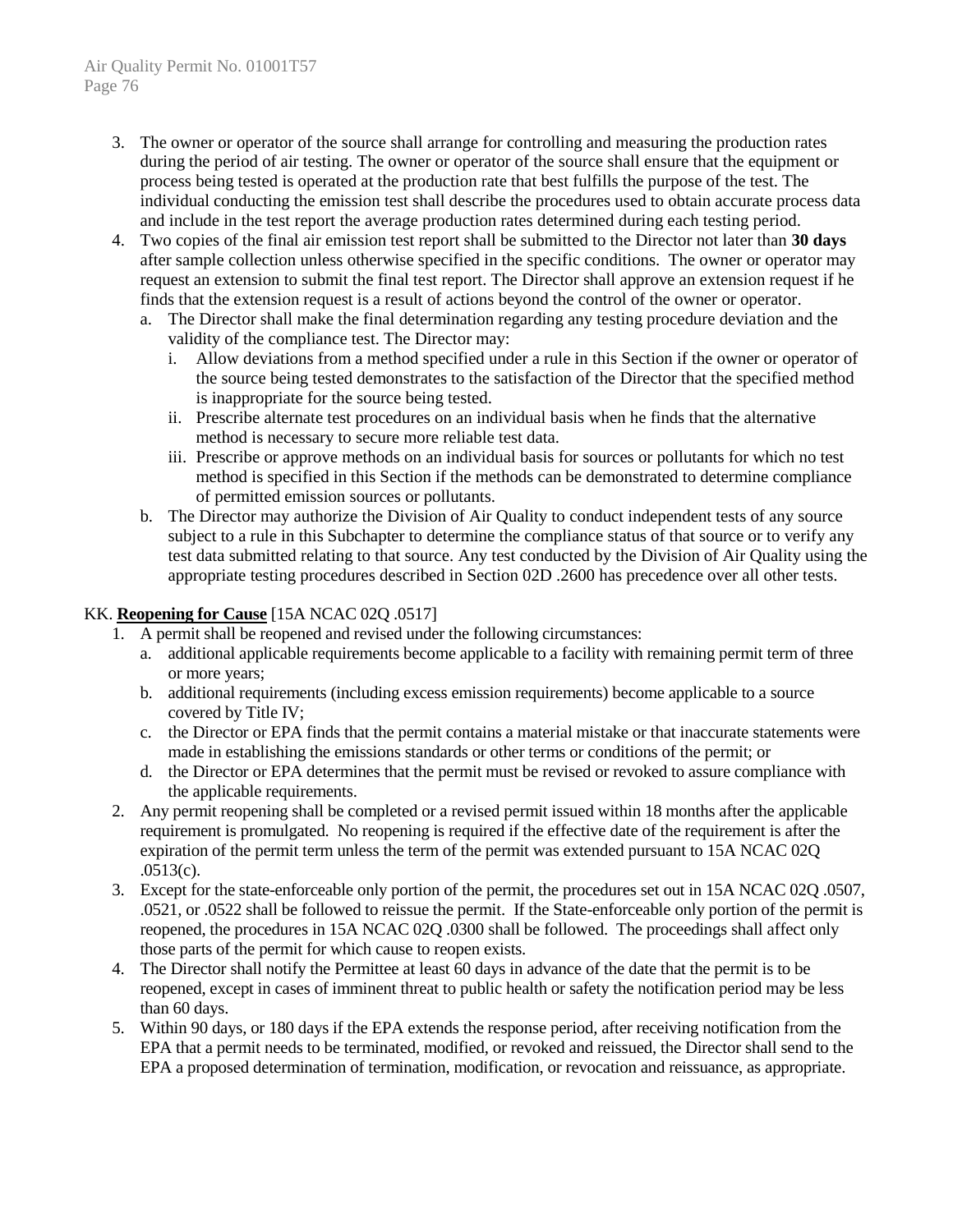#### LL. **Reporting Requirements for Non-Operating Equipment** [15A NCAC 02Q .0508(i)(16)]

The Permittee shall maintain a record of operation for permitted equipment noting whenever the equipment is taken from and placed into operation. When permitted equipment is not in operation, the requirements for testing, monitoring, and recordkeeping are suspended until operation resumes.

#### MM. **Fugitive Dust Control Requirement** [15A NCAC 02D .0540]

As required by 15A NCAC 02D .0540 "Particulates from Fugitive Dust Emission Sources," the Permittee shall not cause or allow fugitive dust emissions to cause or contribute to substantive complaints or excess visible emissions beyond the property boundary. If substantive complaints or excessive fugitive dust emissions from the facility are observed beyond the property boundaries for six minutes in any one hour (using Reference Method 22 in 40 CFR, Appendix A), the owner or operator may be required to submit a fugitive dust plan as described in 02D .0540(f).

"Fugitive dust emissions" means particulate matter from process operations that does not pass through a process stack or vent and that is generated within plant property boundaries from activities such as: unloading and loading areas, process areas, stockpiles, stock pile working, plant parking lots, and plant roads (including access roads and haul roads).

#### NN. **Specific Permit Modifications** [15A NCAC 02Q .0501 and .0523]

- 1. For modifications made pursuant to 15A NCAC 02Q .0501(b)(2), the Permittee shall file a Title V Air Quality Permit Application for the air emission source(s) and associated air pollution control device(s) on or before 12 months after commencing operation.
- 2. For modifications made pursuant to  $15A NCAC 02Q$ .  $0.501(c)(2)$ , the Permittee shall not begin operation of the air emission source(s) and associated air pollution control device(s) until a Title V Air Quality Permit Application is filed and a construction and operation permit following the procedures of Section .0500 (except for Rule .0504 of this Section) is obtained.
- 3. For modifications made pursuant to 502(b)(10), in accordance with 15A NCAC 02Q .0523(a)(1)(C), the Permittee shall notify the Director and EPA (EPA - Air Planning Branch, 61 Forsyth Street SW, Atlanta, GA 30303) in writing at least seven days before the change is made. The written notification shall include:
	- a. a description of the change at the facility;
	- b. the date on which the change will occur;
	- c. any change in emissions; and
	- d. any permit term or condition that is no longer applicable as a result of the change.

In addition to this notification requirement, with the next significant modification or Air Quality Permit renewal, the Permittee shall submit a page "E5" of the application forms signed by the responsible official verifying that the application for the 502(b)(10) change/modification, is true, accurate, and complete. Further note that modifications made pursuant to 502(b)(10) do not relieve the Permittee from satisfying preconstruction requirements.

#### OO. **Third Party Participation and EPA Review** [15A NCAC 02Q .0521, .0522 and .0525(7)]

For permits modifications subject to 45-day review by the federal Environmental Protection Agency (EPA), EPA's decision to not object to the proposed permit is considered final and binding on the EPA and absent a third-party petition, the failure to object is the end of EPA's decision-making process with respect to the revisions to the permit. The time period available to submit a public petition pursuant to 15A NCAC 02Q .0518 begins at the end of the 45-day EPA review period.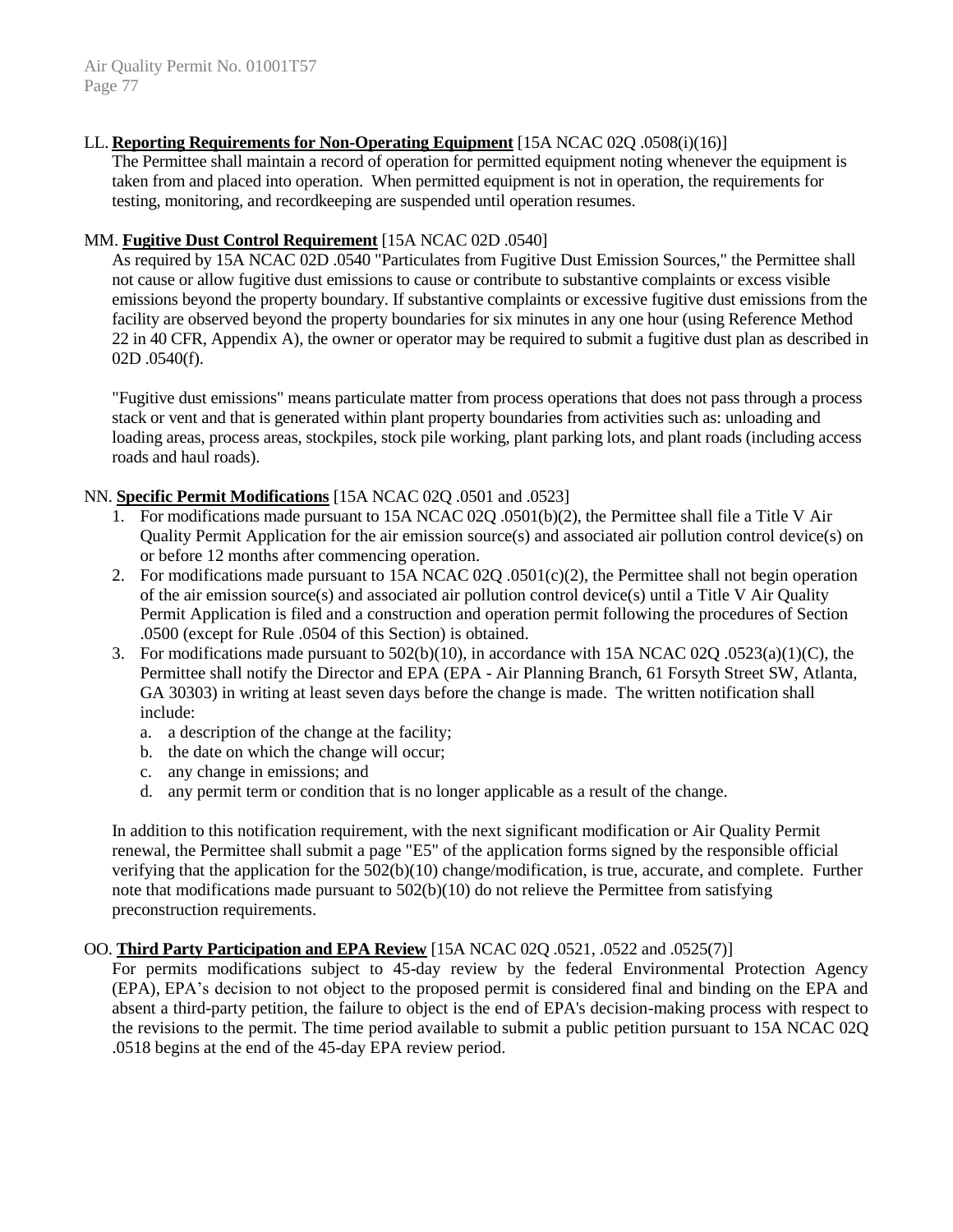## Attachment 1 to Air Quality Permit 01001T57 Duke Energy Progress, LLC - Roxboro Steam Electric Plant

## **List of Acronyms**

| <b>AOS</b>      | <b>Alternative Operating Scenario</b>                                           |
|-----------------|---------------------------------------------------------------------------------|
| <b>BACT</b>     | <b>Best Available Control Technology</b>                                        |
| <b>BAE</b>      | <b>Baseline Actual Emissions</b>                                                |
| <b>Btu</b>      | British thermal unit                                                            |
| <b>CAA</b>      | Clean Air Act                                                                   |
| <b>CAM</b>      | <b>Compliance Assurance Monitoring</b>                                          |
| <b>CEM</b>      | <b>Continuous Emission Monitor</b>                                              |
| <b>CFR</b>      | Code of Federal Regulations                                                     |
| <b>CSAPR</b>    | <b>Cross-State Air Pollution Rule</b>                                           |
| <b>DAQ</b>      | Division of Air Quality                                                         |
| <b>DEQ</b>      | Department of Environmental Quality                                             |
| <b>EMC</b>      | <b>Environmental Management Commission</b>                                      |
| EPA             | <b>Environmental Protection Agency</b>                                          |
| FR              | <b>Federal Register</b>                                                         |
| <b>GACT</b>     | Generally Available Control Technology                                          |
| <b>GHGs</b>     | <b>Greenhouse Gases</b>                                                         |
| <b>HAP</b>      | Hazardous Air Pollutant                                                         |
| <b>LAER</b>     | <b>Lowest Achievable Emission Rate</b>                                          |
| <b>MACT</b>     | Maximum Achievable Control Technology                                           |
| <b>NAA</b>      | Non-Attainment Area                                                             |
| <b>NAAQS</b>    | National Ambient Air Quality Standards                                          |
| <b>NCAC</b>     | North Carolina Administrative Code                                              |
| <b>NCGS</b>     | <b>North Carolina General Statutes</b>                                          |
| <b>NESHAP</b>   | National Emission Standards for Hazardous Air Pollutants                        |
| NO <sub>X</sub> | Nitrogen Oxides                                                                 |
| <b>NSPS</b>     | New Source Performance Standard                                                 |
| <b>NSR</b>      | New Source Review                                                               |
| <b>OAH</b>      | Office of Administrative Hearings                                               |
| <b>PAE</b>      | Projected Actual Emissions                                                      |
| <b>PAL</b>      | <b>Plantwide Applicability Limitation</b>                                       |
| PM              | Particulate Matter                                                              |
| $PM_{2.5}$      | Particulate Matter with Nominal Aerodynamic Diameter of 2.5 Micrometers or Less |
| $PM_{10}$       | Particulate Matter with Nominal Aerodynamic Diameter of 10 Micrometers or Less  |
| <b>POS</b>      | Primary Operating Scenario                                                      |
| <b>PSD</b>      | Prevention of Significant Deterioration                                         |
| <b>PTE</b>      | Potential to Emit                                                               |
| <b>RACT</b>     | Reasonably Available Control Technology                                         |
| <b>SIC</b>      | <b>Standard Industrial Classification</b>                                       |
| SIP             | <b>State Implementation Plan</b>                                                |
| SO <sub>2</sub> | <b>Sulfur Dioxide</b>                                                           |
| <b>TAP</b>      | <b>Toxic Air Pollutant</b>                                                      |
| tpy             | Tons Per Year                                                                   |
| <b>VOC</b>      | Volatile Organic Compound                                                       |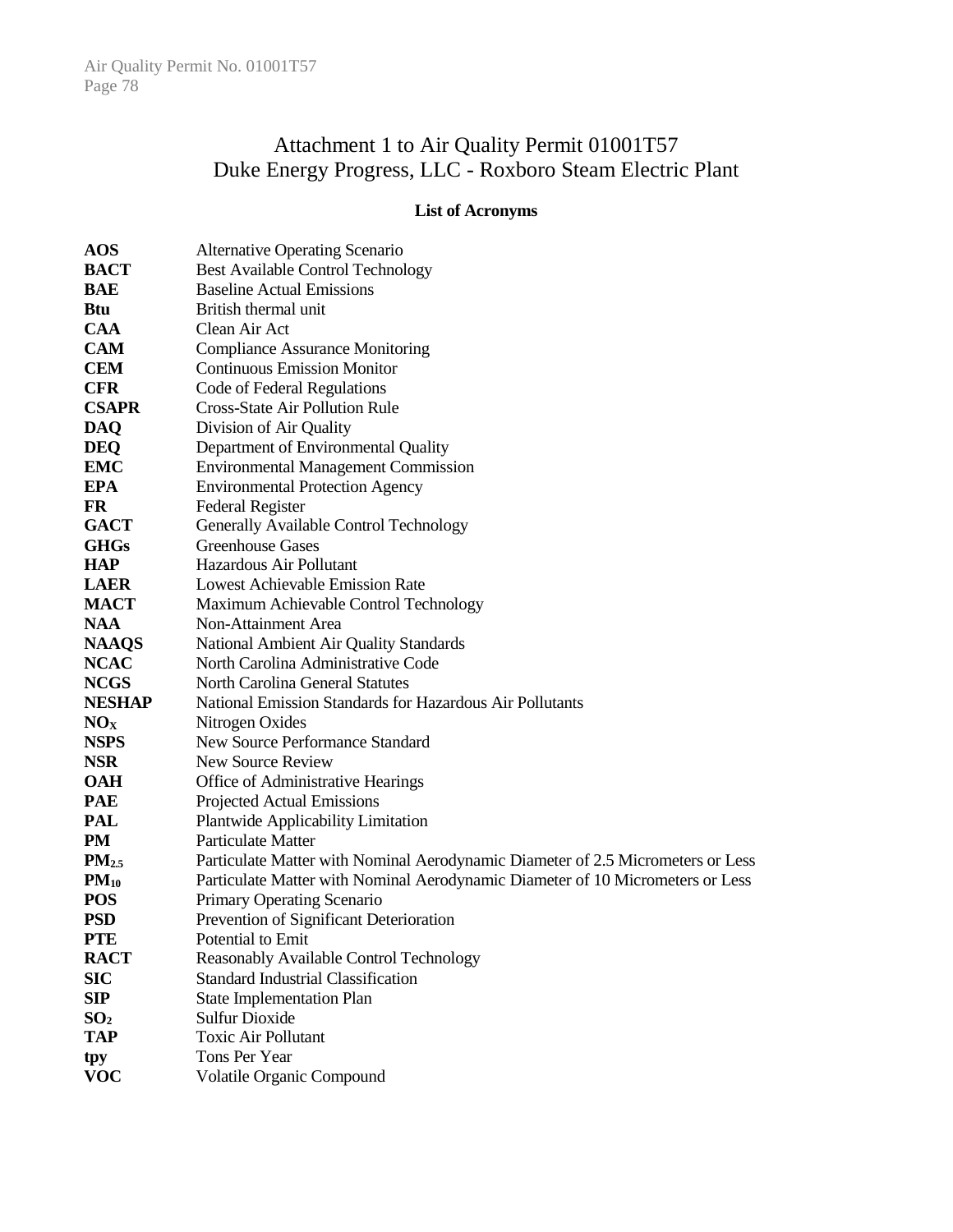## Attachment 2 to Air Quality Permit 01001T57 Duke Energy Progress, LLC - Roxboro Steam Electric Plant

# **Phase II Acid Rain Permit Renewal Application and NOx Averaging Plan**

(Dated April 4, 2018) (Eight pages)